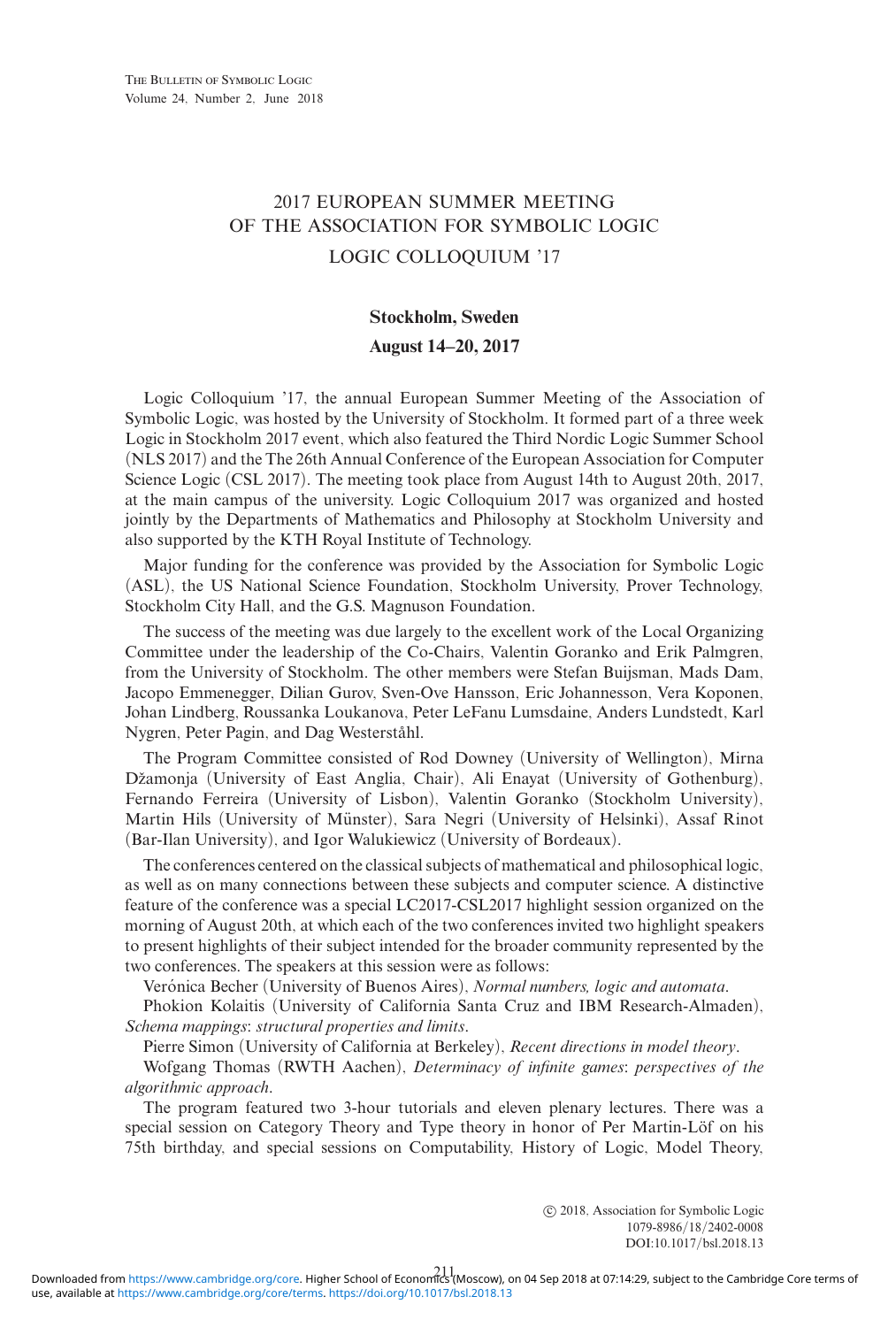Philosophical Logic, Proof Theory, and Set Theory. There were 246 participants, and ASL travel grants were awarded to 29 students and recent Ph.D.'s.

The following tutorial courses were given:

Patricia Bouyer-Decitre (LSV, ENS Cachan), *On the verification of timed systems—and beyond*.

Mai Gehrke (University of Paris Diderot (Paris 7)), *On stone duality in logic and computer science*.

The following invited plenary lectures were presented:

David Asperó (University of East Anglia), *Generic absoluteness for Chang models*.

Alessandro Berarducci (University of Pisa), *Surreal differential calculus*.

Elisabeth Bouscaren (University of Paris Sud (Paris XI)), *A stroll through some important notions of model theory and their applications in geometry*.

Christina Brech (University of São Paulo), *Families on large index sets and applications to Banach spaces*.

Sakaé Fuchino (Kobe University), Set-theoretic reflection of mathematical properties.

Denis Hirschfeldt (University of Chicago), *Computability theory and asymptotic density*. Wilfrid Hodges (British Academy), *Avicenna sets up a modal logic with a Kripke semantics*.

Emil Jeřábek (Czech Academy of Sciences), *Counting in weak theories*.

Per Martin-Löf (Stockholm University), *Assertion and request*.

Dag Prawitz (Stockholm University), *Gentzen's justification of inferences and the ecumenical systems*.

Sonja Smets (University of Amsterdam), *The Logical basis of a formal epistemology for social networks*.

The conference featured a rich social program, including a reception in the Stockholm City Hall, excursions, and a conference dinner. More information about the meeting can be found at the conference website: https://www.math-stockholm.se/en/konferenser-och-akti/logicin-stockholm-2/logic-colloquium-201/logic-colloquium-2017-august-14-20-1.717657.

Abstracts of invited and contributed talks given in person or by title by members of the Association follow.

> For the Program Committee MIRNA DŽAMONJA

# **Abstracts of Invited Talks**

 $\triangleright$  DAVID ASPERÓ, Generic absoluteness for Chang models.

School of Mathematics, University of East Anglia, Norwich Research Park, Norwich NR4 7TJ, UK.

*E-mail*: d.aspero@uea.ac.uk.

*URL Address*: https://archive.uea.ac.uk/∼bfe12ncu/

The main focus of the talk will be on extensions of Woodin's classical result that, in the presence of a proper class of Woodin cardinals,  $\mathcal{C}^V_\omega$  and  $\mathcal{C}^{V^P}_\omega$  are elementally equivalent for every set—forcing *P* (where  $C_{\kappa}$  denotes the  $\kappa$ -Chang model).

1. In the first part of the talk I will present joint work with Asaf Karagila in which we derive generic absoluteness for  $C_{\omega}$  over the base theory  $ZF + DC$ .

2. Matteo Viale has defined a strengthening  $MM^{+++}$  of Martin's Maximum which, in the presence of a proper class of sufficiently strong large cardinals, completely decides the theory of  $\mathcal{C}_{\omega_1}$  modulo forcing in the class Γ of set—forcing notions preserving stationary subsets of  $\omega_1$ ; this means that if  $MM^{+++}$  holds,  $P \in \Gamma$ , and P forces  $MM^{+++}$ , then  $\mathcal{C}^V_{\omega_1}$ and  $\mathcal{C}^{V^P}_{\omega_1}$  are elementarily equivalent.  $MM^{+++}$  is the first example of a "category forcing axiom.'

In the second part of the talk I will present some recent joint work with Viale in which we extend his machinery to deal with other classes  $\Gamma$  of forcing notions, thereby proving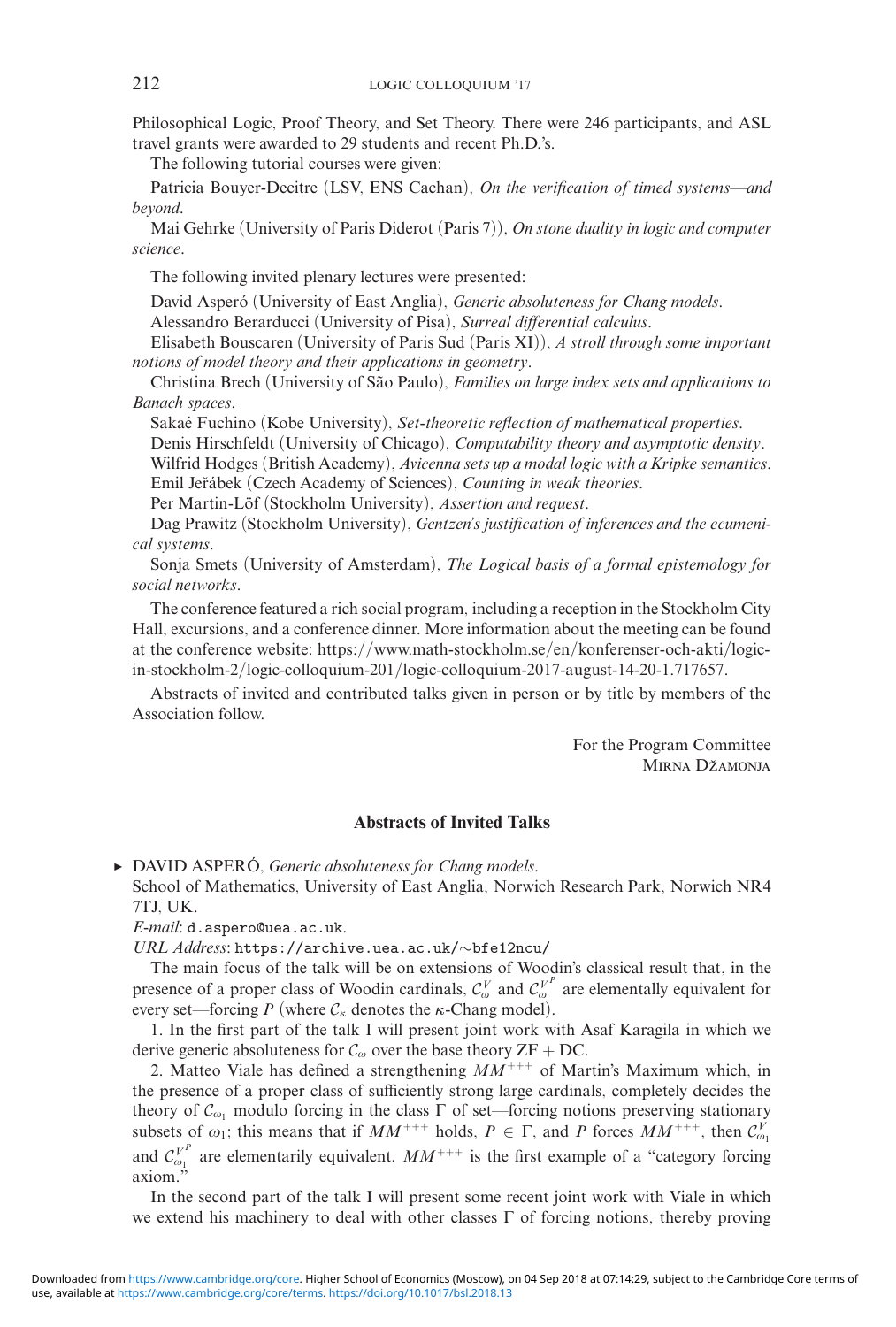the existence of several mutually incompatible category forcing axioms, each one of which is complete for the theory of  $\mathcal{C}_{\omega_1}$ , in the appropriate sense, modulo forcing in  $\Gamma$ .

- ALESSANDRO BERARDUCCI, *Surreal differential calculus*.

Department of Mathematics, University of Pisa, Largo Bruno Pontecorvo 5, 56127 Pisa, Italy.

*E-mail*: alessandro.berarducci@unipi.it.

I will report on joint surreal work with Vincenzo Mantova. We recall that Conway's ordered field of surreal numbers contains both the real numbers and the ordinal numbers. The surreal sum and product of two ordinals coincide with the Hessenberg sum and product, and Cantor's normal form of ordinals has a natural extension to the surreals. In [1] we proved that there is a meaningful way to take both the derivative and the integral (antiderivative) of a surreal number, hence in particular on an ordinal number. The derivative of the ordinal number omega is 1, the derivative of a real number is zero, and the derivative of the sum and product of two surreal numbers obeys the expected rules. More difficult is to understand what is the derivative of an ordinal power of omega, for instance the first epsilon-number, but this can be done in a way that reflects the formal properties of the derivation on a Hardy field (germs of nonoscillating real functions). In [2] we showed that many surreal numbers can indeed be interpreted as germs of differentiable functions on the surreals themselves, so that the derivative acquires the usual analytic meaning as a limit. It is still open whether we can interpret all the surreals as differentiable functions, possibly changing the definition of the derivative.

[1] A. Berarducci and V. Mantova, *Surreal numbers, derivations and transseries*. *Journal of the European Mathematical Society*, to appear, arXiv:1503.00315, p. 47.

[2] , *Transseries as germs of surreal functions*, arXiv:1703.01995, p. 44.

- ELISABETH BOUSCAREN, *A stroll through some important notions of model theory and their applications in geometry*.

Laboratoire de Mathematiques d'Orsay, Univ. Paris-Sud, CNRS, Univ. Paris-Saclay, 91405 ´ Orsay, France.

*E-mail*: elisabeth.bouscaren@math.u-psud.fr.

In this talk, we will try to explain the use of some important model-theoretic notions, focusing on the model-theory of finite rank groups and on the notion of orthogonality. Their use in applications to algebraic geometry will be gently illustrated by some examples. This talk is partly inspired by a series of recent joint articles with Franck Benoist (Paris-Sud) and Anand Pillay (Notre-Dame), giving new model theoretic proofs of the original results of Ehud Hrushovski on the Mordell–Lang Conjecture for function fields (1994).

- DENIS HIRSCHFELDT, *Computability theory and asymptotic density*.

Department of Mathematics, The University of Chicago, 5734 S. University Ave., Chicago, IL 60637, USA.

*E-mail*: drh@math.uchicago.edu.

*URL Address*: www.math.uchicago.edu/∼drh.

The notion of generic-case complexity was introduced by Kapovich, Myasnikov, Schupp, and Shpilrain to study problems with high worst-case complexity that are nevertheless easy to solve in most instances. They also introduced the notion of generic computability, which captures the idea of having a partial algorithm that halts for almost all inputs, and correctly computes a decision problem whenever it halts. Jockusch and Schupp began the general computability-theoretic investigation of generic computability and also defined the notion of coarse computability, which captures the idea of having a total algorithm that might make mistakes but correctly decides the given problem for almost all inputs (although this notion had been studied earlier in Terwijn's dissertation). Two related notions, which allow for both failures to answer and mistakes, have been studied by Astor, Hirschfeldt, and Jockusch (although one of them had been considered in the 1970's by Meyer and by Lynch). All of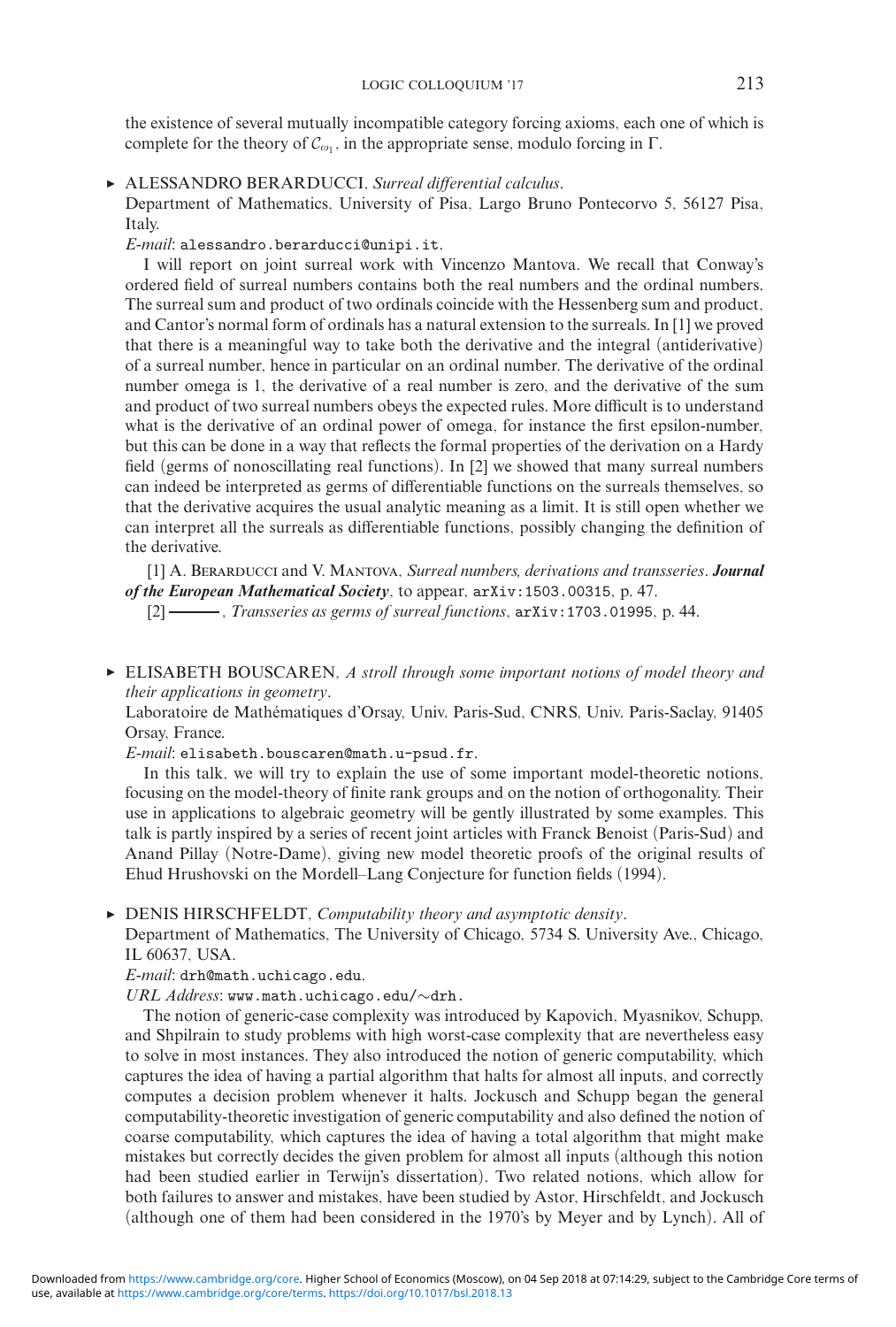these notions lead to notions of reducibility and associated degree structures. I will discuss recent and ongoing work in the study of these reducibilities.

▶ PER MARTIN-LÖF, Assertion and request.

Department of Mathematics, Stockholm University, 106 91 Stockholm, Sweden. *E-mail*: pml@math.su.se.

Think of the content of an assertion as something that is to be done: let us call it a task. Peirce's explanation of the speech act of assertion as the assuming of responsibility then takes the form: by making an assertion, you assume the responsibility, or duty, of performing the task which constitutes the content of the assertion, when requested to do so by the hearer. Thus a duty on the part of the speaker appears as a right on the part of the hearer to request the speaker to perform his duty: this is an instance of what is called the correlativity of rights and duties, a fundamental principle of deontological ethics which can be traced back to Bentham. In logic, it appears as the correlativity of assertions and requests. Since nothing but assertions appear in the usual inference rules of logic, there arises the question of what the rules are that govern the correlative requests. In the case of constructive type theory, they turn out to be the rules which bring the meaning explanations for the various forms of assertion to formal expression. Thus, in analogy with Gentzen's dictum that the propositional operations, the connectives and the quantifiers, are defined by their introduction rules, we may say that the forms of assertion are defined by their associated request rules.

# - DAG PRAWITZ, *Gentzen's justification of inferences and the ecumenical systems*.

Department of Philosopy, Stockholm University, 106 91 Stockholm, Sweden.

*E-mail*: dag.prawitz@philosophy.su.se.

Some of the different proposals for how to make precise Gentzen's way of justifying the introduction and elimination rules of natural deduction are briefly surveyed. A crucial question is whether the justification is applicable only to inferences occurring in intuitionistic logic or can be extended also to inferences occurring in classical logic. I shall argue that it is extendible to classical inference rules but that for some logical constants the introduction rules must vary depending on whether the constant is read classically or intuitionistically—when the constant is read classically the rule must be weaker than when it is read intuitionistically.

Respecting this condition, it is possible to allow classical and intuitionistic logical constants in one and the same system, a system that we may call the ecumenical system. In this system the usual elimination rules for some logical constants do not hold when the constant is read classically. Modus ponens is an example—it is not valid generally when implication is read classically but remains valid when also all of the constants of the subformulas of the implication are read classically.

- SONJA SMETS, *The logical basis of a formal epistemology for social networks*.

ILLC, University of Amsterdam, Science Park 107, Amsterdam, The Netherlands. *E-mail*: S.J.L.Smets@uva.nl.

In this presentation I focus on a logical–philosophical study of group beliefs and collective "knowledge", and their dynamics in communities of interconnected agents capable of reflection, communication, reasoning, argumentation, etc. In particular, the aim is to study belief formation and belief diffusion (doxastic influence) in social networks, and to characterize a group's "epistemic potential". This covers cases in which a group's ability to track the truth is higher than that of each of its members (the "wisdom of the crowds": distributed knowledge, epistemic democracy, and other beneficial forms of belief aggregation and deliberation), as well as situations in which the group's dynamics leads to informational distortions (the "madness of the crowds": informational cascades, "groupthink", the curse of the committee, pluralistic ignorance, group polarization, etc). I look at several logical formalisms that make explicit various factors affecting the epistemic potential of a group: the agents' degree of interconnectedness, their degree of mutual trust, their different epistemic interests (their "questions"), their different attitudes towards the available evidence and its sources, etc. In this presentation I refer to a number of recent articles (1,2,3,4,5,6), that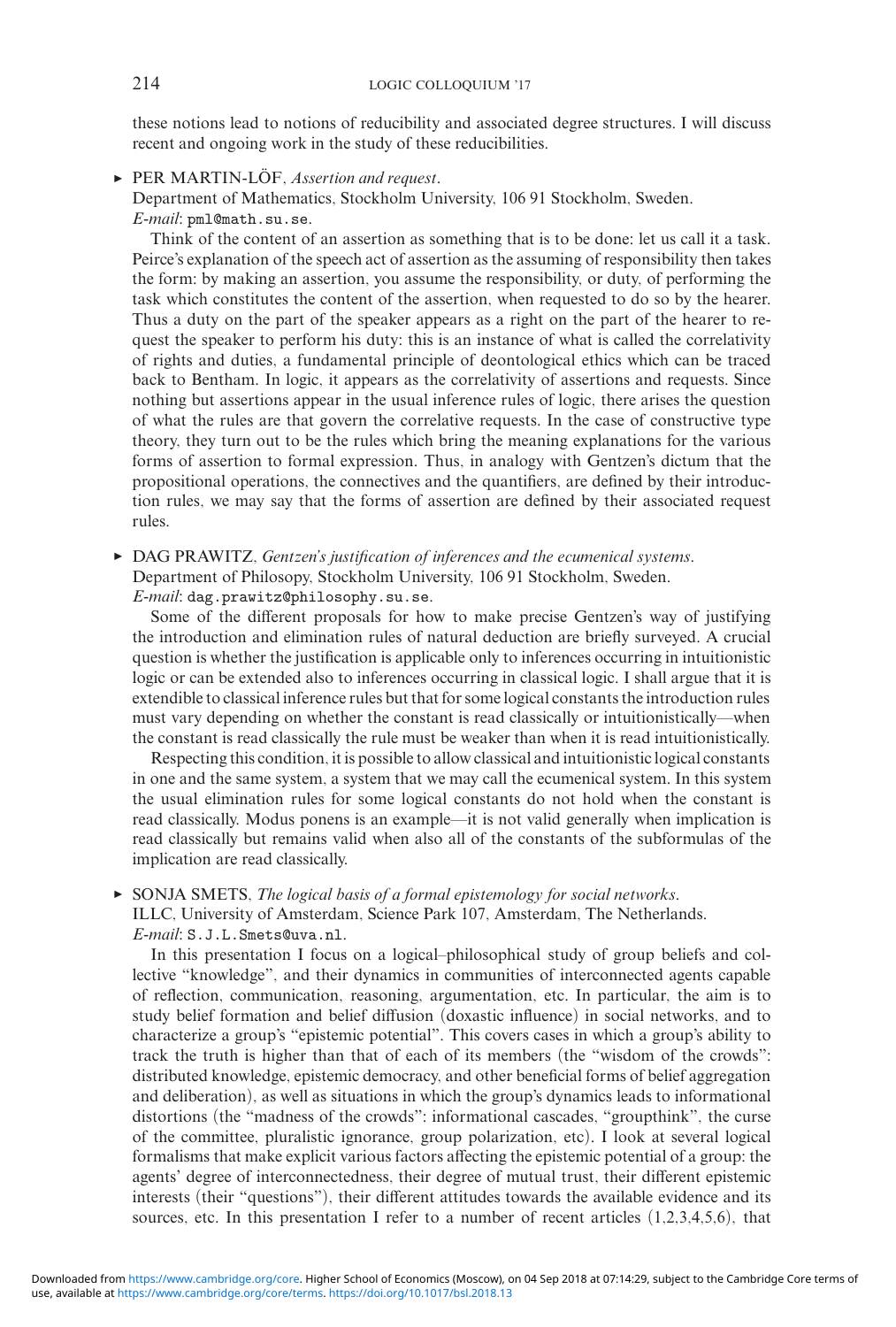make use a variety of formal tools ranging from dynamic epistemic logics and probabilistic logics. I conclude with some philosophical reflections about the nature and meaning of group knowledge, as well as about the epistemic opportunities and dangers posed by informational interdependence.

[1] A. Achimescu, A. Baltag, and J. Sack, *The probabilistic logic of communication and change*. *The Journal of Logic and Computation*, (2016), no. 07.

[2] A. BALTAG, R. BODDY, and S. SMETS, *Group Knowledge in Interrogative Epistemology*, Outstanding Contributions to Logic Series, volume dedicated to J. Hintikka, Springer, forthcoming, 2017.

[3] A. Baltag, Z. Christoff, J. U. Hansen, and S. Smets, *Logical models of informational cascades*, *Logic Across the University***:** *Foundations and Applications, Proceedings of the Tsinghua Logic Conference, vol. 47* (J. van Benthem and F. Liu, editors), College Publications, Beijing, 2013, pp. 405–432.

[4] A. Baltag, Z. Christoff, R. K. Rendsvig, and S. Smets, *Dynamic epistemic logics of diffusion and prediction in social networks* (*extended abstract*), *Pre-Proceedings of LOFT, 2016* (G. Bonanno, W. van der Hoek, and A. Perea, editors), Maastricht, 2016.

[5] F. Liu, J. Seligman, and P. Girard, *Logical dynamics of belief change in the community*. *Synthese*, vol. 191 (2014), no. 11, pp. 2403–2431.

[6] S. Smets and F. R. Velasquez-Quesada, *How to make friends*: *A logical approach to social group creation*, *Proceedings of the Sixth International Workshop LORI, 2017* (A. Baltag and J. Seligman, editors), Maastricht, 2017.

# **Abstracts of Tutorials**

► PATRICIA BOUYER, *On the verification of timed systems—and beyond*. LSV, CNRS & ENS Paris-Saclay, 61 avenue du President Wilson, 94230 Cachan, France. ´ *E-mail*: bouyer@lsv.fr.

*URL Address*: http://www.lsv.fr/∼bouyer/.

Towards the development of more reliable computerized systems, expressive models are designed, targeting application to automatic verification (model-checking). As part of this effort, timed automata have been proposed in the early nineties [2] as a powerful and suitable model to reason about (the correctness of) real-time computerized systems. Timed automata extend finite-state automata with several clocks, which can be used to enforce timing constraints between various events in the system. They provide a convenient formalism and enjoy reasonably efficient algorithms (e.g., reachability can be decided using polynomial space), which explains the enormous interest that they provoked in the community of formal methods. Timed games [4] extend timed automata with a way of modelling systems interacting with external, uncontrollable components: some transitions of the automaton cannot be forced or prevented to happen. The reachability problem then asks whether there is a strategy (or controller) to reach a given state, whatever the (uncontrollable) environment does. This problem can also be decided, in exponential time.

Timed automata and games are not powerful enough for representing quantities like resources, prices, temperature, etc. The more general model of hybrid automata [14] allows for accurate modelling of such quantities using hybrid variables. The evolution of these variables follow differential equations, depending on the state of the system, and this unfortunately makes the reachability problem undecidable, even in the very restricted case of stopwatches (stopwatches are clocks that can be stopped, and hence, automata with stopwatches only are the simplest hybrid automata one can think of).

Weighted (or priced) timed automata [3,5] and games [1,9,16] have been proposed in the early 2000's as an intermediary model for modelling resource consumption or allocation problems in real-time systems (e.g., optimal scheduling [6]). As opposed to (linear) hybrid systems, an execution in a weighted timed model is simply one in the underlying timed model: the extra quantitative information is just an observer of the system, and it does not modify the possible behaviours of the system.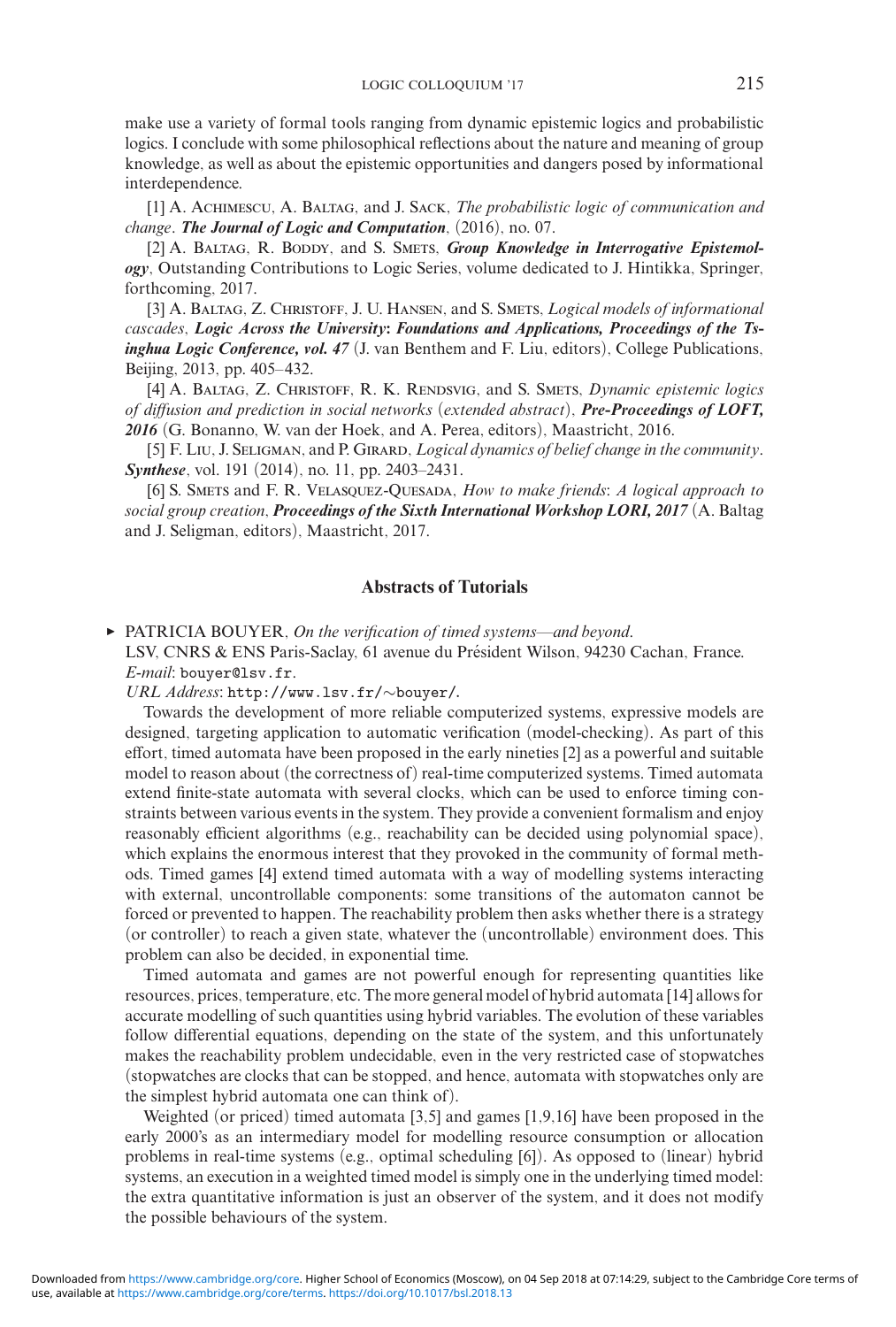In this tutorial, we will present basic results concerning timed automata and games, and we will further investigate the models of weighted timed automata and games. We will present in particular the important optimal reachability problem: given a target location, we want to compute the optimal (i.e., smallest) cost for reaching a target location, and a corresponding strategy. We will survey the main results that have been obtained on that problem, from the primary results of [3,5,7,8,13,15,17] to the most recent developments [10,11]. We will also mention our new tool TiAMo, which can be downloaded at https://git.lsv.fr/colange/tiamo. We will finally show that weighted timed automata and games have applications beyond that of model-checking [12].

[1] R. Alur, M. Bernadsky, and P. Madhusudan, *Optimal reachability in weighted timed games*, *Proceedings of the 31st International Colloquium on Automata, Languages and Programming* (*ICALP'04*) (J. Díaz, J. Karhumäki, A. Lepistö, and D. Sannella, editors), Lecture Notes in Computer Science, vol. 3142, Springer, Turku, Finland, 2004, pp. 122–133.

[2] R. Alur and D. L. Dill, *A theory of timed automata*. *Theoretical Computer Science*, vol. 126 (1994), no. 2, pp. 183–235.

[3] R. Alur, S. La Torre, and G. J. Pappas, *Optimal paths in weighted timed automata*, *Proceedings of the 4th International Workshop on Hybrid Systems***:** *Computation and Control* **(***HSCC'01***)** (M. D. Di Benedetto and A. L. Sangiovanni-Vincentelli, editors), Lecture Notes in Computer Science, vol. 2034, Springer, Rome, Italy, 2001, pp. 49–62.

[4] E. Asarin, O. Maler, A. Pnueli, and J. Sifakis, *Controller synthesis for timed automata*, *Proceedings of the IFAC Symposium on System Structure and Control*, Elsevier Science, 1998, pp. 469–474.

[5] G. Behrmann, A. Fehnker, T. Hune, K. G. Larsen, P. Pettersson, J. Romijn, and F. Vaandrager, *Minimum-cost reachability for priced timed automata*, *Proceedings of the 4th International Workshop on Hybrid Systems***:** *Computation and Control* **(***HSCC'01***)** (M. D. Di Benedetto and A. L. Sangiovanni-Vincentelli, editors), Lecture Notes in Computer Science, vol. 2034, Springer, Rome, Italy, 2001, pp. 147–161.

[6] G. Behrmann, K. G. Larsen, and J. I. Rasmussen, *Optimal scheduling using priced timed automata*. *ACM Sigmetrics Performancs Evaluation Review*, vol. 32 (2005), no. 4, pp. 34–40.

[7] P. BOUYER, T. BRIHAYE, V. BRUYÈRE, and J.-F. RASKIN, *On the optimal reachability problem*. *Formal Methods in System Design*, vol. 31 (2007), no. 2, pp. 135–175.

[8] P. Bouyer, T. Brihaye, and N. Markey, *Improved undecidability results on weighted timed automata*. *Information Processing Letters*, vol. 98 (2006), no. 5, pp. 188–194.

[9] P. Bouyer, F. Cassez, E. Fleury, and K. G. Larsen, *Optimal strategies in priced timed game automata*, *In Proceedings of the 24th Conference on Foundations of Software Technology and Theoretical Computer Science* **(***FSTTCS'04***)** (K. Lodaya and M. Mahajan, editors), Lecture Notes in Computer Science, vol. 3328, Springer, Chennai, India, 2001, pp. 148–160.

[10] P. Bouyer, M, Colange, and N. Markey, *Symbolic optimal reachability in weighted timed automata*, *Proceedings of the 28th International Conference on Computer Aided Verification* **(***CAV'16***)***—Part I* (S. Chaudhuri and A. Farzan, editors), Lecture Notes in Computer Science, vol. 9779, Springer, Toronto, Canada, 2016, pp. 513–530.

[11] P. Bouyer, S. Jaziri, and N. Markey, *On the value problem in weighted timed games*, *Proceedings of the 26th International Conference on Concurrency Theory* **(***CONCUR'15***)** (L. Aceto and D. de Frutos-Escrig, editors), LIPIcs, vol. 42, Leibniz-Zentrum fur Informatik, ¨ Madrid, Spain, 2015, pp. 311–324.

[12] P. Bouyer, N. Markey, N. Perrin, and P. Schlehuber, *Timed automata abstraction of switched dynamical systems using control funnels*, *Proceedings of the 13th International Conference on Formal Modeling and Analysis of Timed Systems***(***FORMATS'15***)**(S. Sankaranarayanan and E. Vicario, editors), Lecture Notes in Computer Science, vol. 9268, Springer, Madrid, Spain, 2015, pp. 60–75.

[13] T. BRIHAYE, V. BRUYÈRE, and J.-F. RASKIN, *On optimal timed strategies*, *Proceedings of the 3rd International Conference on Formal Modeling and Analysis of Timed Systems* **(***FORMATS'05***)** (P. Pettersson and W. Yi, editors), Lecture Notes in Computer Science, vol. 3821, Springer, Uppsala, Sweden, 2005, pp. 49–64.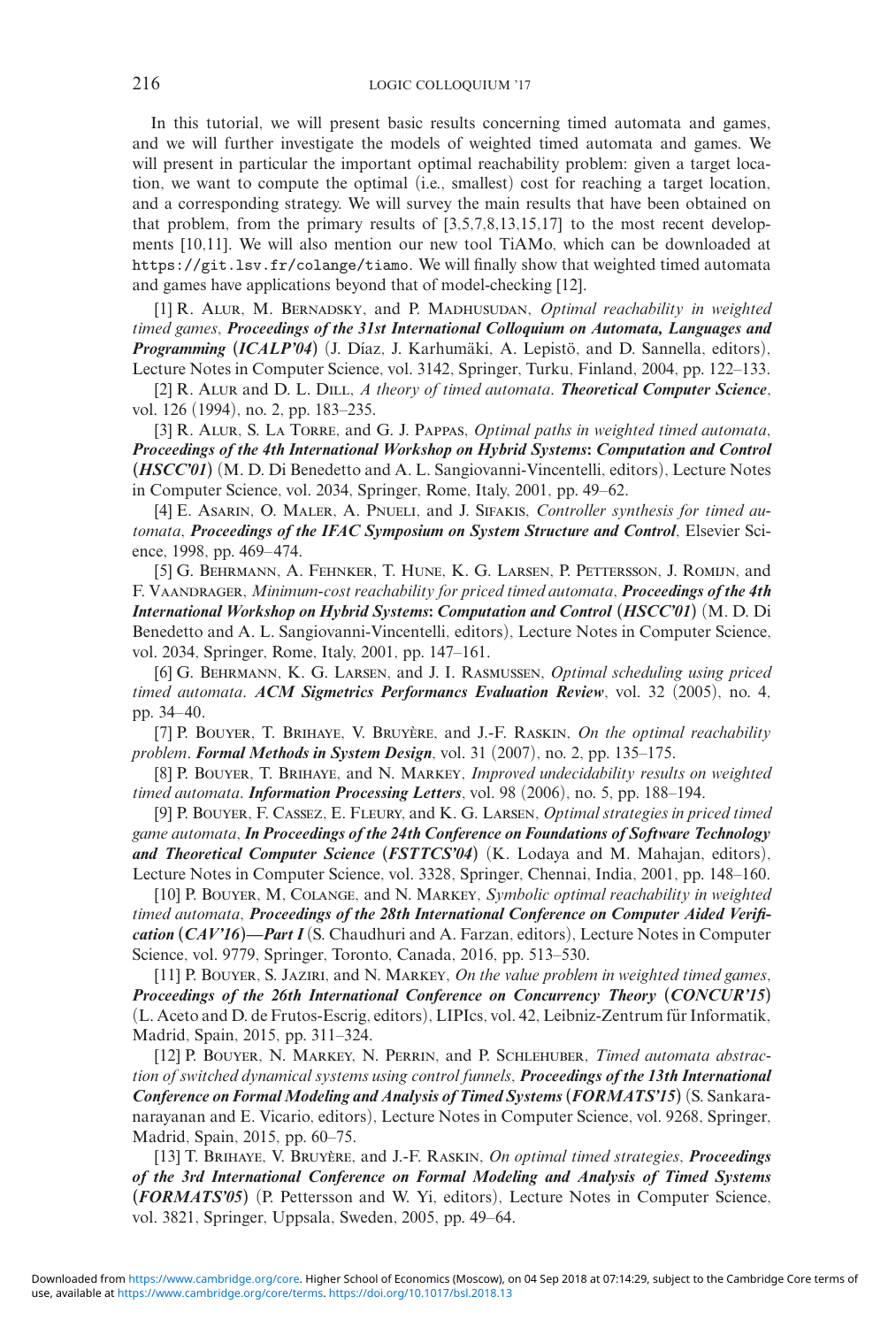[14] T. A. Henzinger, P. W. Kopke, A. Puri, and P. Varaiya, *What's decidable about hybrid automata*? *Journal of Computer and System Sciences*, vol. 57 (1998), no. 1, pp. 94–124.

[15] K. G. LARSEN, G. BEHRMANN, E. BRINKSMA, A. FEHNKER, T. HUNE, P. PETTERSSON, and J. ROMIJN, As cheap as possible: Efficient cost-optimal reachability for priced timed au*tomata*, *Proceedings of the 13th International Conference on Computer Aided Verification* **(***CAV'01***)** (G. Berry, H. Comon, and A. Finkel, editors), Lecture Notes in Computer Science, vol. 2102, Springer, Paris, France, 2001, pp. 493–505.

[16] S. La Torre, S. Mukhopadhyay, and A. Murano, *Optimal-reachability and control for acyclic weighted timed automata*, *Proceedings of the 2nd IFIP International Conference on Theoretical Computer Science* **(***TCS 2002***)** (R. A. Baeza-Yates, U. Montanari, and N. Santoro, editors), IFIP Conference Proceedings, vol. 223, Kluwer, Montreal, Canada, ´ 2007, pp. 485–497.

[17] J. I. Rasmussen, K. G. Larsen, and K. Subramani, *On using priced timed automata to achieve optimal scheduling*. *Formal Methods in System Design*, vol. 29 (2006), no. 1, pp. 97–114.

- MAI GEHRKE, *On Stone duality in logic and computer science*.

CNRS, France.

*E-mail*: mgehrke@irif.fr.

*URL Address*: https://www.irif.fr/∼mgehrke/.

Stone duality shows that the category of bounded distributive lattices<sup>∗</sup> is dually equivalent to a certain category of topological spaces. This duality underlies many connections between algebra and geometry or topology in mathematics. In logic, it is central to correspondences between syntax and semantics. More recently, it has been realised that Stone duality plays a central role in more algorithmic questions such as the decidability of certain classes of languages in automata theory.

In this three part tutorial, the first lecture will provide an introduction to Stone duality with an overview of its different versions and their applications. The second lecture will focus on applications in semantics and will introduce duals of certain functors, such as the Vietoris functor, which corresponds to classical quantification. The third lecture will concentrate on applications in the theory of formal languages and, in particular, on the notion of ultrafilter equations as a tool for separating complexity classes. The articles [1] and [2], which are geared to computer scientists rather than logicians, provide a survey on Stone duality and a gentle introduction to the applications in formal language theory, respectively.

<sup>∗</sup>The algebras corresponding to the "and", "or", "true", and "false" fragment of classical propositional logic.

[1] M. Gehrke, *Duality in computer science*, *Logic in Computer Science* (M. Grohe, E. Koskinen, and N. Shankar, editors), ACM, Columbia University, New York City, NY, USA, 2016, pp. 12–26.

[2] M. Gehrke and A. Krebs, *Stone duality for languages and complexity*. *Association for Computing Machinery Special Interest Group on Logic* **(***ACM SigLog***)** *and Computation News*, vol. 4, no. 2, pp. 23–53.

# **Abstracts of the Joint Session of CSL2017 and LC2017**

► VERÓNICA BECHER, *Normal numbers, logic and automata*.

Departamento de Computacion, Facultad de Ciencias Exactas y Naturales, Universidad de ´ Buenos Aires & CONICET. Pabellon I, Ciudad Universitaria, C1428EGA Buenos Aires, ´ Argentina.

*E-mail*: vbecher@dc.uba.ar.

*URL Address*: http://www.dc.uba.ar/people/profesores/becher/.

Flip a coin a large number of times and roughly half of the flips will come up heads and half will come up tails. *Normality* makes analogous assertions about the digits in the expansion of a real number. Precisely, let *b* be an integer greater than or equal to 2. A real number is *normal*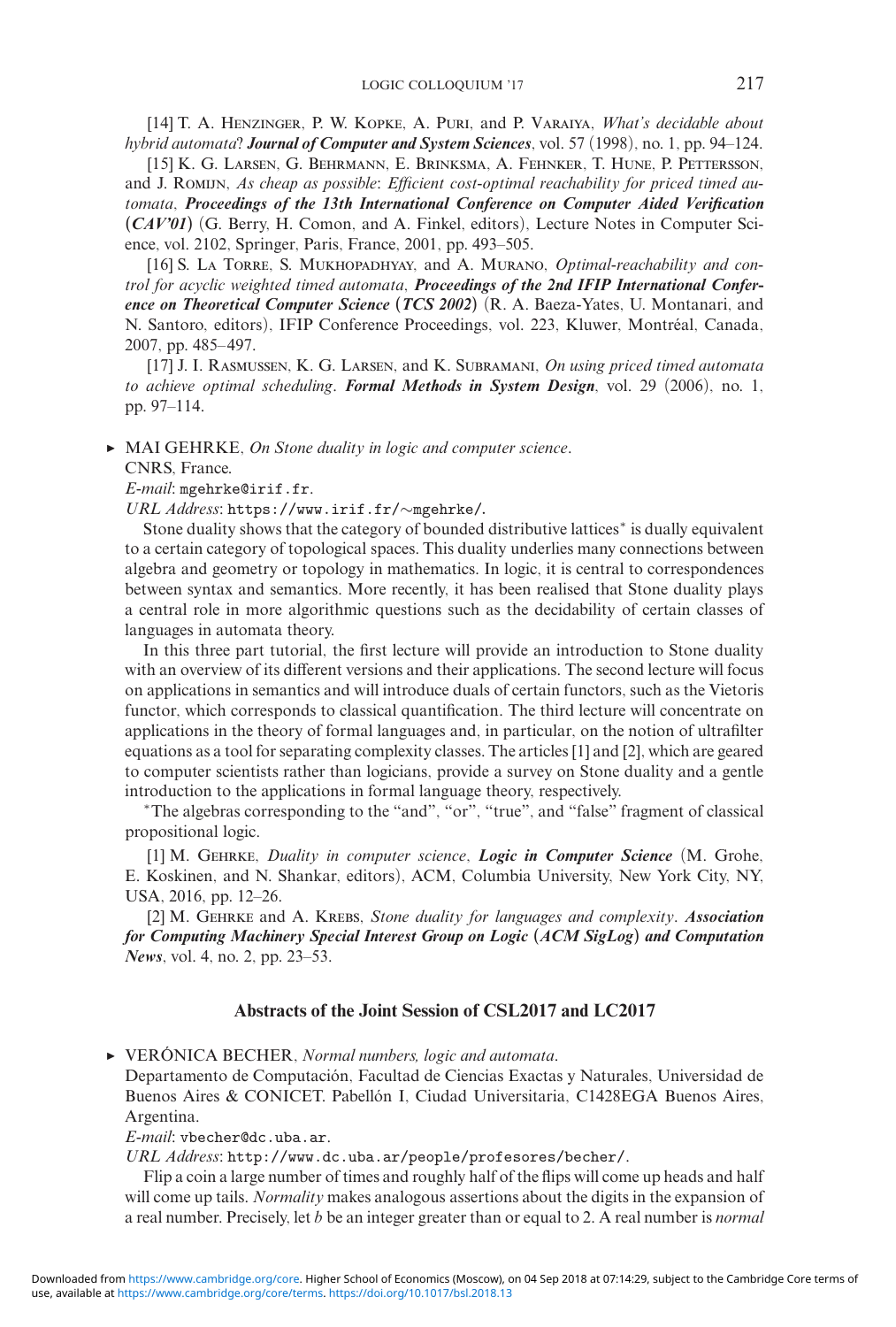to base *b* if each of the digits  $0, 1, \ldots, b - 1$  occurs in its expansion with the same asymptotic frequency  $1/b$ , each of the blocks of two digits occurs with frequency  $1/b^2$ , each of the blocks of three digits occurs with frequency  $1/b^3$ , and so on, for every block length. A number is *absolutely normal* if it is normal to every base. Emile Borel [10] defined normality more than ´ one hundred years ago to formalize a basic feature of randomness for real numbers. Many of his questions are still open, such as whether any of  $\pi$ , *e*, or  $\sqrt{2}$  is normal in some base, as well as his conjecture that the irrational algebraic numbers are absolutely normal [11].

In this talk I will highlight some theorems on normal numbers proved with tools from *computability theory*, *automata theory*, and *descriptive set theory* and I will point out some open questions.

*From computability theory*: Alan Turing was the first. He gave an effective version of Borel's theorem showing that almost all numbers (in the sense of Lebesgue measure) are absolutely normal. Based on this construction Turing gave the first algorithm to compute an absolutely normal number [4,23]. A current research line aims to effectivize results in number theory and give algorithms to compute absolutely normal numbers that have also some other mathematical properties [6,12,18,22]. It is an open question whether there exists a fast algorithm that computes an absolutely normal number with fast speed of convergence to normality [7,17,20].

*From automata theory*: To regard normality from the point of view of finite automata we must consider expansions in a single base. So, we fix a base and we speak of normal sequences. V. Agafonov [1] established that a sequence is normal exactly when any subsequence selected by a finite automata is normal (see also [19]). Besides, normal sequences admit characterizations analogous to those for Martin-Löf random sequences [15], but using finite automata instead of Turing machines. C.P. Schnorr and H. Stimm [21] established that a sequence is normal exactly when no martingale defined by a finite automaton can make infinite profit. Dai, Lathrop, Lutz, and Mayordomo [14] obtained that a sequence is normal exactly when it can not be compressed by one-to-one finite automata with input and output (finite transducer). This characterization holds for various enrichments of finite automata [3,13]. An open question is whether normal sequences can be compressed by deterministic push-down automata.

*From descriptive set theory*. The set of real numbers normal to base 2, as a subset of the set of all real numbers, is complete at the third effective level of the Borel Hierarchy [16]. So is the set of absolutely normal numbers [5]. This gives another proof that the set of absolutely normal real numbers is different from the set of Martin-Löf random numbers, since this is just complete at the second level of the Borel Hierarchy. The set of real numbers that are normal to some base is complete at the fourth level of the Borel Hierarchy, both effective and noneffective [8]. This implies that there is no logical dependence between normality to different bases, other than multiplicative dependence. Recently Airey, Mance, and Jackson [2] proved that the subset of real numbers that preserve normality to a given base under addition is complete at the third level of the Borel Hierarchy.

[1] V. N. Agafonov, *Normal sequences and finite automata*. *Soviet Mathematics Doklady*, vol. 9 (1968), pp. 324–325.

[2] D. Airey, B. Mance, and S. Jackson, *Some complexity results on sets related to normal numbers*, 2016, arXiv:1609.08702.

[3] V. Becher, O. Carton, and P. A. Heiber, *Normality and automata*. *Journal of Computer and System Sciences*, vol. 81 (2015), no. 8, pp. 1592–1613.

[4] V. Becher, S. Figueira, and R. Picchi, *Turing's unpublished algorithm for normal numbers*. *Theoretical Computer Science*, vol. 377 (2007), pp. 126–138.

[5] V. Becher, P. A. Heiber, and T. Slaman, *Normal numbers and the Borel hierarchy*. *Fundamenta Mathematicae*, vol. 226 (2014), pp. 63–77.

[6] , *A computable absolutely normal Liouville number*. *Mathematics of Computation*, vol. 84 (2015), no. 296, pp. 2939–2952.

[7] V. Becher, A.-M. Scheerer, and T. Slaman, *On absolutely normal numbers and their discrepancy estimate*. *Acta Arithmetica*, to appear, 2017, arXiv:1702.04072.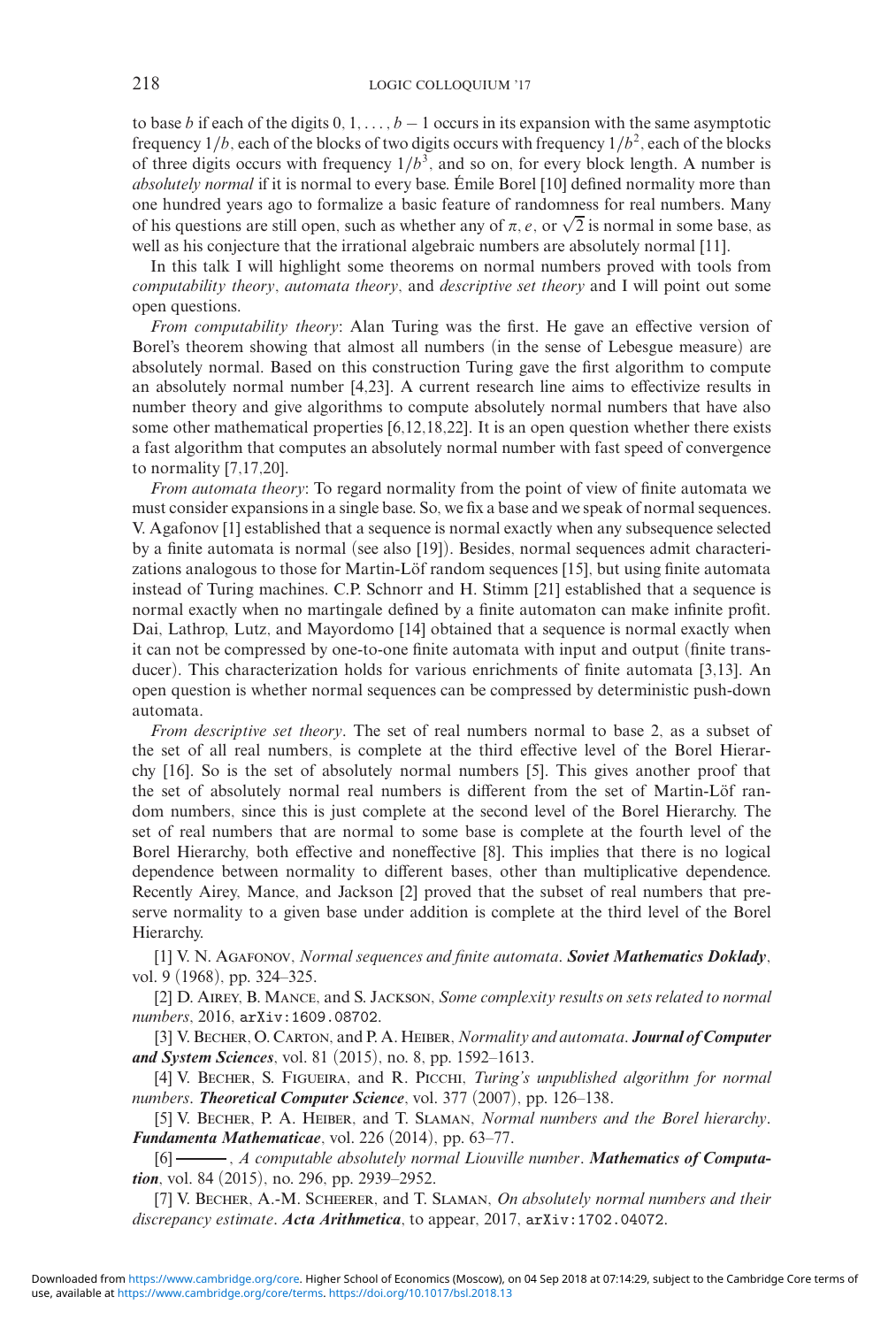[8] V. Becher and T. Slaman, *On the normality of numbers to different bases*. *Journal of the London Mathematical Society*, vol. 90 (2014), no. 2, pp. 472–494.

[9] V. Becher and S. Yuhjtman, *On absolutely normal and continued fraction normal numbers*, 2017, arXiv:1704.03622.

[10] É. BOREL, *Les probabilités d'enombrables et leurs applications arithmétiques*. *Supplemento di Rendiconti del Circolo Matematico di Palermo*, vol. 27 (1909), pp. 247–271.

 $[11]$  *, Sur les chiffres décimaux*  $\sqrt{2}$  *et divers problémes de probabilités en chaîne. Comptes rendus de l'Académie des Sciences de Paris*, vol. 230 (1950), pp. 591–593.

[12] C. CALUDE and L. STAIGER, *Liouville, computable, Borel normal and Martin-Löf random Numbers*. *Theory of Computing Systems*, to appear, 2017.

[13] O. Carton and P. A. Heiber, *Normality and two-way automata*. *Information and Computation*, vol. 241 (2015), pp. 264–276.

[14] J. Dai, J. Lathrop, J. Lutz, and E. Mayordomo, *Finite-state dimension*. *Theoretical Computer Science*, vol. 310 (2004), pp. 1–33.

[15] R. Downey and D. Hirschfeldt, *Algorithmic Randomness and Complexity*, Springer, 2010.

[16] H. Ki and T. Linton, *Normal numbers and subsets of* N *with given densities*. *Fundamenta Mathematicae*, vol. 144 (1994), pp. 163–179.

[17] J. Lutz and E. Mayordomo. *Computing absolutely normal numbers in nearly linear time*, 2016, arXiv:1611.05911.

[18] M. Madritsch, A. M. Scheerer, and R. Tichy, *Computable absolutely Pisot normal numbers*. *Acta Aritmetica*, to appear, 2017, arXiv:1610.06388.

[19] W. Merkle and J. Reimann, *Selection functions that do not preserve normality*. *Theory of Computing Systems*, vol. 39 (2006), no. 5, pp. 685–697.

[20] A.-M. Scheerer, *Computable absolutely normal numbers and discrepancies*. *Mathematics of Computation*, to appear, 2017, arXiv:1511.03582.

[21] C. P. Schnorr and H. Stimm,*Endliche Automaten und Zufallsfolgen*. *Acta Informatica*, vol. 1 (1972), pp. 345–359.

[22] R. Stoneham, *A general arithmetic construction of transcendental non-Liouville normal numbers from rational fractions*. *Acta Arithmetica*, vol. XVI (1970), pp. 239–253. Errata in *Acta Arithmetica* vol. XVII (1971).

[23] A. Turing, *A note on normal numbers*, *Collected Works of Alan M. Turing, Pure Mathematics*, North Holland, 1992, pp. 117–119. Notes of editor pp. 263–265.

# **Abstracts of the Special Session on Category theory and type theory in honor of Per Martin-Löf on his 75th birthday**

- THIERRY COQUAND, *Univalent Type Theory*.

Chalmers tekniska hogskola, Data- och informationsteknik, University of Gothenburg, ¨ Rännvägen 6, 41296 Göteborg, Sweden.

*E-mail*: Thierry.Coquand@cse.gu.se.

The notion of sheaf models, which can be traced back to the studies of Beth and Kripke, is an important tool for metamathematical analysis of higher order logic. The problem for the generalization of such interpretations to dependent types is for the interpretation of universes, and this is precisely for this reason, in another context, that the notion of stacks was introduced. I will present a possible generalization for models of univalent type theory, i.e., dependent type theory where the univalence axiom holds, and where we have an operation of propositional truncation. This can be used in particular to show that such a type theory is compatible with continuity principles, and that it does not prove the principle of countable choice.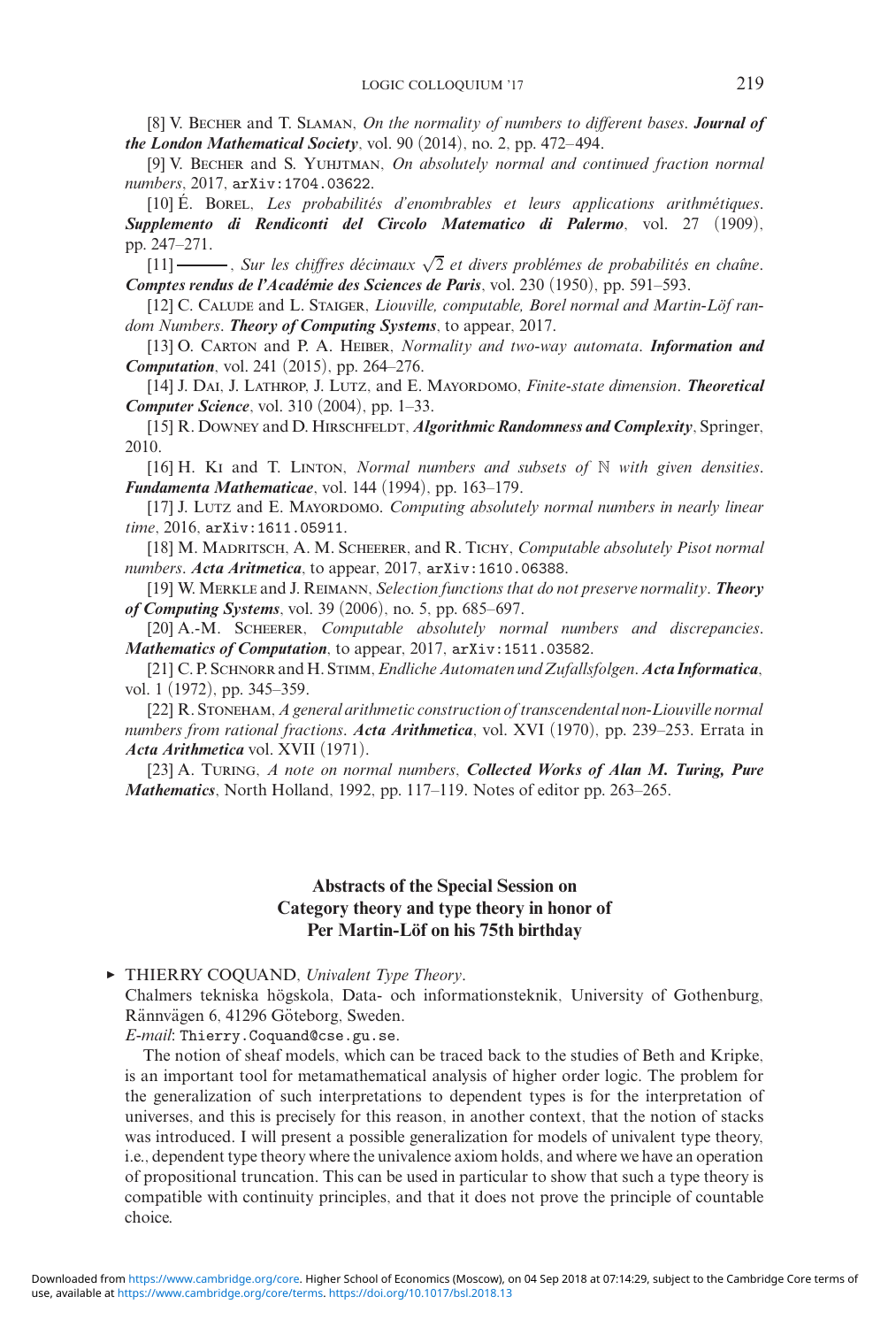#### - RICHARD GARNER, *Polynomials and theories*.

Department of Mathematics, Macquarie University, NSW 2109, Australia.

*E-mail*: richard.garner@mq.edu.au.

A basic tenet of Martin-Löf type theory [2] is that types are inductively generated by their elements. This idea finds clearest expression in the W-types and the more general *tree types* [3]; categorically, these admit characterisation as initial algebras for certain *polynomial endofunctors* of the category of types over a given context. The calculus of polynomial endofunctors is interesting in its own right, with application in combinatorics, algebraic topology, and computer science; a key organising principle is that polynomial functors between the slices of a locally cartesian closed category form into a bicategory whose composition is given by substitution of multivariate polynomials [1].

The notion of bicategory also crops up in a very deep observation of Walters [4]: namely, that the theory of categories enriched over a monoidal category admits generalisation to a theory of categories enriched over a bicategory. This is closely bound up with what is sometimes called indexed or variable category theory, that is, category theory relative to a base category that acts as a surrogate for the category of sets. In this talk, we consider the natural question: what are categories enriched over the bicategory of polynomials? The answer turns out to be quite interesting: they encode notions of Lawvere theory and prop appropriate to the indexed setting.

[1] N. Gambino and J. Kock, *Polynomial functors and polynomial monads*, *Mathematical Proceedings of the Cambridge Philosophical Society*, vol. 154 (2013), pp. 153–192.

[2] P. MARTIN-LÖF, *Intuitionistic type theory*, *Studies in Proof Theory, vol. 1*, 1984.

[3] K. PETERSSON and D. SYNEK, *A set constructor for inductive sets in Martin-Löf's type theory*, Lecture Notes in Computer Science, vol. 389, 1989, pp. 128–140.

[4] R. F. C. Walters, *Sheaves and Cauchy-complete categories*. *Cahiers de Topologie et Geométrie Différentielle Catégoriques*, vol. 22 (1981), pp. 283–286.

▶ ANDRÉ JOYAL, On some categorical aspects of homotopy type theory.

Département de mathématiques, UQAM, C.P. 8888, Succursale Centre-ville, PK-5151, Montréal, QC H3C 3P8, Canada.

*E-mail*: joyal.andre@uqam.ca.

Few things can better illustrate the unity of mathematics than the homotopy interpretation of Martin-Lof type theory (Awodey-Warren, Voevodsky) and the discovery of the univalence ¨ axiom (Voevodsky). *Homotopy Type Theory* is the new field of mathematics springing from these discoveries. There are good evidences that Hott can contribute effectively to homotopy theory and to higher topos theory: nontrivial homotopy groups of spheres were computed by Brunerie and a new proof of a fundamental result of homotopy theory (the Blakers–Massey theorem) was discovered (and verified in Agda) by Favonia, Finster, Licata, and Lumsdane. The theorem was generalised by Anel, Biedermann, Finster, and the author, and applied to Goodwillie's calculus [arxiv/1703.09050/1703.09632]. The [ABFJ] articles are written in *mathematical creole*, a blend of homotopy theory, infty-category theory, category theory and type theory, but a formal verification in Agda by Finster and Licata is on the way. It is clear that category theory serves as an intermediate between type theory and homotopy theory [ALV/arxiv/1705.04310][CCHM/arxiv/1611.02108][LS/arxiv/1705.07088]. The basic aspects of the theory of infty-categories were recently formalised in Hott by Riehl and Shulman. The syntactic category of type theory happens to be a *path category* in the sense of Van den Berg. The notion of *tribe*, introduced independently by Shulman and the author, is somewhat simpler, but not every path category is a tribe. However, every fibration category is equivalent (in the sense of Dwyer–Kan) to a tribe by a construction of Cisinski and by the work of Szumilo and of Kapulkin. I will sketch the homotopy theory of tribes and of *simplicial tribes*.

- VLADIMIR VOEVODSKY, *Models, interpretations and the initiallity conjectures*. School of Mathematics, Institute for Advanced Study, Princeton, NJ 08540, USA. *E-mail*: vladimir@ias.edu.

*URL Address*: https://www.math.ias.edu/vladimir/home.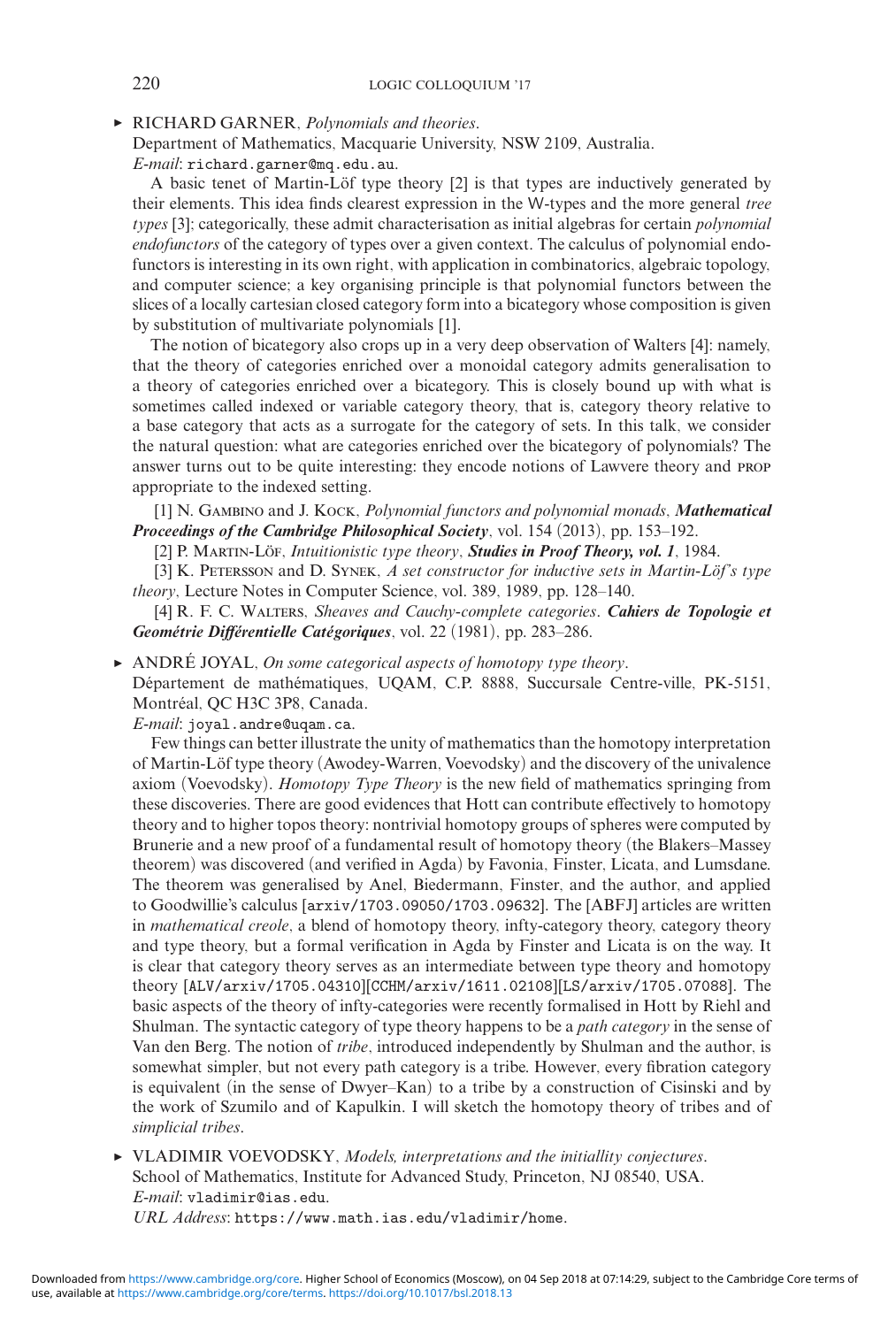Work on proving consistency of the intensional Martin-Löf type theory with a sequence of univalent universes (MLTT+UA) led to the understanding that in type theory we do not know how to construct an interpretation of syntax from a model of inference rules. That is, we now have the concept of a model of inference rules and the concept of an interpretation of the syntax and a conjecture that implies that the former always defines the latter. This conjecture, stated as the statement that the term model is an initial object in the category of all models of a given kind, is called the Initiallity Conjecture. In my talk I will outline the various parts of this new vision of the theory of syntax and semantics of dependent type theories.

### **Abstracts of invited talks in the Special Session on Computability**

**EXAMPLE OF SECT ASSECTED FOR A SET ASSECT AS A SEX ASSECTATION OF A SERVIT ASSECTATION IN A VERGITAL PROPERTY** *exponents and effective Hausdorff dimension*.

Departamento de Computación, Facultad de Ciencias Exactas y Naturales, Universidad de Buenos Aires & CONICET. Pabellon I, Ciudad Universitaria, C1428EGA Buenos Aires, ´ Argentina.

*E-mail*: vbecher@dc.uba.ar.

Department of Mathematics, Pennsylvania State University, 318B McAllister, University Park, PA 16802, USA.

*E-mail*: jan.reimann@psu.edu.

Department of Mathematics, The University of California, Berkeley, 719 Evans Hall #3840, Berkeley, CA 94720-3840, USA.

*E-mail*: slaman@math.berkeley.edu.

We generalize the classical theorem by Jarník and Besicovitch on the irrationality exponents of real numbers and Hausdorff dimension. Let a be any real number greater than or equal to 2 and let *b* be any non-negative real less than or equal to 2*/*a. We show that there is a Cantor-like set with Hausdorff dimension equal to *b* such that, with respect to its uniform measure, almost all real numbers have irrationality exponent equal to *a*. We give an analogous result relating the irrationality exponent and the effective Hausdorff dimension of individual real numbers. We prove that there is a Cantor-like set such that, with respect to its uniform measure, almost all elements in the set have effective Hausdorff dimension equal to *b* and irrationality exponent equal to *a*. In each case, we obtain the desired set as a distinguished path in a tree of Cantor sets.

- KLAUS MEER, *Generalized finite automata over the real numbers*.

Computer Science Department, Brandenburg University of Technology, Platz der Deutschen Einheit 1, D-03046 Cottbus, Germany.

*E-mail*: meer@b-tu.de.

Gandhi, Khoussainov, and Liu introduced and studied a generalized model of finite automata able to work over arbitrary structures. The model mimics finite automata over finite structures but has an additional ability to perform in a restricted way operations attached to the structure under consideration. As one relevant area of investigations for this model Gandhi et al. identified studying the new automata over uncountable structures such as the real and complex numbers.

In the talk we pick up this suggestion and consider their automata model as a finite automata variant in the BSS model of real number computation. We study structural properties as well as (un-)decidability results for several questions inspired by the classical finite automata model.

This is joint work with A. Naif.

- ARNO PAULY, *Applications of computability theory in topology*.

Département d'Informatique, Université Libre de Bruxelles, Brussels, Belgium. *E-mail*: Arno.M.Pauly@gmail.com.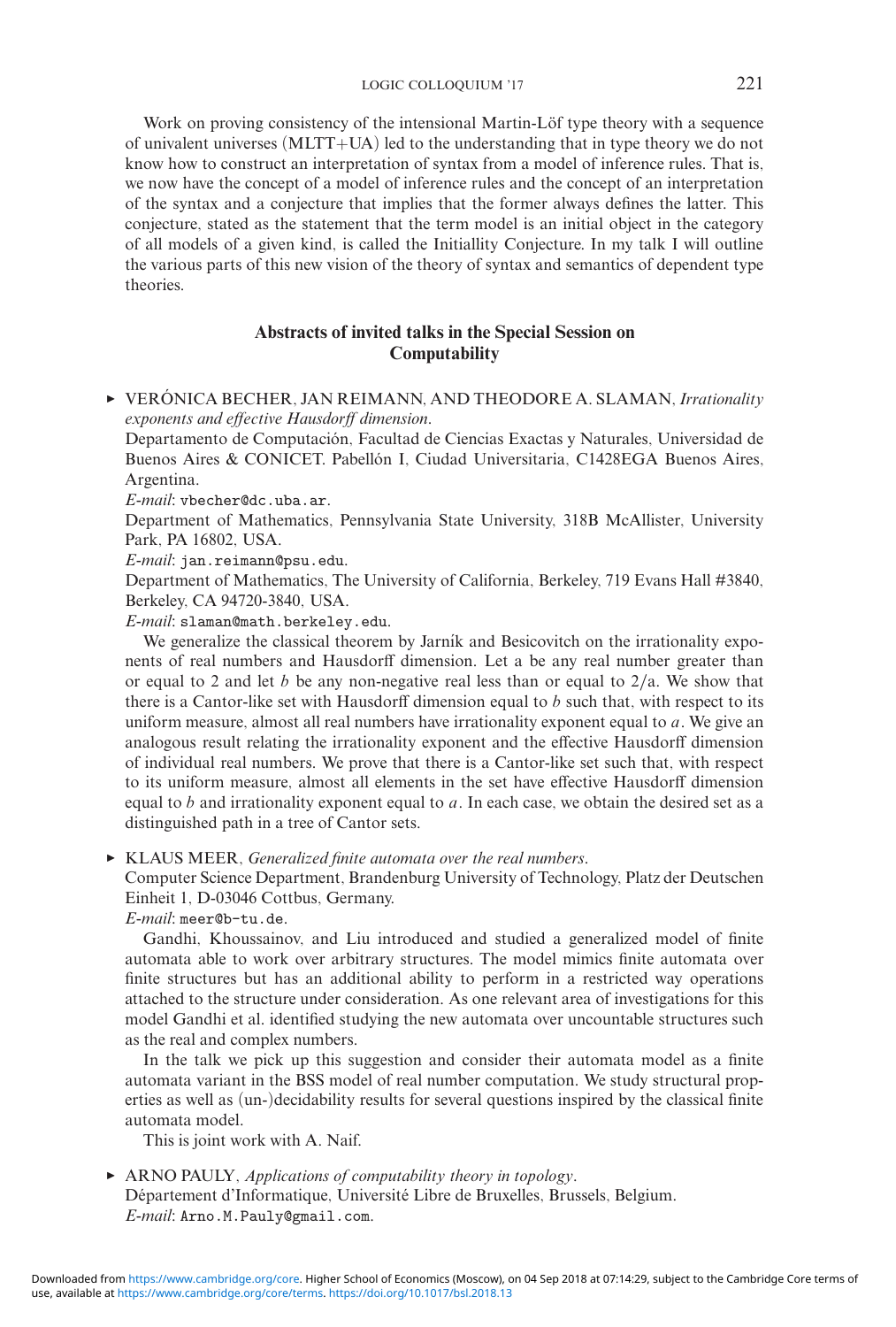The notion of the *point degree spectrum* links  $\sigma$ -homeomorphism types of second-countable spaces to substructures of the enumeration degrees. Using the framework of computable analysis, we can extend Turing reducibility from Cantor space to represented spaces:

DEFINITION 1. We say that  $x \in X$  is reducible to  $y \in Y$  (denoted  $x^X \leq_T y^Y$ ), iff there exists a partial computable function  $f: \subseteq Y \to X$  with  $f(y) = x$ .

If *X* is second-countable, then the degrees of its points form a substructure of the enumeration degrees, and this substructure (up to products with  $\mathbb N$  and relativization) characterizes the  $\sigma$ -homeomorphism type of X:

DEFINITION 2. We say that *X* and *Y* are  $\sigma$ -homeomorphic, if there are partitions  $X =$  $\bigcup_{i \in \mathbb{N}} X_i$  and  $Y = \bigcup_{i \in \mathbb{N}} Y_i$  such that  $X_i$  and  $Y_i$  are homeomorphic for all  $i \in \mathbb{N}$ .

Motivated by a connection to Banach space theory, Jayne had raised the question how many  $\sigma$ -homeomorphism types of uncountable Polish spaces there are. Arguments from dimension theory establish that Cantor space  $2^{\omega}$  and the Hilbert cube  $[0, 1]^{\omega}$  are not  $\sigma$ homeomorphic, and all other well-known uncountable Polish spaces are  $\sigma$ -homeomorphic to one of these. Whether there are more  $\sigma$ -homeomorphism types has been illusive for a long time. Using recursion-theoretic arguments and the point degree spectrum connection, we can establish:

Theorem 3. *There are uncountably many -homeomorphism types of uncountable Polish spaces.*

The framework of point degree spectra enables further applications of computability theory to topology, and also applications in the reverse direction.

This is joint work with Takayuki Kihara. A preprint is available as [2]. A precursor of this approach is found in [3] by Joseph S. Miller.

[1] J. E. Jayne, *The space of class a Baire functions*. *Bulletin of the American Mathematical Society*, vol. 80 (1974), pp. 1151–1156.

[2] T. Kihara and A. Pauly, *Point degree spectra of represented spaces*, 2014, arXiv:1405.6866.

[3] J. S. Miller, *Degrees of unsolvability of continuous functions*. *The Journal of Symbolic Logic*, vol. 69 (2004), no. 2, pp. 555–584.

- MARIYA I. SOSKOVA, *Characterizing the continuous degrees*.

Department of Mathematics, University of Wisconsin–Madison, 480 Lincoln Dr, Madison, WI 53703, USA.

*E-mail*: msoskova@math.wisc.edu.

The continuous degrees were introduced by J. Miller [3] as a way to capture the effective content of elements of computable metric spaces. They properly extend the Turing degrees and naturally embed into the enumeration degrees. Although nontotal (i.e., non-Turing) continuous degrees exist, they are difficult to construct: every proof we know invokes a nontrivial topological theorem.

In 2014 Cai, Lempp, Miller, and Soskova discovered an unusual structural property of the continuous degrees: if we join a continuous degree with a total degree that is not below it then the result is always a total degree. We call degrees with this curious property *almost total*. We prove that the almost total degrees coincide with the continuous degrees. Since the total degrees are definable in the partial order of the enumeration degrees [1], this implies that the continuous degrees are also definable. Applying earlier work of J. Miller [3] on the continuous degrees, this shows that the relation "PA above" on the total degrees is definable in the enumeration degrees.

In order to prove that every almost total degree is continuous, we pass through another characterization of the continuous degrees that slightly simplifies one of Kihara and Pauly [2]. Like them, we identify our almost total degree as the degree of a point in a computably regular space with a computable dense sequence, and then we apply the effective version of Urysohn's metrization theorem (Schröder  $[4]$ ) to reveal our space as a computable metric space.

This is joint work with Uri Andrews, Greg Igusa, and Joseph Miller.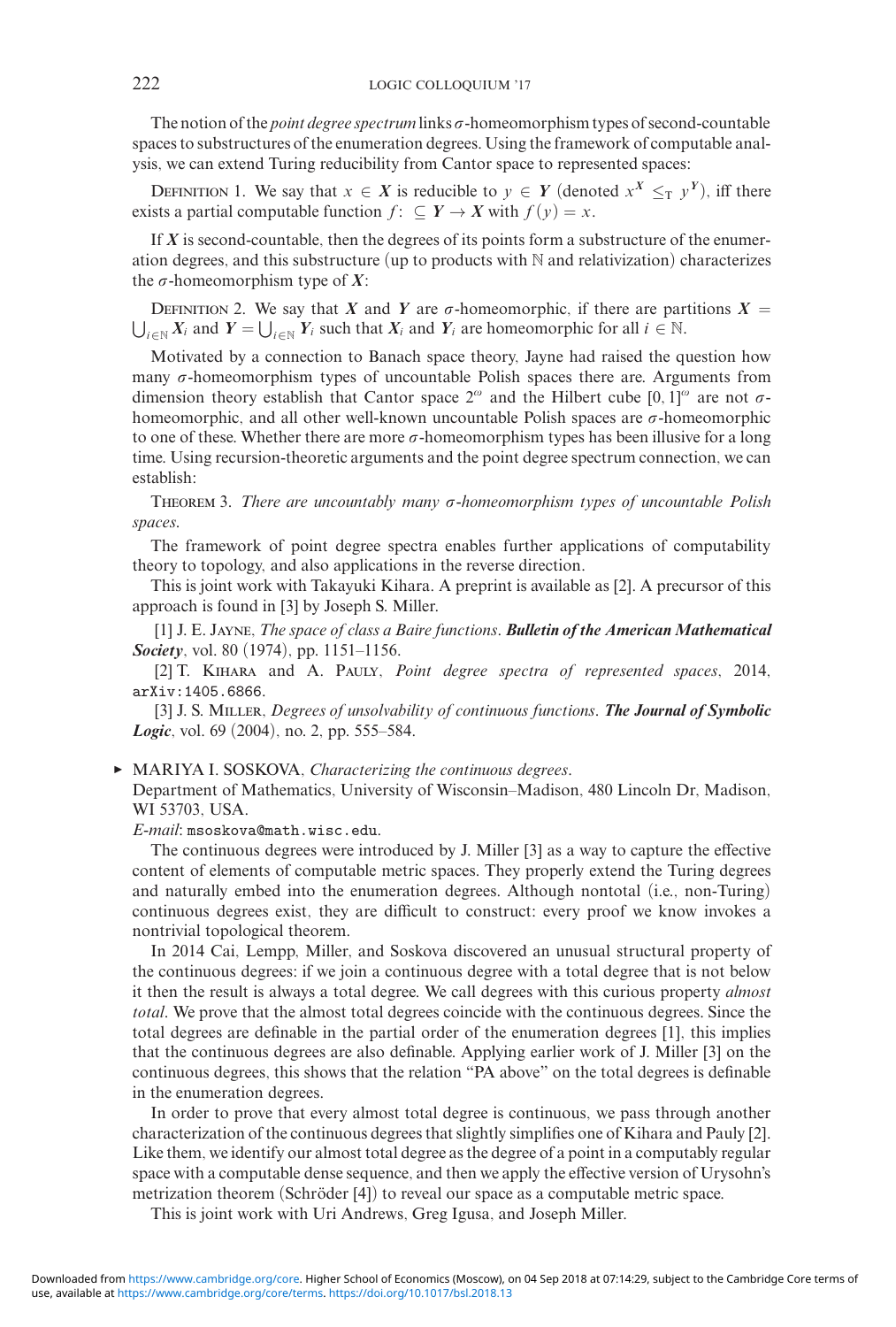[1] M. Cai, H. A. Ganchev, S. Lempp, J. S. Miller, and M. I. Soskova, *Defining totality in the enumeration degrees*. *Journal of the American Mathematical Society*, vol. 29 (2016), no. 4, pp. 1051–1067.

[2] T. Kihara and A. Pauly, *Point degree spectra of represented spaces*, submitted.

[3] J. S. Miller, *Degrees of unsolvability of continuous functions*. *The Journal of Symbolic Logic*, vol. 69 (2004), no. 2, pp. 555–584.

[4] M. SCHRÖDER, *Effective metrization of regular spaces*, *Computability and Complexity in Analysis, vol. 235* (J. Wiedermann, K.-I. Ko, A. Nerode, M. B. Pour-El, and K. Weihrauch, editors), Informatik Berichte, 1998, pp. 63–80.

- KEITA YOKOYAMA,*On the first-order strength of Ramsey's theorem in reverse mathematics*. School of Information Science, Japan Advanced Institute of Science and Technology, 1-1 Asahidai, Nomi, Ishikawa 923-1292, Japan.

*E-mail*: y-keita@jaist.ac.jp.

Deciding the first-order part of Ramsey's theorem for pairs is one of the important problems in reverse mathematics. In this talk, I will overview the recent developments of this study. To decide the first-order part, a standard approach is proving  $\Pi_1^1$ -conservation over some induction or bounding axiom by showing  $\omega$ -extension property. In [1], Cholak/Jockusch/ Slaman showed WKL<sub>0</sub> +  $RT_2^2 + I\Sigma_2^0$  is a  $\Pi_1^1$ -conservative extension of  $I\Sigma_2^0$  and WKL<sub>0</sub> +  $R$  $T^2 + I\Sigma_3^0$ is a  $\Pi_1^1$ -conservative extension of  $I\Sigma_3^0$ , and they posed whether they are  $\Pi_1^1$ -conservative over  $B\Sigma_2^0$  and  $B\Sigma_3^0$ , respectively. For  $RT^2$ , the answer is yes, which is shown by sharpening the argument in [1] (see [4]). For  $RT_2^2$ , the question is more difficult. Chong/Slaman/Yang [2] showed that a slightly weaker principle CAC is  $\Pi_1^1$ -conservative over  $B\Sigma_2^0$  by using  $\omega$ -extension property. On the other hand, it is now known that  $WKL_0 + RT_2^2$  is actually  $\Pi_3^0$ -conservative over  $B\Sigma<sub>2</sub><sup>0</sup>$  by using the indicator argument [3]. In fact, one can characterize the first-order part of  $WKL_0 + RT_2^2$  by generalizing the indicator argument used in [3].

[1] P. A. Cholak, C. G. Jockusch, and T. A. Slaman, *On the strength of Ramsey's theorem for pairs*. *The Journal of Symbolic Logic*, vol. 66 (2001), no. 1, pp. 1–55.

[2] C.-T. Chong, T. A. Slaman, and Y. Yang, Π1 1*-conservation of combinatorial principles weaker than Ramsey's Theorem for pairs*. *Advances in Mathematics*, vol. 230 (2012), pp. 1060–1077.

[3] L. Patey and K. Yokoyama, *The proof-theoretic strength of Ramsey's theorem for pairs and two colors*, submitted.

[4] T. A. Slaman and K. Yokoyama, *The strength of Ramsey's theorem for pairs and arbitrary many colors*, draft.

# **Abstracts of invited talks in the Special Session on History of Logic**

#### - PETER ØHRSTRØM, *The rise of temporal logic*.

Department of Communication and Psychology, Aalborg University, Rendsburggade 14, 9000 Aalborg, Denmark.

*E-mail*: poe@hum.aau.dk.

A. N. Prior (1914–1969) was the founder of modern temporal logic. In the 1950s and 1960s he showed that tense-logic can be used in order to keep track of the past and of the future possibilities in a way which makes it possible to reason systematically on temporal matters. From the early 1930s Prior had been an active member of the Presbyterian community in New Zealand. He became a specialist in the debates regarding the logical tension between the doctrine of divine foreknowledge and the doctrine of human freedom. He demonstrated how this logical problem can be formalized and analysed in terms of his tense-logic. He found great inspiration in the studies of Aristotle, Diodorus, Thomas Aquinas, William of Ockham, C.S. Peirce, Jan Łukasiewicz, Saul Kripke, and several others. He argued that in the discussion concerning divine foreknowledge and human freedom there are just a few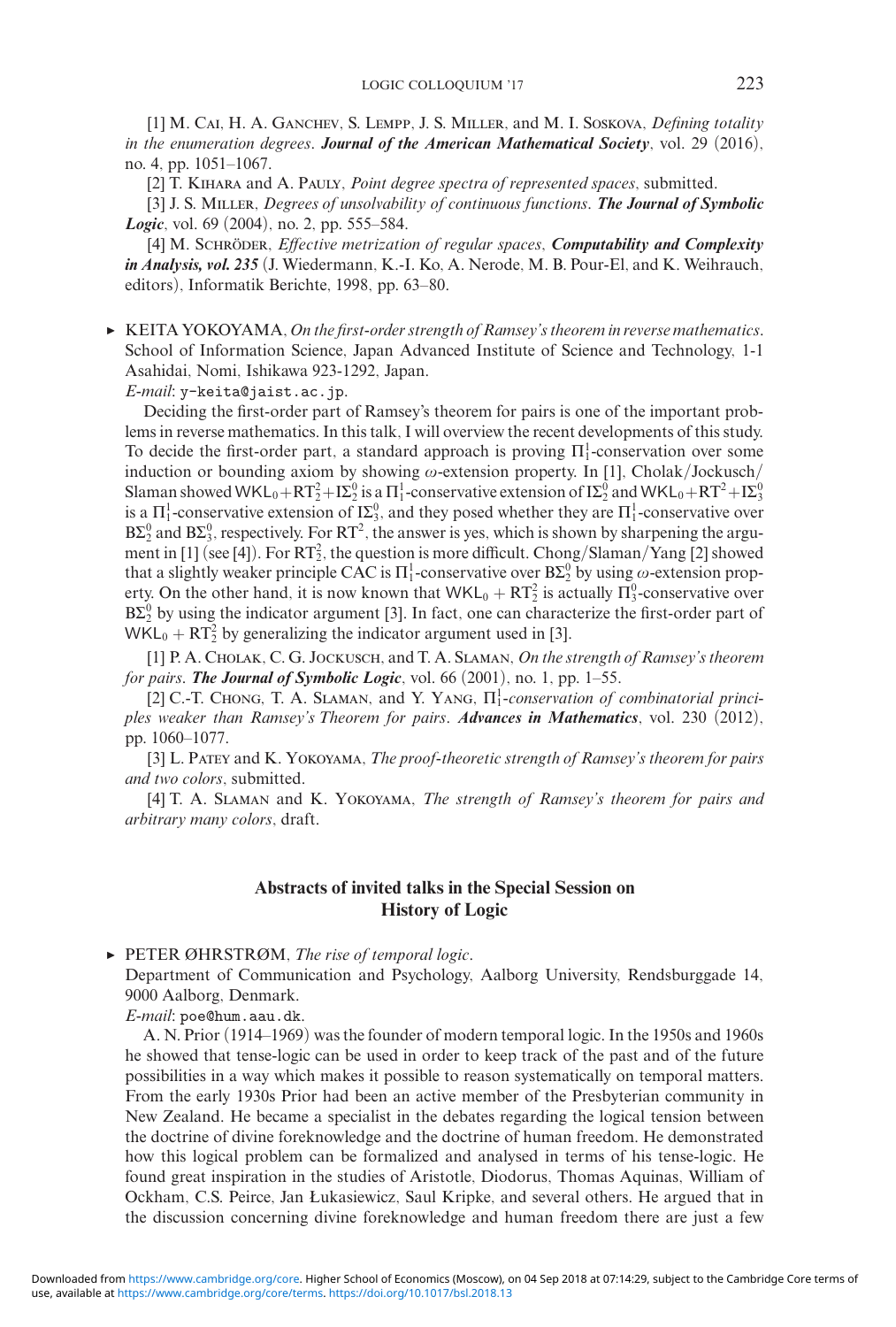reasonable positions. In general Prior demonstrated that temporal logic can be used to analyze the notion of time itself as well as fundamental existential problems, such as the problem of determinism versus freedom of choice.

► JAN VON PLATO, *Gödel's reading of Gentzen's first consistency proof for arithmetic*. University of Helsinki, 00014 Helsinki, Finland.

*E-mail*: jan.vonplato@helsinki.fi.

A shorthand notebook of Gödel's from late 1935 shows that he read Gentzen's original, unpublished consistency proof for arithmetic. By 1941, many such notebooks were filled with various formulations of the result, one with explicit use of choice sequences, and a generalization based on an induction principle for functionals of finite type over Baire space. Gödel's main aim was to extend Gentzen's result into a consistency proof for analysis. In the lecture, an overview of these so far unknown results about consistency proofs for arithmetic will be presented.

# **Abstracts of invited talks in the Special Session on Model Theory**

► ZANIAR GHADERNEZHAD, *Nonamenablility of automorphism groups of generic structures*.

Abteilung für Mathematische Logik, Albert-Ludwigs-Universität Freiburg, Eckerstr. 1, D-79104 Freiburg im Breisgau, Germany.

*E-mail*: zaniar.ghadernezhad@math.uni-freiburg.de.

A group *G* is amenable if every *G*-flow has an invariant Borel probability measure. Wellknown examples of amenable groups are finite groups, solvable groups. and locally compact abelian groups. Kechris, Pestov, and Todorcevic established a very general correspondence which equates a stronger form of amenability, called extreme amenability, of the automorphism group of an ordered Fraïssé structure with the Ramsey property of its finite substructures. In the same spirit Moore showed a correspondence between the automorphism groups of countable structure and a structural Ramsey property, which englobes Følner's existing treatment. In this talk we will consider automorphism groups of certain Hrushovski's generic structures. We will show that they are not amenable by exhibiting a combinatorial/ geometrical criterion which forbids amenability.

- FRANZISKA JAHNKE, *NIP fields and henselianity*.

WWU Münster, Einsteinstr. 62, 48149 Münster, Germany.

*E-mail*: franziska.jahnke@wwu.de.

NIP is a model-theoretic dividing line which was introduced in Shelah's classification theory programme. As with any combinatorial property, it is a natural question to ask whether it corresponds to some well-known algebraic notion when one considers the class of NIP fields. An open conjecture by Shelah states that every NIP field is either real closed or separably closed or 'like the *p*-adic numbers'. In this talk, I will explain the conjecture and discuss some recent developments around it.

- VINCENZO MANTOVA, *Transseries as surreal analytic functions*.

School of Mathematics, University of Leeds, Leeds LS2 9JT, UK. *E-mail*: v.l.mantova@leeds.ac.uk.

Transseries such as LE series arise when dealing with certain asymptotic expansions of real analytic function. Most transseries, though, are not convergent and cannot represent real analytic functions, if only just for cardinality reasons.

On the other hand, we can show that LE series do induce germs of nonstandard analytic functions on the *surreal line*. More generally, call "omega-series" the surreal numbers that can be generated from the real numbers and the ordinal omega by closing under exponentiation, logarithm, and infinite sum. Then omega-series form a proper class of transseries including LE series.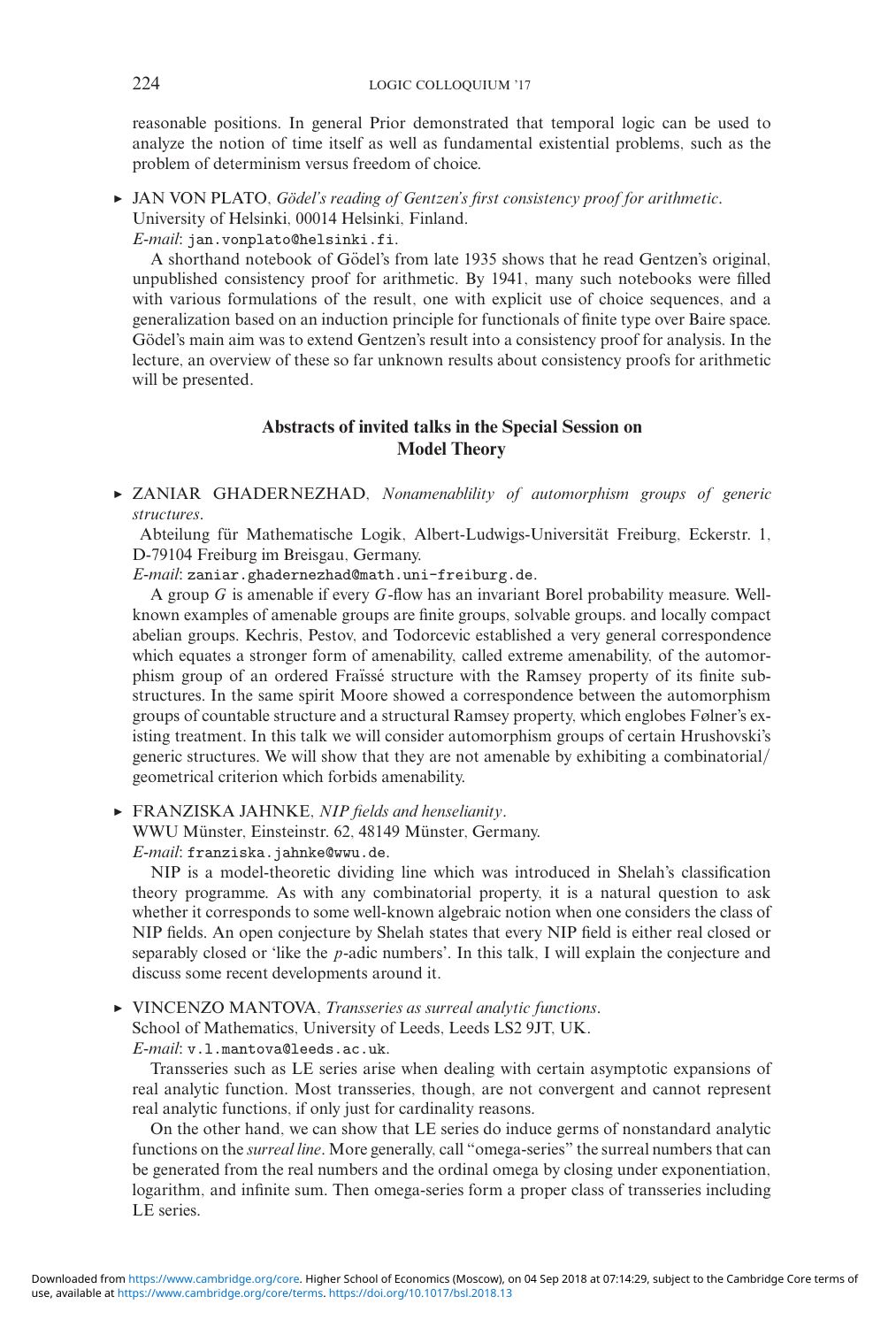It turns out that all omega-series induce (germs of) surreal analytic functions. Moreover, they can be composed and differentiated in a way that is consistent with their interpretation as functions, extending the already known composition and derivation of LE series, and the derivation coincides with the simplest one on surreal numbers.

This is joint work with A. Berarducci.

► IVAN TOMAŠIĆ, *Enriching our view of model theory of fields with operators*.

School of Mathematical Sciences, Queen Mary University of London, London E1 4NS, UK. *E-mail*: i.tomasic@qmul.ac.uk.

A naïve approach to developing the methods of homological algebra for difference and differential fields, rings and modules quickly encounters numerous obstacles, such as the failure of the hom-tensor duality.

We will describe a categorical framework that overcomes these difficulties, allowing us to transfer most classical techniques over to the difference/differential context.

We will conclude by applying these techniques to study the cohomology of different algebraic groups and discuss potential model-theoretic consequences.

# **Abstracts of invited talks in the Special Session on Philosophical Logic**

▶ ALEXANDER C. BLOCK, LUCA INCURVATI, AND BENEDIKT LÖWE, Maddian *interpretations and their derived notions of restrictiveness*.

Fachbereich Mathematik, Universität Hamburg, Bundesstraße 55, 20146 Hamburg, Germany.

*E-mail*: alexander.block@uni-hamburg.de.

Institute for Logic, Language and Computation, Universiteit van Amsterdam, Postbus 94242, 1090 GE Amsterdam, The Netherlands.

*E-mail*: l.incurvati@uva.nl.

Institute for Logic, Language and Computation, Universiteit van Amsterdam, Postbus 94242, 1090 GE Amsterdam, The Netherlands; Fachbereich Mathematik, Universität Hamburg, Bundesstraße 55, 20146 Hamburg, Germany; Churchill College, University of Cambridge, Storey's Way, Cambridge CB3 0DS, England.

*E-mail*: b.loewe@uva.nl.

Penelope Maddy's naturalistic approach to philosophy of mathematics aims to explain why the research community embraces some candidates for axiomatic foundations of mathematics and rejects others. In [5], she argued that since set theory aims to be a foundation for mathematics, it should conform to the methodological maxim maximize and therefore, axiomatic set theories that are *restrictive* ought to be rejected. She then went on to define a formal notion of restrictiveness, based on a fixed class of interpretations. In [1,3,4], this notion was discussed and a number of technical and substantial issues were raised. Following [2], this talk will present the general framework for interpretations and their derived notions of restrictiveness and then go on to discuss a *symmetrised* version of Maddy's original notion that takes both inner model and outer model constructions into account and can deal with the substantial issues raised in [4].

[1] J. D. Hamkins, *A multiverse perspective on the axiom of constructibility*, *Infinity and Truth* (C. Chong, Q. Feng, T. A. Slaman, and W. H. Woodin, editors), Lecture Notes Series, Institute for Mathematical Sciences, National University of Singapore, vol. 25, World Scientific, Singapore, 2013, pp. 25–45.

[2] L. INCURVATI and B. Löwe, *Restrictiveness relative to notions of interpretation*. *The Review of Symbolic Logic*, vol. 9 (2016), no. 2, pp. 238–250.

[3] B. Lowe, A first glance at non-restrictiveness. **Philosophia Mathematica**, vol. 9 (2001), pp. 347–354.

[4] , *A second glance at non-restrictiveness*. *Philosophia Mathematica*, vol. 11 (2003), pp. 323–331.

[5] P. MADDY, *Naturalism in Mathematics*, Clarendon Press, 1997.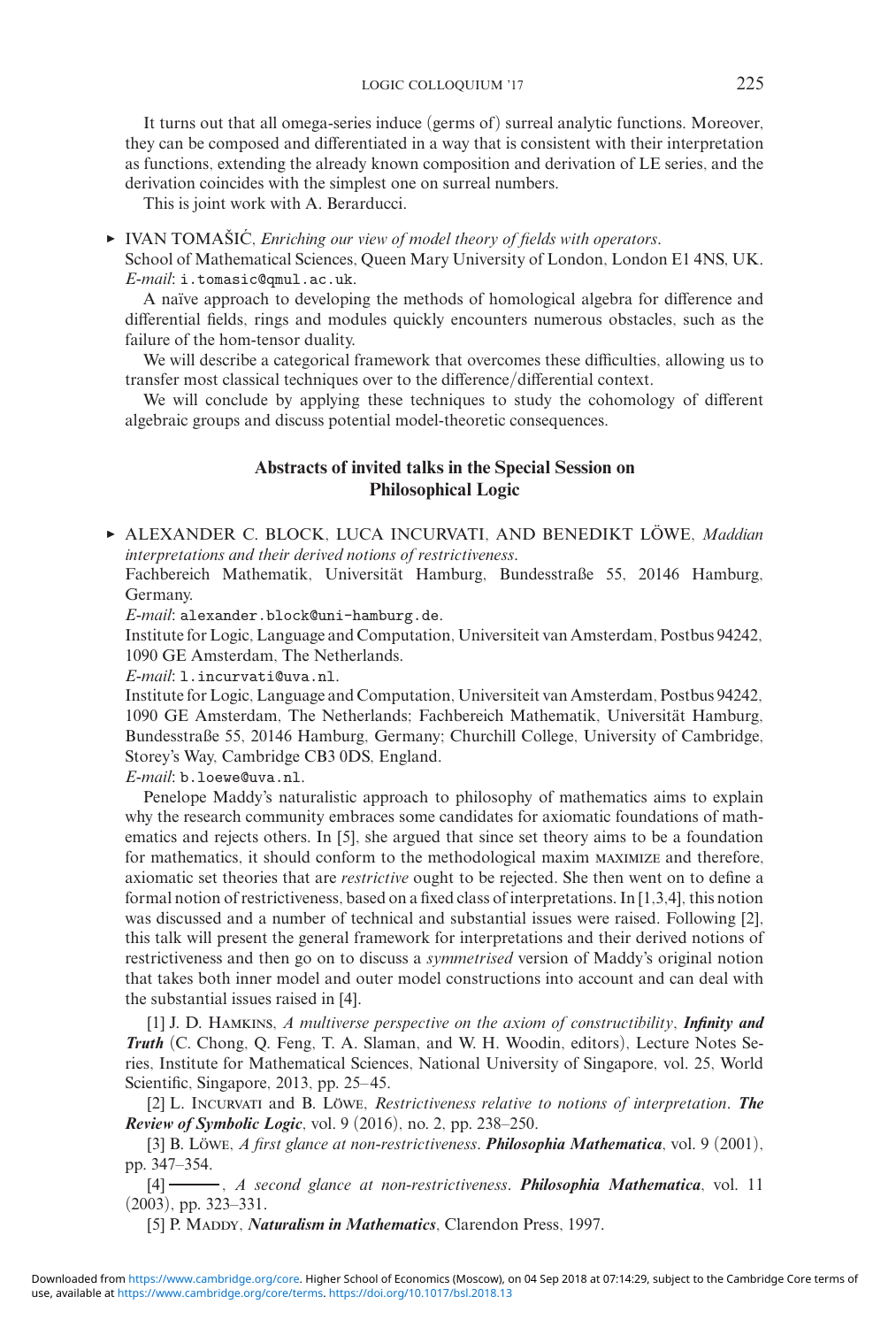#### - GIAMBATTISTA FORMICA, *On Hilbert's axiomatic method*.

Faculty of Philosophy, Pontifical Urbaniana University, Via Urbano VIII, 16, 00165 Roma, Italy.

*E-mail*: g.formica@urbaniana.edu.

Hilbert's methodological reflection certainly shaped a new image of the axiomatic method. However, the discussion on the nature of this method is still open. There are (1) those who have seen it as a synthetic method, i.e., a method to derive theorems from axioms already and arbitrarily established; (2) others have counter-argued in favor of its analytical nature, i.e., given a particular scientific field the method is useful to reach the conditions (axioms) for the known results of the field (theorems) and to rightly place both in a well-structured theory; (3) still others have underlined the metatheoretical nature of the axiomatic reflection, i.e., the axiomatic method is the method to verify whether axioms already identified satisfy properties such as completeness, independence, and consistency.

Each of these views has highlighted aspects of the way Hilbert conceived and practiced the axiomatic method, so they can be harmonized into an image better suited to the function the method was called to fulfill: i.e., deepening the foundations of given scientific fields, to recall one of his well-known expressions. Considering some textual evidence from early and late writings, I shall argue that the axiomatic method is in Hilbert's hands a very flexible tool of inquiry and that to lead analytically to an axiomatic well-structured theory it needs to include dynamically both synthetic procedures and metatheoretical reflections. Therefore, in Hilbert's concern the expression "deepening the foundations" denotes the whole set of considerations, permitted by the axiomatic method, that allow the theoretician first to identify and then to present systems of axioms for given scientific fields.

# $\blacktriangleright$  MICHÈLE FRIEND, *Reasoning abhorrently*.

Department of Philosophy, George Washington University, 801 22nd St. N.W., Washington, DC 20052, USA.

*E-mail*: michele@gwu.edu.

We reason in different ways on different occasions. Sometimes it is suitable to reason classically, sometimes constructively, and sometimes paraconsistently. We might insist on, prefer, be trained in, or find familiar, some forms of reasoning. Each form will enjoy its own suite of formal representations. Some formal representations are clearly extensions of others, for example, we can add modal operators to classical propositional logic. But sometimes we are called upon to reason in a way that is to-our-lights: incorrect, unfamiliar, disagreeable, or perverse; call these 'abhorrent' for short. At such times, to allay the threat of incorrectness, triviality, or absurdity, we reason hypothetically, or "in quotation marks". We compartmentalise the reasoning in some way. The tractable technical question is how to formally represent how we do this in such a way as to ultimately fend from whatever we find abhorrent. The deeper, philosophical question is how to understand what it is that we are doing when in the process of orchestrating such reasoning and carrying out such reasoning. After all, it is only later that we model such reasoning using a formal or semiformal representation that reconstructs the reasoning to show that it was legitimate.

#### - JULIETTE KENNEDY, *Squeezing arguments and strong logics*.

Department of Mathematics and Statistics, University of Helsinki, P.O. Box 68 (Gustaf Hällströmin katu 2b) FI-00014 Helsinki, Finland.

# *E-mail*: juliette.kennedy@helsinki.fi.

G. Kreisel has suggested that squeezing arguments, originally formulated for the informal concept of first order validity, should be extendable to second order logic, although he points out obvious obstacles. We develop this idea in the light of more recent advances and delineate the difficulties across the spectrum of extensions of first order logics by generalised quantifiers and infinitary logics. In particular we argue that if the relevant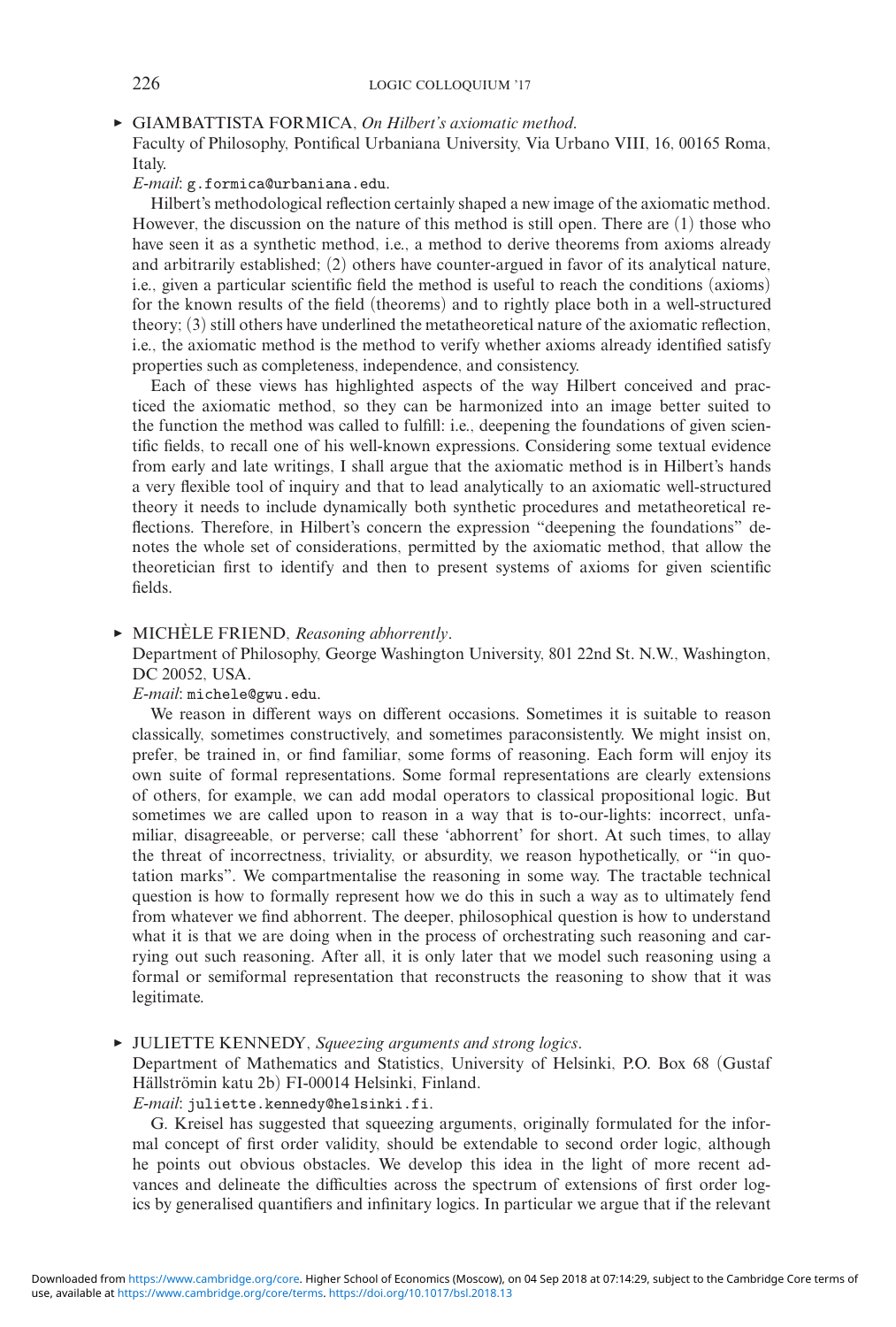informal concept is read as informal in the precise sense of being untethered to a particular semantics, then the squeezing argument goes through in the second order case. Consideration of weak forms of Kreisel's squeezing argument leads naturally to reflection principles of set theory.

This is joint work with Jouko Väänänen.

- SARA NEGRI, *Reasoning with counterfactual scenarios*: *from models to proofs*. Department of Philosophy, University of Helsinki, Unioninkatu 40A, Finland. *E-mail*: sara.negri@helsinki.fi.

Ever since the sophisticated analysis provided by David Lewis, counterfactuals have been a challenge to logicians because they were shown to escape both the traditional truth-valued semantics and the standard possible worlds semantics. Lewis' semantics will be here generalized and shown capable of covering, in a modular way, all the systems for counterfactuals presented in [2]. On its basis, and along the methodology of [4], proof systems are developed that feature a transparent justification of their rules [3], good structural properties, analyticity, direct completeness, and decidability proofs [1,5,6].

[1] M. GIRLANDO, S. NEGRI, and N. OLIVETTI, *Labelled sequent calculi based on neighbourhood semantics for PCL and its extensions*, ms.

[2] D. Lewis, *Counterfactuals*, Blackwell, 1973.

[3] S. Negri, *Non-normal modal logics*: *A challenge to proof theory*, *The Logica Yearbook* **2016** (P. Arazim and T. Lavička, editors), College Publications, 2017.

[4] , *Proof theory for non-normal modal logics*: *The neighbourhood formalism and basic results*. *IfCoLog Journal of Logics and their Applications*, vol. 4 (2017), pp. 1241–1286.

[5] S. Negri and N. Olivetti, *A sequent calculus for preferential conditional logic based on neighbourhood semantics*, *Automated Reasoning with Analytic Tableaux and Related Methods* (H. De Nivelle, editor), Lecture Notes in Computer Science, vol. 9323, Springer, 2015, pp. 115–134.

[6] S. Negri and G. Sbardolini, *Proof analysis for Lewis counterfactuals*. *The Review of Symbolic Logic*, vol. 9 (2016), no. 1, pp. 44–75.

- DAVIDE RIZZA, *How to make an infinite decision*.

School of Politics, Philosophy, Language and Communication Studies, University of East Anglia, Norwich, UK.

*E-mail*: d.rizza@uea.ac.uk.

*URL Address*: https://eastanglia.academia.edu/DavideRizza.

Infinite exchange problems arise when certain computable features of finite iterations of decisions are studied over an actual (usually countable) infinity of acts. In presence of standard sequential reasoning, as familiar from real analysis, it looks as if infinite iterations lead to the loss of features typical of finite iterations. This conclusion, however, depends on the lack of a proper, computationally amenable, approach to actually infinite iterations of decisions. Once it is possible to offer a numerical specification of the infinitely large number of iterations concerned, it becomes possible to compute features that sequential reasoning could not represent. This gives rise to a uniform, elementary resolution of puzzles concerning infinite decisions (notably those in [2]). In this article I present a fruitful approach that achieves this goal, due to Yaroslav Sergeyev, informally presented in [3] and axiomatised in the context of second order predicative arithmetic in [1].

[1] G. LOLLI, Metamathematical investigations on the theory of grossone. Applied Mathe*matics and Computation*, vol. 255 (2015), pp. 3–14.

[2] M. Scott and A. Scott, *Infinite exchange problems*. *Theory and Decision*, vol. 57 (2005), no. 4, pp. 397–406.

[3] Y. D. Sergeyev, *A new applied approach for executing computations with infinite and infinitesimal quantities*. *Informatica*, vol. 19 (2008), no. 4, pp. 567–596.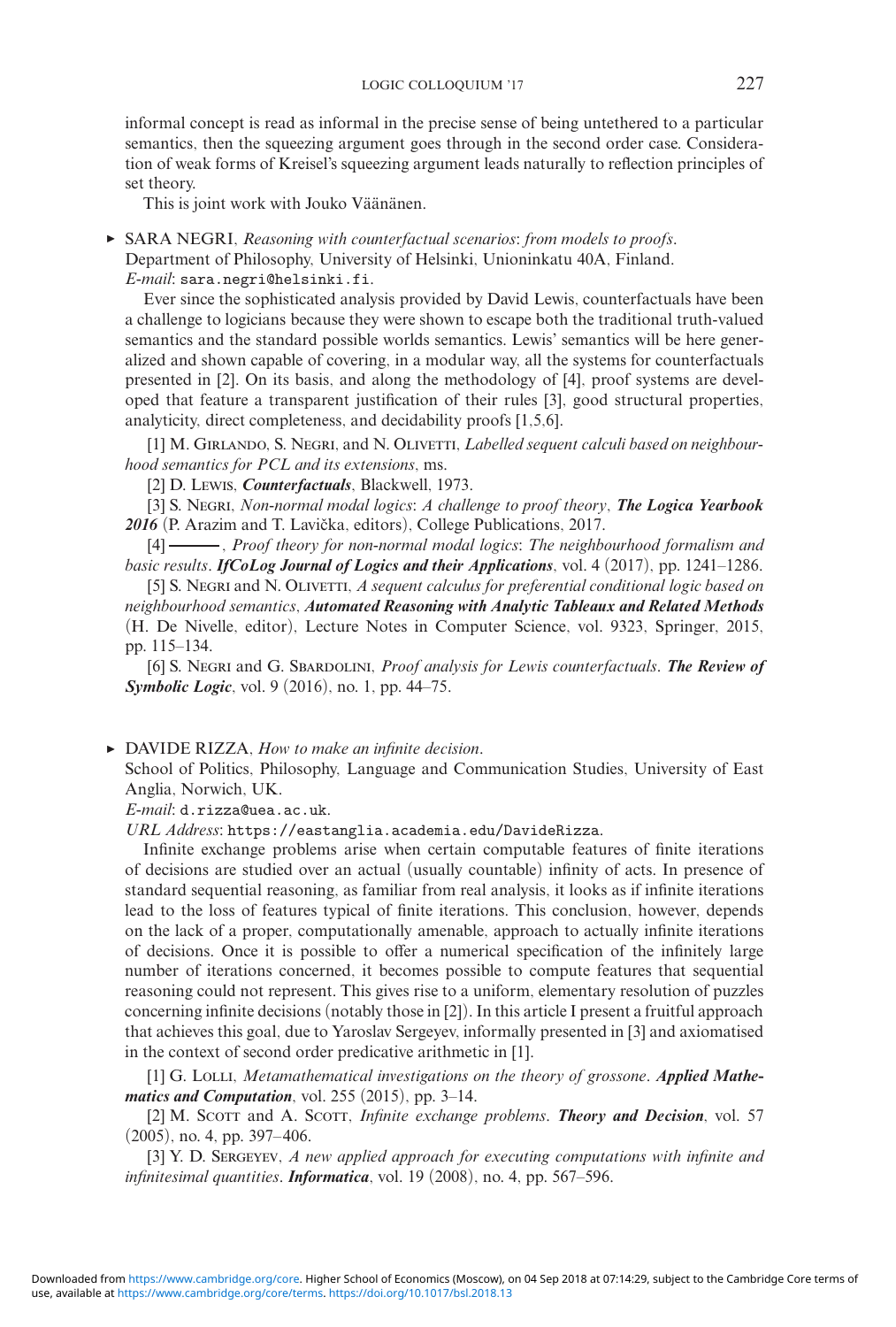# **Abstracts of invited talks in the Special Session on Proof Theory**

### ► FERNANDO FERREIRA, *A herbrandized functional interpretation of classical first-order logic*.

Departamento de Matemática, Faculdade de Ciências, Universidade de Lisboa, Campo Grande, Ed. C6, Piso 2, 1749-016 Lisboa, Portugal.

*E-mail*: fjferreira@fc.ul.pt.

We define a (cumulative) functional interpretation of first-order classical logic and show that each theorem of first-order logic is naturally associated with a certain scheme of tautologies. Herbrand's theorem is obtained as a special case. The schemes are given through formulas of a language of finite-type logic defined with the help of an extended typed combinatory calculus that associates to each given type the type of its nonempty finite subsets. New combinators and reductions are defined, the properties of strong normalization and confluence still hold and, in reality, they play a crucial role in defining the above mentioned schemes. The functional interpretation is dubbed "cumulative" because it enjoys a monotonicity property now so characteristic of many recently defined functional interpretations.

Joint work with Gilda Ferreira in [1].

[1] F. Ferreira and G. Ferreira, *A herbrandized functional interpretation of classical first-order logic*. *Archive for Mathematical Logic*, vol. 56 (2017), no. 5–6, pp. 523–539.

# - ANTON FREUND, *Type-two well-ordering principles and* Π1 <sup>1</sup>*-comprehension*.

Department of Pure Mathematics, University of Leeds, Leeds LS2 9JT, England.

*E-mail*: A.J.Freund14@leeds.ac.uk.

A well-ordering principle of type one consists of a construction which transforms linear orders into linear orders, together with the assertion that well-foundedness is preserved. It is known that many second order axioms of complexity  $\Pi_2^1$  (e.g., arithmetical comprehension and arithmetical transfinite recursion) are equivalent to natural well-ordering principles of type one. Montalbán [2, Section 4.5] and Rathjen [3, Section 6] have conjectured that  $\Pi_1^1$ comprehension, which is a  $\Pi_3^1$ -statement, corresponds to a well-ordering principle of type two: one that transforms each well-ordering principle of type one into a well-order. I will present recent progress [1] towards this conjecture.

[1] A. FREUND, *A higher Bachmann–Howard principle*, arXiv: 1704.01662, preprint.

[2] A. MONTALBÁN, *Open questions in reverse mathematics*, this BULLETIN, vol. 17 (2011), pp. 431–454.

[3] M. Rathjen, *Omega-models and well-ordering principles*, *Foundational Adventures***:** *Essays in Honor of Harvey M. Friedman* (N. Tennant, editor), College Publications, London, 2014, pp. 179–212.

#### - ANNIKA KANCKOS, *Strong normalization for simply typed lambda calculus*.

Department of Philosophy, History, Culture and Art Studies, University of Helsinki, P.O. Box 24, Unioninkatu 40 A, FIN–00014, Finland.

*E-mail*: annika.kanckos@gmail.com.

A solution is proposed to Gödel's Koan as the problem is stated in the TLCA list of open problems. As the problem is formulated it contains an element of vagueness as it is presented as the problem of finding a simple or easy ordinal assignment for strong normalization of the beta-reduction of simply typed lambda calculus. Whether a proof is sufficiently easy to categorize as a solution is thus a matter of opinion.

The solution is based on (Howard, 1970) and its improved notation in (Schütte, 1977). These normalization proofs also work for a system with a recursor. However, when the recursor is absent, as in our case, a further simplification is possible. The delta-operation becomes redundant (or at least highly simplified), as does the use of ordinal and vector variables, while the crucial Howard's permutation Lemma 2.6 is preserved with some alterations in the vector assigned to the abstracted term.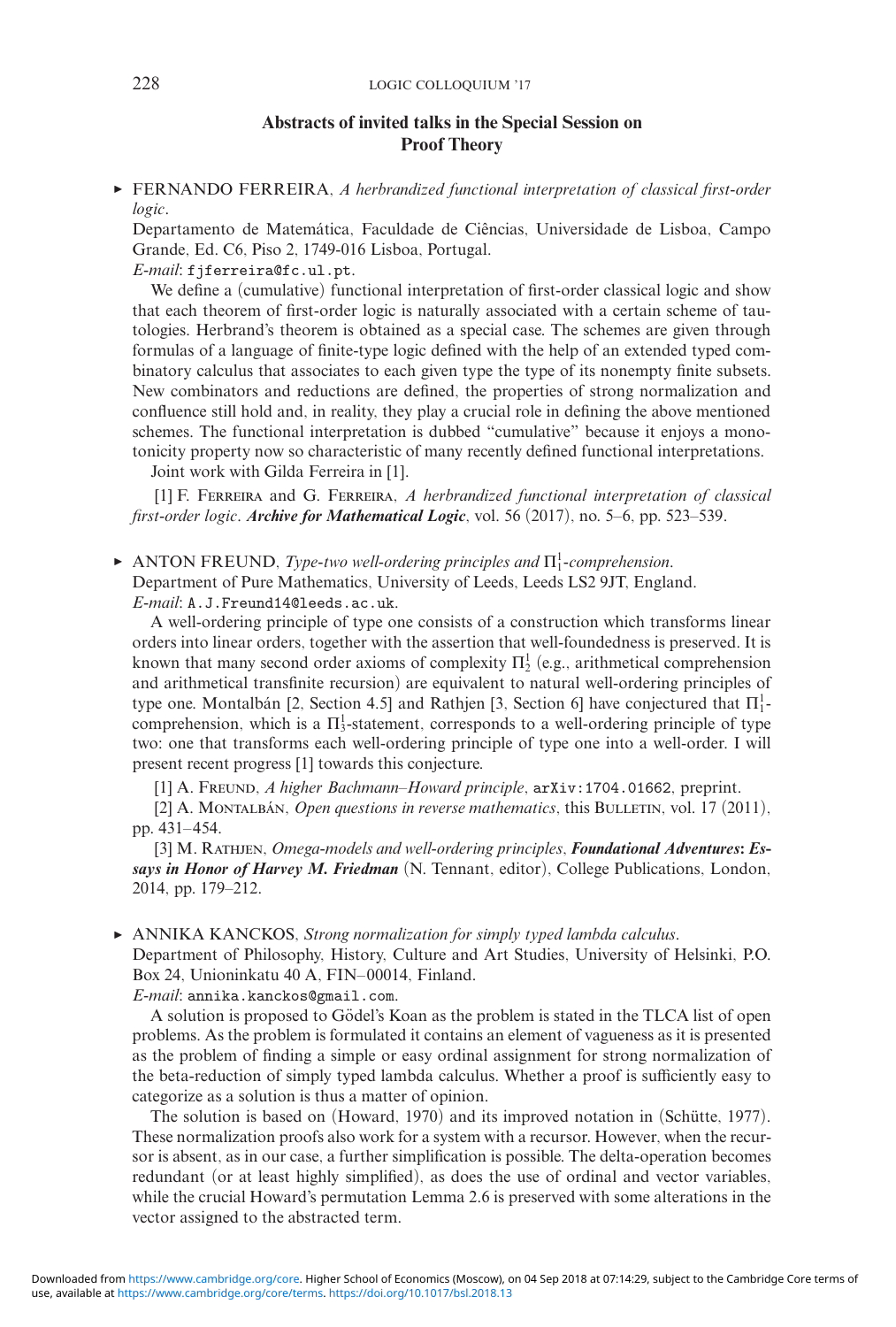### LOGIC COLLOQUIUM '17 229

The proof also gives a unique ordinal assignment for strong normalization as opposed to the nonunique assignment of Howard. The limit ordinal of the assignment is  $\varepsilon_0$ . That this is possible is more or less noted by Howard when he explains that the delta-operation is the point where the strong normalization proof breaks down for his unique assignment. The reason being that the division into cases in the definition of the delta-operation makes some vectors incomparable and it becomes impossible to prove that the inequalities are preserved when the delta-operator is applied. Therefore, Howard's unique assignment is limited to a weak normalization (however with the recursor included). As mentioned the presented result gives a unique assignment for strong normalization though the recursor is not included in order to fit the problem description of the Koan that was first proposed by Gödel.

► ANTON SETZER, The extended predicative Mahlo Universe in Explicit Mathematics—model *construction*.

Department of Computer Science, Swansea University, Singleton Park, Swansea SA2 8PP, UK.

*E-mail*: a.g.setzer@swan.ac.uk.

*URL Address*: http://www.cs.swan.ac.uk/∼csetzer/.

In [3] Setzer introduced the Mahlo universe V in type theory and determined its proof theoretic strength. This universe has a constructor, which depends on the totality of functions from families of sets in the universe into itself. Essentially for every such function *f* a subuniverse  $U_f$  of V was introduced, which is closed under  $f$  and represented in V. Because of the dependency on the totality of functions, not all type theoretists agree that this is a valid principle, if one takes Martin-Löf type theory as a foundation of mathematics.

Feferman's theory of Explicit Mathematics [1] is a different framework for constructive mathematics, in which we have direct access to the set of partial functions. In such a setting, we can avoid the reference to the totality of functions on V. Instead, we can take arbitrary partial functions f, and try to form a subuniverse  $U_f$  closed under f. If f is total on  $U_f$ , then we add a code for it to V. In [2] we developed a universe based on this idea (using m as a name for V and sub as a name for U), and showed that we can embed the axiomatic Mahlo universe, an adaption of the Mahlo construction as in [3] to Explicit Mathematics, into this universe. We added as well an induction principle, expressing that the Mahlo universe is the least one. Since the addition of  $U_f$  to V depends only on elements of V present before  $U_f$  was added to V, it can be regarded as being predicative, and we called it therefore the extended predicative Mahlo universe.

In this talk we construct a model of the extended predicative Mahlo universe in a suitable extension of Kripke–Platek set theory, in order to determine an upper bound for its proof theoretic strength. The model construction adds only elements to the Mahlo universe which are justified by its introduction rules. The model makes use of a new monotonicity condition on family sets, the notion of a monotone operator for defining universes, and a special condition for closure operators. This is an alternative to Richter's [Γ*,* Γ ] operator for defining closure operators.

This is joint work with Reinhard Kahle, Lisbon.

[1] S. Feferman, *A Language and Axioms for explicit Mathematics*, *Algebra and Logic* (J, Crossley, editor), Springer, 1975, pp. 87–139.

[2] R. Kahle and A. Setzer, *An extended predicative definition of the Mahlo universe*, *Ways of Proof Theory* (R. Schindler, editor), Ontos Series in Mathematical Logic, Ontos Verlag, Frankfurt (Main), Germany, 2010, pp. 315–340.

[3] A. SETZER, *Extending Martin-Löf type theory by one Mahlo-universe*. **Archive for Math***ematical Logic*, vol. 39 (2000), pp. 155–181.

# **Abstracts of invited talks in the Special Session on Set Theory**

- WILLIAM CHEN, *Negative partition relations from cardinal invariants*. Department of Mathematics, Ben-Gurion University of the Negev, Box 44, Be'er Sheva 8410501, Israel.

*E-mail*: chenwb@gmail.com.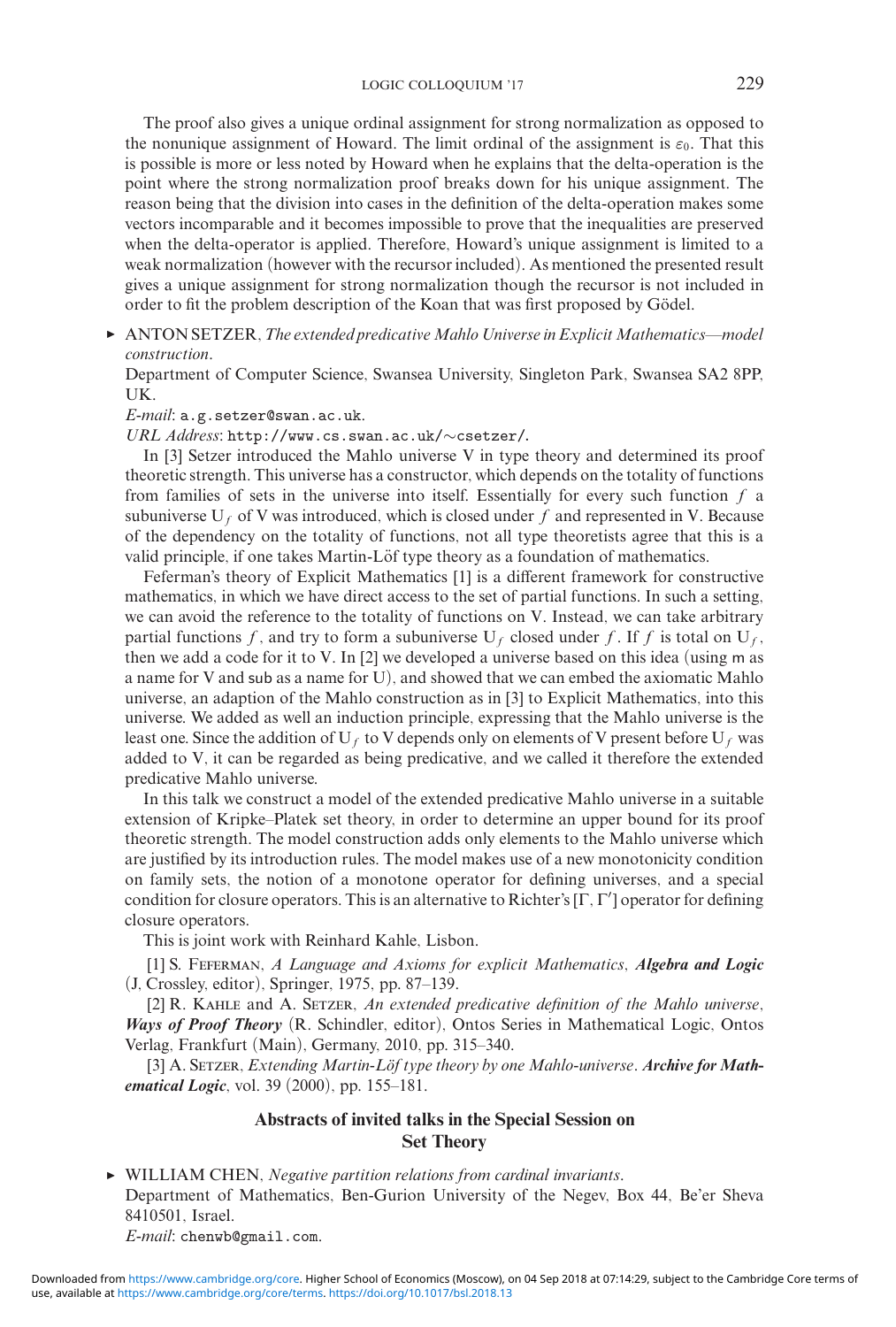Classically, many partition relations involving  $\omega_1$  and countable ordinals were shown to fail from CH. In joint work with Shimon Garti and Thilo Weinert, we prove that having certain cardinal characteristics equal to  $\aleph_1$  causes the failure of partition relations such as  $\omega_1 \to (\omega_1, \omega + 2)^2$  and  $\omega_1^2 \to (\omega_1 \omega, 4)^2$ . Most often, we use the hypothesis  $\mathfrak{d} = \aleph_1$ , but this seems quite strong. In an effort to use weaker hypotheses, we consider how partition relations behave under the stick principle, and with certain values of invariants for category, evasion, and prediction.

#### - BRENT CODY, *Adding a nonreflecting weakly compact set*.

Department of Mathematics and Applied Mathematics, Virginia Commonwealth University, 1015 Floyd Avenue, Richmond, VA 23284, USA.

*E-mail*: bmcody@vcu.edu.

*URL Address*: http://www.people.vcu.edu/∼bmcody/.

There is a strong analogy between stationary sets and weakly compact sets. However, by a theorem of Kunen there are models in which nonweakly compact sets can become weakly compact after forcing, whereas nonstationary sets can never be forced to become stationary. Thus, proofs about the ideal of nonweakly compact sets often require a finer analysis than their counterparts for the nonstationary ideal. Many questions whose analogues have been answered for the nonstationary ideal remain open for the weakly compact ideal, and higher order  $\Pi_n^1$ -indescribability ideals. This talk will survey what is known in this area and will include a discussion of some recent results on the weakly compact reflection principle, which is a generalization of a certain stationary reflection principle. We say that the weakly compact reflection principle holds at  $\kappa$  and write Refl<sub>wc</sub>( $\kappa$ ) if and only if  $\kappa$  is a weakly compact cardinal and every weakly compact subset of *κ* has a weakly compact proper initial segment. The weakly compact reflection principle at  $\kappa$  implies that  $\kappa$  is  $\omega$ -weakly compact, and in this talk we will discuss a proof that the converse of this statement can be false. Moreover, if  $\kappa$  is  $(\alpha + 1)$ -weakly compact where  $\alpha < \kappa^+$  then there is a forcing extension in which there is a weakly compact set  $W \subseteq \kappa$  having no weakly compact proper initial segment, the class of weakly compact cardinals is preserved and  $\kappa$  remains ( $\alpha + 1$ )-weakly compact.

#### - ASHUTOSH KUMAR, *Transversal of full outer measure*.

Einstein Institute of Mathematics, Hebrew University of Jerusalem, Edmond J. Safra Campus, Givat Ram, Jerusalem 91904, Israel.

*E-mail*: akumar@math.huji.ac.il.

For every partition of a set of reals into countable sets there is a transversal of full outer measure.

Joint work with S. Shelah.

[1] A. KUMAR and S. SHELAH, *A transversal of full outer measure*, preprint.

# **EXANN PEQUIGNOT,** *Countable Borel chromatic numbers and* $\Sigma^1$  *sets.*

Department of Mathematics, University of California, Los Angeles, Los Angeles, CA 90095, USA.

*E-mail*: yann.pequignot@gmail.com.

Analytic sets enjoy a classical representation theorem based on well-founded relations. I will explain a similar representation theorem for  $\Sigma^1_2$  sets due to Marcone [2,3] which is based on an intriguing topological graph: the Shift Graph. The chromatic number of this graph is 2, but its Borel chromatic number is infinite. We use this representation theorem to show that the Shift Graph is not minimal among the graphs of Borel functions which have infinite Borel chromatic number. While this answers negatively the primary outstanding question from [1], our proof surprisingly does not construct any explicit example of a Borel function whose graph has infinite Borel chromatic number and admits no homomorphism from the Shift Graph.

[1] A. S. KECHRIS, S. SOLECKI, and S. TODORCEVIC, *Borel chromatic numbers. Advances in Mathematics*, vol. 141 (1999), no. 1, pp. 1–44.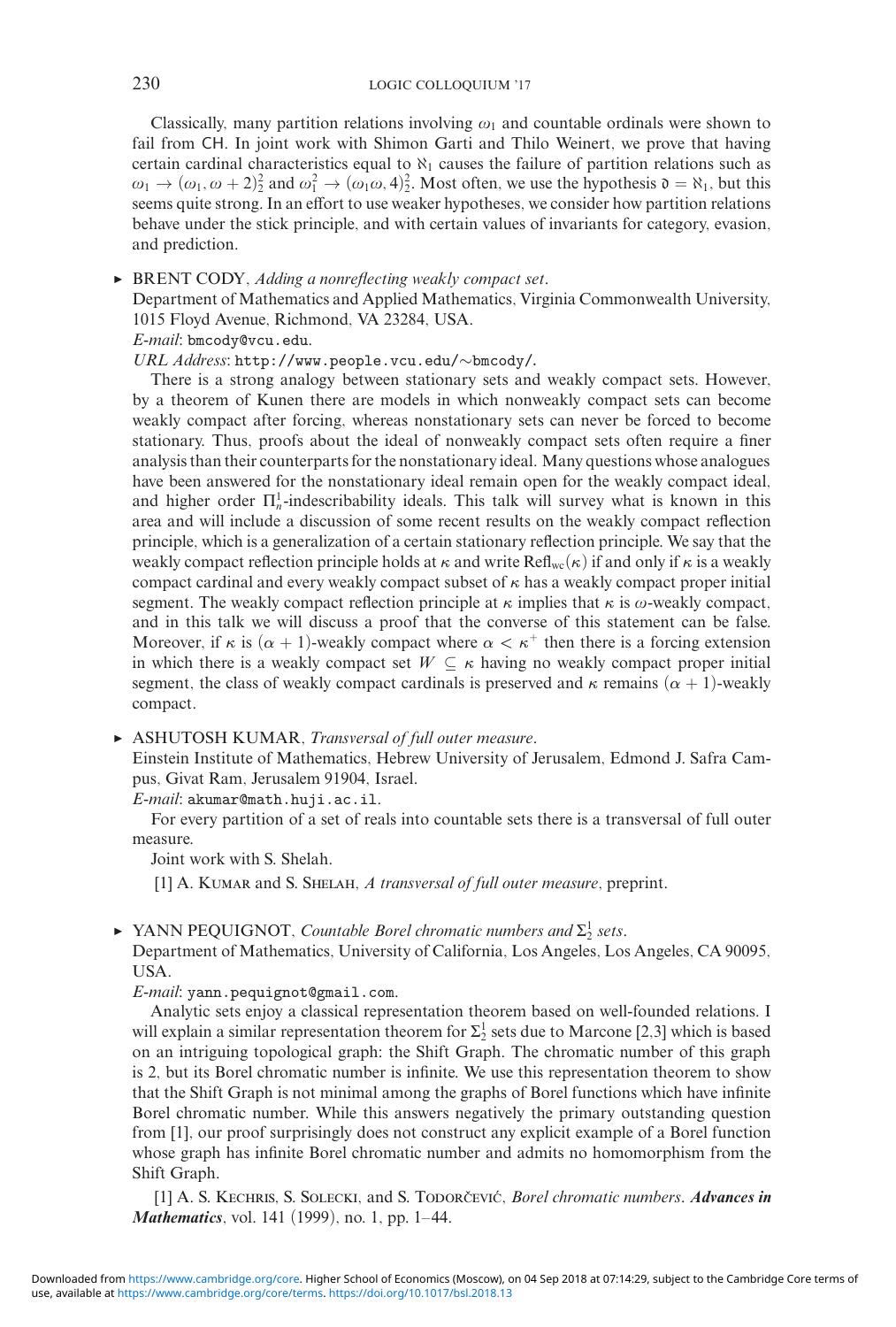[2] A. Marcone, *Foundations of bqo theory*. *Transactions of the American Mathematical Society*, vol. 345 (1994), no. 2, pp. 641–660.

 $[3]$  ———, The set of better quasi orderings is  $\Pi^1_2$ -complete. **Mathematical Logic Quarterly**, vol. 41 (1995), pp. 373–383.

► SANDRA UHLENBROCK, *The hereditarily ordinal definable sets in inner models with finitely many Woodin cardinals*.

Kurt Gödel Research Center, University Vienna, Währinger Straße 25, 1090 Wien, Austria. *E-mail*: sandra.uhlenbrock@univie.ac.at.

An essential question regarding the theory of inner models is the analysis of the class of all hereditarily ordinal definable sets HOD inside various inner models *M* of the set theoretic universe  $V$  under appropriate determinacy hypotheses. Examples for such inner models *M* are  $L(\mathbb{R})$ ,  $L[x]$ , and  $M_n(x)$ . Woodin showed that under determinacy hypotheses these models of the form HOD*<sup>M</sup>* contain large cardinals, which motivates the question whether they are fine-structural as for example the models  $L(\mathbb{R})$ ,  $L[x]$ , and  $M_n(x)$  are. A positive answer to this question would yield that they are models of  $CH$ ,  $\diamond$ , and other combinatorial principles.

The first model which was analyzed in this sense was  $HOD^{L(\mathbb{R})}$  under the assumption that every set of reals in *L*(R) is determined. In the 1990's Steel and Woodin were able to show that  $HOD^{L(\mathbb{R})} = L[M_{\infty}, \Lambda]$ , where  $M_{\infty}$  is a direct limit of iterates of the canonical mouse  $M_{\omega}$ and Λ is a partial iteration strategy for *M*∞. Moreover Woodin obtained a similar result for the model  $HOD^{L[x,G]}$  assuming  $\Delta_2^1$  determinacy, where *x* is a real of sufficiently high Turing degree, *G* is Col( $\omega$ ,  $\lt \kappa$ <sub>x</sub>)-generic over  $L[x]$ , and  $\kappa$ <sub>x</sub> is the least inaccessible cardinal in  $L[x]$ .

In this talk I will give an overview of these results and outline how they can be extended to the model  $\text{HOD}^{M_n(x,g)}$  assuming  $\prod_{n+2}^1$  determinacy, where *x* again is a real of sufficiently high Turing degree, *g* is  $Col(\omega, <\kappa_x)$ -generic over  $M_n(x)$  and  $\kappa_x$  is the least inaccessible cutpoint in  $M_n(x)$  which is a limit of cutpoints in  $M_n(x)$ .

This is joint work with Grigor Sargsyan.

### **Abstracts of contributed talks**

#### - BAHAREH AFSHARI, *Interpolation for modal mu-calculus*.

Department of Computer Science and Engineering, University of Gothenburg, Rännvägen 6, 412 96 Gothenburg, Sweden.

*E-mail*: bahareh.afshari@cse.gu.se.

Modal logics are known to widely enjoy interpolation and so does modal  $\mu$ -calculus, the extension of modal logic by propositional fixed point quantifiers. D'Agostino and Hollenberg [2] utilise automata theory to show that bisimulation quantifiers are expressible in modal  $\mu$ -calculus and can be used to define interpolants. I will present a constructive and purely syntactic proof of Lyndon (and hence also Craig) interpolation via a finitary sequent calculus of circular proofs introduced in [1].

[1] B. Afshari and G. E. Leigh, *Cut-free completeness for modal mu-calculus*, *Proceeding of Thirty-Second Annual ACM/IEEE Symposium on Logic in Computer Science*, Reykjavik, Iceland, 2017, pp. 1–12.

[2] G. D'AGOSTINO and M. HOLLENBERG, *Logical questions concerning the µ-calculus*. *The Journal of Symbolic Logic*, vol. 65 (2000), no. 1, pp. 310–332.

- BAHAREH AFSHARI AND GRAHAM E. LEIGH, *Cut-free completeness for modal mu-calculus*.

Department of Computer Science and Engineering, University of Gothenburg, Rännvägen 6, 412 96 Gothenburg, Sweden.

*E-mail*: bahareh.afshari@cse.gu.se.

Department of Philosophy, Linguistics, Theory of Science, University of Gothenburg, Box 200, 405 30 Gothenburg, Sweden.

*E-mail*: graham.leigh@gu.se.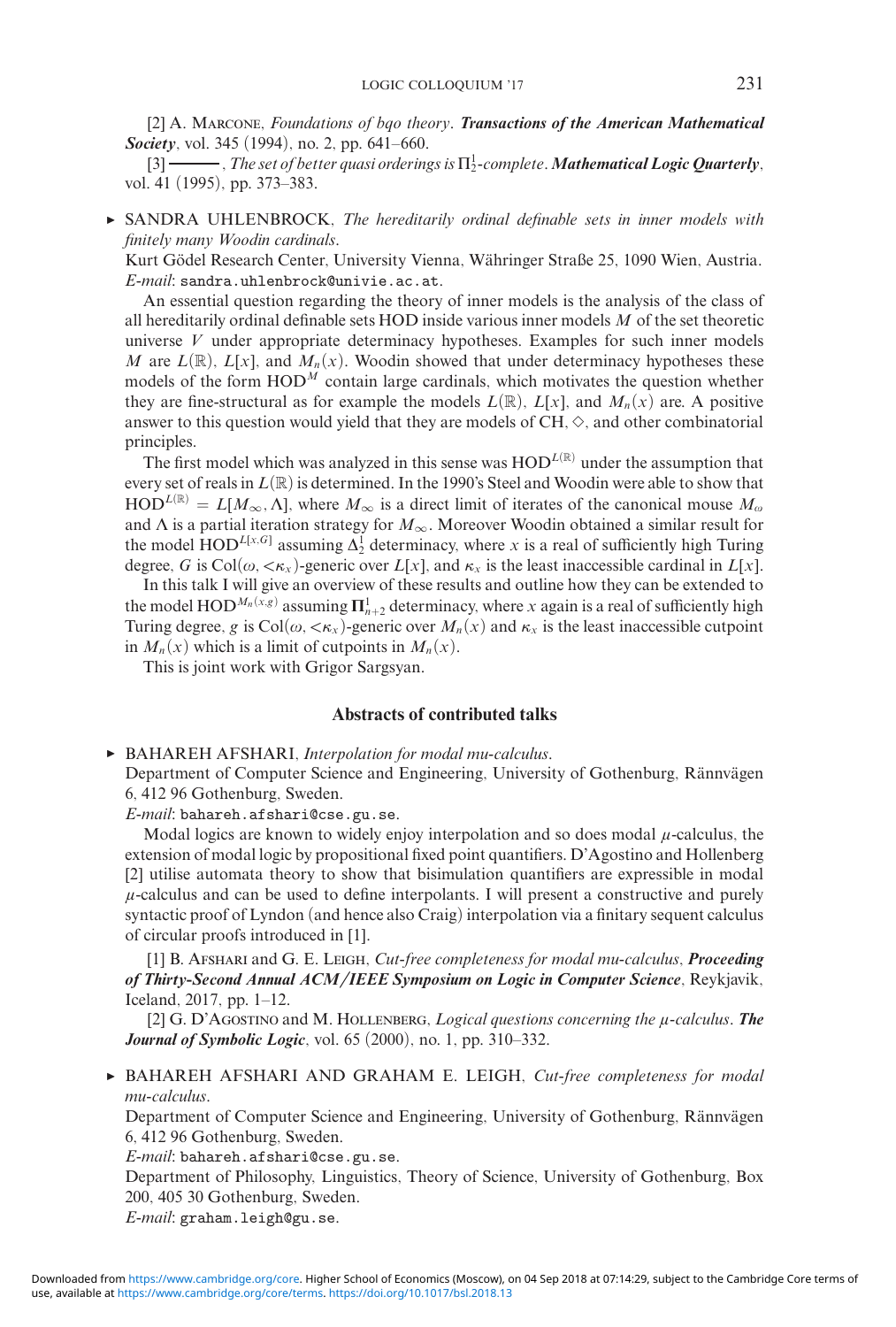Modal  $\mu$ -calculus is the extension of propositional modal logic by constructors for fixed points of inductive and co-inductive definitions. Kozen [1] proposed an axiomatisation for the logic which was proved to be complete by Walukiewicz [2]. Kozen's system contains cut and Walukiewicz' proof makes essential use of this rule. We present a cut-free sequent calculus for the logic that features a strengthening of the standard induction rule for greatest fixed point. The system is readily seen to be sound and its completeness is established by utilising a novel calculus of circular proofs. As a corollary we obtain a new, constructive, proof of completeness for Kozen's axiomatisation which avoids the usual detour through automata and games.

[1] D. Kozen, *Results on the propositional-calculus*.*Theoretical Computer Science*, vol. 27 (1983), pp. 333–354.

[2] I. WALUKIEWICZ, *Completeness of Kozen's axiomatisation of the propositional*  $\mu$ *calculus*. *Information and Computation*, vol. 157 (2000), pp. 142–182.

- SERGEI ARTEMOV AND ELENA NOGINA, *On completeness of epistemic theories*. Graduate Center CUNY, 365 Fifth Ave., New York City, NY 10016, USA.

*E-mail*: sartemov@gc.cuny.edu.

BMCC CUNY, 199 Chambers St., New York City, NY 10007, USA.

*E-mail*: e.nogina@gmail.com.

Semantic formalizations of epistemic situations as Kripke models produce complete descriptions: for each sentence *F*, they specify which of *F* or  $\neg$ *F* holds. This renders semantic formalizations inadequate for incomplete scenarios. To represent all epistemic situations, complete and incomplete, we need *epistemic theories*, i.e., sets of epistemic formulas (cf. [1]), analogous to *mathematical theories*, many of which are incomplete (group theory, Peano Arithmetic, etc.).

We consider epistemic theories of card dealing and establish their completeness. One should not expect epistemic completeness to be maintained throughout the game: players could use private communications to learn facts which do not follow from the game description. For such situations, epistemic theories become essential.

Assume a deck of cards dealt to *n* players. Consider epistemic logic S5*<sup>n</sup>* with atomic propositions *'player i is dealt card j'*; for a given property P, let  $\ulcorner P \urcorner$  denote its representation by a formula. Let  $\Gamma$  be set of formulas  $S5_n + \Gamma$ *rules of dealing*<sup> $\top$ </sup> +

-*each player knows her hand and deems possible any dealing consistent with it*. For each combination  $\alpha$  of cards dealt, define theory

 $\Delta_{\alpha} = \lceil$  common knowledge of  $\Gamma$ <sup> $\lceil + \lceil \alpha \rceil$ .</sup>

The standard model of card dealing (cf. [2]) has all possible dealings as worlds, indistinguishability as accessibility relations, and the natural evaluation of atomic propositions. COMPLETENESS THEOREM.  $\Delta_{\alpha} \vdash F$  *iff*  $\alpha \Vdash F$  *in the standard model.* 

[1] S. Artemov, *Syntactic epistemic logic*, *Book of Abstracts. 15th Congress of Logic, Methodology and Philosophy of Science*, University of Helsinki, 2015, pp. 109–110.

[2] R. Fagin, J. Halpern et al., *Reasoning about Knowledge*, MIT Press, 1995.

### - ASHOT BAGHDASARYAN AND HOVHANNES BOLIBEKYAN, *On some systems of minimal predicate logic with history mechanism*.

Department of Informatics and Applied Mathematics, Yerevan State University, 1 Alex Manoogian, 0025 Yerevan, Armenia.

*E-mail*: baghdasaryana95@gmail.com.

*E-mail*: bolibekhov@ysu.am.

Backwards proof search and theorem proving with a standard cut-free calculus for minimal logic is insufficient because of three problems. First, the proof search is not in general terminating caused by the possibility of looping. Second, it might generate proofs which are permutations of each other and represent the same natural deduction. Finally, during the proof some choice should be made to decide which rules to apply and where to use them. Several proof systems of I. Johansson's minimal logic of predicates were introduced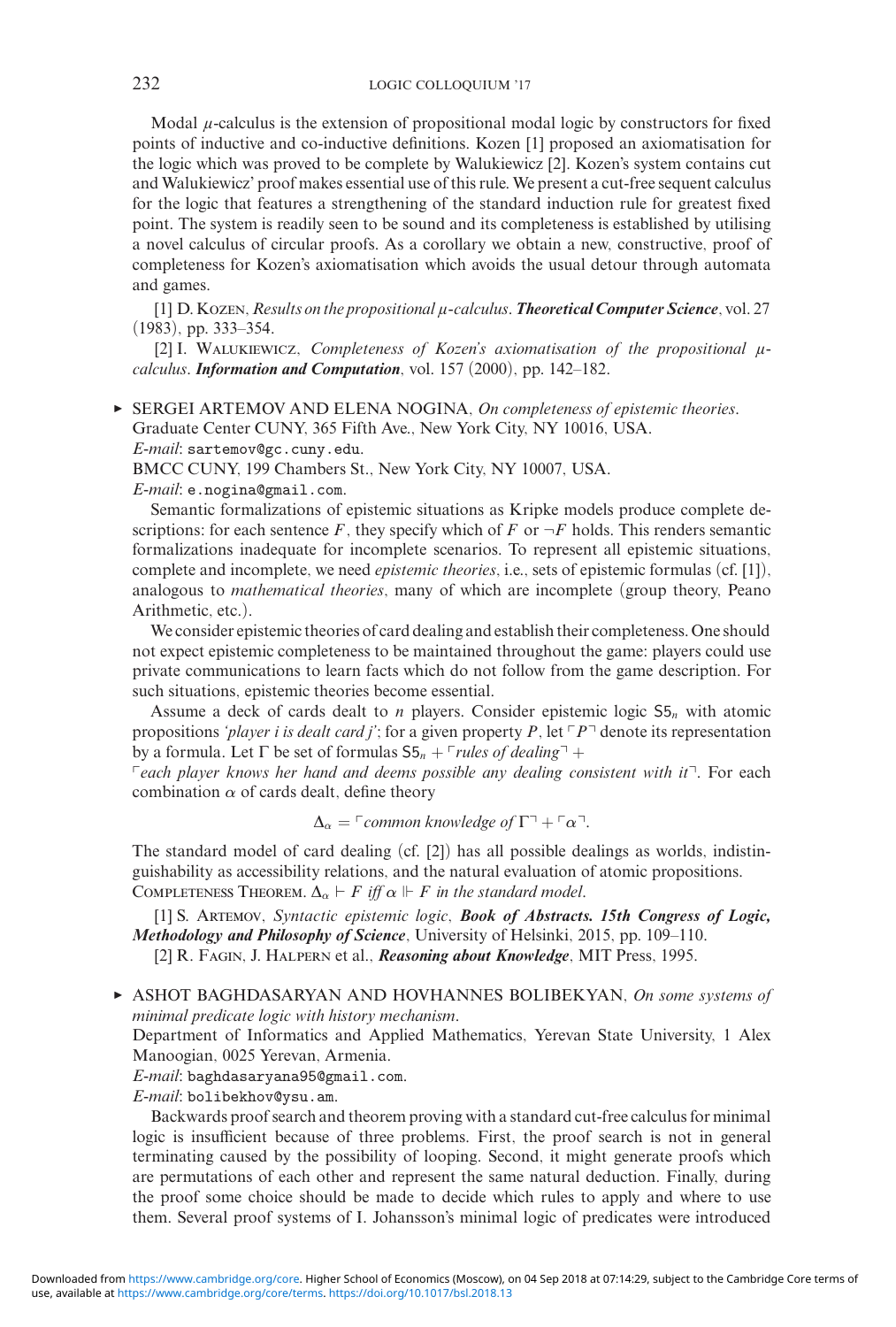in [1]. Looping is the main issue in the system *GM*<sup>−</sup> developed in [1]. Looping may easily be removed by checking if a sequent has already occurred in the branch. Though this is insufficient as it requires much information to be stored. Some looping mechanisms have been considered earlier in ([2,3]). One way to detect loops is adding history to each sequent.

We introduce two systems for first order minimal logic (SwMin and ScMin) which are slightly different. Both systems are based on the idea of adding context to the sequents. In one system, SwMin, the history is kept smaller, but ScMin detects loops more quickly. The heart of the difference between the two systems is that in the SwMin loop checking is done when a formula leaves the goal, whereas in the ScMin it is done when it becomes the goal.

Theorem.

1. *The systems GM*<sup>−</sup> *and SwMin are equivalent.*

2. *The systems GM*<sup>−</sup> *and ScMin are equivalent.*

[1] H. R. Bolibekyan and A. A. Chubaryan, *On some proof systems for I. Johansson's minimal logic of predicates*, *Proceedings of the Logic Colloquium*, 2003, p. 56.

[2] H. Bolibekyan and T. Muradyan, *On some loop detection strategies for minimal propositional logic*, *Proceedings of the Logic Colloquium*, 2011, pp. 45–46.

[3] D. Gabbay, *Algorithmic Proof with Diminishing Resources*, Lecture Notes in Computer Science, vol. 533, Springer, 1991, Part 1, pp. 156–173.

- NIKOLAY BAZHENOV, EKATERINA FOKINA, DINO ROSSEGGER, AND LUCA SAN MAURO, *Computable bi-embeddable categoricity of equivalence structures*.

Sobolev Institute of Mathematics, and Novosibirsk State University, Novosibirsk, Russia. *E-mail*: bazhenov@math.nsc.ru.

Vienna University of Technology, Wiedner Hauptstrasse 8-10/104, 1040 Vienna, Austria. *E-mail*: ekaterina.fokina@tuwien.ac.at.

*E-mail*: dino.rossegger@tuwien.ac.at.

*E-mail*: luca.san.mauro@tuwien.ac.at.

We study the algorithmic complexity of embeddings between bi-embeddable equivalence structures. To do this, we use the notions of  $\Delta_{\alpha}^{0}$  *bi-embeddable categoricity* and *relative*  $\Delta_{\alpha}^{0}$ *bi-embeddable categoricity* defined analogously to the standard concepts of  $Δ<sup>0</sup><sub>α</sub>$  categoricity and relative  $\Delta_{\alpha}^{0}$  categoricity.

We give a characterization of  $\Delta_1^0$  bi-embeddably categorical equivalence structures, completely characterize  $\Delta_2^0$  bi-embeddably categorical and relatively  $\Delta_2^0$  bi-embeddably categorical equivalence structures, and show that all equivalence structures are relatively  $\Delta_3^0$  biembeddably categorical.

Furthermore, let the *degree of bi-embeddable categoricity* of a computable structure A be the least Turing degree that, if it exists, computes embeddings between any computable bi-embeddable copies of A. Then every computable equivalence structure has a degree of bi-embeddable categoricity, and the only possible degrees of bi-embeddable categoricity for equivalence structures are **0***,* **0** , and **0**.

- NIKOLAY BAZHENOV AND BIRZHAN KALMURZAYEV, *Weakly precomplete dark computably enumerable equivalence relations*.

Department of Fundamental Mathematics, Al-Farabi Kazakh National University, 71 Al-Farabi avenue, Almaty 050038, Kazakhstan.

*E-mail*: birzhan.kalmurzaev@gmail.com.

Sobolev Institute of Mathematics, 4 Acad. Koptyug avenue, 630090 Novosibirsk, Russia. *E-mail*: nickbazh@yandex.ru.

We study computably enumerable equivalence relations (ceers). For the background, we refer the reader to [1].

A ceer *E* on  $\omega$  is weakly precomplete if there exists a partial computable function  $fix$  such that for all *e*, if  $\varphi_e$  is total, then  $fix(e) \downarrow$  and  $\varphi_e(f(x(e))Efix(e)$ . We consider ceers relatively to the following well known reduction: a ceer *R* is said to be reducible to a ceer S (denoted by *R*  $\leq_c$  *S*) if there is a computable function *f* such that for all *x* and *y*, *xRy*  $\Leftrightarrow$  *f*(*x*)*Sf*(*y*). A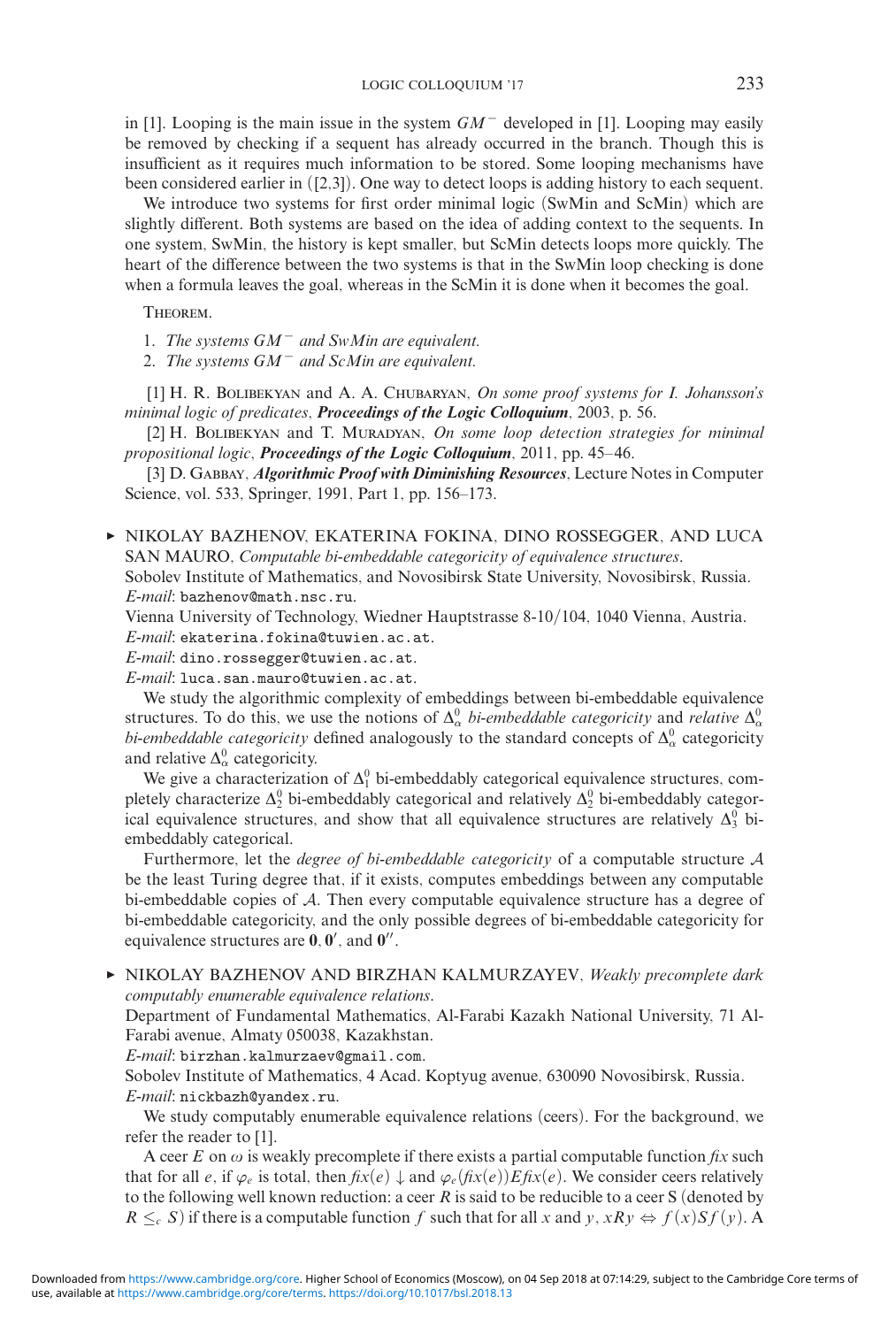ceer *E* is called dark if it is incomparable with *Id* under reduction  $\leq_c$ . We have the following result.

Theorem 1. *For any dark ceer E there is a weakly precomplete dark ceer F such that*  $E <_{c} F$ .

S.A. Badaev showed that there is an infinite  $\omega$ -chain of nonequivalent weakly precomplete ceers. Our result implies that for any dark ceer  $E$ , there is an infinite  $\omega$ -chain of nonequivalent weakly precomplete dark ceers over *E*.

[1] U. Andrews, S. Badaev, and A. Sorbi, *A Survey on Universal Computably Enumerable Equivalence Relations*, Lecture Notes in Computer Science, vol. 10010, 2017, pp. 418–451.

► MARIO BENEVIDES, *Propositional Dynamic Logic for bisimilar programs with parallel operator and test*.

Systems and Computer Engineering Program (COPPE) and Computer Science Department (IM), Federal University of Rio de Janeiro, Brazil.

*E-mail*: mario@cos.ufrj.br.

In standard Propositional Dynamic Logic (PDL) literature [3], the semantics is given by Labeled Transition Systems, where for each program  $\pi$  we associate a binary relation  $R_{\pi}$ . Process Algebras also give semantics to process (terms) by means of Labeled Transition Systems. In both formalisms, PDL and Process Algebra, the key notion to compare processes is bisimulation. In PDL, we also have the notion of logic equivalence, that can be used to prove that two programs  $\pi_1$  and  $\pi_2$  are logically equivalent  $\vdash \langle \pi_1 \rangle \varphi \leftrightarrow \langle \pi_2 \rangle \varphi$ . Unfortunately, logic equivalence and bisimulation do not match in PDL. Bisimilar programs are logic equivalent but the converse does not hold.

This article proposes a semantics and an axiomatization for PDL that makes logically equivalent programs also bisimilar. This allows for developing Dynamic Logics to reasoning process algebras about specification, in particular about CCS (Calculus for Communicating Systems) [4]. As in CCS the bisimulation is the main tool to establish equivalence of programs, it is very important that these two relations coincide. We propose a new Propositional Dynamic Logic with a new nondeterministic choice operator, PDL+. We prove its soundness, completeness, finite model property, and EXPTIME-completeness for the satisfiability problem. We also add to PDL+ the parallel composition operator (PPDL+) and prove its soundness and completeness. We establish that the satisfiability problem for  $PPDL+$  is in 2-EXPTIME. Finally, we define some fragments of PPDL+ and prove its EXPTIMEcompleteness. In  $(1,2)$  we do not deal with test operator. In this work we discuss some issues concerning test and point out some direction on how it can be handled.

[1] M. R. F. BENEVIDES, *Bisimilar and logically equivalent programs in PDL*. *Electronic Notes in Theoretical Computer Science*, vol. 305 (2014), pp. 5–18.

[2] , *Bisimilar and logically equivalent programs in PDL with parallel operator*, *Theoretical Computer Science*, published first online, 2017.

[3] D. Harel, D. Kozen, and J. Tiuryn, *Dynamic Logic*, The MIT Press, 2000.

[4] R. Milner, *Communication and Concurrency*, Prentice Hall International, London, UK, 1989.

► BRUNO BENTZEN, *A solution to Frege's puzzle in homotopy type theory*.

Sun Yat-sen University, 135 Xingang W Rd., BinJiang Lu, Guangdong 510275, China. *E-mail*: b.bentzen@hotmail.com.

One of the virtues of Voevodsky's celebrated univalence axiom is that it offers a formal justification for the common practice among mathematicians of identifying objects just in case they are isomorphic. Since in general there may be different isomorphisms between any two objects, it follows that a thing can be recognized as the same again in more than one way. Equipped with this axiom and other powerful features, homotopy type theory (The Univalent Foundations Program 2013) provides a novel notion of equality with a subtle structure that takes account of the different reasons a thing can be the same.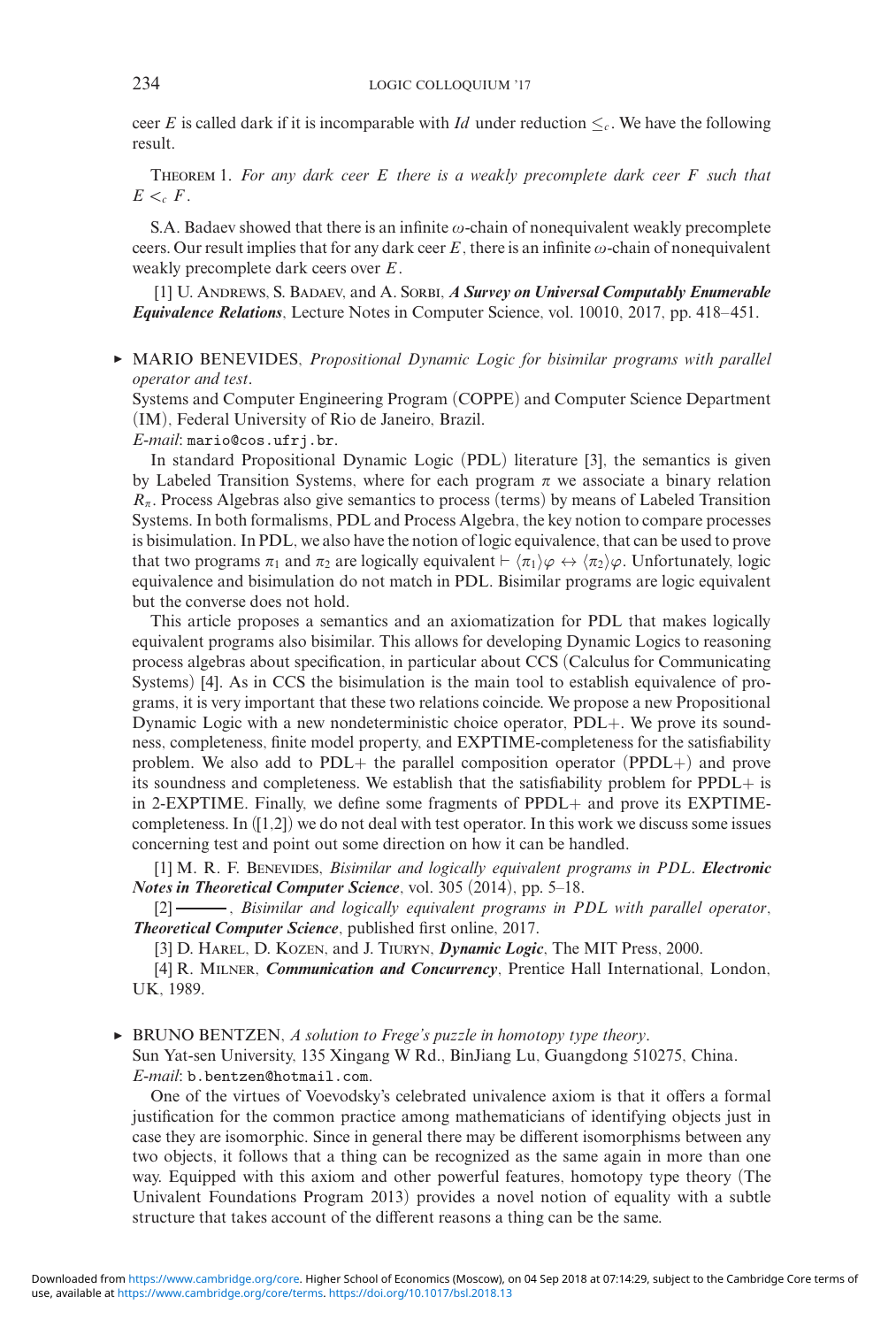Over one hundred years ago, Frege (1982) drew attention to a puzzle concerning the slippery and multifaceted nature of equality. In a sense, he also arrived at the conclusion that there should be different ways for two objects to be identified—and he explained this by saying that two objects expressing a different sense denote the same referent. Now, a natural question is "can the homotopy-type theoretic notion of equality shed new light on Frege's puzzle?"

In this work-in-progress talk, I shall propose a constructive solution for Frege's puzzle based on elementary insights from homotopy type theory. I claim that, from the viewpoint of constructive semantics, Frege's solution is unable to explain adequately the informative content of identity statements, since, as I shall argue, not only identity statements of the form  $a^2$  *a* = *b*", but also "*a* = *a*" may contribute to extensions of our knowledge. More precisely, I hold that my approach can be seen as an extension of Frege's ideas to account for constructive reasoning.

► ALEXANDR BESSONOV, *Gödel's second incompleteness theorem cannot be used as an argument against Hilbert's program*.

Institute of Philosophy and Law, Novosibirsk State University, Pirogova 1, Novosibirsk 630090, Russia.

*E-mail*: trt@academ.org.

Gödel's second incompleteness theorem is commonly accepted as a decisive argument against realizability of Hilbert's program of finitary grounding of mathematics in its original setting. We show that this widespread belief is wrong.

According to Gödel's second incompleteness theorem, if the formal Dedekind–Peano arithmetic  $(PA)$  is consistent and the formula  $Prov(x, y)$  that numeralwise expresses the provability predicate satisfies Hilbert–Bernays–Löb conditions, then the formula

$$
\exists x \,\forall y \,\neg \text{Prov}(x, y) \tag{Consis}
$$

that numeralwise expresses the consistency of PA is unprovable in PA. This readily implies that, for any formula *A*, the formula

$$
\forall y \neg \text{Prov}(\ulcorner A \urcorner, y) \tag{*A}
$$

that expresses the unprovability of *A* is unprovable in PA.

The argument against realizability of Hilbert's program based on the second theorem is generally built as follows. Let PA be consistent. Suppose that there is an informal finitary consistency proof of PA. By von Neumann's thesis (every finitary informal proof is formalizable in PA), such a proof would be formalizable in PA. As a result, a formula that expresses the consistency of PA would turn out to be provable, which would contradict the second incompleteness theorem (see, e.g., [1]).

We will show that such reasoning is incorrect. We know that the PA may be either consistent or inconsistent. Tertium non datur.

Let PA be inconsistent. In this case the second theorem cannot be applied because its formulation contains a presupposition of PA being consistent.

Let PA be consistent. Consider a formula  $\neg(\mathbf{0} = \mathbf{0})$  and repeat von Neumann's reasoning in relation to this formula. Suppose that there is an informal finitary proof that  $\neg(\mathbf{0} = \mathbf{0})$  is unprovable in PA. Such a proof could be Gödel-style formalizable in PA. As a result, being an instance of  $(*_A)$ , the formula  $\forall y \neg \text{Prov}(\neg (\mathbf{0} = \mathbf{0}) \neg, y)$  that expresses the unprovability of  $\neg$ ( $\theta = 0$ ) would turn out to be provable, which would contradict the second incompleteness theorem. Thus we can conclude that an informal finitary proof of the unprovability of  $\neg$ (0 = 0) does not exist.

However, if PA is consistent, then such a finitary proof exists! Here is the proof: Suppose  $\vdash_{\text{PA}} \neg(\mathbf{0} = \mathbf{0})$ . In view of  $\vdash_{\text{PA}} (\mathbf{0} = \mathbf{0})$ , it would follow that  $\vdash_{\text{PA}} (\mathbf{0} = \mathbf{0}) \& \neg(\mathbf{0} = \mathbf{0})$ , and hence PA would be inconsistent, which contradicts our assumption. And this trivial proof is obviously finitary! We have thus arrived at a contradiction with von Neumann's reasoning.

Thus the argument against realizability of Hilbert's program based on the second theorem is incorrect from the outset.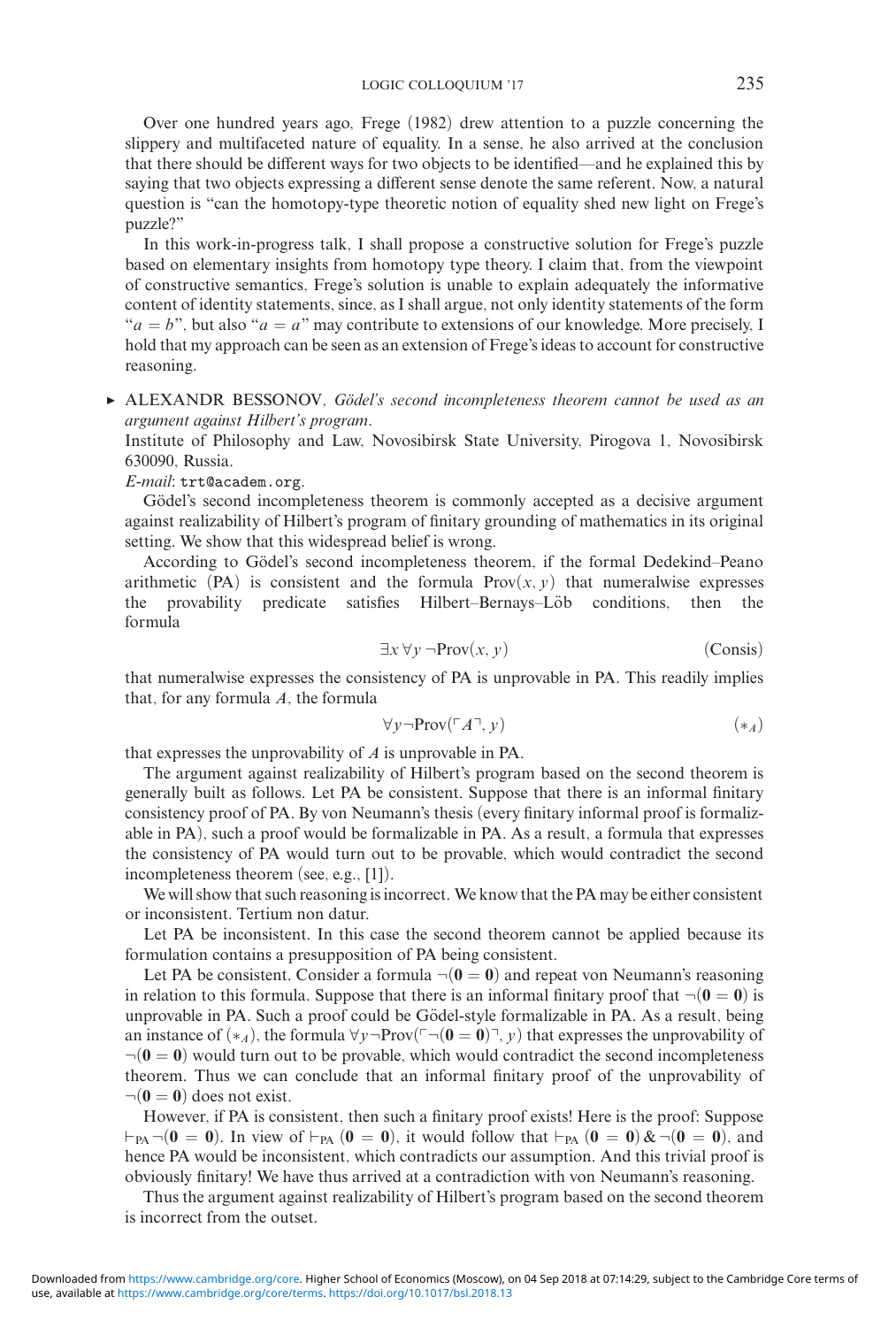This work was supported by the Russian Science Foundation (project 16-18-10359).

[1] R. ZACH, *Hilbert's program then and now*, *Handbook of the Philosophy of Science* (D. Jacquette, editor), Philosophy of Logic, vol. 5, Elsevier BV, Amsterdam, 2006, pp. 431–432.

**KRZYSZTOF BIELAS, PAWEŁ KLIMASARA, AND JERZY KRÓL, Boolean-valued** *models of ZFC and forcing in geometry and physics*.

Department of Astrophysics and Cosmology, University of Silesia in Katowice, Uniwersytecka 4, 40-007 Katowice, Poland.

*E-mail*: jerzy.krol@us.edu.pl.

To every complex separable Hilbert space  $H$  of quantum-mechanical  $(QM)$  states one can assign orthomodular lattice of projections  $\mathbb{L}(\mathcal{H})$ . Given a maximal complete Boolean algebra of projections  $B \subset \mathbb{L}(\mathcal{H})$ , it determines a Boolean-valued ZFC model  $V^B$  with real numbers corresponding bijectively to self-adjoint operators with spectral projections in *B* [2]. We provide the conditions for *B* to be atomless and the QM-meaning of the nontrivial forcing in  $V^B$ . For a generic ultrafilter *G* in  $V^B$ , the change of the real line *R* in 2-valued model *V* into  $R[G]$  in  $V^B/G$  helps to solve some problems in cosmology.

Another change of the real line concerns the level of the formal language, i.e.,  $R[G] \to \mathbb{R}$ where  $R[G]$  is the 1st order set of real numbers and  $\mathbb R$  is the unique (up to isomorphism) model of the 2nd order theory of Dedekind-complete ordered field. This shift is expected to take place in the cosmological model of expanding universe [1]. We show that this shift is derivable from  $\mathbb{L}(\mathcal{H})$  and leads to a change in smoothness structure of spacetime manifold which must be an exotic  $R^4$ . The embedding into the standard smooth  $\mathbb{R}^4$  allows prediction of the cosmological constant value purely topologically.

[1] T. Asselmeyer-Maluga, K. Bielas, P. Klimasara, and J. Krol´ , *From quantum to cosmological regime. The role of forcing and exotic 4-smoothness*. *Universe*, vol. 3 (2017), no. 2, article number: 31.

[2] G. TAKEUTI, *Two Applications of Logic to Mathematics*, Publications of the Mathematical Society of Japan, Princeton University Press, 1978.

- FRODE ALFSON BJØRDAL, *Volutionary deliberations*.

Programa de Pós-Graduação em Filosofia, UFRN, Natal, Brasil.

Seksjon for Filosofi, Universitetet i Oslo, Oslo, Norge.

*E-mail*: bjordal.frode@gmail.com.

As a continuation of divulgations at *Trends in Logic XVI* and after in seminaries and at *Encontro Brasileiro de L´ogica XVIII* I relate the *volutionary* point of view **P** ("ruble") which shifts attention to the set **<sup>T</sup>** ("eet") of sentences whose negation are not theses of the presupposed formal arithmetic **T** as traditionally conceived; we assume **T** is axiomatized so only *sentences* are derivable and only modus ponens is a primitive inference rule. Volutionism alters how we think about fundamental matters, e.g., in that the standard Gödel sentence of **T** is taken as a textbook liar sentence, and gives occasion to reinterpret issues concerning decidability and computability as other sentences independent of **T** are treated similarly. Volutionary systems are not like traditional paraconsistent approaches as classical logical theses are included and not contradicted even in the presence of comprehension; nevertheless: if  $\gamma$  is the standard Gödel sentence for **T** both  $\gamma$  and  $\neg \gamma$  are theses of **L** so *modus ponens* does not, but exotic induced inferential principles hold for **<sup>T</sup>** . Compare **P** with the author's librationist set theory  $\mathcal L$  as in part set out in [1], [2], and [3].

[1] F. A. Bjørdal, *Librationist closures of the paradoxes*. *Logic and Logical Philosophy*, vol. 21 (2012), no. 4, pp. 323–361.

[2]  $\rightarrow$ , *On the type free paracoherent foundation of mathematics with the sedate extension of classical logic by the librationist set theory pounds, and specifically on why pounds is neither inconsistent nor contradictory nor paraconsistent*, *New Directions in Paraconsistent Logic* (J.-Y. Beziau, M. Chakraborty, and S. Dutta, editors), Springer, 2015, pp. 509–515.

[3] , *Elements of librationism*. Available at http://arxiv.org/abs/1407.3877.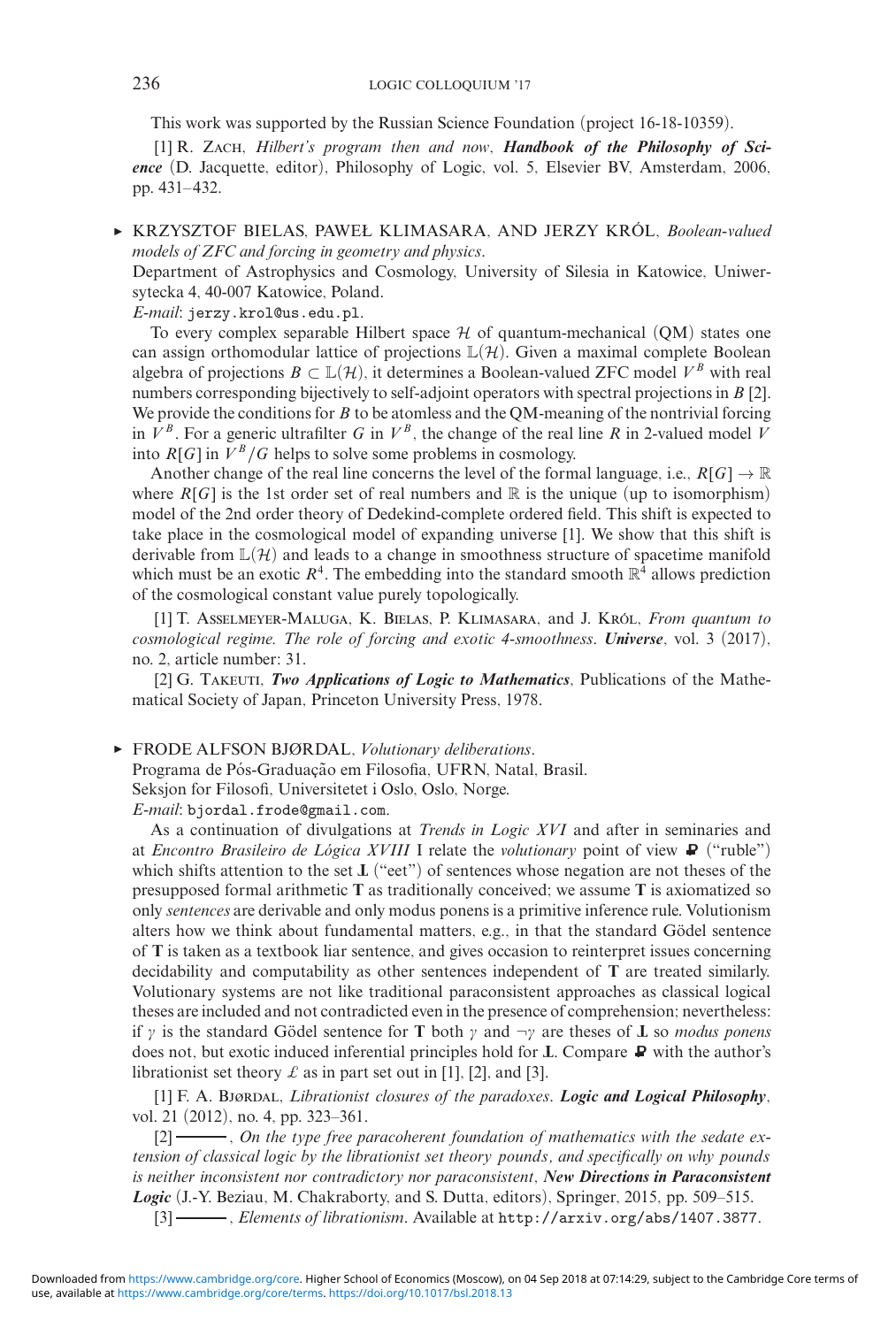$\triangleright$  CAROLINA BLASIO, JOÃO MARCOS, AND HEINRICH WANSING, Monotonic *functions are logically four-valued*.

IFCH/UNICAMP, Cidade Universitaria Zeferino Vaz, 13083-896 Campinas, SP, Brazil. ´ *E-mail*: carolblasio@gmail.com.

DIMAp/CCET/UFRN, Campus Universitario – Lagoa Nova, 59078-970 Natal, RN, Brazil. *E-mail*: jmarcos@dimap.ufrn.br.

Institut für Philosophie II; GA 3/33, Ruhr-Universität Bochum, Universitätsstraße 150, D-44780 Bochum, Germany.

*E-mail*: Heinrich.Wansing@rub.de.

A monotonic function on a set S is a  $\subseteq$ -preserving mapping on  $2^S$ , that is, a function C such that  $C(A) \subseteq C(A \cup B)$ , for every  $A, B \subseteq S$ . Tarski's fixpoint theorem guarantees the existence of the least and of the greatest fixpoints for monotonic functions. The latter have a variety of applications, in particular in providing a foundation for inductive and co-inductive definitions, and the proof methods associated therewith. A Tarskian closure operator on S is a monotonic function on S that is also inflationary (i.e.,  $A \subseteq C(A)$ ) and idempotent (i.e.,  $C(C(A)) = C(A)$ ); it is a generalization of the notion of topological closure, axiomatized by Kuratowski. A closure operator on  $S$  is called structural when it commutes with endomorphisms on  $S$ . (Structural) Tarskian closure operators are known [4] to be characterizable by a family of so-called logical matrices, viz. structures containing sets of 'algebraic' truth-values, some of which are distinguished. Their inflationary and idempotent character also guarantees that they may be characterized by (at most) two 'logical' values (cf. Chapter 4 of [3]). In the present contribution we will show how a generalized notion of closure and a two-dimensional notion of logical matrix (resp. B-closure and B-matrix) may be used to characterize any given monotonic function on a set  $S$ , recovering a theme earlier explored at [2] in the context of symmetrical consequence relations involving two potentially distinct languages. We will also show that any B-matrix may be alternatively characterized by (at most) four logical values [1]. A brief discussion of inferential many-valuedness and its connections with bilattice-based reasoning, from a metalogical perspective, will ensue.

[1] C. Blasio, J. Marcos, and H. Wansing, *An inferentially many-valued two-dimensional notion of entailment*. *Bulletin of the Section of Logic*, to appear, 2017.

[2] L. Humberstone, *Heterogeneous logic*. *Erkenntnis*, vol. 29 (1988), pp. 395–435.

[3] G. Malinowski, *Many-Valued Logics*, Oxford, 1993.

[4] R. Wójcicki, *Some remarks on the consequence operation in sentential logics*. *Fundamenta Mathematicae*, vol. 68 (1970), pp. 269–279.

- FEDERICO BOBBIO AND JIANYING CUI, *A plausibility model for regret games*. Department of Mathematics, University of Pisa, 5 Largo Pontecorvo, Pisa, Italy. *E-mail*: federico.bobbio01@gmail.com.

Institute of Logic and Cognition, Sun Yat-sen University, 135 Xingang Road West, Guangzhou, China.

*E-mail*: cuijiany@mail.sysu.edu.cn.

In this article, we develop a plausibility model by defining a new notion of rationality based on the assumption that a player believes that she doesn't play a weakly regret dominated strategy. Especially, we show that the interactive epistemic outcomes from the common belief of this type of rationality are in line with the solutions of the Iterated Regret Minimalization (IRM) algorithm. So, we state that one can achieve a characterization of the IRM algorithm in light of common belief of this type of rationality. A benefit of our characterization is that it provides the epistemic foundation to the IRM algorithm. Meanwhile, we also link solutions of the algorithm to modal  $\mu$ -calculus to deepen our understanding of the epistemic characterization.

[1] A. BALTAG and S. SMETS, *Dynamic belief revision over multi-agent plausibility models*, *Proceedings of LOFT, vol. 6*, 2006, pp. 11–24.

[2] , *Group belief dynamics under iterated revision*: *Fixed points and cycles of joint upgrades*, *Proceedings of the 12th conference on Theoretical Aspects of Rationality and Knowledge*, ACM, 2009, pp. 41–50.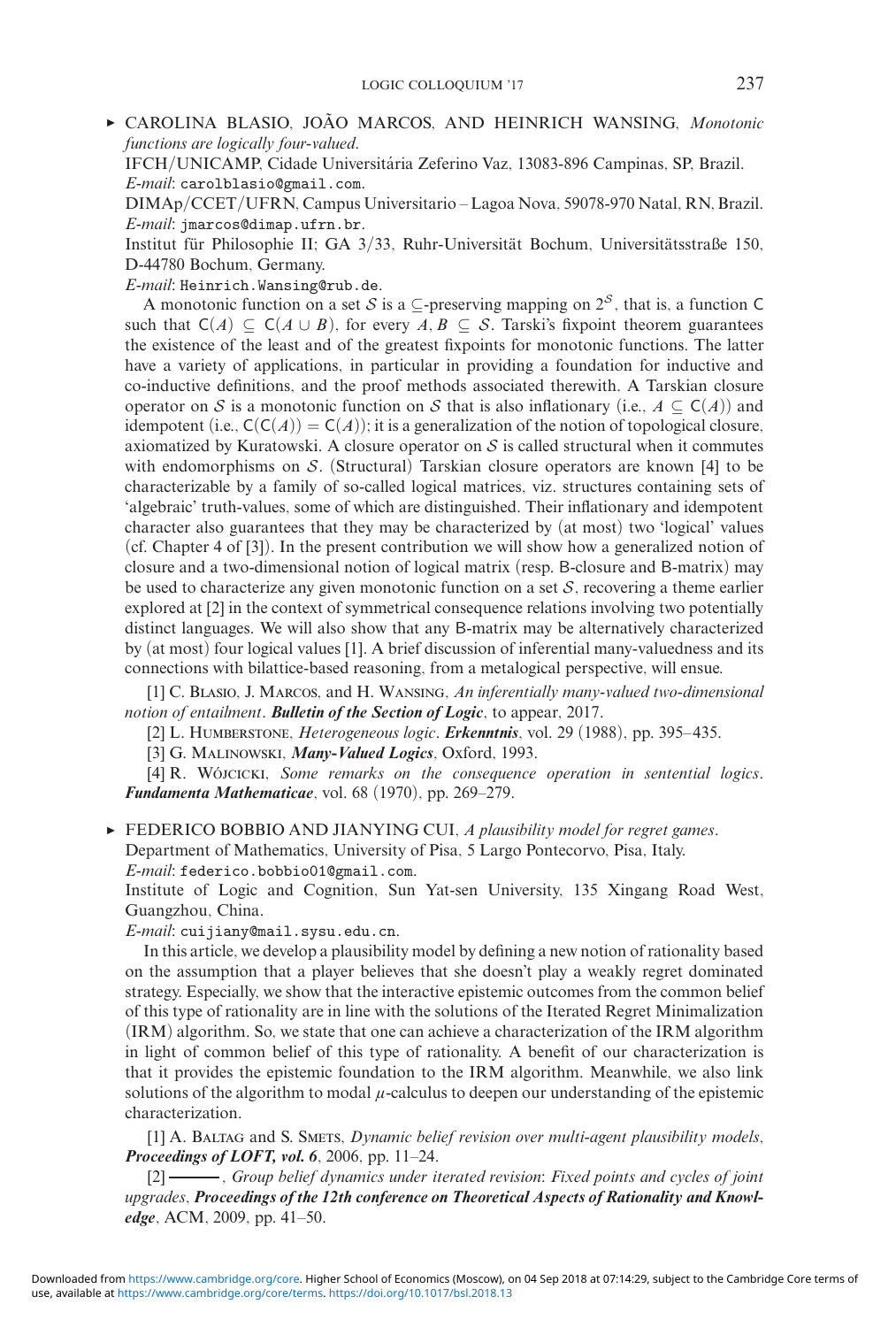[3] P. BLACKBURN, M. DE RIJKE, and Y. VENEMA, *Modal Logic*, Cambridge University Press, 2002.

[4] J. Cui, X. Luo, and K.M. Sim, *A new epistemic logic model of regret games*,*International Conference on Knowledge Science, Engineering and Management*, Springer, Berlin Heidelberg, 2013, pp. 372–386.

[5] J. Y. Halpern and Y. Moses, *Characterizing solution concepts in terms of common knowledge of rationality*. *International Journal of Game Theory*, (2016), pp. 1–17.

[6] J. Y. Halpern and R. Pass,*Iterated regret minimization*: *A new solution concept*. *Games and Economic Behavior*, vol. 74 (2012), no. 1, pp. 184–207.

[7] J. van Benthem, *Logic in Games*, MIT Press, 2014.

[8] Y. VENEMA, *Lectures on the Modal µ– Calculus*, University Lecture, University of Amsterdam, 2012.

- ENRIQUE CASANOVAS AND SAHARON SHELAH, *Universal theories and compactly expandable models*.

Department of Mathematics and Computer Science, University of Barcelona, Gran Via 585, 08007 Barcelona, Spain.

*E-mail*: e.casanovas@ub.edu.

Einstein Institute of Mathematics, Edmond J. Safra Campus, Givat Ram, The Hebrew University of Jerusalem, Jerusalem 91904, Israel, and Department of Mathematics, Hill Center-Bush Campus, Rutgers, The State University of New Jersey, 10 Frelinghuysen Road, Piscataway, NJ 08854-8019, USA.

*E-mail*: shelah@math.huji.ac.il.

A model *M* of countable vocabulary  $\tau$  and cardinality  $\kappa$  is *expandable* if for every vocabulary  $\tau' \supseteq \tau$  of cardinality  $\leq \kappa$ , if  $\Sigma$  is a first-order set of sentences of vocabulary  $\tau'$  consistent with the first-order theory Th(*M*) of *M*, then there is some expansion  $M'$  of  $M$  to  $\tau'$  such that  $M' \models \Sigma$ . Call a set of first-order sentences  $\Sigma$  of vocabulary  $\tau' \supseteq \tau$  finitely satisfiable *in M* if for every finite subset  $\Sigma_0 \subseteq \Sigma$  there is an expansion of *M* that satisfies  $\Sigma_0$ . *M* is *compactly expandable* if for every vocabulary  $\tau' \supseteq \tau$  of cardinality  $\leq \kappa$ , if  $\Sigma$  is a first-order set of sentences of vocabulary  $\tau'$  finitely satisfiable in *M*, then there is some expansion *M'* of *M* to  $\tau'$  such that  $M' \models \Sigma$ . We present the result proved in [2], which shows that there are compactly expandable models which are not expandable, solving an open problem of [1]. The proof depends on some new result we have obtained on the logic  $L(Q_{\aleph_0}^{\text{cf}})$  (see [3]), first-order logic with the additional quantifier  $Q_{\aleph_0}^{\text{cf}}$  of cofinality  $\aleph_0$ , namely the existence of *κ*-universal theories of  $L(Q_{\aleph_0}^{cf})$  for any cardinal  $\kappa = 2^{<\kappa} > \aleph_0$ .

[1] E. Casanovas, *Compactly expandable models and stability*. *The Journal of Symbolic Logic*, vol. 60 (1995), pp. 673–683.

[2] E. Casanovas and S. Shelah, *Universal theories and compact expandability*, submitted, arXiv:1705.02611, no. 1116 in Shelah's publication list, May 2017.

[3] S. Shelah, *Generalized quantifiers and compact logic*. *Transactions of the American Mathematical Society*, vol. 204 (1975), pp. 342–364.

- ANAHIT CHUBARYAN AND ARTUR KHAMISYAN, *Application of Kalmar's proof of deducibility in two valued propositional logic for many valued logic*.

Department of Informatics and Applied Mathematics, Yerevan State University, 1 Alex Manoogian, Armenia.

*E-mail*: achubaryan@ysu.am, Artur.Khamisyan@gmail.com.

We focus on the problem of constructing of some standard Hilbert style proof systems for any version of many valued propositional logic. The generalization of well-known Kalmar's proof of deducibility for two valued tautologies inside classical propositional logic [1] gives us a possibility to suggest some method for defining of two types of axiomatic systems for any version of 3-valued logic, completeness of which is easy proved direct, without of loading into two valued logic.

First of constructed system bases on the logic with one designated value and *conjunction, disjunction, implication, defined by Gödel, and <i>negation*, defined by permuting of truth values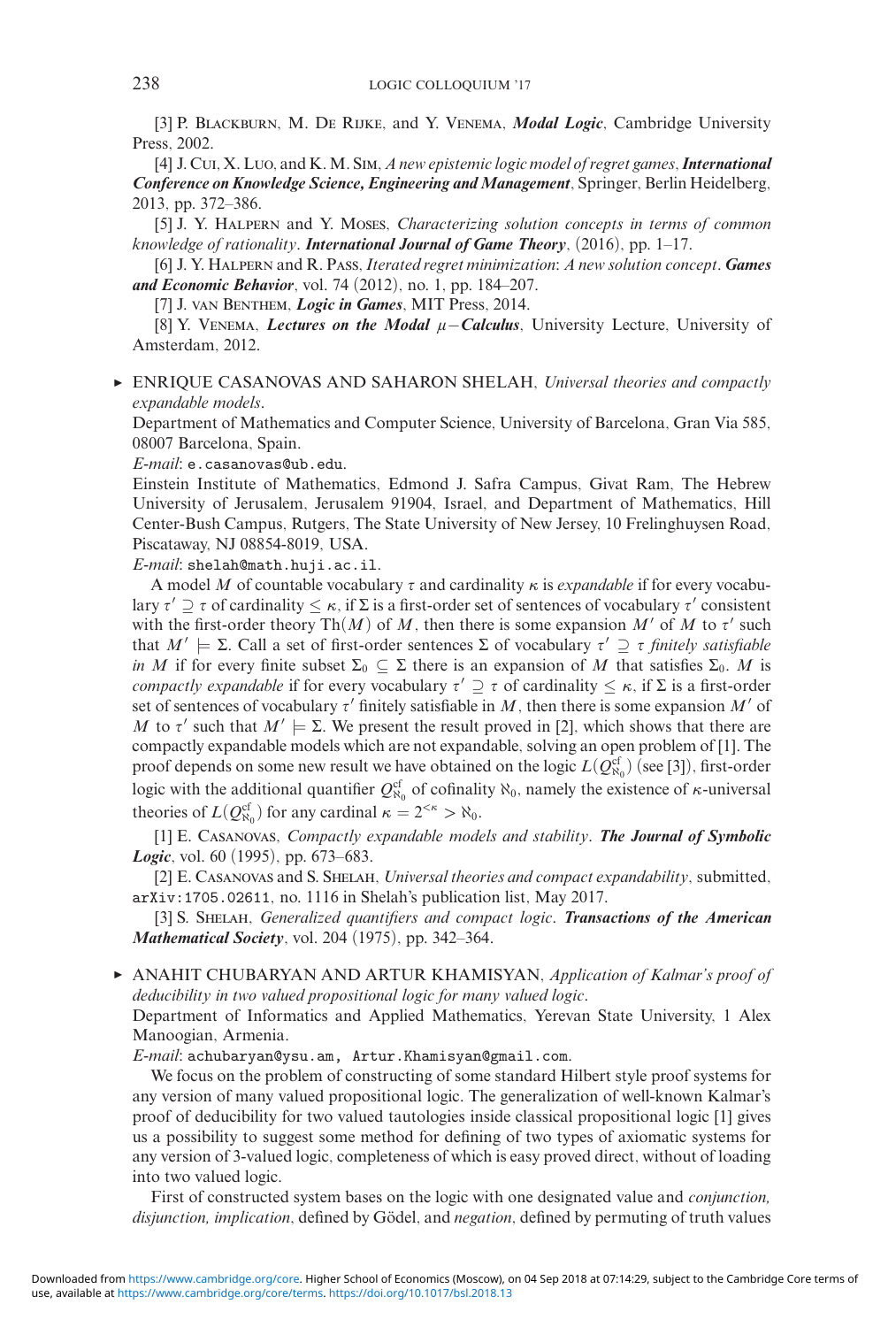cyclically. For every formula *A*, *B*, *C* of 3-valued logic, each  $\sigma_1$ ,  $\sigma_2$  from the set {0, 1/2, 1} and ∗∈{&*,*∨*,* ⊃}, the following formulas are axioms schemes:

1. 
$$
A \supset (B \supset A)
$$
,  
\n2.  $(A \supset B) \supset ((A \supset (B \supset C)) \supset (A \supset C))$ ,  
\n3.  $A^{\sigma_1} \supset (B^{\sigma_2} \supset (A * B)^{\varphi_*(A, B, \sigma_1, \sigma_2)})$ ,  
\n4.  $A^{\sigma} \supset (\neg A)^{\bar{\sigma}}$ ,  
\n5.  $(A \supset B) \supset ((\bar{A} \supset B) \supset ((\bar{A} \supset B) \supset B))$ , where  
\n $\varphi_>(A, B, \sigma_1, \sigma_2) = (\sigma_1 \supset \sigma_2) \& (\neg (A \vee \bar{A}) \vee (\bar{B} \supset B)) \vee (\neg (A \vee \bar{A}) \& \neg (B \vee \bar{B}))$ ,  
\n $\varphi_(\vee (A, B, \sigma_1, \sigma_2) = (\sigma_1 \vee \sigma_2) \vee (A \supset \bar{A}) \& \neg (\bar{B} \vee \bar{B}) \vee (\neg (\bar{A} \vee \bar{A}) \& (B \supset \bar{B}))$ ,  
\n $\varphi_*(A, B, \sigma_1, \sigma_2) = (\sigma_1 \& \sigma_2) \vee ((A \& \bar{A}) \vee (B \& \bar{B})) \vee ((A \& \bar{A}) \vee (B \& \bar{B})$ ,

and for  $\delta = \frac{i}{2}$  ( $0 \le i \le 2$ )  $A^{\delta}$  is *A* with 2 − *i* negations. Inference rule is *modus ponens*.

Note that axioms 3. and 4. are generalizations of formulas, using in Kalmar's proof of deducibility for two valued tautologies, therefore the completeness of this system is proved very easily. This method (i) can be base for direct proving of completeness for all wellknown axiomatic systems of  $k$ -valued  $(k \geq 3)$  logics and may be for fuzzy logic also and (ii) can be base for constructing of new Hilbert-style axiomatic systems for all mentioned logics.

Second system obtained from first one by some restrictions, which allow to obtain the same by order bounds of main proof complexity characteristics for large sets of *k*-tautologies.

*Acknowledgments.* This work arose in the context of propositional proof complexity research supported by the Russian–Armenian University from founds of MESRF.

[1] E. Mendelson, *Introduction to Mathematical Logic*, Van Nostrand, Princeton, 1975.

- ANAHIT CHUBARYAN, ARMAN KARABAKHTSYAN, HAKOB NALBANDYAN, AND GARIK PETROSYAN, *Propositional sequent systems of two valued classical logic and many valued logics are no monotonous*.

Department of Informatics and Applied Mathematics, Yerevan State University, 1 Alex Manoogian, Yerevan, Armenia.

*E-mail*: achubaryan@ysu.am.

*E-mail*: hakob nalbandyan@yahoo.com.

*E-mail*: arman.karabakhtsyan@gmail.com.

*E-mail*: garik.petrosyan.1@gmail.com.

The minimal tautologies, i.e., tautologies, which are not a substitution of a shorter tautology, play main role in proof complexity area. Really all propositional formulae, proof complexities of which are investigated in many well known articles, are minimal tautologies. There is traditional assumption that minimal tautology must be no harder than any substitution in it. This idea was revised at first by Anikeev in [1]. He has introduced the notion of monotonous proof system and has given two types of no complete propositional proof systems: monotonous system, in which the proof lines of all minimal tautologies are no more, than the proof lines for results of a substitutions in them, and no monotonous system, the proof lines of substituted formulas in which can be less than the proof lines of corresponding minimal tautologies. First it was proved in [2] that Frege systems are monotonous neither by lines nor by size.

We introduce the analogous notion of minimal sequent (two or many valued) and show that well known propositional sequent systems of two valued classical logic (with and without cat rule) as well as the sequent systems, which are constructed by us for some versions of many valued logic are also monotonous neither by lines nor by size of proofs.

*Acknowledgments.* This work arose in the context of propositional proof complexity research supported by the Russian–Armenian University from founds of MESRF.

[1] A. S. Anikeev, *On some classification of derived propositional formulas*. *Mathematical Notes*, vol. 11 (1972), no. 2, pp. 165–174 (In Russian).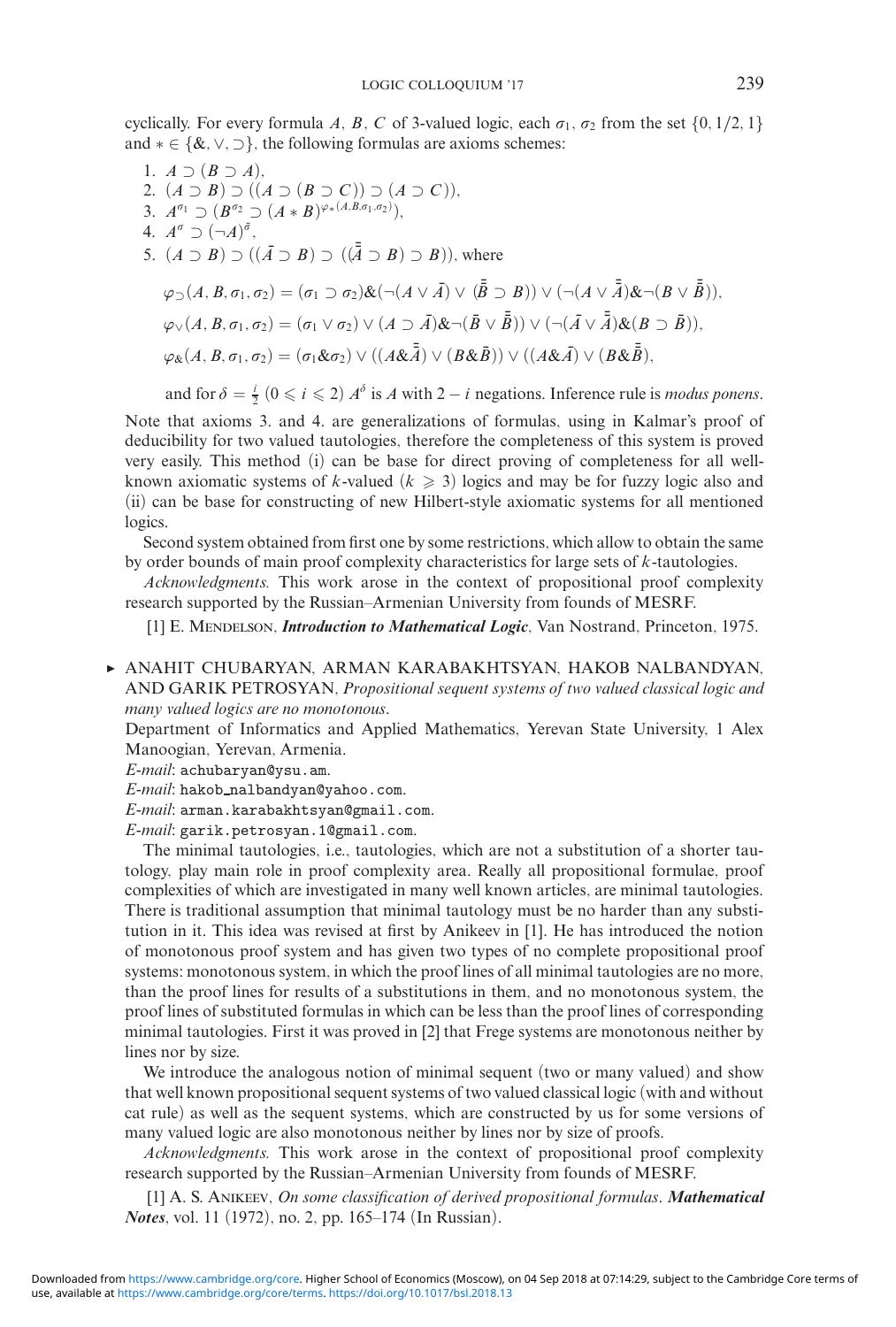[2] A. Chubaryan and G. Petrosyan, *Frege systems are no monotonous*. *Evolutio*, (2016), no. 3, pp. 12–14.

- ANAHIT CHUBARYAN AND GARIK PETROSYAN, *On proof complexities for some classes of tautologies in Frege systems*.

Department of Informatics and Applied Mathematics, Yerevan State University, 1 Alex Manoogian, Armenia.

*E-mail*: achubaryan@ysu.am.

*E-mail*: garik.petrosyan.1@gmail.com.

One of the most fundamental problems of the proof complexity theory is to find for classical propositional calculus a proof system, which has a polynomial size  $p(n)$  proof for every tautology of size *n*. Cook and Reckhow named such a system a *super system* and showed in [1] that  $NP = coNP$  iff a super system exists. Lately it is proved in [2] that  $NP = coNP = PSPACE$ , hence a super system must be. It is well known that many systems are not super. This question about Frege system, the most natural calculi for propositional logic, is still open.

Some results about Frege proof complexities are presented here. We introduce the notion of *specific* tautologies *A* in the form:  $A = p \supset (A_1 \vee A_2 \vee \cdots \vee A_k)$   $(k \ge 1)$ , where *p* is a literal (variable or negation of variable), neither  $A_1 \vee A_2 \vee \cdots \vee A_k$  nor every  $A_i (1 \leq i \leq k)$  are tautology or contradiction and  $|A_i| \leq \frac{|A_1|}{2^{i-1}}$ , and show that Frege systems are super systems iff there is a polynomial  $p()$  such that all specific tautologies of size *n* have a proofs, size of which are bounded by  $p(n)$ . Then we show, that all *balanced* tautologies (every variable of which has only one positive and one negative occurrences), given in disjunctive normal form, also have Frege proofs with polynomial bounded sizes. Lastly we give some notes about relations between the proof complexities of tautologies  $A_n$  and  $B_n$  and proof complexities of the tautologies in a form  $A_n * B_n$ , where  $*$  is  $\wedge$ ,  $\vee$ ,  $\supset$ . In particular we show that for some tautologies  $A_n$  and  $B_n$  proofs of formulas  $A_n \vee B_n$  can be more easier than proofs every of  $A_n$  and  $B_n$ .

*Acknowledgments.* This work arose in the context of propositional proof complexity research supported by the Russian–Armenian University from founds of MESRF.

[1] S. A. Cook and A. R. Reckhow, *The relative efficiency of propositional proof systems*. *The Journal of Symbolic logic*, vol. 44 (1979), pp. 36–50.

[2] L. Gordeev and E. Haeusler, *NP vs PSPACE*, arXiv:1609.09562v1 [cs.CC], 30 Sep 2016.

# $\triangleright$  ANDRÉS CORDÓN-FRANCO AND F. FÉLIX LARA-MARTÍN, On local induction *rules*: *collapse and conservation properties*.

Department of Computer Science and Artificial Intelligence, Universidad de Sevilla, Facultad de Matematicas, C/Tarfia s/n, Sevilla, Spain. ´

*E-mail*: acordon@us.es.

*E-mail*: fflara@us.es.

Local induction schemes are variations of the classical induction schemes axiomatizing Peano arithmetic  $(\Sigma_n$ -induction or  $\Pi_n$ -induction). These local schemes are obtained by restricting the conclusion of the induction axioms to some class of definable elements. Given  $n, m \geq 1$ , the scheme  $I(\Sigma_n, \mathcal{K}_m)$  is defined in this way, when the conclusion of the classical  $\Sigma_n$ -induction scheme is restricted to  $\Sigma_m$ -definable elements.

For  $m = n$ , the schemes  $I(\Sigma_n, \mathcal{K}_n)$  and the corresponding induction rules associated to them,  $(\Sigma_n, \mathcal{K}_n)$ –IR, have showed to be useful tools in the analysis of the conservation properties of parameter free Π*<sup>n</sup>* -induction schemes and local reflection principles (see [1] and [2]). An especially interesting feature of  $(\Sigma_n, \mathcal{K}_n)$ –IR is the "collapse" property (i.e., reduction of nested applications of the rule to unnested applications) that distinguishes this rule from the classical  $\Sigma_n$ –IR.

In this work we extend our previous work in [1] and focus on collapse and conservation properties of the rules  $(\Sigma_n, \mathcal{K}_m)$ –IR and their parameter free counterparts. Namely: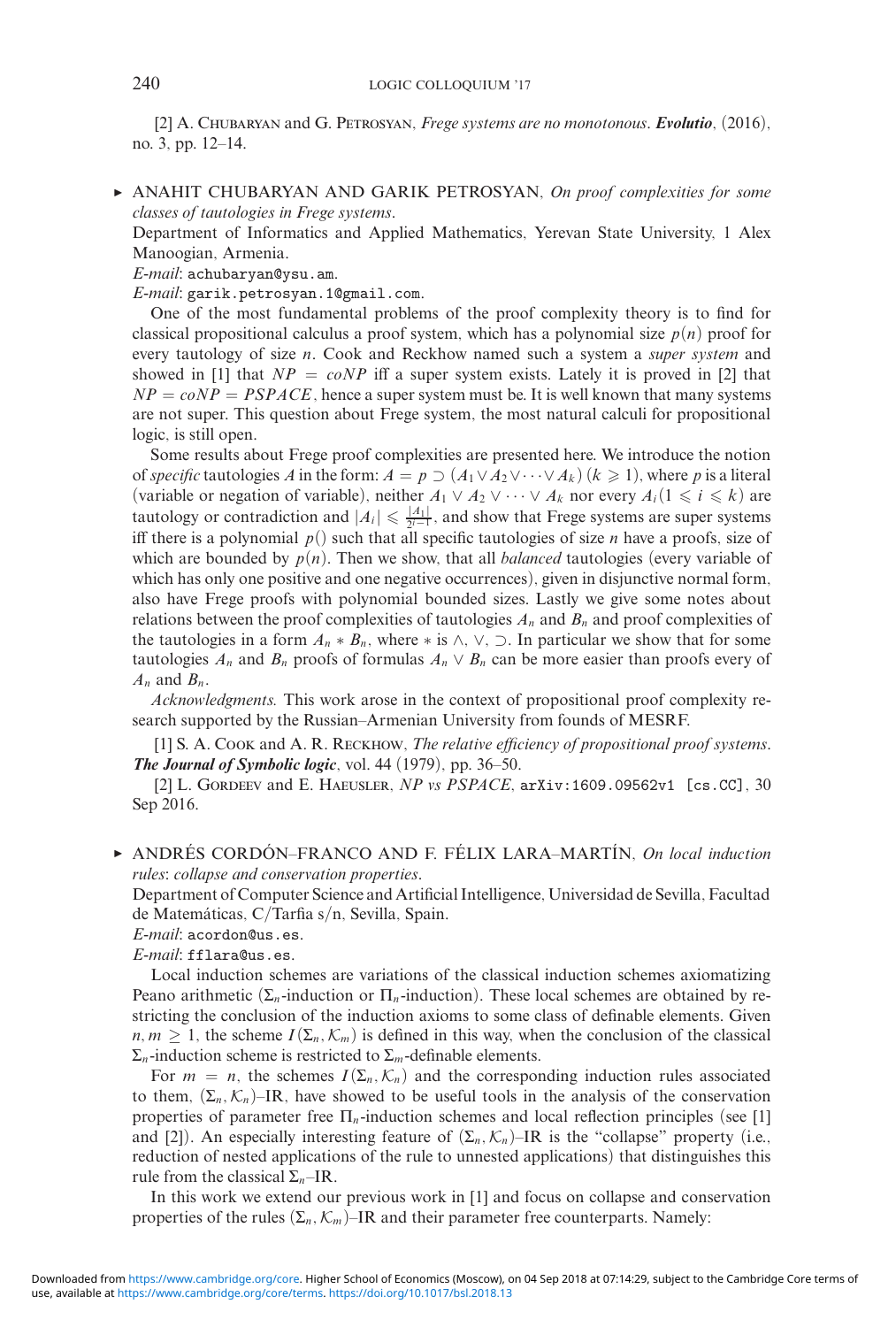- 1. For  $n = m$ , we discuss general collapse results for  $(\Sigma_n, \mathcal{K}_n)$ –IR.
- 2. For  $n > m \geq 1$ , we discuss results a la Kreisel–Levy relating (parameter free) local induction rules and local reflection principles.
- 3. For  $1 \leq n \leq m$  we discuss noncollapse and conservation results among rules  $(\Sigma_n, \mathcal{K}_m)$ –IR.

*Acknowledgments.*Work partially supported by grant MTM2014-59178-P, Ministerio de Economía y Competitividad, Spanish Government.

[1] A. CORDÓN-FRANCO and F. F. LARA-MARTÍN, *Local induction and provably total computable functions*. *Annals of Pure and Applied Logic*, vol. 165 (2014), no. 9, pp. 1429–1444.

[2] , *On the optimality of conservation results for local reflection in arithmetic*. *The Journal of Symbolic Logic*, vol. 78 (2013), no. 4, pp. 1025–1035.

- LONGYUN DING, *On decomposing Borel functions*.

School of Mathematical Sciences, Nankai University, Tianjin 300071, China. *E-mail*: dinglongyun@gmail.com.

The study of decomposing Borel functions originated by a question asked by Luzin: is every Borel function decomposable into countably many continuous functions? This question was answered negatively. So we turn to focus on: what kind of Borel functions is decomposable into countably many continuous functions?

Jayne–Rogers' theorem shows that, a function of Baire class 1 is decomposable into countably many continuous functions with closed domains iff the preimage of any  $F_{\sigma}$  set is still  $F_{\sigma}$ . The generalization of Jayne–Rogers' theorem is named The Decomposability Conjecture.

In this talk, we will introduce the recent developments on the decomposability conjecture.

- PHILIP EHRLICH, *Are points* (*necessarily*) *unextended*?

Department of Philosophy, Ohio University, Athens, OH 45701, USA.

*E-mail*: ehrlich@ohio.edu.

Ever since Euclid defined a point as that which has no part it has been widely assumed that points are necessarily unextended. It has also been assumed that, analytically speaking, this is equivalent to saying that points or, more properly speaking, degenerate segments i.e., segments containing a single point have length zero. In our talk we will challenge these assumptions. We will argue that neither degenerate segments having null lengths nor points satisfying the axioms of Euclidean geometry implies that points lack extension. To make our case, we will provide models of ordinary Euclidean geometry where the points are extended despite the fact that the corresponding degenerate segments have null lengths, as is required by the geometric axioms. The first model will be used to illustrate the fact that points can be quite large—indeed, as large as all of Newtonian space—and the other models will be used to draw attention to other philosophically pregnant mathematical facts that have heretofore been little appreciated.

- DMITRY EMELYANOV, BEIBUT KULPESHOV, AND SERGEY SUDOPLATOV, *On algebras of distributions for binary formulas of quite o-minimal theories with nonmaximum many countable models*.

Novosibirsk State University, Novosibirsk, Russia; Institute of Mathematics and Mathematical Modeling, Almaty, Kazakhstan.

*E-mail*: dima-pavlyk@mail.ru.

International Information Technology University, Institute of Mathematics and Mathematical Modeling, Almaty, Kazakhstan.

*E-mail*: b.kulpeshov@iitu.kz.

Sobolev Institute of Mathematics, Novosibirsk State Technical University, Novosibirsk State University, Novosibirsk, Russia; Institute of Mathematics and Mathematical Modeling, Almaty, Kazakhstan.

*E-mail*: sudoplat@math.nsc.ru.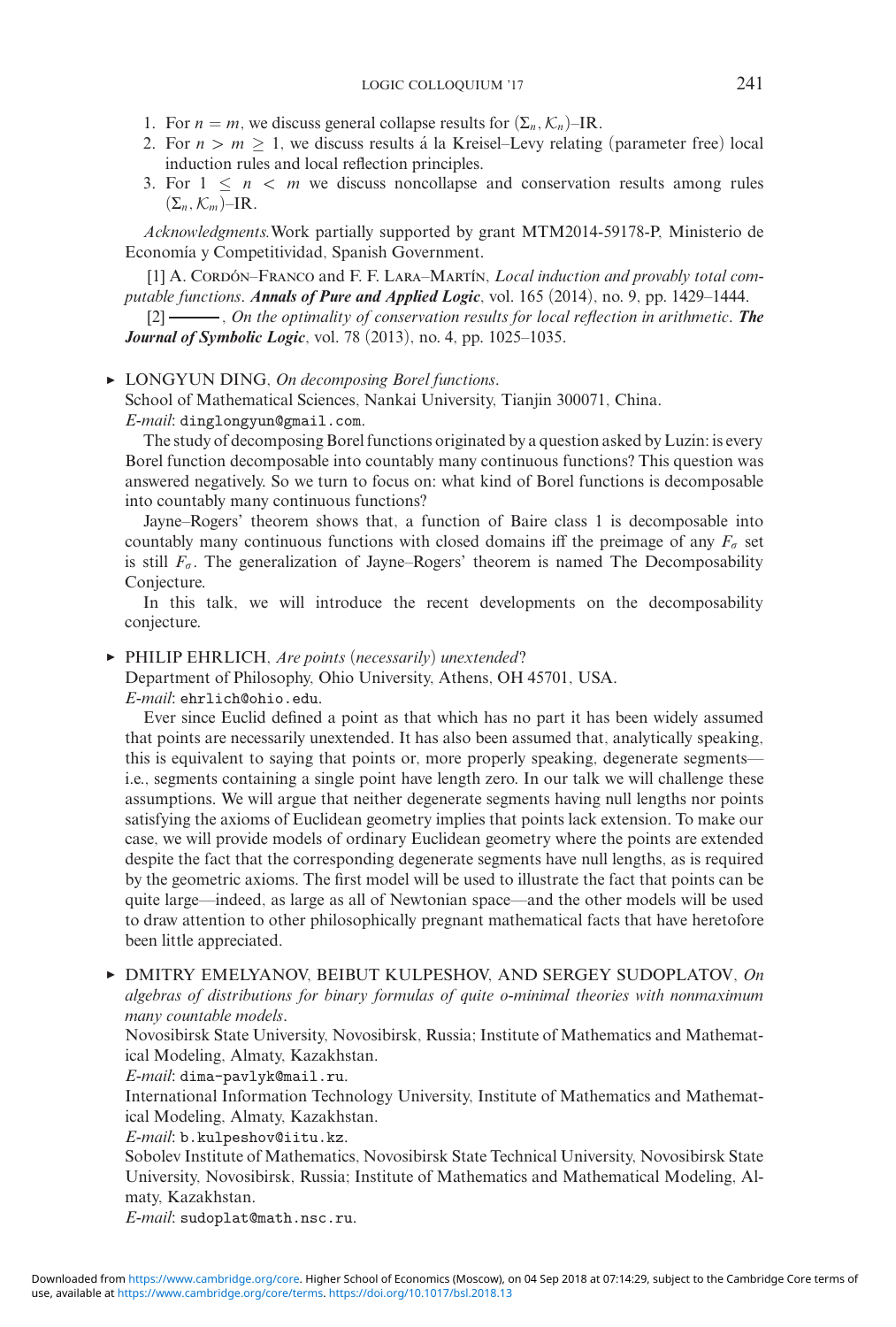We apply a general approach for distributions of binary formulas [3] to the class of quite o-minimal theories with nonmaximum many countable models [2]. Using Cayley tables for countably categorical weakly o-minimal theories [1] we explicitly define the classes of commutative monoids  $\mathfrak{A}_n$ , respectively,  $\mathfrak{A}_n^{\text{QR}}$ ,  $\mathfrak{A}_n^{\text{QL}}$ ,  $\mathfrak{A}_n^I$ , of isolating formulas for isolated, respectively, quasirational to the right, quasirational to the left, irrational, 1-type *p* of quite *o*-minimal theories with nonmaximum many countable models, with convexity rank  $RC(p)$  = *n*. For an algebra  $\mathfrak{P}_{\nu(p)}$  of binary isolating formulas of 1-type *p*, we have

Theorem 1. *Let T be a quite o-minimal theory with nonmaximum many countable models,*  $p \in S_1(\emptyset)$  *be a nonalgebraic type. Then there exists*  $n < \omega$  *such that* 

 $(1)$  *if p is isolated then*  $\mathfrak{P}_{\nu(p)} \simeq \mathfrak{A}_n$ ;

(2) *if p is quasirational to the right* (*left*) *then*  $\mathfrak{P}_{\nu(p)} \simeq \mathfrak{A}_n^{\text{QR}}$  ( $\mathfrak{P}_{\nu(p)} \simeq \mathfrak{A}_n^{\text{QL}}$ );

(3) *if p is irrational then*  $\mathfrak{P}_{\nu(p)} \simeq \mathfrak{A}_n^I$ .

Corollary 2. *LetT be a quite o-minimal theory with nonmaximum many countable models,*  $p, q \in S_1(\emptyset)$  *be nonalgebraic types. Then*  $\mathfrak{P}_{\nu(p)} \simeq \mathfrak{P}_{\nu(q)}$  *if and only if*  $RC(p) = RC(q)$  *and the types p and q are simultaneously either isolated, or quasirational, or irrational.*

DEFINITION 3 ([1]). We say that an algebra  $\mathfrak{P}_{\nu(\lbrace p,q \rbrace)}$  is *generalized commutative* if there is a bijection  $\pi$ :  $\rho_{\nu(p)} \to \rho_{\nu(q)}$  witnessing that the algebras  $\mathfrak{P}_{\nu(p)}$  and  $\mathfrak{P}_{\nu(q)}$  are isomorphic (i.e., that their Cayley tables are equal up to  $\pi$ ) and for any labels  $l \in \rho_{\nu(p,q)}, m \in \rho_{\nu(q,p)},$  we have  $\pi(l \cdot m) = m \cdot l$ .

Theorem 4. *Let T be a quite o-minimal theory with nonmaximum many countable models,*  $p, q \in S_1(\emptyset)$  *be nonalgebraic nonweakly orthogonal types. Then the algebra*  $\mathfrak{P}_{\nu({f, p, q})}$  *is a generalized commutative monoid.*

[1] D. Y. Emelyanov, B. S. Kulpeshov, and S. V. Sudoplatov, *Algebras for distributions of binary isolating formulas in countably categorical weakly o-minimal structures*. *Algebra and Logic*, vol. 56 (2017), no. 1, pp. 13–36.

[2] B. S. Kulpeshov and S. V. Sudoplatov, *Vaught's conjecture for quite o-minimal theories*. *Annals of Pure and Applied Logic*, vol. 168 (2017), no. 1, pp. 129–149.

[3] I. V. Shulepov and S. V. Sudoplatov, *Algebras of distributions for isolating formulas of a complete theory*. *Siberian Electronic Mathematical Reports*, vol. 11 (2014), pp. 362–389.

► LUIS ESTRADA-GONZÁLEZ AND JOSÉ DAVID GARCÍA-CRUZ, *Logical connectives as modalities*.

Instituto de Investigaciones Filosóficas, Universidad Nacional Autónoma de México, Circuito Maestro Mario de la Cueva s/n, Ciudad Universitaria, C.P. 04510, Coyoacan, Mexico ´ City, Mexico.

*E-mail*: sjemata@hotmail.com.

*E-mail*: loisayaxsegrob@gmail.com.

Local operators (also known as Lawvere–Tierney topologies in the context of topos theory, or modal operators in other categorial contexts) have been useful in proving independence results in categorial set theory and more recently in providing categorial interpretations for quantum predicates. Our aim here is to use local operators and their duals to highlight a neglected feature of the usual logical connectives, namely their modal character. Disjunction and conditional have already been recognized as species of possibility; our contribution is the use of dual local operators to show that conjunction and subtraction are species of necessity. More exactly, disjunction is a possibility connective, conditional is a contingency connective, conjunction is a necessity connective, and subtraction is an impossibility connective. The modal characters of unary and zero-ary connectives are also discussed.

**EUIS ESTRADA-GONZÁLEZ AND ALEJANDRO SOLARES-ROJAS**, How could a logician help solving the  $P \stackrel{?}{=} NP$  problem?

IIFs, UNAM, Circuito Maestro Mario de la Cueva s/n, Ciudad Universitaria, Coyoacan, ´ Ciudad de México.

*E-mail*: ajsolaresrojas@gmail.com.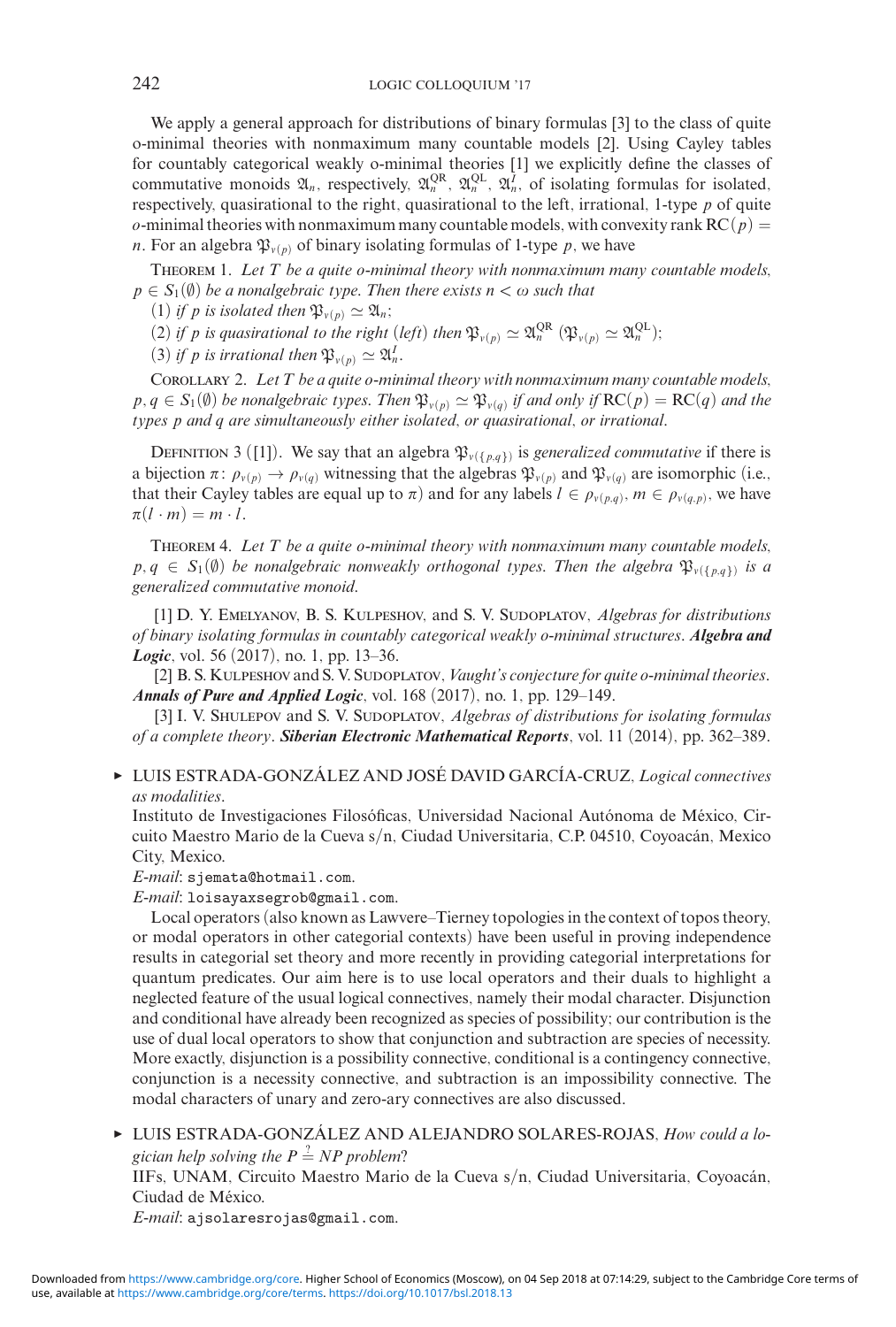As Terence Tao has recalled several times, mathematics can benefit not only from correct proofs, or proofs that require some changes to be correct, but also from outlines of strategies for a proof, whether for opening lines of research or closing them definitely. Here, we discuss how a certain kind of logician could argue for  $P = NP$  following a translation between logics approach. As  $P = NP$  amounts to  $FOL(LFPO) = SOL$ , one could argue for the latter by providing a suitable translation between those logics. Though we do not provide any such a translation, we show that such an approach regarding those logics is not *a priori* ruled out. Thus, the broad strategy is as follows:

- 1. Follow the identities provided by descriptive complexity theory (see Immerman 1998).
- 2. Compare the expressive powers of FOL(LFPO) and SOL via logical translations (see Manzano 1996).
- 3. Give reassurance of three kinds: (a) Conceptual: the corresponding translations do not distort the studied phenomena. (b) Mathematical: the translations do not imply any obvious contradiction with well-established mathematical results. (c) Philosophical: the translations do not imply any gratuitous counterintuitive claim regarding logic, mathematics or human nature (cf. Aaronson 2016).

[1] S. AARONSON,  $P = NP$ , **Open Problems in Mathematics** (J. F. Nash, Jr. and M. T. Rassias, editors), Springer International Publishing, Switzerland, 2016, pp. 1–121.

[2] N. Immerman, *Descriptive Complexity*, Graduate Texts in Computer Science, Springer-Verlag, 1998.

[3] M. Manzano, *Extensions of First Order Logic*, Cambridge Tracts in Theoretical Computer Science, Cambridge University Press, 1996.

 $\triangleright$  LUIS ESTRADA-GONZÁLEZ AND MANUEL TAPIA-NAVARRO, When Curry met *Abel*.

Instituto de Investigaciones Filosóficas, Universidad Nacional Autónoma de México, Circuito Maestro Mario de la Cueva s/n, Ciudad Universitaria, C.P. 04510, Coyoacan, Mexico ´ City, Mexico.

*E-mail*: loisayaxsegrob@gmail.com.

*E-mail*: meduardo.tapia@gmail.com.

Curry's paradox represents a problem for uniform approaches to self-referential paradoxes, as seemingly no negation is involved in it and triviality is reached without the explosion principle, unlike most of the other paradoxes. In particular, purely paraconsistent approaches will not serve to block or solve the paradox. Using some ideas from abstract algebra and Abelian logic, in this article we argue that the strategy of blocking Curry's paradox by rejecting Detachment can be seen as a generalization of the rejection of the explosion principle, and thus of the paraconsistent strategy. This would imply that a uniform approach to all the self-referential paradoxes, at least those where object-language connectives are involved, is possible.

[1] R. T. Cook, *Paradoxes*, Polity, USA, 2013.

[2] R. K. Meyer and J, K. Slaney, *Abelian logic* (*From A to Z*), *Paraconsistent Logic. Essays on the Inconsistent* (G. Priest, R. Routley, and J. Norman, editors), Philosophia Verlag, Munich, 1989, pp. 245–289.

[3] M. Pleitz, *Curry's paradox and the inclosure schema*, *The Logica Yearbook 2014* (P. Arazim and M. Dancak, editors), College Publications, London, 2015, pp. 233–248.

[4] G. Priest, *Beyond the Limits of Thought*, Cambridge University Press, UK, 1995.

**DAVID FERNÁNDEZ-DUQUE, PAUL SHAFER, HENRY TOWSNER, AND KEITA** YOKOYAMA, *Caristi's fixed point theorem and strong systems of arithmetic*.

Institute de Recherche en Informatique de Toulouse, Toulouse University, 118 Route de Narbonne, F-31062 Toulouse CEDEX 9, France.

*E-mail*: david.fernandez@irit.fr.

School of Mathematics, University of Leeds, Leeds LS2 9JT, UK.

*E-mail*: p.e.shafer@leeds.ac.uk.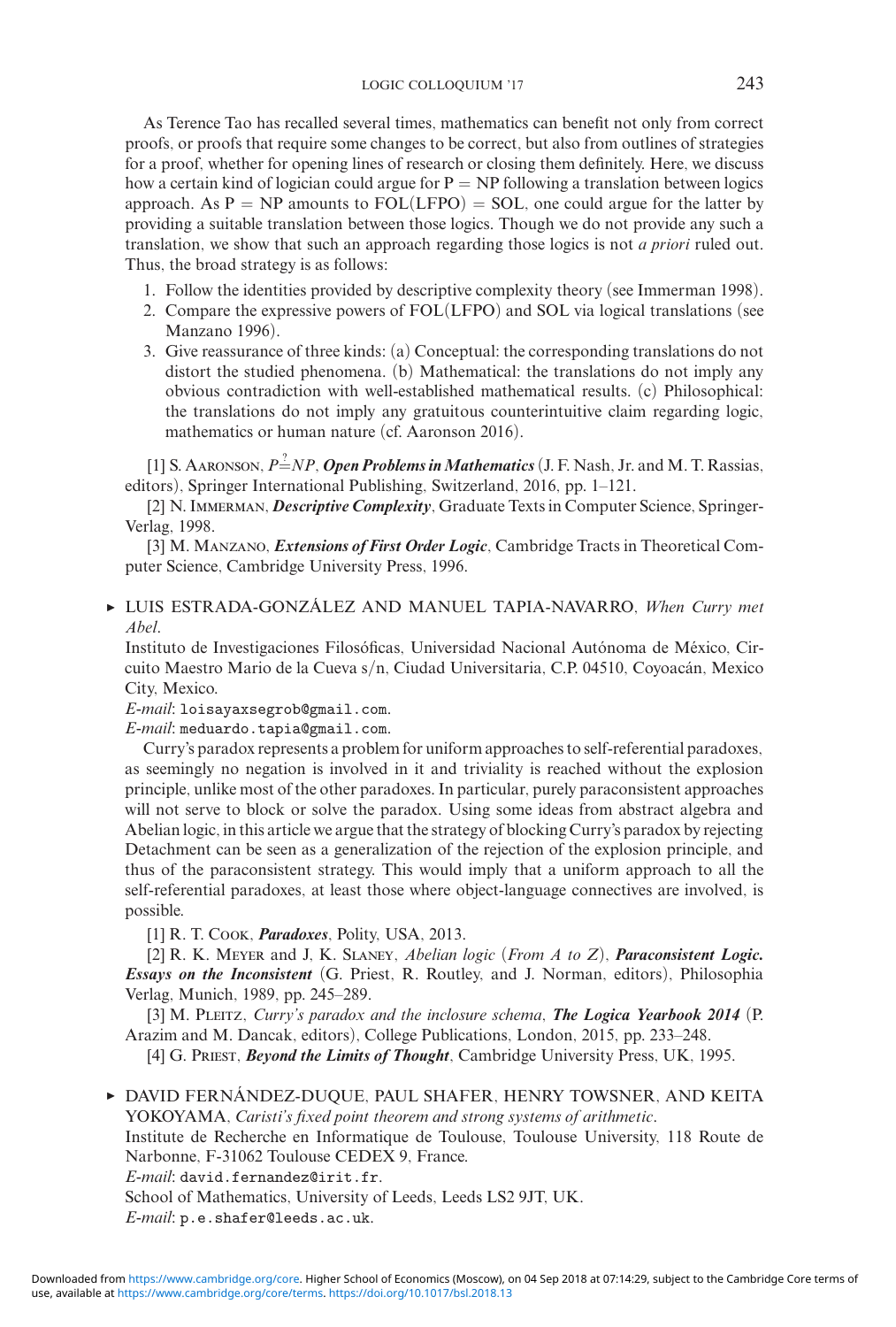Department of Mathematics, University of Pennsylvania, 209 South 33rd Street, Philadelphia, PA 19104-6395, USA.

*E-mail*: htowsner@math.upenn.edu.

School of Information Science, Japan Advanced Institute of Science and Technology, 1-1 Asahidai, Nomi, Ishikawa 923-1292, Japan.

*E-mail*: y-keita@jaist.ac.jp.

A *Caristi system* is a triple  $(X, f, V)$ , where *X* is a complete metric space,  $V: X \to (0, \infty)$ is a lower semicontinuous function, and  $f: X \to X$  is an arbitrary function such that, for all *x* ∈ *X*,<br> $d(x, f(x)) \le V(x) - V(f(x))$ .

$$
d(x, f(x)) \le V(x) - V(f(x)).
$$

*Caristi's fixed point theorem* states that any Caristi system has a fixed point; that is, there is  $x_* \in X$  such that  $f(x_*) = x_*$ . This has been proven in the literature using the *critical point theorem*, which states that *V* has a pseudo-minimal point, and using *Caristi sequences,* which are transfinite sequences  $(x_{\xi})_{\xi \leq \Omega} \subseteq X$  such that  $x_{\xi+1} = f(x_{\xi})$  for all  $\xi$ , the sequence converges at limit ordinals, and  $\Omega \leq \omega_1$  is a large enough ordinal.

We analyze Caristi's theorem and its known proofs in the context of reverse mathematics, where metric spaces are assumed separable and coded in the standard way. Among the results obtained, we have that, over RCA0:

- WKL<sub>0</sub> is equivalent to Caristi's theorem restricted to compact spaces with continuous  $V$ .
- $ACA<sub>0</sub>$  is equivalent to Caristi's theorem restricted to compact spaces with lower semicontinuous *V* .
- TLPP<sub>0</sub> (the  $\Sigma_{\alpha}$ -relative leftmost path principle for every well-ordering  $\alpha$ ) is equivalent to Caristi's theorem for Baire or Borel *f*.
- $\Pi_1^1$  CA<sub>0</sub> is equivalent to the critical point theorem for lower semicontinuous functions.
- $\Pi_{\omega}^{0}$ −IFP<sub>0</sub> (the arithmetical inflationary fixed point scheme) is equivalent to the statement that if *f* is arithmetically defined, any point  $x_0 \in X$  can be extended to a Caristi sequence  $(x_{\xi})_{\xi \leq \Omega} \subseteq X$  containing a fixed point of f.

These theories are all defined over the language of second-order arithmetic and we mention them in strictly increasing order of strength. In order to formalize these results, we also develop techniques for coding lower semicontinuous functions in this setting.

- MICHAŁ TOMASZ GODZISZEWSKI AND JOEL DAVID HAMKINS, *Computable quotient presentations of models of arithmetic and set theory*.

Logic Department, Institute of Philosophy, University of Warsaw, Krakowskie Przedmiescie ´ 3, 00-927 Warsaw, Poland.

*E-mail*: mtgodziszewski@gmail.com.

Mathematics, Philosophy, Computer Science, The Graduate Center of The City University of New York, 365 Fifth Avenue, New York, NY 10016, USA; Mathematics, College of Staten Island of CUNY, Staten Island, NY 10314, USA.

*E-mail*: jhamkins@gc.cuny.edu.

We prove various extensions of the Tennenbaum phenomenon to the case of computable quotient presentations of models of arithmetic and set theory. Specifically, no nonstandard model of arithmetic has a computable quotient presentation by a c.e. equivalence relation. No  $\Sigma_1$ -sound nonstandard model of arithmetic has a computable quotient presentation by a coc.e. equivalence relation. No nonstandard model of arithmetic in the language  $\{+, \cdot, \leq\}$  has a computably enumerable quotient presentation by any equivalence relation of any complexity. No model of ZFC or even much weaker set theories has a computable quotient presentation by any equivalence relation of any complexity. And similarly no nonstandard model of finite set theory has a computable quotient presentation.

[1] A. ENAYAT, J. SCHMERL, and A. VISSER,  $\omega$ -models of finite set theory, Set Theory, Arith*metic, and Foundations of Mathematics***:** *Theorems, Philosophies*, (J. Kennedy and R. Kossak, editors), Lecture Notes in Logic, vol. 36, Cambridge University Press, 2011, ch. 4.

[2] B. Khoussainov, *Computably enumerable structures*: *Domain dependence*, September 2016. slides for conference talk at *Mathematical Logic and its Applications*,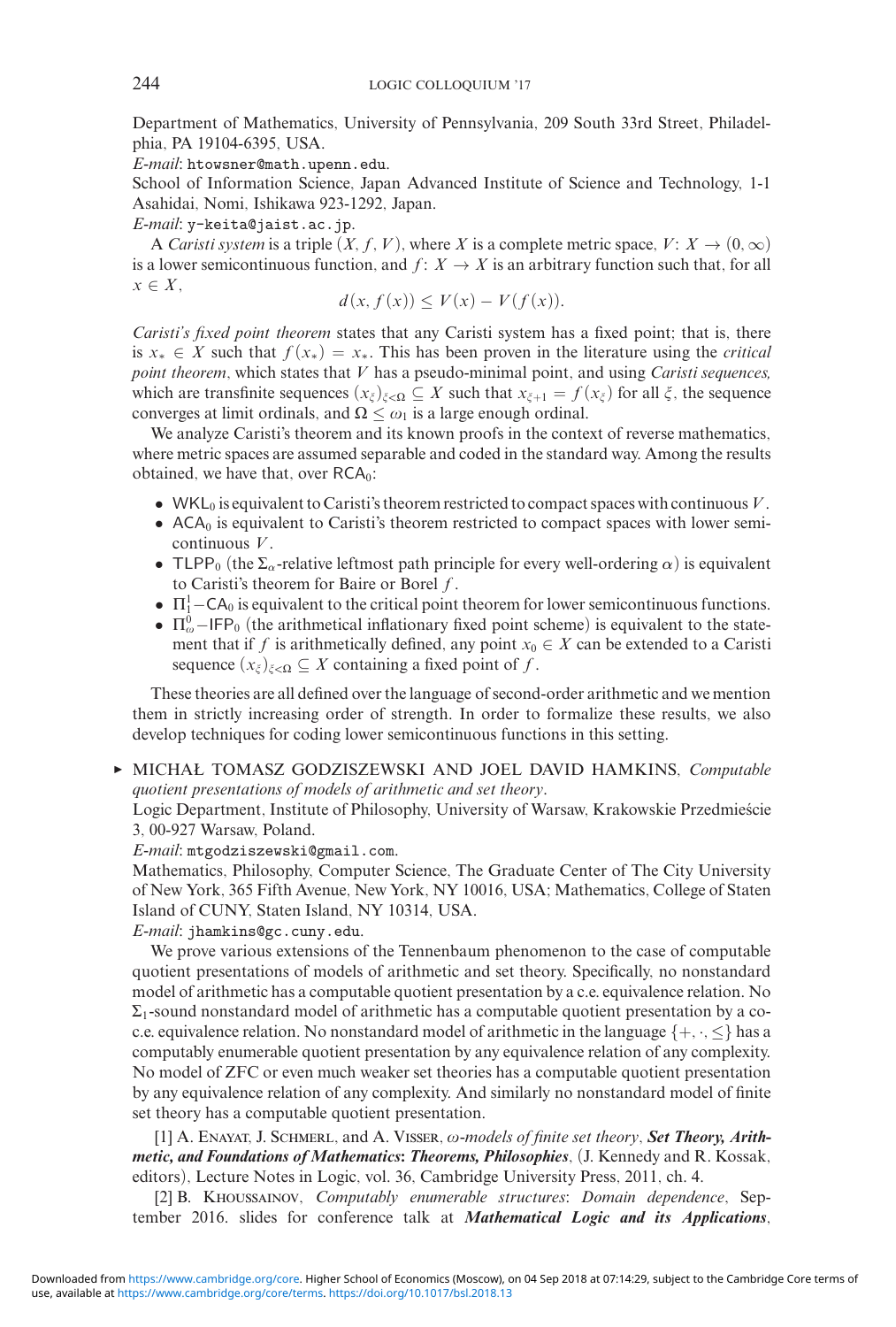Research Institute for Mathematical Sciences (RIMS), Kyoto University. Available at http://www2.kobe-u.ac.jp/<sup>∼</sup> mkikuchi/mla2016khoussainov.pdf.

[3] M. O. Rabin, *On recursively enumerable and arithmetic models of set theory*. *The Journal of Symbolic Logic*, vol. 23 (1958), no. 4, pp. 408–416.

**DANNY DE JESÚS GÓMEZ-RAMÍREZ**, Mathematics: a meta-isomorphic version of clas*sic mathematics based on proper classes*.

Institute of Discrete Mathematics and Geometry, Vienna University of Technology, Wiedner Hauptstrasse 8-10, 1040 Vienna, Austria.

*E-mail*: daj.gomezramirez@gmail.com.

An implicit working principle in Von Newmann–Bernays–Gödel set theory (NBG) is that small classes (or 'sets') are more suitable objects to start and work with for developing a general foundational framework for standard mathematics. On the other hand, proper classes are just 'too big' and formally 'too dangerous' in order to be able to ground any classic mathematical theory.

In this work, we will mainly show that these typical quantitative considerations about proper and small classes are just tangential facts regarding the consistency of Zermelo– Fraenkel set theory with Choice (ZFC). Effectively, we will construct a first-order logic theory D-ZFC (Dual theory of ZFC) strictly based on (a particular subcollection of) proper classes with a corresponding special membership relation, such that ZFC and D-ZFC are meta-isomorphic frameworks. More specifically, for any standard formal definition, axiom and theorem that can be described and deduced in ZFC, there exists a corresponding 'dual' version in D-ZFC and vice versa.

Finally, we prove the metafact that (classic) mathematics (i.e., theories grounded on ZFC) and mathematics (i.e., dual theories grounded on D-ZFC) are meta-isomorphic, i.e., for any concept, theory and conjecture in (classic) mathematics there exists a symmetric d-concept, d-theory, and d-conjecture in mathematics with equivalent formal properties, and vice versa.

[1] E. MENDELSON, *Introduction to Mathematical Logic*, fifth ed., Chapman&Hall/CRC, 2010.

[2] J. Von Neumann, *Eine Axiomatisierung der Mengenlehre*. *Journal fur die reine und ¨ angewandte Mathematik*, vol. 154 (1925), pp. 219–240.

[3] E. Zermelo, *Untersuchungen ¨uber die Grundlagen der Mengenlehre. I*. *Mathematische Annalen*, vol. 65 (1908), no. 2, pp. 261–281.

▶ VALENTIN GORANKO, ANTTI KUUSISTO, AND RAINE RÖNNHOLM, Composi*tional vs game-theoretic semantics for alternating-time temporal logics*.

Stockholm University, Department of Philosophy, Universitetsvägen 10 D, SE-10691 Stockholm, Sweden.

*E-mail*: valentin.goranko@philosophy.su.se.

Fachbereich Mathematik und Informatik, Universität Bremen, Bibliothekstr. 1, 28359 Bremen, Germany.

*E-mail*: kuusisto@uni-bremen.de.

Faculty of Natural Sciences, University of Tampere, Kanslerinrinne 1, 33014 Tampere, Finland.

*E-mail*: raine.ronnholm@uta.fi.

The Alternating-Time Temporal Logic ATL is a multi-agent extension of the branchingtime temporal logic CTL and one of the most popular logical formalisms for reasoning about strategic abilities of agents in synchronous multi-agent systems. The semantics of ATL is defined over multi-agent transition systems, also known as *concurrent game models*, in which agents take simultaneous actions at the current state and the resulting collective action determines the subsequent transition to a successor state.

We have introduced in [1] versions of game-theoretic semantics (GTS) for ATL . In GTS, truth is defined in terms of existence of a winning strategy in a semantic evaluation game, and thus the game-theoretic perspective appears in the framework of ATL on two semantic levels: on the object level in the standard semantics of the strategic operators, and on the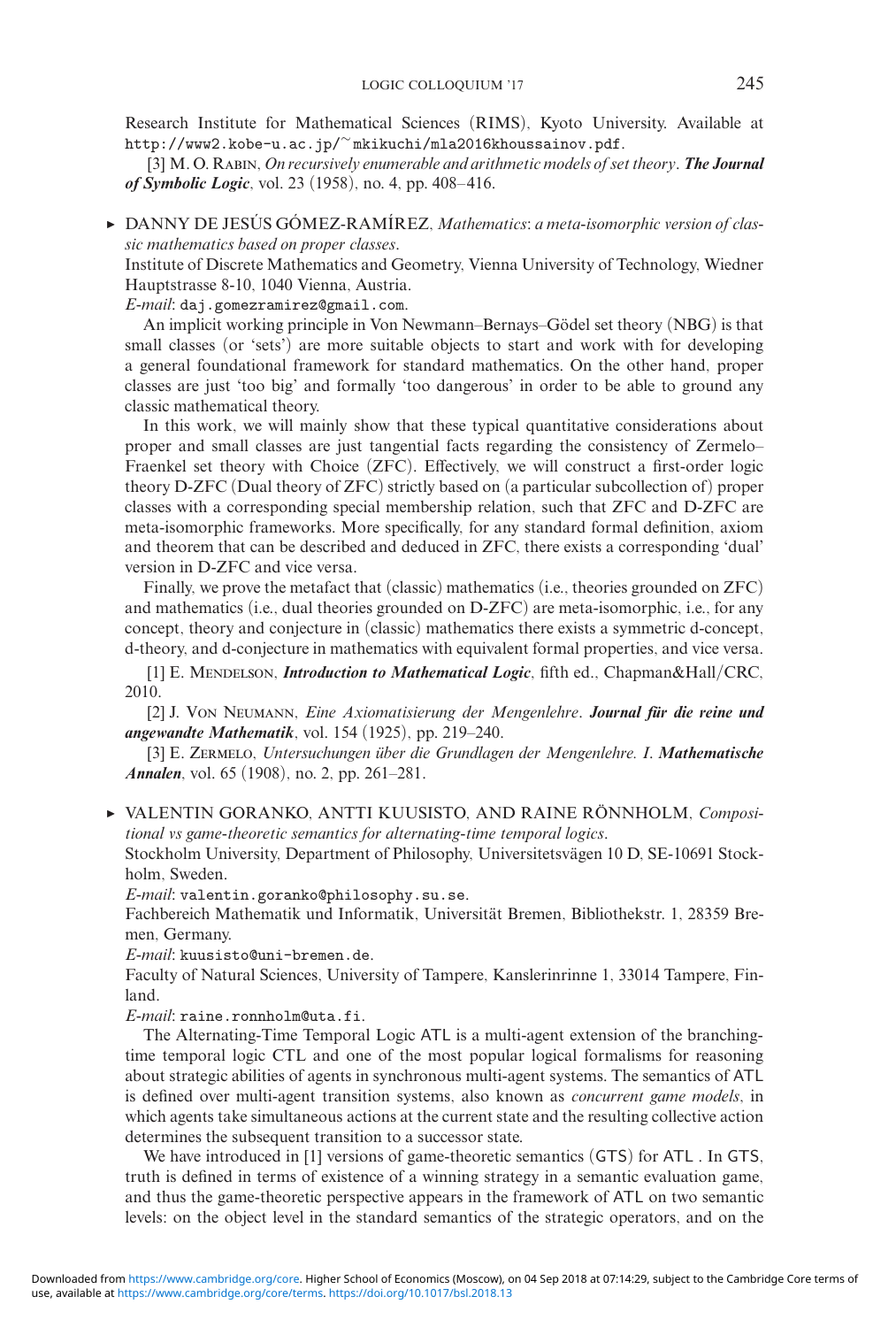metalevel where game-theoretic logical semantics is applied to ATL . We unify these two perspectives into semantic evaluation games specially designed for ATL . The game-theoretic perspective enables us to identify new variants of the semantics of ATL based on limiting the time resources available to the verifier and falsifier in the semantic evaluation game. We introduce and analyse an *unbounded* and (*ordinal*) *bounded* GTS and prove these to be equivalent to the standard (Tarski-style) compositional semantics. We show that in both versions of GTS, truth of ATL formulae can always be determined in finite time, i.e., without constructing infinite paths. We also introduce a nonequivalent *finitely bounded* semantics and argue that it is natural from both logical and game-theoretic perspectives. In [2] we extend the GTS for ATL to the richer language  $ATL<sup>+</sup>$  and apply it to identify a hierarchy of extensions of ATL with tractable model checking and to obtain some new results on expressiveness and complexity of model checking.

[1] V. GORANKO, A. KUUSISTO, and R. RÖNNHOLM, *Game-theoretic semantics for alternating-time temporal logic*, *Proceedings of AAMAS 2016*, IFAAMAS, 2016, pp. 671– 679.

[2] , *Game-theoretic semantics for* ATL<sup>+</sup> *with applications to model checking*, *Proceedings of AAMAS 2017*, IFAAMAS, 2017, pp. 1277–1285.

- HENSON GRAVES, *Axiomatic toposes for descriptive modeling*.

Algos Associates, 2829 West Cantey Street, Fort Worth, TX 76109, USA.

*E-mail*: henson.graves@hotmail.com.

Engineers and scientists are reinventing topos constructions for their modeling languages. Modeling languages in the UML family have constructions for products, powers, as well as subtypes. These language constructions are incomplete and do not have any accepted formal semantics. However, together with special purpose sublanguages the engineering modeling languages are used to design and analyze complex systems. With an axiomatic semantics topos based modeling languages can serve as the foundation for a new generation of modeling language tools which integrate automated reasoning with simulation.

Axiomatic topos theory as developed by Lawvere with rule axioms for products and powers goes a long way to providing an axiomatic modeling language suitable for science and engineering. However, subobjects (subtypes) play an extensive role in system modeling. A constructive axiom for canonical subtypes is given to replace the traditional subobject classification axiom in the context of axiomatic Cartesian closed categories with powers. The axiom sets which use the language axioms are toposes with canonical subobjects which serves as a replacement for set theory as a modeling language. A descriptive model is an axiom set which includes the language axioms.

An aircraft flying over terrain can be modeled in this formalism using maps whose domain is linear time to types representing the aircraft, its components and interconnections. These maps are represented as sheaves on the algebra of subtypes of time. The sheaf maps represent the time evolution of a system with its components. This gives a point free algebraic representation. Time subtypes can be represented as subsets of the spectrum of time type. The interpretations of these models are strict logical functors to *Set*. This provides a formal basis for simulation correctness, as a simulation is an interpretation.

#### - LAURI HELLA AND MIIKKA VILANDER, *Formula size games for modal logics*.

Faculty of Natural Sciences, University of Tampere, Kalevantie 4, 33100 Tampere, Finland. *E-mail*: lauri.hella@uta.fi.

*E-mail*: vilander.miikka.s@student.uta.fi.

Succinctness is an important research topic that has been quite active in modal logic recently. If two logics  $\mathcal L$  and  $\mathcal L'$  have equal expressive power, it is natural to ask, whether there are properties that can be expressed in  $\mathcal L$  by a substantially shorter formula than in  $\mathcal L'$ .

One of the most common methods in the literature for proving lower bounds on the length of formulas expressing given properties is the *Adler–Immerman game* ( [1]). We propose (see [2]) another type of formula size game for modal logic. In the Adler–Immerman game the players produce the whole syntax tree of the separating formula. In our game we use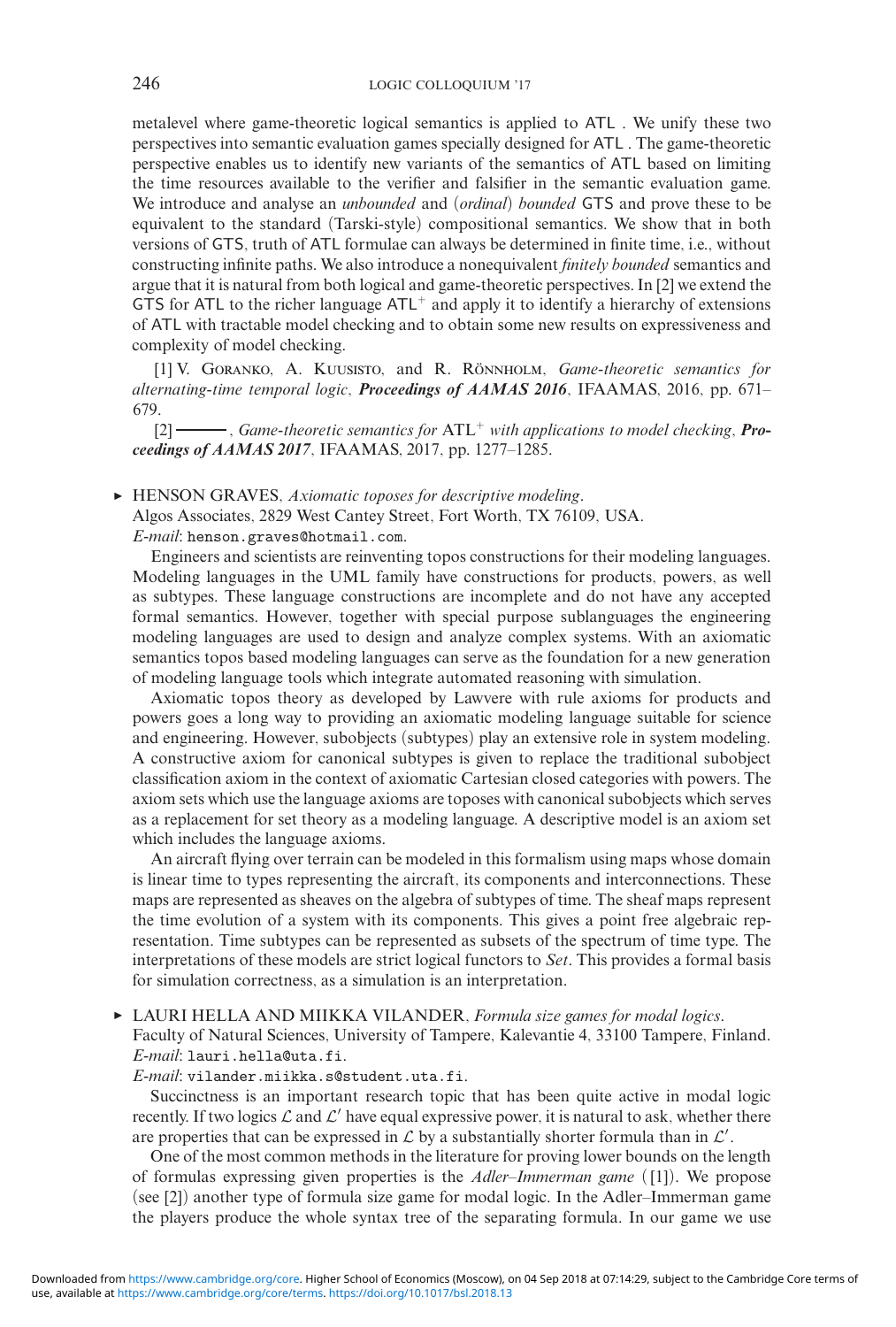parameters *m* and *k* referring to the number of modal operators and binary connectives in a formula, thus enabling a game where only a part of the separating formula is constructed in any single play.

We illustrate the use of our game by proving a nonelementary succinctness gap between first-order logic FO and modal logic ML. More precisely, we define a bisimulation invariant property of pointed Kripke models by a first-order formula of size  $\mathcal{O}(2^n)$ , and show that this property cannot be defined by any ML-formula of size less than the exponential tower of height  $n - 1$ .

We are currently working on an adaptation of our formula size game for the modal  $\mu$ -calculus. Questions of succinctness and definability for the modal  $\mu$ -calculus are largely unexplored and none of the other methods mentioned here have been used in this context. We intend to use our new game to investigate these questions.

[1] M. Adler and N. Immerman, *An* n! *lower bound on formula size*. *ACM Transactions on Computational Logic*, vol. 4 (2003), no. 3, pp. 296–314.

[2] L. HELLA and M. VILANDER, *The succinctness of first-order logic over modal logic via a formula size game*, *Proceedings of the 11th Advances in Modal Logic* **(***AiML***)***, vol. 11*, College Publications, 2016, pp. 401–419.

#### - KOICHIRO IKEDA, *A note on small stable theories*.

Faculty of Business Administration, Hosei University, 2-17-1 Fujimi, Chiyoda-ku, Tokyo 102-8160, Japan.

*E-mail*: ikeda@hosei.ac.jp.

A type  $p \in S(T)$  is called special, if there are  $a, b \models p$  such that tp( $b/a$ ) is isolated and nonalgebraic, and tp $(a/b)$  is nonisolated. The Lachlan conjecture says that if there is no stable Ehrenfeucht theory. It can be seen that if there is a counterexample of the Lachlan conjecture then the theory has a special type. Modifying Hrushovski's generic pseudoplane [2], Herwig constructed a small stable theory with a type of infinite weight [1]. His example may be close to a counterexample of the Lachlan conjecture, but it does not have a special type. In this talk, I will introduce some result on a relation between generic structures and theories with a special type.

[1] B. HERWIG, Weight  $\omega$  in stable theories with few types. The Journal of Symbolic Logic, vol. 60 (1995), pp. 353–373.

[2] E. Hrushovski, *A stable* ℵ0*-categorical pseudoplane*, preprint, 1988.

 $\blacktriangleright$  MIRJANA ILIĆ, A normalizing system of natural deduction for relevant logic. Faculty of Economics, University of Belgrade, Kamenička 6, Serbia. *E-mail*: mirjanailic@ekof.bg.ac.rs.

Several natural deduction calculi are known for relevant logics, see Anderson and Belnap [1], Dunn [5], Brady [3], and Meyer and McRobbie [9]. Some of them are with the explicit distribution rule, such as Anderson–Belnap's and Meyer–McRobbie's, some of them have normalization theorems, such as Brady's, however, all of them, use a kind of relevance numerals in order to keep track of the use of hypotheses.

On the other hand, relevant numerals are not needed in sequent calculi of relevant logics, see e.g., Dunn [4,5], Minc [10], and Bimbo [2]. We formulate a natural deduction calculus, of a particular relevant logic, by defining the translation from its sequent calculus formulation into natural deduction. We consider the contraction-less relevant logic  $RW^{\circ}_{+}$  and we take its sequent calculus  $GRW_+^{\circ}$ , admitting cut-elimination, presented in [7]. The resulting natural deduction calculus is a normalizing natural deduction system, without explicit distribution rule and free from relevant numerals. Our translations from sequent to natural deduction calculus and vice versa are similar to Negri's translations between those calculi for intuitionistic linear logic [11]; however, due to the presence of two types of multisets of formulae, intensional and extensional ones, needed for the proof of the distribution of conjunction over disjunction in relevant logics, see Dunn [4] and Minc [10], our translations are significantly different from Negri's translations.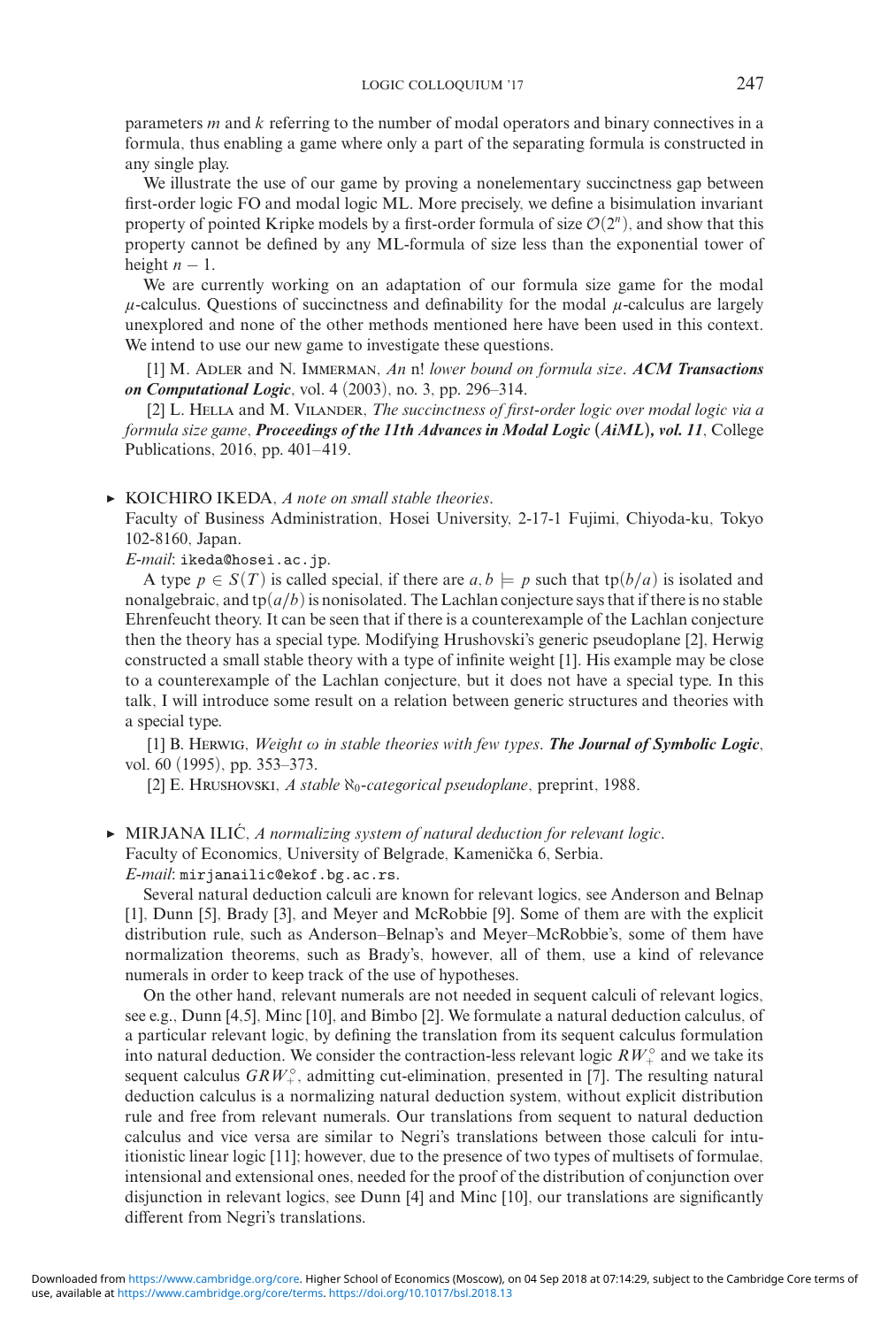[1] A. Anderson and N. Belnap, Jr., *Entailment***:** *The Logic of Relevance and Necessity, vol. 1*, Princeton University Press, Princeton, New Jersey, 1975.

[2] K. Bimbo, *LE<sup>t</sup>* <sup>→</sup>*, LR*◦ ∧∼*, LK and cutfree proofs*. *Journal of Philosophical Logic*. vol. 36 (2007), pp. 557–570.

[3] R. T. Brady, *Normalized natural deduction system for some relevant logics I*: *The logic DW*. *The Journal of Symbolic Logic*, vol. 7 (2006), no. 1, pp. 35–66.

[4] J. M. Dunn, *A 'Gentzen system' for positive relevant implication*. *The Journal of Symbolic Logic*, vol. 38 (1973), pp. 356–357.

[5] J. M. Dunn and G. Restall, *Relevance logic*, *Handbook of Philosophical Logic, vol. 6* (D. Gabbay and F. Guenthner, editors), Kluwer Academic Publlishers, 2002, pp. 1–128.

[6] G. Gentzen, *Collected Papers* (M. E. Szabo, editor), North–Holland, Amsterdam, 1969.

[7] M. ILIĆ, An alternative gentzenization of  $RW^{\circ}_+$ . Mathematical Logic Quarterly, vol. 62 (2016), no. 6, pp. 465–480.

[8] R. K. Meyer and M. A. McRobbie, *Multisets and relevant implication I*. *Australian Journal of Philosophy*, vol. 60 (1982), no. 2, pp. 107–139.

[9] , *Multisets and relevant implication II*. *Australian Journal of Philosophy*, vol. 60 (1982), no. 3, pp. 265–281.

[10] G. Minc, *Cut elimination theorem for relevant logics*. *Journal of Soviet Mathematics*, vol. 6 (1976), pp. 422–428.

[11] S. Negri, *A normalizing system of natural deduction for intuitionistic linear logic*. *Archive for Mathematical Logic*, vol. 41 (2002), pp. 789–810.

- ASSYLBEK ISSAKHOV AND FARIZA RAKYMZHANKYZY, *Hyperimmunity and A– computable numberings*.

Department of Mechanics and Mathematics, Al-Farabi Kazakh National University, 71 Al-Farabi Ave., Almaty 050040, Kazakhstan.

*E-mail*: asylissakhov@mail.ru.

*E-mail*: fariza.rakymzhankyzy@gmail.com.

Let  $\mathcal F$  be a family of total functions which is computable by an oracle  $\mathcal A$ , where  $\mathcal A$  is an arbitrary set. A numbering  $\alpha : \omega \mapsto \mathcal{F}$  is called A-computable if the binary function  $\alpha(n)(x)$ is *A*-computable, [1].

Lemma 1. *Let* F *be an infinite A-computable family of total functions, where A is an arbitrary set. Then* F *has an A-computable Friedberg numbering.*

A degree *a* is hyperimmune if *a* contains a hyperimmune set, and *a* is hyperimmune free otherwise. Every nonzero degree comparable with  $0'$  is hyperimmune. Dekker showed that for every nonrecursive c.e. set *A* there is a hyperimmune set *B* such that  $B \equiv_T A$ , which means that every nonrecursive c.e. degree contains a hyperimmune set.

Lemma 2. *For every hyperimmune set A there exists a nonrecursive A-computable set B.*

It is known [2], that if  $A$  is an arbitrary set,  $F$  is an infinite  $A$ -computable family of total functions and  $F$  has at least two nonequivalent  $A$ -computable Friedberg numberings, then F has infinitely many pairwise nonequivalent *A*-computable Friedberg numberings. And also [3], if F is an infinite A-computable family of total functions, where  $\phi' <_{T} A$ , then F has infinitely many pairwise nonequivalent *A*-computable Friedberg numberings.

We extend these results:

Theorem 3. *Let* F *be an infinite A-computable family of total functions, where A is a hyperimmune set. Then* F *has infinitely many pairwise nonequivalent A-computable Friedberg numberings.*

Note that, [4], if an *A*-computable family  $F$  of total functions contains at least two elements, where  $\vec{A}$  is a hyperimmune set, then  $\vec{F}$  has no  $\vec{A}$ -computable principal numbering.

Theorem 4 (Issakhov). *Let* F *be a finite A-computable family of total functions, where Turing degree of the set A is hyperimmune free. Then* F *has an A-computable principal numbering.*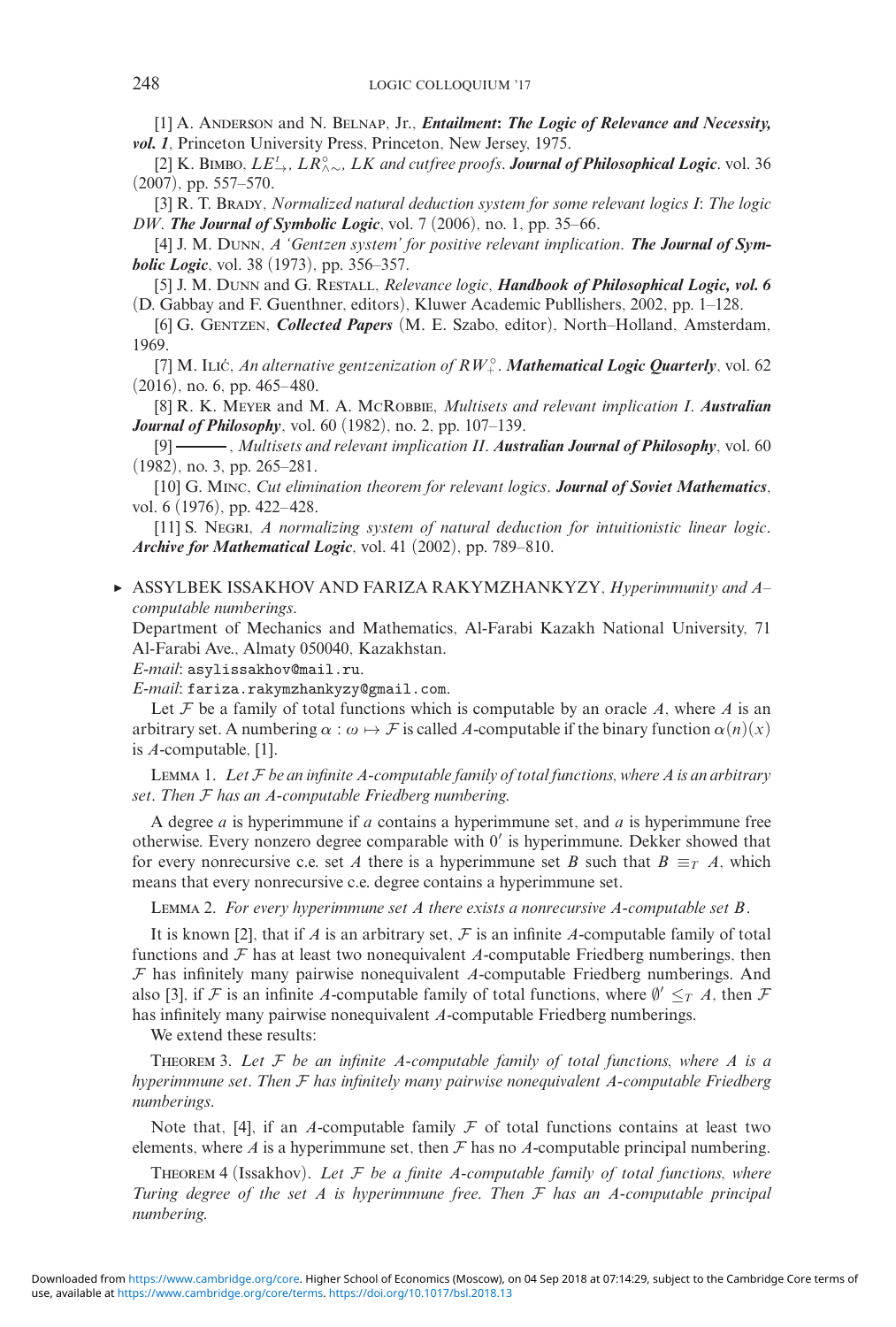Question*. Is it true the formulation of previous theorem for infinite family*? The main talk will be around this question.

[1] S. A. Badaev and S. S. Goncharov, *Generalized computable universal numberings*. *Algebra and Logic*, vol. 53 (2014), no. 5, pp. 355–364.

[2] S. A. Badaev and A. A. Issakhov, *Some absolute properties of A-computable numberings*. *Algebra and Logic*, to appear.

[3] A. A. Issakhov, *Ideals without minimal elements in Rogers semilattices*. *Algebra and Logic*, vol. 54 (2015), no. 3, pp. 197–203.

[4]  $\longrightarrow$ , *A*-computable numberings of the families of total functions, this BULLETIN, vol. 22 (2016), no. 3, p. 402.

- ERIC JOHANNESSON AND ANDERS LUNDSTEDT, *When one must strengthen one's induction hypothesis*.

Department of Philosophy, Stockholm University, Universitetsvagen 10D, Stockholm, Swe- ¨ den.

*E-mail*: eric.johannesson@philosophy.su.se.

*E-mail*: anders.lundstedt@philosophy.su.se.

Sometimes when trying to prove a fact by induction, one gets "stuck" at the induction step. The solution is often to use a "stronger" induction hypothesis, that is to prove a "stronger" result by induction. But in such cases, can we say that "strengthening the induction hypothesis" is necessary in order to prove the fact?

The general problem of when one must, in order to prove a fact *X* , first prove another fact *Y* , seems very hard. Interestingly, the special case of when one must strengthen one's induction hypothesis turns out to be more manageable. We provide the following characterization of when one in fact must strengthen one's induction hypothesis.

Let  $Th(\mathcal{N})$  be the set of sentences of first-order arithmetic that are true in the standard model. Let  $T \subseteq Th(\mathcal{N})$  and let  $\varphi(x)$  and  $\psi(x)$  be formulas both with at most one free variable *x*. Say that  $\psi(x)$  *witnesses that T proves*  $\forall x \varphi(x)$  *with and only with strengthened induction hypothesis* if and only if

(1)  $T \cup \{\varphi(0) \land \forall x (\varphi(x) \to \varphi(x+1)) \to \forall x \varphi(x)\} \nvdash \forall x \varphi(x),$ 

(2)  $T \vdash \varphi(0)$ ,

 $(3)$   $T \vdash \psi(0)$ ,

$$
(4) T \vdash \forall x (\psi(x) \to \psi(x+1)),
$$

(5)  $T \vdash \forall x \ \psi(x) \rightarrow \forall x \ \varphi(x)$ .

We show that this definition applies to a number of natural examples. By reflecting on mathematical practice, we argue that this definition does capture the notion of "proof by strengthened induction hypothesis".

#### - DIANA KABYLZHANOVA, *A note on computably enumerable preorders*.

Department of Fundamental Mathematics, Al-Farabi Kazakh National University, 71 Al-Farabi Avenue, Almaty 050040, Kazakhstan.

*E-mail*: dkabylzhanova@gmail.com.

A preorder is a reflexive and transitive binary relation. We are interested in computably enumerable (c.e.) preorders, in particular, in weakly precomplete c.e. preorders, [2]. Let *P* and *Q* be c.e. preorders. We say that *P* is computably reducible to  $Q(P \leq_c Q)$  if there is a computable function *f* such that *xPy* iff  $f(x)Qf(y)$  for every  $x, y \in \omega$ . A c.e. preorder *P* is light if there exists a c.e. preorder Q in which all classes are singletones such that  $Q \leq_c P$ , and c.e. preorder  $P$  is called dark if  $P$  is not light and has no computable classes, [1]. A c.e. preorder *P* is finite if *P* has a finite number of classes. We say that c.e. preorder *P* is weakly precomplete if for every total function  $\varphi_e$  there exist  $x_e$  such that  $\varphi_e(x_e) \sim_P x_e$ .

Theorem 1. *Let P be a nonuniversal c.e. preorder. Then there exists a weakly precomplete, nonuniversal c.e. preorder*  $Q_i$  *such that*  $P \leq_c Q_i$ *.* 

Theorem 2. *For every finite c.e. preorder P there are infinitely many minimal dark c.e. preorders*  $P_d$  *such that*  $P \leq_c P_d$ *.*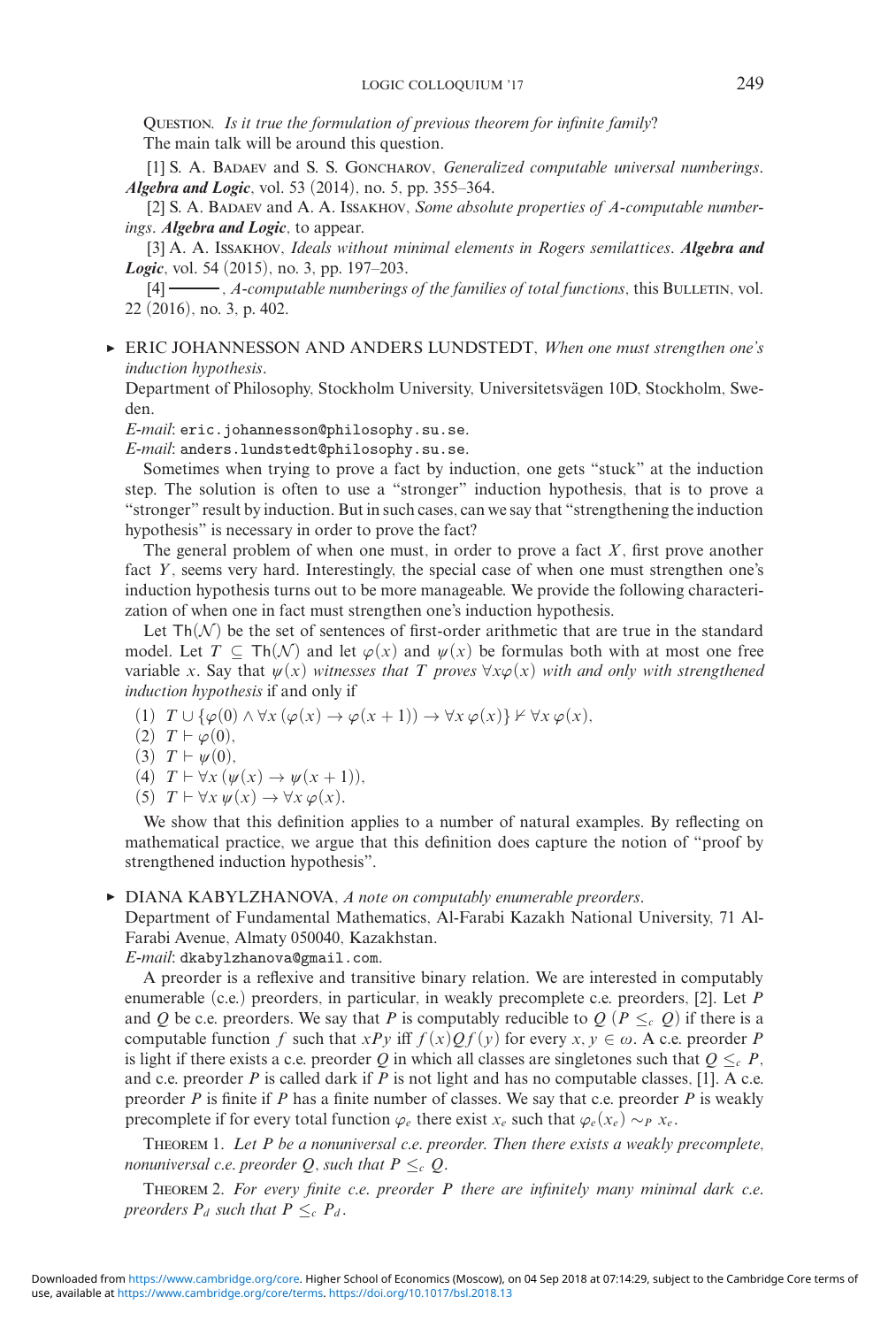[1] U. ANDREWS and A. SORBI, *Joins and meets in the structure or ceers*, in preparation.

[2] S. BADAEV and A. SORBI, *Weakly precomplete computably enumerable equivalence relations*. *Mathematical Logic Quarterly*, vol. 62 (2016), no. 1–2, pp. 111–127.

► YECHIEL M. KIMCHI, *Partition relations equiconsistent with*  $o(o(... o(\kappa) ...)) = 2$ . CS Faculty, The Technion, Haifa 32000, Israel.

*E-mail*: yechiel@cs.technion.ac.il.

PREAMBLE. We try to associate the consistency strength of statements like  $o(\kappa) = \alpha$  (for  $\kappa$ ) measurable) with various partition relations of the form  $\kappa \to (\mu)^{\alpha}_{\lambda}$ . Here, we restrict ourselves to partitions of the form  $\aleph_1 \to (\omega^\alpha)_{\aleph_0}^{\omega^\alpha}$ . Since we work under *ZFC*, the partition properties are limited to definable functions.

In [3], M. Spector proved that for  $\alpha = 1$ 

$$
\text{CON}(\exists \kappa\, (\text{o}(\kappa)=\alpha)) \iff \text{CON}(\aleph_1 \to (\omega^\alpha)_{\aleph_0}^{\omega^\alpha}).
$$

In [1] we have shown that it can be generalized to  $\alpha = 2$  only (which serves as the basis for the current presentation). In order to resurrect the nice equiconsistency we defined the notion of *weak-homogeneity*, and recently, in [2], we extended the result to

 $CON(\exists \kappa (o(\kappa) = \kappa^+)) \iff CON(\aleph_1 \xrightarrow{\text{WH}} (\aleph_1)_{\aleph_0}^{\aleph_1}).$ 

The failure of the original equiconsistency for  $\alpha = 3$ , lead us in the past to prove

 $CON(\aleph_1 \to (\omega^3)_{\aleph_0}^{\omega^3}) \iff CON(\exists \kappa \, (o(o(\kappa)) = 2)).$ 

In this presentation we extend the latter for all  $\alpha < \omega$ , and for that we need two simple definitions. The first one is just notational:  $\kappa \stackrel{Cl}{\to} (\mu)^{\alpha}_{\lambda}$  means that both the homogeneous sequence of o.t.  $\mu$  and the sequences of o.t.  $\alpha$  in the domain of the functions, are restricted to closed sequences. The second iterates the  $o(\kappa)$  function:

DEFINITION. 
$$
o^n(\mu)
$$
 is defined by induction on  $n \in \omega$  for any ordinal  $\mu$ :

(i) 
$$
o^0(\mu) = \mu
$$
, (ii)  $o^{n+1}(\mu) = o(o^n(\mu))$ .

We are now able to state the following two related theorems: **THEOREM 1.** For any  $n \in \omega (n \ge 2)$ ,  $CON(\aleph_1 \xrightarrow{Cl} (\omega^n)_{\aleph_0}^{\omega^n}) \iff CON(\exists \kappa (\omega^n(\kappa) = 2))$ .

THEOREM 2. For  $n \in \omega(n \ge 1)$ ,  $CON(\aleph_1 \to (\omega^{n+1})^{\omega^{n+1}}_{\aleph_0}) \iff CON(\exists \kappa (\triangle^n(\kappa) = 2))$ .

**Note 1**: The new result is the forward direction (from left to right).

**Note 2:** The exact consistency strength of the statement  $\aleph_1 \to (\omega^\omega)_{\aleph_0}^{\omega^\omega}$ , is still not known. All we know (cf. [1]) is that it implies the consistency of the statement  $\exists \kappa$  ( $o(\kappa) > \kappa$ ), witnessing yet another jump in the relationship between partition properties and measurable cardinals.

[1] Y. M. Kimchi, *Dissertation*, Hebrew University of Jerusalem, Israel, 1987.

 $[2]$  , *Partition relation equiconsistent with*  $\exists \kappa$   $(o(\kappa) = \kappa^+)$ , **The 5th Eu***ropean Set Theory Conference*, Newton Institute, Cambridge, UK, August 2015. https://www.newton.ac.uk/seminar/20150826140014302.

[3] M. SPECTOR, *Natural sentences of mathematics which are independent of*  $V = L$ *,*  $V = L^{\mu}$  *etc.*, preprint, 1978.

#### - PHOKION G. KOLAITIS, *Schema mappings*: *structural properties and limits*.

Computer Science Department, University of California Santa Cruz, Santa Cruz, CA 95604, USA and IBM Research—Almaden, 650 Harry Road, San Jose, CA 95120, USA. *E-mail*: kolaitis@cs.ucsc.edu.

A schema mapping is a high-level specification of the relationship between two database schemas. For the past fifteen years, schema mappings have played an essential role in the modeling and analysis of important data interoperability tasks, such as data exchange and data integration. Syntactically, schema mappings are expressed in some schema-mapping language, which, typically, is a fragment of first-order logic or second-order logic. In the first part of the talk, we will introduce the main schema-mapping languages, will discuss the fundamental structural properties of these languages, and will then use these structural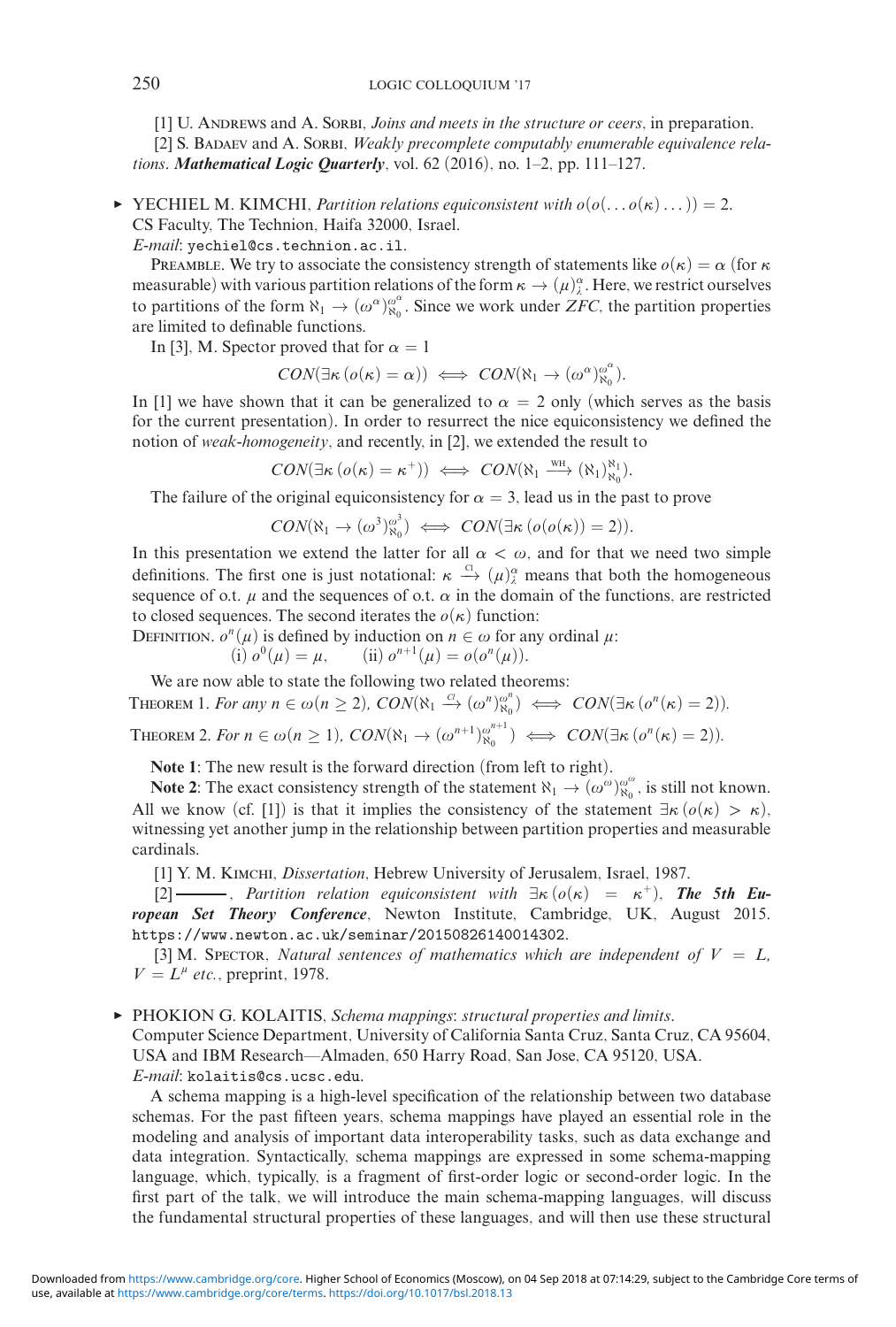properties to obtain characterizations of various schema-mapping languages in the spirit of abstract model theory. In the second part of the talk, we will examine schema mappings from a dynamic viewpoint by considering sequences of schema mappings and studying the convergence properties of such sequences. To this effect, we will introduce a metric space that is based on a natural notion of distance between sets of database instances and will investigate pointwise limits and uniform limits of sequences of schema mappings. Among other findings, it will turn out that the completion of this metric space can be described in terms of graph limits arising from converging sequences of homomorphism densities.

- ANGELIKI KOUTSOUKOU-ARGYRAKI, *An invitation to proof mining*: *two applications in nonlinear operator theory*.

Department of Mathematics, Technische Universität Darmstadt, Schlossgartenstrasse 7 64289 Darmstadt, Germany.

*E-mail*: koutsoukou@mathematik.tu-darmstadt.de.

The revival of Kreisel's program of *unwinding of proofs* by Kohlenbach as *proof mining* has been very fruitful for applications in many mathematical disciplines, especially within analysis. The scope of the program is the extraction of constructive information (e.g., computable bounds) from nonconstructive mathematical proofs. This can be a priori guaranteed by certain logical metatheorems. The quantitative content emerges through the discovery of quantifiers that were implicit in the original proof. The bounds obtained are explicit, highly uniform and of low complexity. We present here: (i) Bounds extracted for the computation of approximate common fixed points of one-parameter nonexpansive semigroups on a subset of a Banach space, obtained via proof mining on a proof by Suzuki. The bounds differ from those that had been obtained in [1] via proof mining on a completely different proof by Suzuki of a generalised version of the studied statement. (ii) Computable rates for the convergence of the resolvents of set-valued operators on a real Banach space that fulfill certain accretivity conditions to the zero of each operator, that were extracted via proof mining on a proof by García-Falset. The above results are, among others, included in [2] and can be of interest for optimization theory.

[1] U. Kohlenbach and A. Koutsoukou-Argyraki, *Effective asymptotic regularity for one-parameter nonexpansive semigroups*. *Journal of Mathematical Analysis and Applications*, vol. 433 (2016), no. 2, pp. 1883–1903.

[2] A. Koutsoukou-Argyraki, *Proof mining for nonlinear operator theory***:** *Four case studies on accretive operators, the Cauchy problem and nonexpansive semigroups*, Ph.D. thesis, Technische Universitat Darmstadt, URN: urn:nbn:de:tuda-tuprints-61015, 2017. ¨

- BEIBUT KULPESHOV AND SERGEY SUDOPLATOV, *On distributions for countable models of quite o-minimal theories with nonmaximum many countable models*.

International Information Technology University, Almaty, Kazakhstan; Institute of Mathematics and Mathematical Modeling, Almaty, Kazakhstan.

*E-mail*: b.kulpeshov@iitu.kz.

Sobolev Institute of Mathematics, Novosibirsk, Russia; Novosibirsk State Technical University, Novosibirsk, Russia; Novosibirsk State University, Novosibirsk, Russia; Institute of Mathematics and Mathematical Modeling, Almaty, Kazakhstan.

*E-mail*: sudoplat@math.nsc.ru.

Quite o-minimal theories (which were introduced in [1]) form a subclass of the class of weakly o-minimal theories preserving a series of properties of o-minimal theories. Using structural results on quite o-minimal Ehrenfeucht theories and solving the Vaught's conjecture [2] similar to [3], a general approach to the classification of countable models of complete theories [4] is applied to the class of quite o-minimal theories with nonmaximum many countable models.

We use the following theorem and the general decomposition formula [4] for the number  $I(T, \omega)$  of countable models of theory T, the finite Rudin–Keisler preorder RK(T) of almost prime models of *T*, and the distribution function IL of limit models with respect to RK(*T*):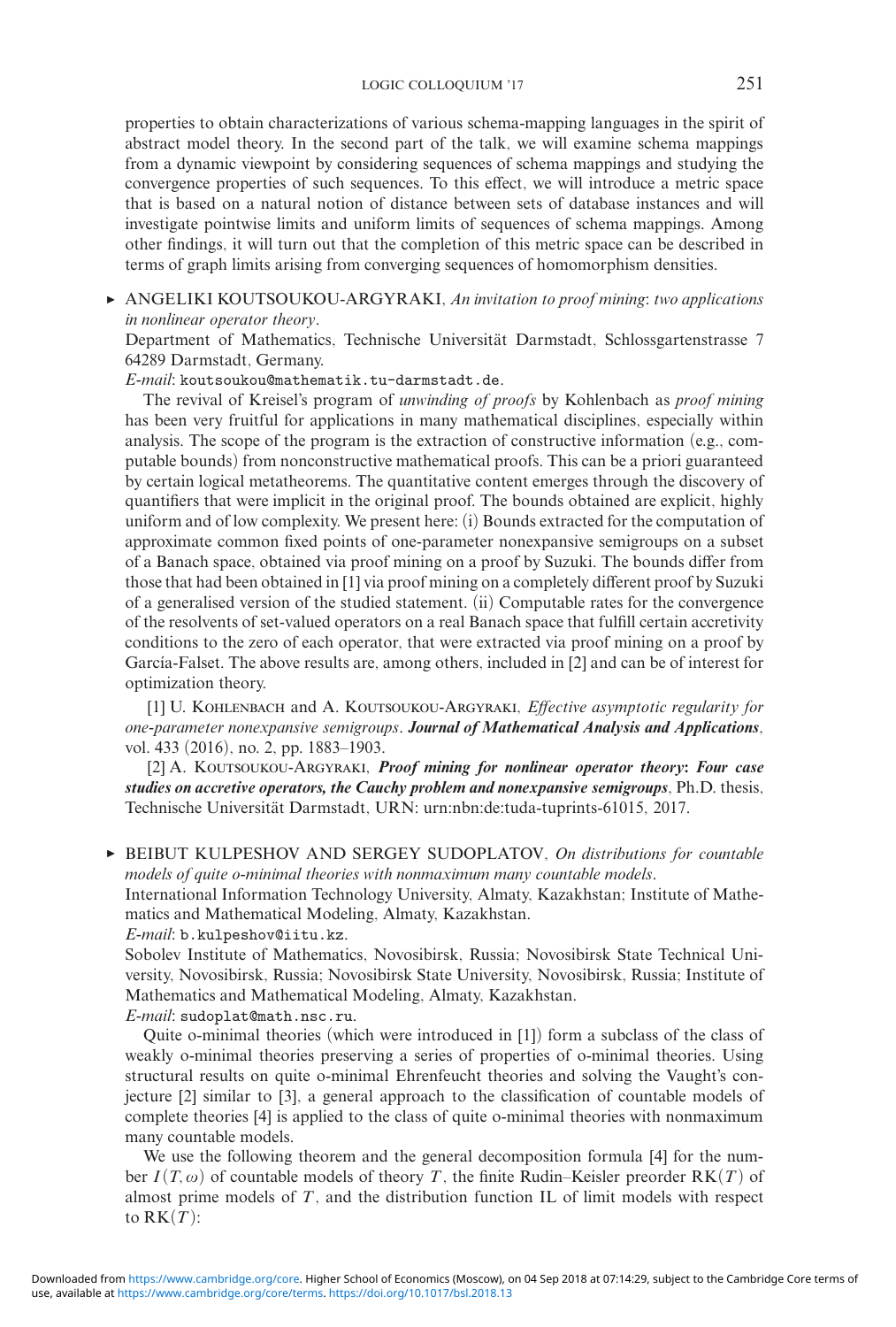$$
I(T,\omega) = |\mathbf{R}\mathbf{K}(T)| + \sum_{i=0}^{|\mathbf{R}\mathbf{K}(T)|-\epsilon} \mathbf{IL}(\widetilde{\mathbf{M}}_i). \tag{1}
$$

Theorem 1 ( [2]). *Let T be a quite o-minimal theory in a countable language. Then either T has* 2*- countable models or T has exactly* 3*<sup>k</sup>* · 6*<sup>s</sup> countable models, where k and s are natural numbers. Moreover, for any*  $k, s \in \omega$  there is a quite o-minimal theory T with exactly  $3^k \cdot 6^s$ *countable models.*

The Rudin–Keisler preorders  $RK(T)$  as well as the distribution functions IL are described for quite o-minimal theories *T* with nonmaximum many countable models. The decomposition formula (1) is represented in the following form:

$$
3^{k} \cdot 6^{s} = 2^{k} \cdot 3^{s} + \sum_{t=0}^{k} \sum_{m=0}^{s} 2^{s-m} \cdot (2^{t} \cdot 4^{m} - 1) \cdot C_{k}^{t} \cdot C_{s}^{m}.
$$

[1] B. S. Kulpeshov, *Convexity rank and orthogonality in weakly o-minimal theories*, *News* of the National Academy of Sciences of the Republic of Kazakhstan, Physical and Mathematical Series, vol. 227, 2003, pp. 26–31.

[2] B. S. KULPESHOV and S. V. SUDOPLATOV, *Vaught's conjecture for quite o-minimal theories*. *Annals of Pure and Applied Logic*, vol. 168 (2017), no. 1, pp. 129–149.

[3] L. L. Mayer, *Vaught's conjecture for o-minimal theories*. *The Journal of Symbolic Logic*, vol. 53 (1988), no. 1, pp. 146–159.

[4] S. V. SUDOPLATOV, *Classification of Countable Models of Complete Theories*, Novosibirsk, Edition of NSTU, 2014.

- TAISHI KURAHASHI, *Two theorems on provability logics*.

Department of Natural Science, National Institute of Technology, Kisarazu College, 2-11-1 Kiyomidai-higashi, Kisarazu, Chiba, Japan.

*E-mail*: kurahashi@n.kisarazu.ac.jp.

We say that a formula  $\tau(v)$  is a numeration of a theory *T* if  $\{n \in \omega : PA \vdash \tau(\overline{n})\}$  is exactly the set of all Gödel numbers of the axioms of T. For each numeration  $\tau(v)$  of T, the provability predicate  $Pr_{\tau}(x)$  of *T* is naturally constructed. An arithmetical interpretation *f* is a mapping from the set of all propositional variables to the set of sentences of arithmetic. Each arithmetical interpretation  $f$  is uniquely extended to the mapping  $f_\tau$  from the set of all modal formulas to the set of sentences of arithmetic so that  $f<sub>\tau</sub>$  commutes with every propositional connective, and  $f_{\tau}(\Box A)$  is  $Pr_{\tau}(\Gamma f_{\tau}(A)^{\neg})$ . The provability logic PL<sub> $\tau$ </sub>(*U*) of  $\tau(v)$ relative to a theory *U* is the set  $\{A: U \vdash f_\tau(A) \text{ for all arithmetical interpretations } f\}$  of modal formulas (see [1,2]).

We proved the following two theorems.

Theorem 1. *Let U be any recursively axiomatized consistent extension of* PA*. If* L *is one of the logics*  $GL_\alpha$ ,  $D_\beta$ ,  $S_\beta$  and  $GL_\beta^-$  where  $\alpha \subseteq \omega$  is recursively enumerable and  $\beta \subseteq \omega$  is cofinite, *then there exists a*  $\Sigma_1$  *numeration*  $\tau(v)$  *of some extension of*  $I\Sigma_1$  *such that*  $PL_{\tau}(U)$  *is exactly* L.

Theorem 2. *Let T be any recursively axiomatized consistent extension of* PA*. If* L *is one of the logics* K *and*  $K + \Box(\Box^n p \to p) \to \Box p$  ( $n \geq 2$ ), then there exists a  $\Sigma_2$  numeration  $\tau(v)$  of *T* such that  $PL_{\tau}(T)$  *is exactly* L.

The logics  $K + \Box(\Box^n p \to p) \to \Box p$  ( $n \ge 2$ ) were introduced by Sacchetti [3].

[1] S. N. Artemov and L. D. Beklemishev, *Provability logic*, *Handbook of Philosophical Logic, vol. 13*, second ed. (D. M. Gabbay and F. Guenthner, editors), Springer, Dordrecht, 2005, pp. 189–360.

[2] L. D. Beklemishev, *On the classification of propositional provability logics*. *Izvestiya Akademii Nauk SSSR. Seriya Matematicheskaya*, vol. 53 (1989), no. 5, pp. 915–943.

[3] L. Sacchetti, *The fixed point property in modal logic*. *Notre Dame Journal of Formal Logic*, vol. 42 (2001), no. 2, pp. 65–86.

▶ MICHAEL LIEBERMAN, JIŘÍ ROSICKÝ, AND SEBASTIEN VASEY, Set-theoretic *pathologies in accessible categories*.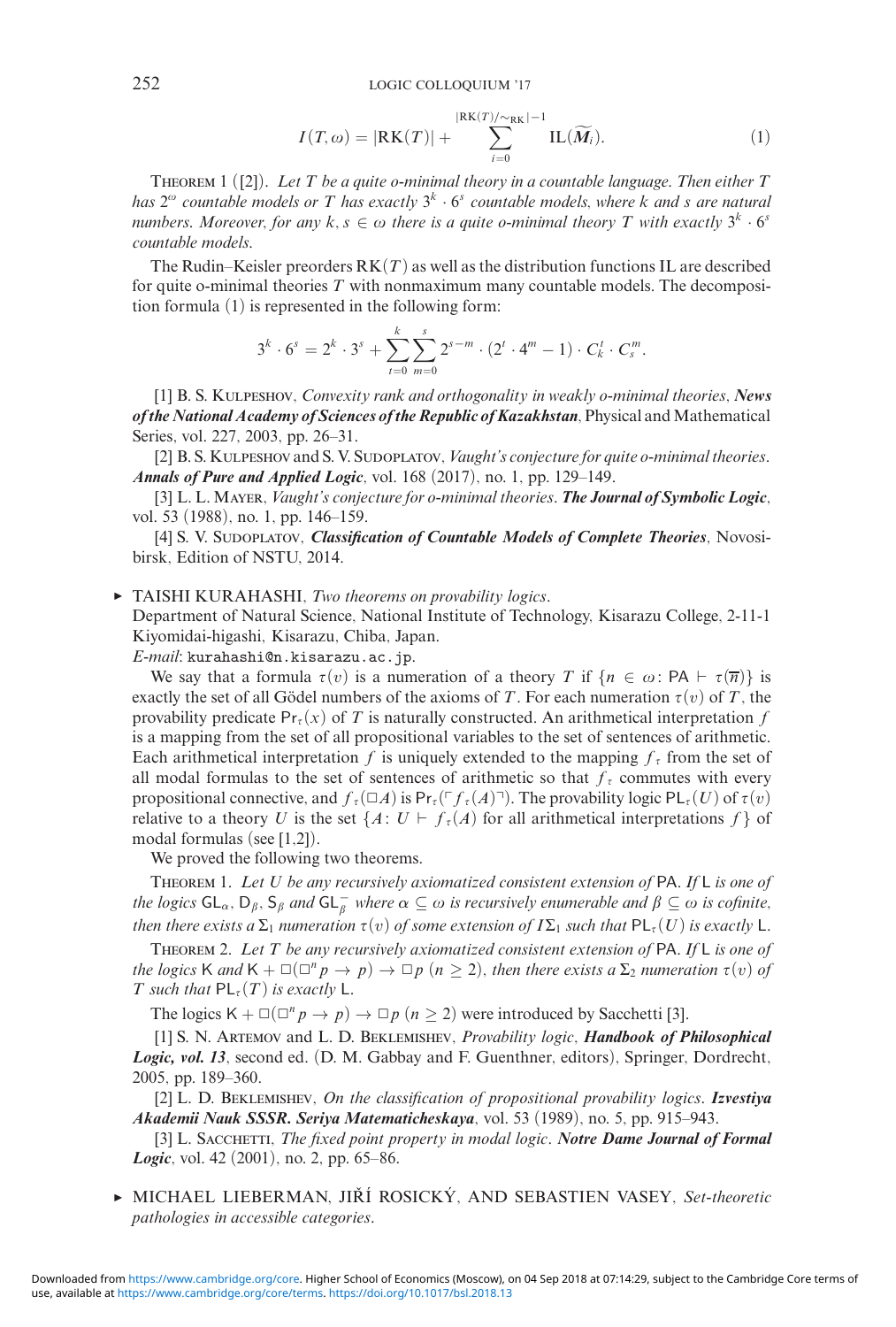Department of Mathematics and Statistics, Masaryk University, Kotlarska 2, Brno 602 00, Czech Republic.

*E-mail*: lieberman@math.muni.cz.

Recent work in abstract model theory (see [2,3,4]) has highlighted the highly desirable properties of abstract classes under large cardinals axioms, chiefly the assumption of a proper class of strongly (or almost strongly) compact cardinals. There are parallel results for accessible categories (see [5,6]), in addition to earlier work of [1] concerning Vopěnka's Principle. We here consider the other end of the spectrum: pathological behavior of accessible categories assuming that there is only a set of measurable cardinals or, indeed, that  $V =$ *L*. The pathological examples, which are built directly out of the cumulative set-theoretic hierarchies, include the non-co-well-powered accessible category considered in [1] and [7], as well as an example tucked away in [8], which we have newly adapted to this context.

[1] J. ADÁMEK and J. ROSICKÝ, *Locally Presentable and Accessible Categories*, LMS Lecture Note Series 189, Cambridge University Press, 1994.

[2] J. Baldwin and W. Boney, *Hanf numbers and presentation theorems in AECs*, *Beyond First Order Model Theory* (J. Iovino, editor), CRC Press, 2017, to appear.

[3] W. Boney, *Tameness from large cardinal axioms*. *The Journal of Symbolic Logic*, vol. 163 (2012), pp. 2008–2017.

[4] W. Boney and S. Unger, *Large cardinal axioms from tameness in AECs*. *Proceedings of the American Mathematical Society*, to appear.

[5] M. Lieberman and J. Rosicky´, *Classification theory for accessible categories*. *The Journal of Symbolic Logic*, vol. 81 (2016), no. 1, pp. 151–165.

[6] , *Hanf numbers via accessible images*, arXiv:1610.07816v4.

[7] M. Makkai and R. Pare´, *Accessible Categories***:** *The Foundations of Categorical Model Theory*, Contemporary Mathematics, vol. 104, AMS, 1989.

[8] S. Shelah, *Model theory for a compact cardinal*, arXiv:1303.5247v3.

► ROUSSANKA LOUKANOVA, *Type Theory of Restricted Algorithms and Neural Networks*. Department of Mathematics, Stockholm University, Sweden.

*E-mail*: rloukanova@gmail.com.

Moschovakis [1] introduced a new approach to the mathematical concept of algorithm. In [2], he extended the approach to typed acyclic recursion, by a formal language  $L^{\lambda}_{ar}$  equipped with a reduction calculus. The theory  $L_{ar}^{\lambda}$  represents crucial semantic distinctions in formal and natural languages. We present our development of  $L<sub>ar</sub><sup>\lambda</sup>$  to Type Theory of Restricted Algorithms (TTofRAlg), as a mathematical theory of the notion of algorithm, by adding a restrictor as an operator. The purpose is to model procedural memory and functionality of biological entities, in particular neurons and neural networks.

Like  $L_{ar}^{\lambda}$ , TTofRAlg has two kinds of typed variables: *pure variables*, for  $\lambda$ -abstraction operator and *memory* (*recursion*) *variables*, for storing information. The terms of TTofRAlg are generated by the rules:

$$
A \coloneqq \mathbf{c}^{\tau} : \tau \mid x^{\tau} : \tau \mid B^{(\sigma \to \tau)}(C^{\sigma}) : \tau \mid \lambda(v^{\sigma}) (B^{\tau}) : (\sigma \to \tau)
$$
 (1a)

$$
| (A_0^{\sigma_0} \text{ where } \{ p_1^{\sigma_1} := A_1^{\sigma_1}, \dots, p_n^{\sigma_n} := A_n^{\sigma_n} \} ) : \sigma_0
$$
 (1b)

$$
| \left( A_0^{\sigma_0} \text{ such that } \{ C_1^{\tau_1}, \dots, C_m^{\tau_m} \} \right) : \sigma_0,
$$
 (1c)

given that  $c$  is a constant,  $x$  is a variable of ether kind, and  $p_i$ , are recursion variables of respective types, and each  $\tau_i$  is either the type t of truth values, or the type t of state dependent truth values.

A *recursion term A* of the form (1b) designates a recursor, i.e., an algorithm for computing the denotation of *A*. A term *A* of the form (1c) designates a restrictor that constrains the denotation of *A* with constraints  $C_1^{\tau_1}, \ldots, C_m^{\tau_m}$ .

**Reduction calculus.** We introduce a reduction calculus of TTofRAlg, which extends the reduction system of  $L<sub>ar</sub><sup>\lambda</sup>$ . Each term has a unique, up to congruence, canonical form. The recursion terms in canonical forms represent algorithms for mutually recursive computations, which, in addition, can be restricted by constraints of the form (1c). Assignments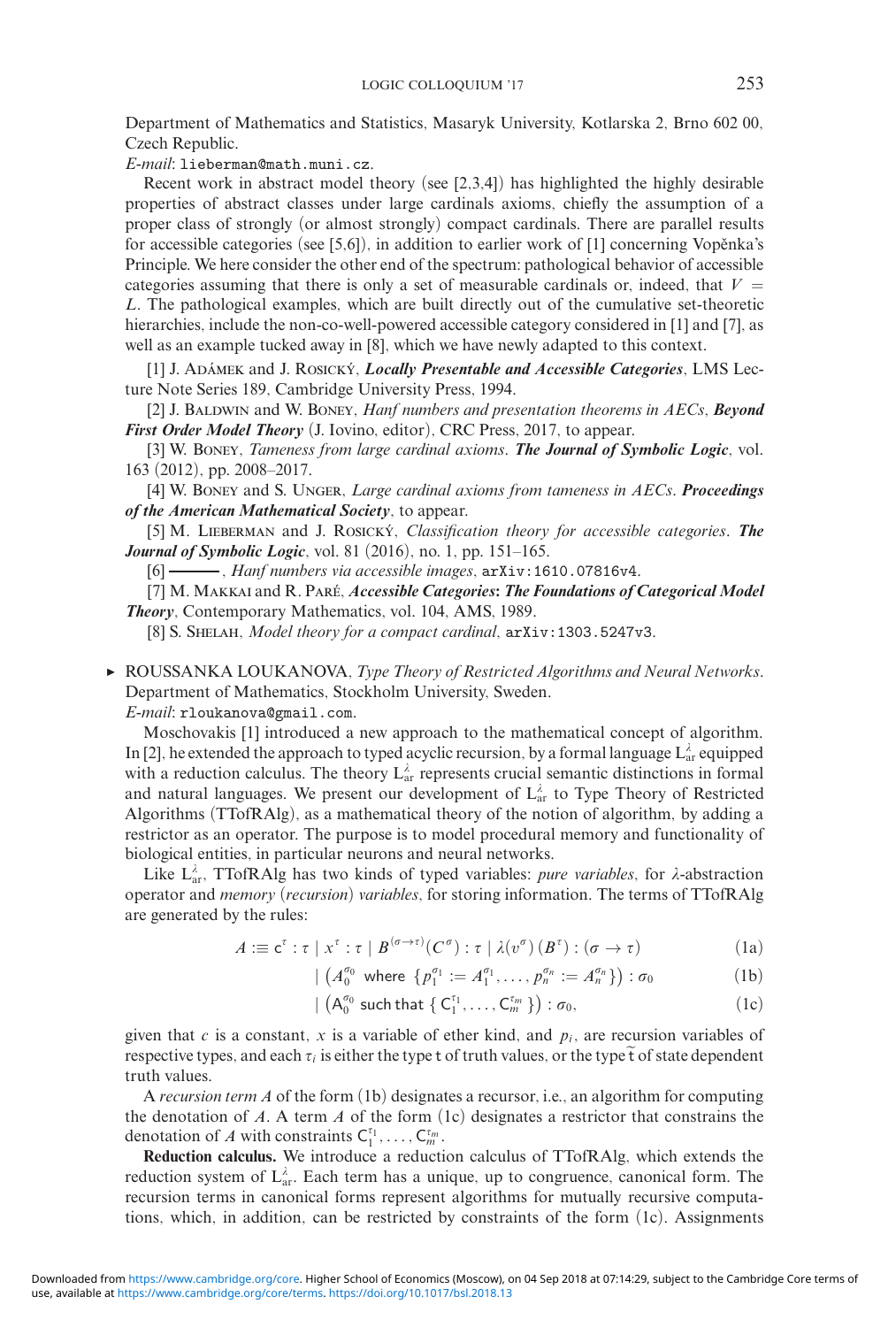of terms to memory variables in recursion terms (1b) represent saving objects and outcomes of computations in memory cells. Semantically, the memory variables, which occur in a TTofRAlg term, represent memory cells of a computational entity, which are engaged in algorithmic computations. The subclass of TTofRAlg, which is limited to recursion terms (1b) with acyclic assignments, represents acyclic algorithms that always end their computations.

**Neural networks**. Memory cells in specialised assemblies can establish networks of memory cells. A formal language of functional neural nets (NNets) is a specialised version of the language TTofRAlg. We define terms designating *neural nets* as complex units of restricted memory variables and terms. A neural net consists of memory components, which are restricted simultaneously by complex constraints, and can involve recursive computations.

[1] Y. N. Moschovakis, *Sense and denotation as algorithm and value*, *Lecture Notes in Logic, vol. 2* (J. Oikkonen and J. Vaananen, editors), Springer, 1994, pp. 210–249.

[2] , *A logical calculus of meaning and synonymy*. *Linguistics and Philosophy*, vol. 29, pp. 27–89.

# $\blacktriangleright$  ROBERT LUBARSKY, *Determinacy of Boolean combinations of*  $\Sigma_3^0$  games.

Department of Mathematical Sciences, Florida Atlantic University, 777 Glades Rd., Boca Raton, FL 33431, USA.

*E-mail*: Lubarsky.Robert@comcast.net.

Welch characterized the ordinal at which winning strategies for all  $\Sigma_3^0$  games appear, via  $\Sigma_2$ reflection; namely, it is the least ordinal which is the ordinal standard part of a nonstandard model which has an infinite nested sequence of pairs of ordinals, the smaller of which is a  $\Sigma_2$  substructure of the larger. This reflection property is strictly between  $\Sigma_2$  admissibility and  $\Sigma_2$  nonprojectibility. Montalban and Shore showed that this is the beginning of a hierarchy, in that the least ordinal for winning strategies for all games which are alternating differences of *m*-many  $\Sigma_3^0$  sets is strictly between the least  $m + 1$ -admissible and  $m + 1$ -nonprojectible. Here we show the straightforward generalization of Welch's result, that this ordinal is the least standard part of a model with an infinite nesting of Σ*m*+1-elementary pairs. This talk will be an introduction to the subject.

[1] A. Montalban and R. Shore, *The limits of determinacy in second order arithmetic*. *Proceedings of the London Mathematical Society*, vol. 104 (2012), pp. 223–252.

[2] , *The limits of determinacy in second order arithmetic*: *Consistency and complexity strength*. *Israel Journal of Mathematics*, vol. 204 (2014), pp. 477–508. doi: 10.1007/s11856-014-1117-9.

[3] P. Welch, *Weak systems of determinacy and arithmetical quasi-inductive definitions*. *The Journal of Symbolic Logic*, vol. 76 (2011), pp. 418–436.

#### - ALBERTO MARCONE, *Strongly surjective linear orders*.

Dipartimento di Scienze Matematiche, Informatiche e Fisiche, Universita di Udine, via delle ` Scienze 208, 33100 Udine, Italy.

*E-mail*: alberto.marcone@uniud.it.

*URL Address*: http://users.dimi.uniud.it/∼alberto.marcone/.

A linear order *L* is *strongly surjective* if there exists an order preserving surjection from *L* onto each of its suborders. For example, an ordinal is strongly surjective if and only if it is of the form  $\omega^{\alpha}m$ , for some  $\alpha < \omega_1$  and  $m > 0$ .

Our main result is that the set StS of countable strongly surjective linear orders is a  $\check{D}_2(\Pi_1^1)$ complete set. This means that StS is the union of an analytic and a coanalytic set, and is complete for the class of sets that can be written in this way. More in detail, we show that the countable strongly surjective linear orders which are scattered form a **Π**<sup>1</sup> 1-complete set, while the countable strongly surjective linear orders which are not scattered form a  $\Sigma^1$ -complete set. Our proof of the upper bound for scattered strongly surjective orders makes an essential use of both effective descriptive set theory and the fact that order preserving surjections well quasi-order the countable linear orders ([1,3]).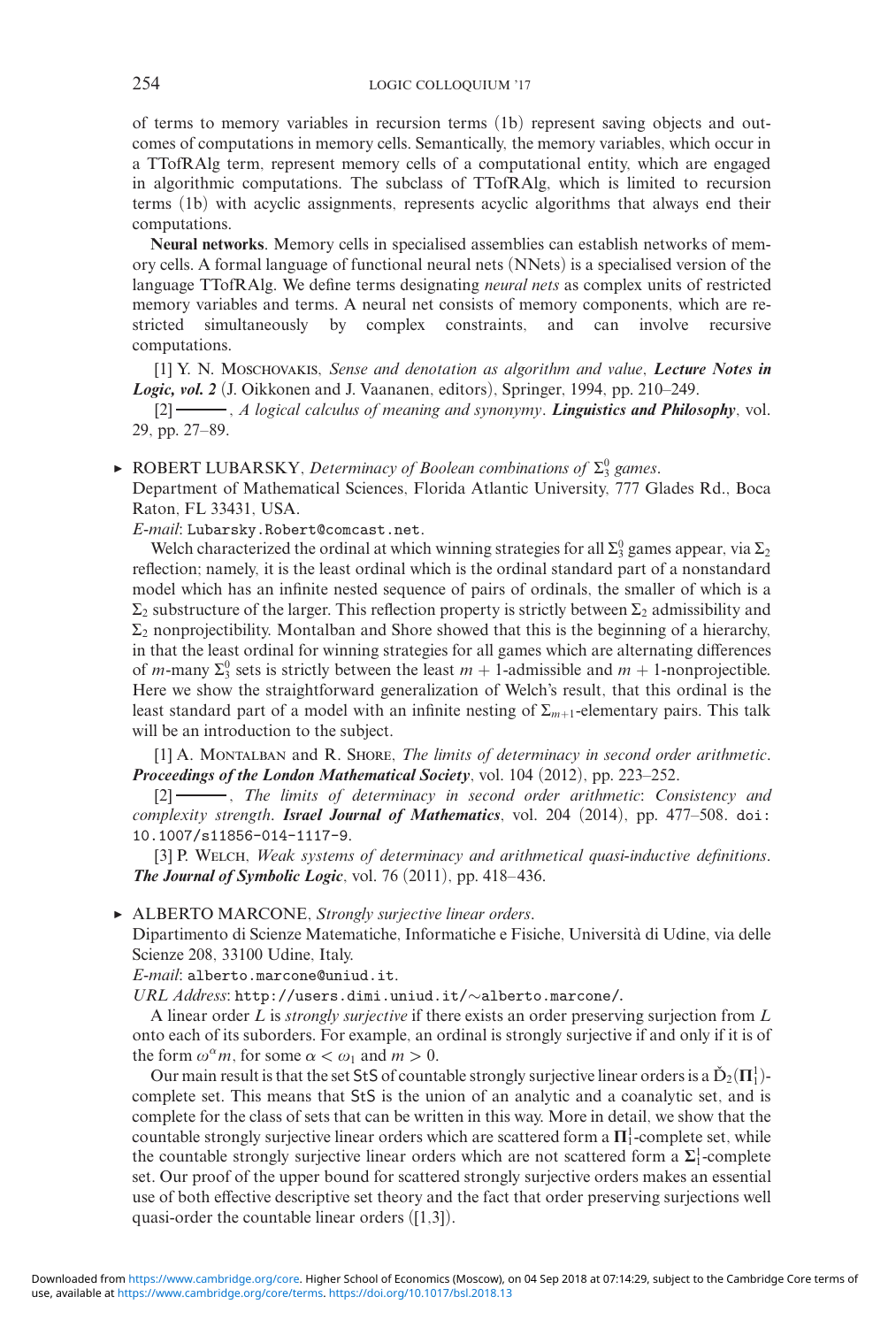Even if the study of the first two levels of the projective hierarchy is a long-standing topic, examples of sets that are true  $\Delta_2^1$  are very rare. In fact, as far as we know, StS is the first concrete example of a "natural"  $\check{D}_2(\Pi_1)$ -complete set.

If time permits, I'll also discuss uncountable strongly surjective linear orders. We can prove their existence under either PFA or  $\diamond^+$ , while the provability in ZFC of the existence of these orders is an interesting open problem.

This is joint work with Riccardo Camerlo and Raphaël Carroy ([2]).

[1] R. Camerlo, R. Carroy, and A. Marcone, *Epimorphisms between linear orders*. *Order*, vol. 32 (2015), pp. 387–400, arXiv:1403.2158.

[2] , *Linear orders*: *When embeddability and epimorphism agree*, arXiv:1701.02020.

[3] C. LANDRAITIS, A combinatorial property of the homomorphism relation between count*able order types*. *The Journal of Symbolic Logic*, vol. 44 (1979), pp. 403–411.

► JUAN CARLOS MARTÍNEZ, *On pcf spaces which are not Fréchet–Urysohn*. Faculty of Mathematics, University of Barcelona, 08007 Barcelona, Spain. *E-mail*: jcmartinez@ub.edu.

An *admissible poset* is a triple  $\langle T, \prec, i \rangle$  such that *T* is a nonempty set,  $\prec$  is a well-founded ordering on *T* and *i* :  $[T]^2 \rightarrow [T]^{<\omega}$  satisfying the following two properties:

(1) For all  $u, s, t \in T$ ,  $u \leq s$  and  $u \leq t$  iff  $u \leq v$  for some  $v \in i\{s, t\}$ .

(2) For all  $t \in T$  and all  $\alpha$  less than the  $\prec$ -rank of  $t, \{s \in T : s \prec t\} \cap \{s \in T : \text{rank}(s) =$  $\alpha$ } is infinite.

An admissible poset  $\langle T, \prec, i \rangle$  has associated with it a locally compact, Hausdorff and scattered space *X* of underlying set *T* whose basic open sets are of the form  $b_t \setminus (b_{u_0} \cup \cdots \cup b_{u_n})$ , where  $b_t = \{s \in T : s \preceq t\}$  for each  $t \in T$ . If *Y* is a subset of *T*,  $\overline{Y}$  denotes the closure of *Y* in *X* .

A *pcf structure* is an admissible poset  $(\theta + 1, \prec, i)$  where  $\theta$  is an infinite ordinal such that the following conditions are satisfied:

(PCF1) If  $v \prec \mu$  then  $v \in \mu$ .

 $(PCF2)$   $\overline{\omega} = \theta + 1$ .

(PCF3) If  $I \subseteq \theta + 1$  is an interval, then  $\overline{I}$  is also an interval.

(PCF4)  $\xi \prec \theta$  for every  $\xi \in \theta$ .

(PCF5) For each  $v \in \theta$  of uncountable cofinality there is a club  $C_v$  of  $v$  such that  $\overline{C_v} \subseteq \nu + 1.$ 

The compact, Hausdorff, scattered space *X* associated with a pcf structure is called a *pcf space*, whose *height* is defined as the least ordinal *α* such that the *α*th Cantor–Bendixson level of *X* is empty. In [1], it was shown by means of a forcing argument that if CH holds then there is a pcf space of height  $\omega_1 + 1$  which is not Fréchet–Urysohn, answering in a partial way a question posed by Todorcevic. Then, we will give here a simpler proof of Pereira's theorem by means of a forcing-free argument and we will extend his result to pcf spaces of any height  $\delta + 1$  where  $\delta < \omega_2$  with  $cf(\delta) = \omega_1$ .

[1] L. Pereira, *Applications of the topological representation of the pcf-structure*. *Archive for Mathematical Logic*, vol. 47 (2008), no. 5, pp. 517–527.

### $\blacktriangleright$  JOSÉ M. MÉNDEZ, GEMMA ROBLES, SANDRA M. LÓPEZ, AND MARCOS M. RE-CIO, *Belnap–Dunn semantics for natural implicative expansions of Kleene's strong three-valued matrix*.

Universidad de Salamanca. Edificio FES, Campus Unamuno, 37007 Salamanca, Spain. *E-mail*: sefus@usal.es.

*URL Address*: http://sites.google.com/site/sefusmendez.

Dpto. de Psicología, Sociología y Filosofía, Universidad de León, Campus Vegazana, s/n, 24071 León, Spain.

*E-mail*: gemmarobles@gmail.com.

*URL Address*: http://grobv.unileon.es.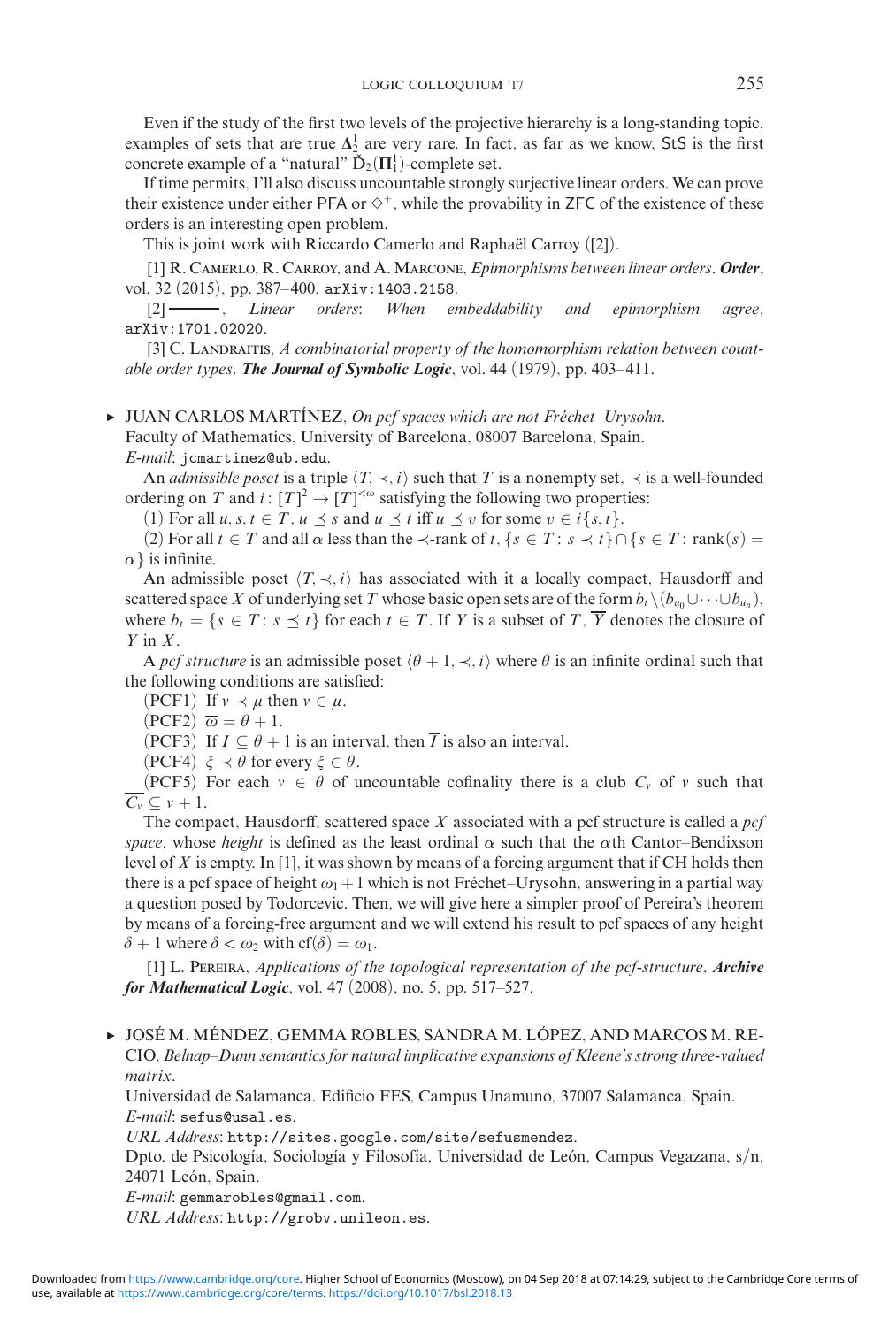Dpto. de Filosofía, Lógica y Estética, Universidad de Salamanca. Edificio FES, Campus Unamuno, 37007 Salamanca, Spain.

*E-mail*: sandralv@usal.es.

*E-mail*: marcosmanuelrecioperez@usal.es.

Belnap–Dunn type bivalent semantics is the semantics originally defined for interpreting Anderson and Belnap's "First Degree Entailment Logic" (cf. [1] and references therein). On the other hand, the notion of a "natural implication" is understood as it is defined in [2]. According to this notion, there are exactly 24 natural implicative expansions of Kleene's strong three-valued matrix with 1 and  $1/2$  as designated values. Some of these expansions characterize interesting logics such as paraconsistent expansions of the threevalued extensions of the positive fragments of Lewis' S5 and three-valued Gödel logic G3.

The aim of this article is to define a Belnap–Dunn type bivalent semantics for the logics determined by each one of these 24 implicative expansions.

*Acknowledgments.* Work supported by research project FFI2014-53919-P, financed by the Spanish Ministry of Economy and Competitiveness.

[1] A. R. Anderson and N. D. Belnap, Jr., *Entailment***.** *The Logic of Relevance and Necessity, vol. 1*, Princeton University Press, 1975.

[2] N. Tomova, *A Lattice of implicative extensions of regular Kleene's logics*. *Reports on Mathematical Logic*, vol. 47 (2012), pp. 173–182.

- RUSSELL MILLER, *Topology of isomorphism types of countable structures*.

Mathematics Dept., Queens College & CUNY Graduate Center, 65-30 Kissena Blvd. Queens NY 11367, USA.

*E-mail*: Russell.Miller@qc.cuny.edu.

*URL Address*: qcpages.qc.cuny.edu/∼rmiller.

Let  $E$  be a class of countable structures, closed under isomorphism. The collection of all members of  $C$  with domain  $\omega$  forms a subspace of Cantor space: the atomic diagram of each structure becomes a subset of  $\omega$ , using a Godel coding of the atomic formulas in the language of  $\mathfrak C$  with extra constants from  $\omega$ . We give this space the subspace topology, and then endow the quotient space  $I(\mathfrak{C}) = \mathfrak{C}/\cong$ , under the relation of isomorphism, with the quotient topology. The result is that we view the isomorphism types of elements of  $\mathfrak C$  as elements of this topological space  $I(\mathfrak{C})$ .

The isomorphism relation on  $C$  often resembles various of the well-known Borel equivalence relations on either Cantor space  $2^{\omega}$  or Baire space  $\omega^{\omega}$ . Determining which Borel equivalence relations yield spaces homeomorphic to  $I(\mathfrak{C})$  requires the use of techniques from computable structure theory, along with reductions of the sort used in Borel reducibility, only stronger. These reductions may be regarded as type-2 computable functions. Often the main goal is to determine which definable relations on the members of  $\mathfrak{C}$ , if added to the language, turn  $I(\mathfrak{C})$  into a recognizable space: when this happens, we may say that the elements of  $\mathfrak{C}$ are *classified* up to isomorphism by the members of the recognizable space.

The talk will consist largely of examples of these phenomena, mostly using classes in which isomorphism is an arithmetic relation, such as algebraic fields, finite-valence graphs, torsion-free abelian groups, and equivalence structures.

#### - RYSZARD MIREK, *Euclidean geometry in Renaissance*.

Department of Philosophy, Pedagogical University of Krakow, Podchorazych 1, Poland. *E-mail*: mirek.r@poczta.fm.

In Euclidean Elements in Book IV, Proposition 16, one can find how to inscribe an equilateral and equiangular fifteen-angled figure in a given circle. This construction was used both in theoretical and practical terms by Piero della Francesca. For instance in the setting of his painting *Baptism of Christ* one can find the first part of the construction. In the top side of the rectangle we construct an equilateral triangle, and we find that its apex falls at the point where the central vertical axis passes through the tip of Christ's right foot. Then we locate the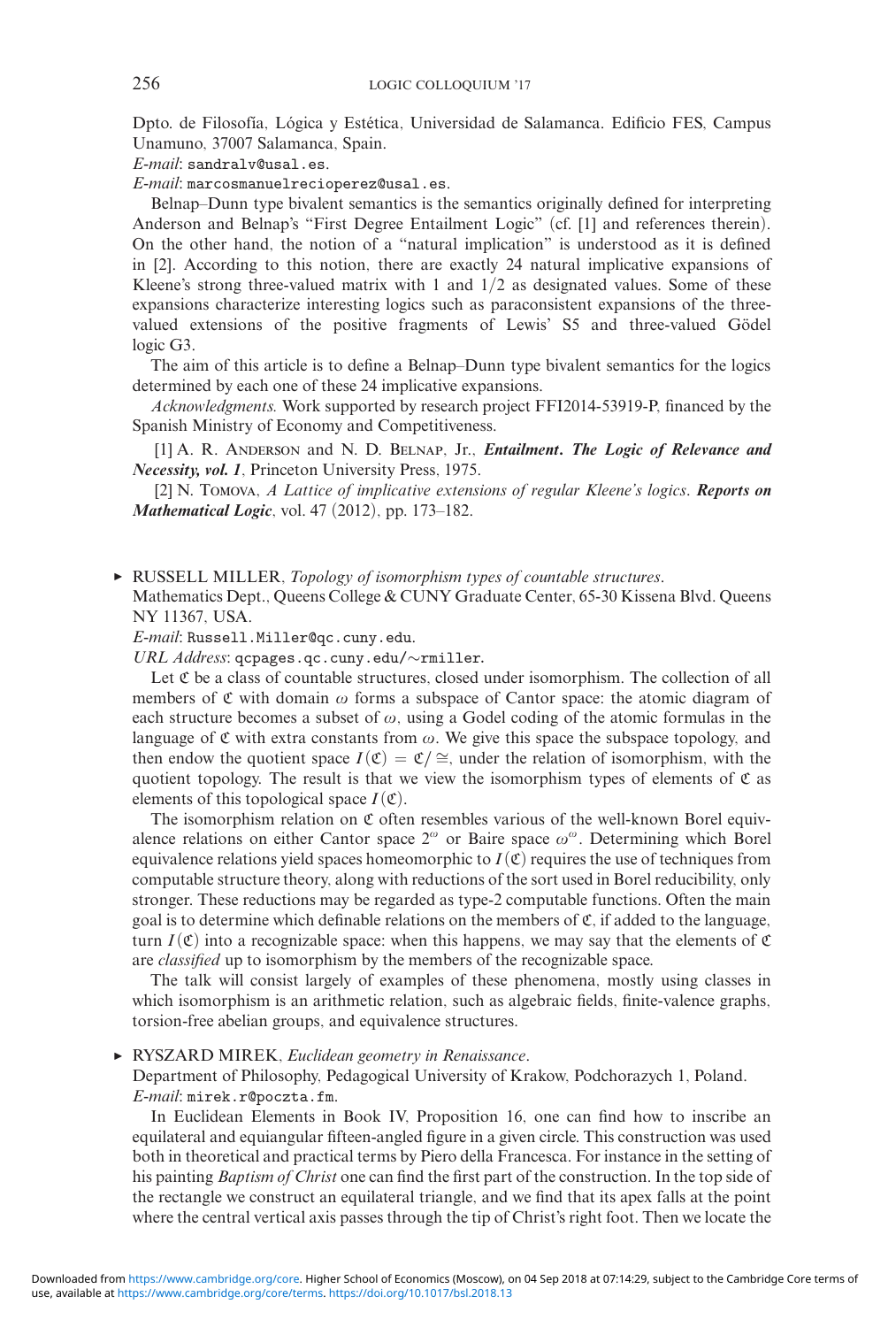center of the triangle and find it to be precisely at the fingertips of Christ's hands in prayer. In this way it is possible to set the center point of the painting. The result can be combined with Proposition 1.13 of his *De Prospectiva Pingendi*. In the second part of the treatise one can find more geometrical problems and theorems that have obvious relevance to Piero's work as a painter. There are problems of drawing a combination of prisms (Proposition 2.6), a beam of octogonal cross-section, lying on the ground plane (2.8), of drawing a cross-vaulted structure with a square ground plane  $(2.11)$ .

My goal here is to describe the advanced geometrical exercises presented in the form of propositions. The treatise of Piero della Francesca is manifestation of a union of the fine arts and the mathematical sciences of arithmetic and geometry. The proofs of propositions are presented both in geometrical and mathematical form but from a logical point of view it is proposed by me a method of natural deduction that takes into account the importance of diagrams within formal proofs.

#### - ALIREZA MOFIDI, *Some VC-combinatorial aspects of definable set systems*.

Department of Mathematics and Computer Science, Amirkabir University of Technology, P.O. Box 15875-4413, 424 Hafez Ave, Tehran, Iran.

School of Mathematics, Institute for Research in Fundamental Sciences (IPM), P.O. Box 19395-5746, Niavaran Square, Tehran, Iran.

*E-mail*: mofidi@aut.ac.ir.

Several aspects of interactions between combinatorial features of definable set systems and model theoretic properties of them have been explored in different studies in recent years such as [1,2,3,4], etc. For example many connections between notions of VC-dimension, VC-density, (p,q)-theorems and compression schemes from combinatorial sides and NIP, forking and UDTFS from model theoretic side has been studied. Also some VC-combinatorial invariants are defined in [5]. We will talk about some further developments in these directions. We consider several new combinatorial assumptions on definable set systems, in particular some properties with an extremal combinatorial nature, and then explore their model theoretic impacts for example on complexities in stability hierarchy, spaces of types, etc. We also give several examples in each case. Meanwhile, we give characterizations of some stability theoretic dividing lines in terms of such combinatorial properties.

[1] M. Aschenbrenner, A. Dolich, D. Haskell, D. Macpherson, and S. Starchenko, *Vapnik–Chervonenkis density in some theories without the independence property I*. *Transactions of the American Mathematical Society*, vol. 368 (2016), no. 8, pp. 5889–5949.

[2] A. Chernikov and P. Simon, *Externally definable sets and dependent pairs II*. *Transactions of the American Mathematical Society*, vol. 367 (2015), pp. 5217–5235.

[3] V. GUINGONA and C. HILL, *On Vapnik–Chervonenkis density over indiscernible sequences*. *Mathematical Logic Quarterly*, vol. 1–2 (2014), pp. 59–65.

[4] H. Johnson, *Vapnik–Chervonenkis density on indiscernible sequences, stability, and the maximum property*. *Notre Dame Journal of Formal Logic*, vol. 56 (2015), no. 4, pp. 583–593.

[5] A. Mofidi, *On some dynamical aspects of NIP theories*. *Archive for Mathematical Logic*, to appear.

### ► ANTONIO MONTALBAN AND JAMES WALSH, *Canonical aspects of reflection principles*.

Department of Mathematics, University of California, Berkeley, Berkeley, CA 94720, USA. *E-mail*: antonio@math.berkeley.edu.

Group in Logic and the Methodology of Science, University of California, Berkeley, Berkeley, CA 94720, USA.

*E-mail*: walsh@math.berkeley.edu.

It is a well known empirical phenomenon that natural axiomatic theories are well-ordered by their consistency strength. One expression of this phenomenon comes from ordinal analysis, a research program whereby recursive ordinals are assigned to theories as a measurement of their consistency strength. One method for calculating the proof-theoretic ordinal of a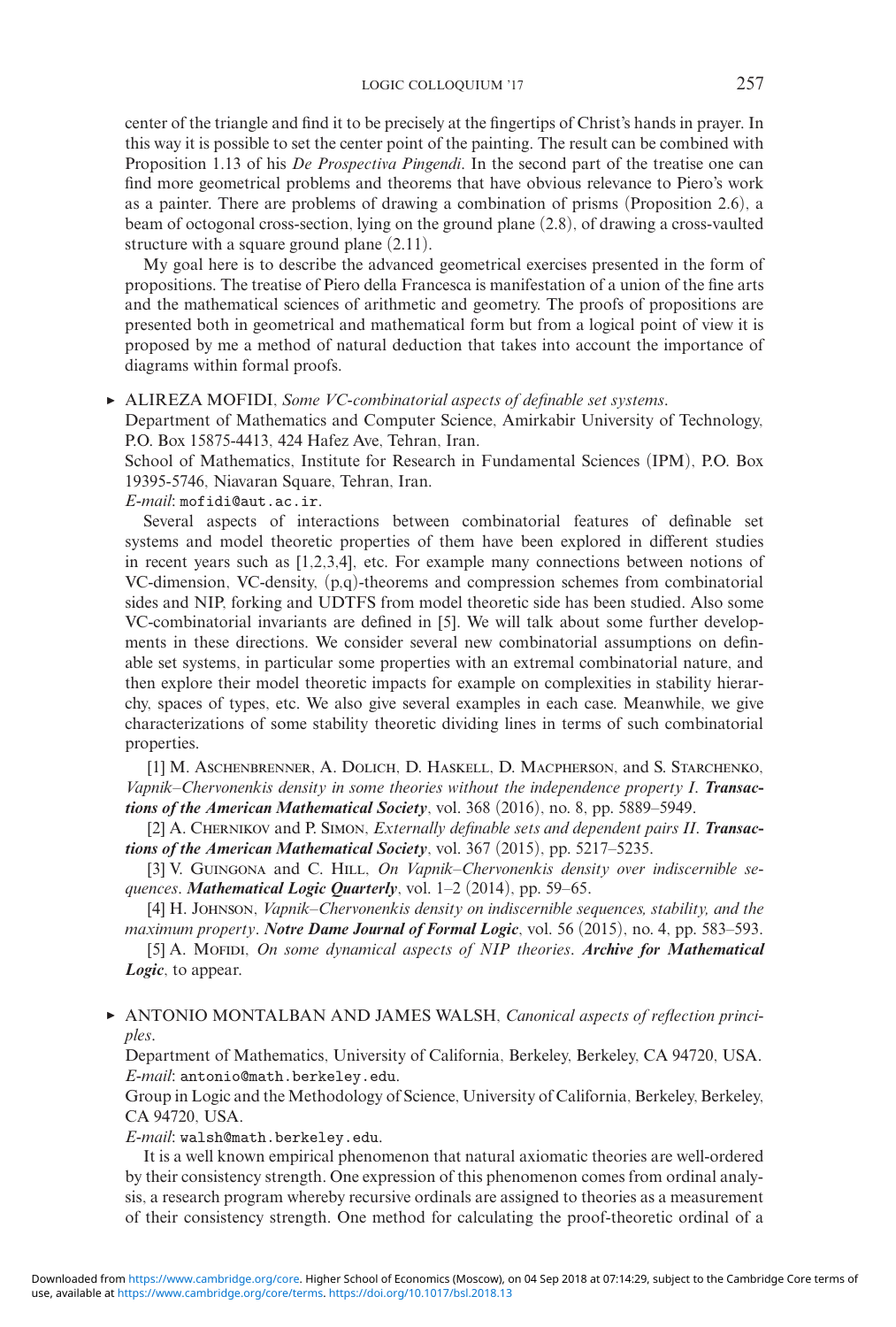theory *T* involves demonstrating that *T* can be approximated over a weak base theory by reflection principles, such as consistency statements and their generalizations [1,2]. Why are natural theories amenable to such analysis? Fixing a base theory *T* that interprets elementary arithmetic, we study recursive monotonic functions on the Lindenbaum algebra of *T*. In this talk we discuss some results that demonstrate that consistency and other reflection principles are canonical among such functions. We also discuss how these results address our motivating questions.

[1] L. Beklemishev, *Proof-theoretic analysis by iterated reflection*. *Archive for Mathematical Logic*, vol. 6 (2003), no. 42, pp. 515–552.

[2] , *Provability algebras and proof-theoretic ordinals I*. *Annals of Pure and Applied Logic*, vol. 128 (2004), no. 1–3, pp. 103–123.

- JOACHIM MUELLER-THEYS, *On the provability of consistency*.

Kurpfalzstr. 53, 69 226 Nußloch bei Heidelberg, Germany.

*E-mail*: mueller-theys@gmx.de.

A *consistency sentence*  $Con_{\Sigma}^{\sigma} := \neg Prov_{\Sigma}(\ulcorner \sigma \urcorner)$  states in the standard model that the decidable system  $\Sigma$  is consistent, viz.  $\mathcal{N} \models \mathrm{Con}_{\Sigma}^{\sigma}$  iff  $\Sigma \neq \bot$ . We showed at [1] that this is the case if  $\Sigma \vdash \neg \sigma$  or  $\Sigma \not\vdash \sigma$ . So Gödel's Con<sub> $\Sigma$ </sub> is a consistency sentence indeed. By Löb's Theorem,  $\Sigma \nvDash \text{Con}_{\Sigma}^{\perp}$  if  $\Sigma \vdash \text{PA}$  is consistent.

We have recently found an alternative consistency sentence, the unprovability of which can be shown much more easily and already for consistent  $\Sigma \vdash Q$ . The proof exploits that the provability predicate does *not* negatively represent  $\Sigma$  in itself, viz. there are  $\sigma_{\rm B}$  such that  $\Sigma \nvdash \sigma_B$ , but *non*  $\Sigma \vdash \neg Prov_{\Sigma}(\ulcorner \sigma_B \urcorner)$ , whence  $Con'_{\Sigma} := Con_{\Sigma}^{\sigma_B}$  already does the job. [1]

Specifying a remark of Evgeny I. Gordon during LC '15, such *negative* consistency sentences do not show the unprovability of consistency *in general*; they only show the unprovability of consistency *by them.* Accordingly, there might be *positive* consistency sentences, which would—by the analogous argument—prove the consistency of  $\Sigma$  in  $\Sigma$ . If  $\Sigma \not\vdash \sigma$ and  $\Sigma$   $\vdash$   $\neg Prov_{\Sigma}(\ulcorner \sigma \urcorner)$ ,  $Con_{\Sigma}^{\sigma}$  is a positive consistency sentence; and *total* negative selfirrepresentability seems to be unnatural and unlikely.

In search for suchlike sentences, we realised that  $\Sigma \nvdash \text{Con}_{\Sigma}^{\sigma}$  for all  $\Sigma \vdash \neg \sigma$ , and, subsequently, that the required  $\Sigma \not\vdash \mathrm{Con}^{\perp}_{\Sigma}$  implies  $\Sigma \not\vdash \mathrm{Con}^{\sigma}_{\Sigma}$  can be proven without any precondition on  $\sigma$ . This has the incredible consequence that  $\Sigma \nvdash \neg Prov_{\Sigma}(\ulcorner \sigma \urcorner)$  *for all*  $\sigma$ . In particular, all consistency sentences are negative. It follows either that there is  $no\ Con<sub>2</sub><sup>σ</sup>$  stating in the theory of  $\Sigma$  that  $\Sigma$  is consistent.

Note. We obtained the theorem first in a more complicated and less general way by ¬□*p*  $\notin$  **GL** (which we had gained from a lemma for [2]) and Solovay's Theorem.

[1] J. MUELLER-THEYS, *Defining & simplifying Gödel's 2nd incompleteness theorem*, *ASL 2017 Spring Meeting*, Seattle.

[2] *- On uniform substitution*, this Bulletin, vol. 20 (2014), pp. 264–5.

#### - RAJA NATARAJAN, *Diagrammatic reasoning for Boolean equations*.

School of Technology & Computer Science, Tata Institute of Fundamental Research, Homi Bhabha Road, Mumbai 400 005, India.

*E-mail*: raja@tifr.res.in.

*URL Address*: www.tcs.tifr.res.in/∼raja.

Diagrammatic approaches to deductive and formal reasoning [1,2] have seen a resurgence in recent years. We propose a diagrammatic method for deciding whether Boolean equations over set-valued variables are tautologies or not. Conventional diagrammatic approaches to the above decision problem work reasonably well when the total number of sets under consideration is rather small. However, conventional approaches become cumbersome, if not completely unusable, while dealing with a large number of sets. We devise an algorithm for the above decision problem, and demonstrate that it scales well when the number of set variables in the equations increases rapidly.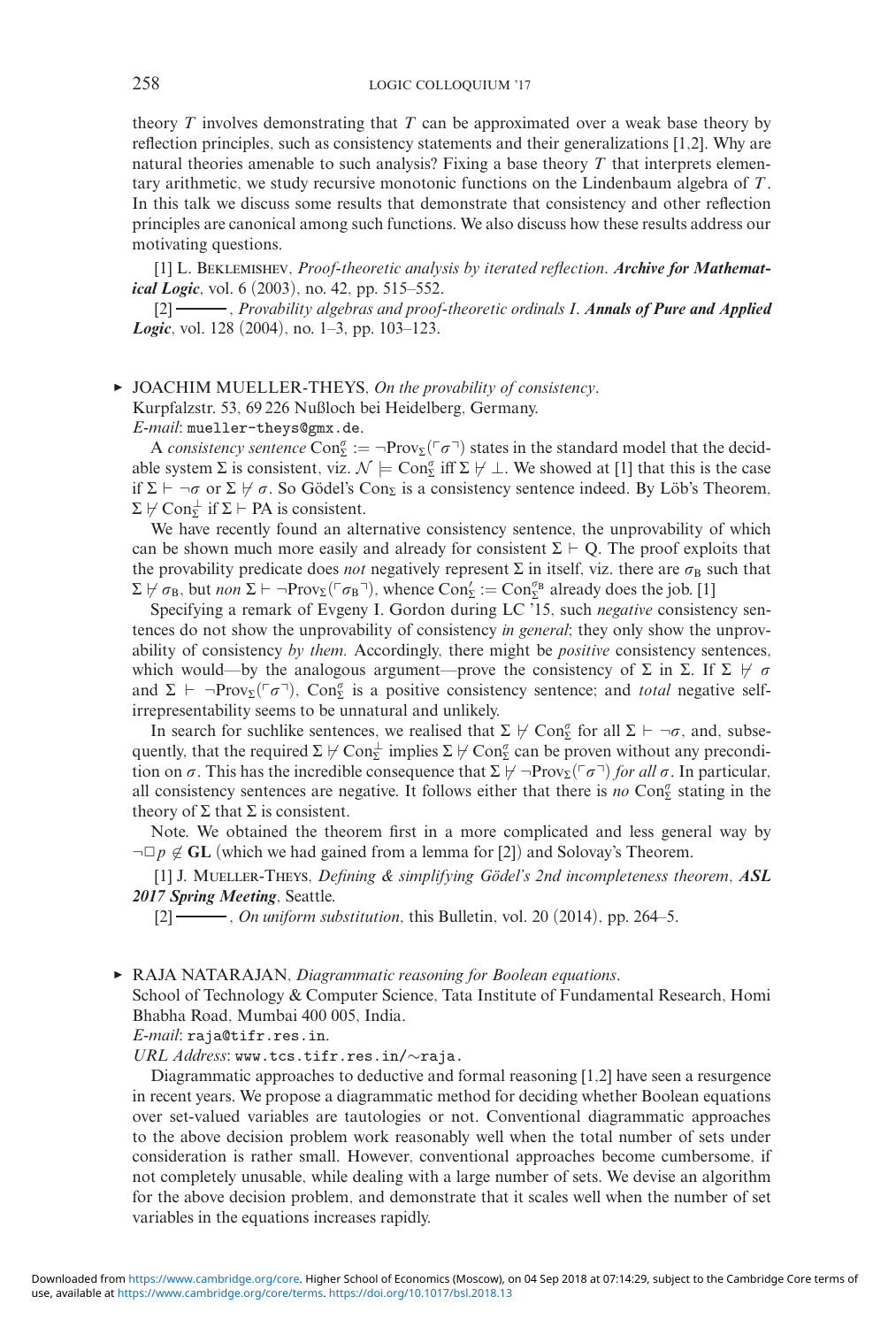[1] M. Gardner, *Logic Machines and Diagrams*, second ed., The University of Chicago Press, 1982.

[2] D. D. Roberts, *The Existential Graphs of Charles S. Pierce*, Mouton & Co. N.V., Publishers, The Hague, 1973.

- ITAY NEEMAN AND ZACH NORWOOD, *Happy and mad families*.

Department of Mathematics, University of California Los Angeles, CA 90095-1555, USA. *E-mail*: ineeman@math.ucla.edu.

*E-mail*: znorwood@math.ucla.edu.

In 2015, Törnquist  $[4]$  answered an old question of Mathias  $[1]$  by showing that there are no infinite mad families in the Solovay model. Mathias's original article explores a connection between mad families and the  $H$ -Ramsey property for  $H$  a happy family, but Törnquist's proof is purely combinatorial and does not exploit this connection. We prove the following theorem: in the Solovay model, every  $X \subseteq [\omega]^{\omega}$  is *H*-Ramsey for every happy family *H* that also belongs to the Solovay model. This gives a new proof of Törnquist's theorem.

Törnquist also asked whether the Axiom of Determinacy (AD) implies that there are no infinite mad families. Using a new generic absoluteness result that builds on the absoluteness results of [3], we show how to give a positive answer under  $AD^+$ , a well-studied strengthening of AD. (It is open whether AD and  $AD^+$  are equivalent.) In fact, we show that under  $AD^+$ every  $X \subseteq [\omega]^\omega$  is *H*-Ramsey for every happy family *H*.

[1] A. R. D. Mathias, *Happy families*. *Annals of Mathematical Logic*, vol. 12 (1997), no. 1, pp. 59–111.

[2] I. Neeman and Z. Norwood, *Happy and MAD families in L*(R), submitted.

[3] I. Neeman and J. Zapletal, *Proper forcing and L*(R). *The Journal of Symbolic Logic*, vol. 66 (2001), no. 2, pp. 801–810.

[4] A. Törnquist, *Definability and almost disjoint families*, submitted.

► VLADISLAV NENCHEV, *Definability between temporal relations in dynamic mereology*. Department of Mathematical Logic, Faculty of Mathematics and Informatics, Sofia University, 1164 Sofia, 5 James Bourchier Blvd., Bulgaria.

*E-mail*: vladislavn@fmi.uni-sofia.bg.

This article explores definability dependencies between temporal and spatio-temporal relations in some dynamic mereological systems. These systems are part of a point-free approach to spatial and temporal theories. The approach in question describes space and time in terms of "regions", which are tangible and/or regular parts of space or time ("periods" or "epochs" may be used for parts of time). The point-free theories forgo standard Euclidean notions like "point" or "line", arguing that such objects are abstract and do not exist in reality. Space and time are built, instead, on regions, while points and lines are complex constructs of specific sets of regions (see [1] and [2] for recent studies in this area).

The current studies compare three types of systems, which are different types of dynamic spatio-temporal structures. The first two types are mereological reducts of dynamic structures from [2]: *Dynamic Mereological Algebras* (DMAs) are algebraic structures that use products of Boolean algebras to track changes in space and time, while *rich Dynamic Mereological Algebras* are a specific kind of DMAs that include special spatio-temporal regions, called "time representatives". The third type of structures is the relational variants of DMAs from [1] that have much weaker language and conditions on their domains. All of these systems include the following four dynamic relations: *unstable part-of* (a dynamic region is sometimes part of another dynamic region), *stable overlap* (a dynamic region always overlaps with another), *stable underlap* (a pair of regions always do not exhaust the whole space), and *temporal contact* (a pair of regions exist simultaneously at some point).

The results in this article show that in rich DMAs all of the four relations are equivalent (each of them can define the other three), in general DMAs the first three are equivalent, while the temporal contact is independent, and in relational DMAs all four relations are completely independent from each other.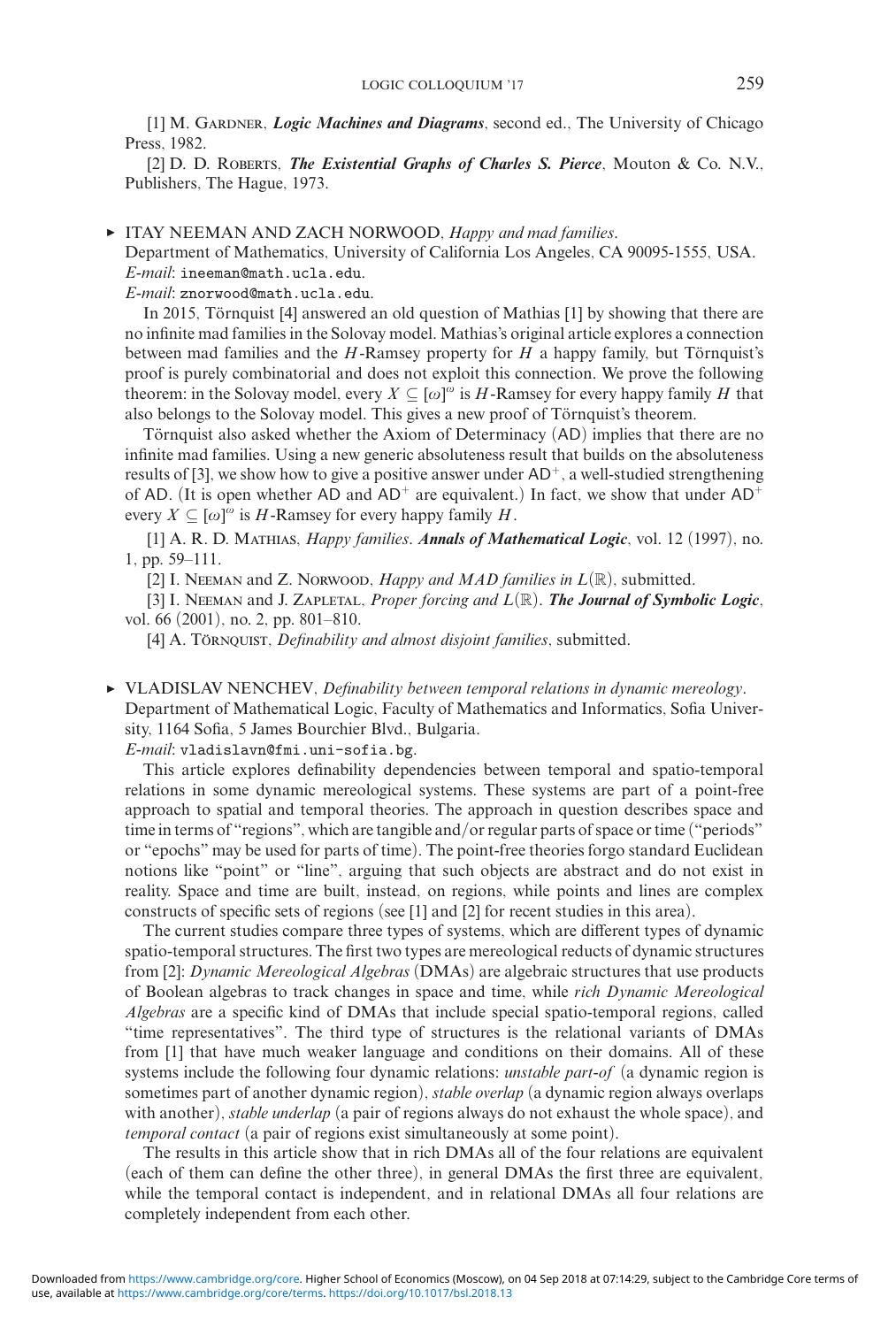[1] V. Nenchev, *Logics for stable and unstable mereological relations*. *Central European Journal of Mathematics*, vol. 9 (2011), no. 6, pp. 1354–1379.

[2] D. Vakarelov, *Dynamic mereotopology. III. Whiteheadian type of integrated point-free theories of space and time. Part II*. *Algebra and Logic*, vol. 55 (2016), no. 1, pp. 9–23.

► TAHSIN ONER AND IBRAHIM SENTURK, An analysis of Peterson's intermediate syl*logisms with Caroll's diagrammatic method*.

Mathematics Department, Faculty of Science, Ege University, 35100 Bornova, Izmir, Turkey. *E-mail*: tahsin.oner@ege.edu.tr.

*E-mail*: ibrahim.senturk@ege.edu.tr.

In this work, our purpose is to analyze the Peterson's Intermediate Syllogisms by means of Caroll's diagrammatic method. For this aim, we first construct a formal system PISLCD (Peterson's Intermediate Syllogistic Logic with Caroll Diagrams), which gives us a formal approach to logical reasoning with diagrams, for representations of the fundamental Intermediate propositions and show that they are closed under the intermediate syllogistic criterion of inference which is the deletion of middle term. Therefore, it is implemented to let the formalism comprise synchronically bilateral and trilateral diagrammatical appearance and a naive algorithmic nature. And also, there is no specific knowledge or exclusive ability is needed in order to understand it and use it.

In other respects, we examine algebraic properties of Peterson's intermediate syllogisms in PISLCD. To this end, we explain quantitative relation between two terms by means of bilateral diagrams. Thereupon, we enter the data, which are taken from bilateral diagrams, on the trilateral diagram. With the help of elimination method, we obtain a conclusion which is transformed from trilateral to bilateral diagram. A Peterson's intermediate syllogistic system consists of 4000 syllogistic moods. 105 of them are valid forms.

Finally, we show that syllogism is valid if and only if it is provable in PISLCD. This means that PISLCD is sound and complete.

[1] L. CAROLL, *Symbolic Logic* (C. N. Potter, editor), 1896.

[2] R. L. CIGNOLI, I. M. D'OTTAVIANO, and D. MUNDICI, *Algebraic Foundations of Many-Valued Reasoning*, Springer Science & Business Media, 2013.

[3] A. E. KULINKOVICH, *Algorithmization of resoning in solving geological problems*, *Proceedings of the Methodology of Geographical Sciences*, Naukova Dumka, 1979, pp. 145–161.

[4] J. Łukasiewicz, *Aristotle's Syllogistic from the Standpoint of Modern Logic*, Clarendon Press, Oxford, 1951.

[5] U. Nuriyev, T. Oner, and I. Senturk, *An algebraic approach to categorical syllogisms by using bilateral diagrams*, *Theoretical and Applied Aspects of Cybernetics. Proceedings of the 5th International Scientific Conference of Students and Young Scientists*, Kyiv-Ukraine, 2015, pp. 14–21.

[6] T. Oner and I. Senturk, *A construction of Heyting algebra on categorical syllogisms*. *Matematichki Bilten*, vol. 40 (2016), no. 4, pp. 5–12.

[7] R. Pagnan, *A diagrammatic calculus of syllogisms*. *Journal of Logic Language and Information*, vol. 21 (2012), pp. 347–364.

[8] E. Turunen, *An algebraic study of Peterson's Intermediate Syllogisms*. *Soft Computing*, vol. 18 (2014), no. 12, pp. 2431–2444.

- FRANCESCO PARENTE, *Keisler's order via Boolean ultrapowers*.

School of Mathematics, University of East Anglia, Norwich NR4 7TJ, UK. *E-mail*: f.parente@uea.ac.uk.

In this talk, we shall present some applications of the Boolean ultrapower construction [2] to Keisler's order.

Over the last decade, Malliaris and Shelah proved a striking sequence of results in the intersection between model theory and set theory, solved a long-lasting problem [1], and developed surprising connections between classification theory and cardinal characteristics of the continuum. The main motivation of their work is the study of Keisler's order, introduced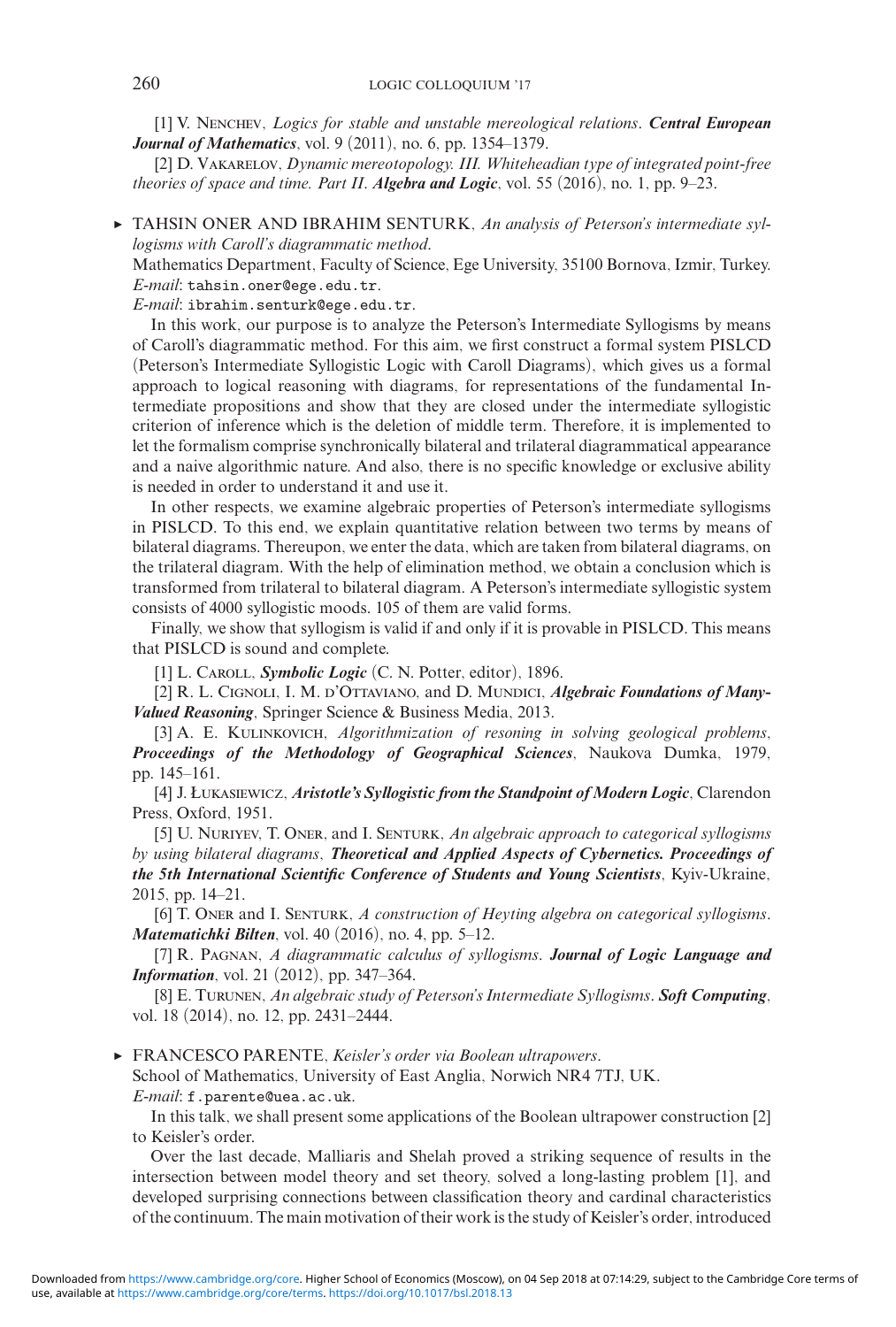originally in 1967 as a device to compare the complexity of complete theories by looking at saturated ultrapowers of their models.

Although the definition of Keisler's order makes use of regular ultrafilters on power-set algebras, recently there has been a shift towards building ultrafilters on complete Boolean algebras. In particular, moral ultrafilters have emerged as the main tool to find dividing lines among unstable theories.

Motivated by this new Boolean-algebraic framework, in this talk we shall address the following question: what kind of classification can arise when we compare theories according to the saturation of Boolean ultrapowers of their models?

We shall show that most model-theoretic properties of *κ*-regular ultrafilters can be generalized smoothly to the context of *κ*-distributive Boolean algebras. On the other hand, we shall prove the existence of regular ultrafilters on the Cohen algebra  $\mathbb{C}_{\kappa}$  with unexpected model-theoretic features.

[1] M. Malliaris and S. Shelah, *Cofinality spectrum theorems in model theory, set theory, and general topology*. *Journal of the American Mathematical Society*, vol. 29 (2016), no. 1, pp. 237–297.

[2] R. Mansfield, *The theory of Boolean ultrapowers*. *Annals of Mathematical Logic*, vol. 2 (1971), no. 3, pp. 297–323.

► FRANCO PARLAMENTO AND FLAVIO PREVIALE, *On the admissibility of the structural rules in Kanger's sequent calculus with restricted equality rules*.

Department of Mathematics, Computer Science and Physics, University of Udine, via delle Scienze 206, 33100 Udine, Italy.

*E-mail*: franco.parlamento@uniud.it.

Department of Mathematics, University of Torino, via Carlo Alberto 10, 10123 Torino, Italy. *E-mail*: flavio.previale@unito.it.

Kanger's sequent calculus for first order logic with equality, introduced in the classic [1], is a sequent calculus for classical first order logic with equality, free of structural rules, based on the following equality rules:

$$
\frac{\Gamma_1\{v/r\}, s = r, \Gamma_2\{v/r\} \Rightarrow \Delta\{v/r\}}{\Gamma_1\{v/s\}, s = r, \Gamma_2\{v/s\} \Rightarrow \Delta\{v/s\}} \quad P_3 \quad \frac{\Gamma_1\{v/r\}, r = s, \Gamma_2\{v/r\} \Rightarrow \Delta\{v/r\}}{\Gamma_1\{v/s\}, r = s, \Gamma_2\{v/s\} \Rightarrow \Delta\{v/s\}} \quad P_4
$$

where  $\Gamma_1, \Gamma_2$ , and  $\Delta$  are sequences of formulas and  $\Gamma\{v/t\}$  denotes the result of substituting all the free occurrences of *v* in  $\Gamma$  by *t*. [1] restricts the applications of  $P_3$  by the requirement that  $rank(r) \leq rank(s)$  and those of  $P_4$  by the requirement that  $rank(r) < rank(s)$ , and the applications of the -rules:

$$
\frac{\Gamma_1, F\{x/t\}, \forall x F, \Gamma_2 \Rightarrow \Delta}{\Gamma_1, \forall x F, \Gamma_2 \Rightarrow \Delta} \quad \frac{\Gamma \Rightarrow \Delta_1, F\{x/t\}, \exists x F \Delta_2}{\Gamma \Rightarrow \Delta_1, \exists x F \Delta_2}
$$

by the requirement that the term *t* be present free in the endsequent or be a fresh variable in case there are no free terms in the endsequent. If such restrictions on the equality and  $\gamma$ -rules are dropped, a syntactic proof of the admissibility of all the structural rules, including the cut rule, over the resulting calculus, as well as over its intuitionistic version, is known from [2]. We address that admissibility issue in case the restriction on the equality rules is maintained, and give a syntactic proof that the unrestricted equality rules are admissible over the restricted ones, from which it follows that cut elimination still holds. The proof is based on the admissibility of the contraction rule for equalities in the restricted calculus, for which a syntactic proof remains to be given. The result is obtained through a strengthening of Orevkov's claim in [3] concerning the existence of nonlengthening derivations, that by itself would fall short of establishing the desired result, since nonlengthening in the specific case ensures only that we have the same restriction  $rank(r) \leq rank(s)$  in both  $P_3$  and  $P_4$  (see also [4]).

[1] S. Kanger, *A simplified proof method for elementary logic*, *Computer Programming and Formal Systems* (P. Braffort and D. Hirshberg, editors), North-Holland, Amsterdam, 1963, pp. 87–94.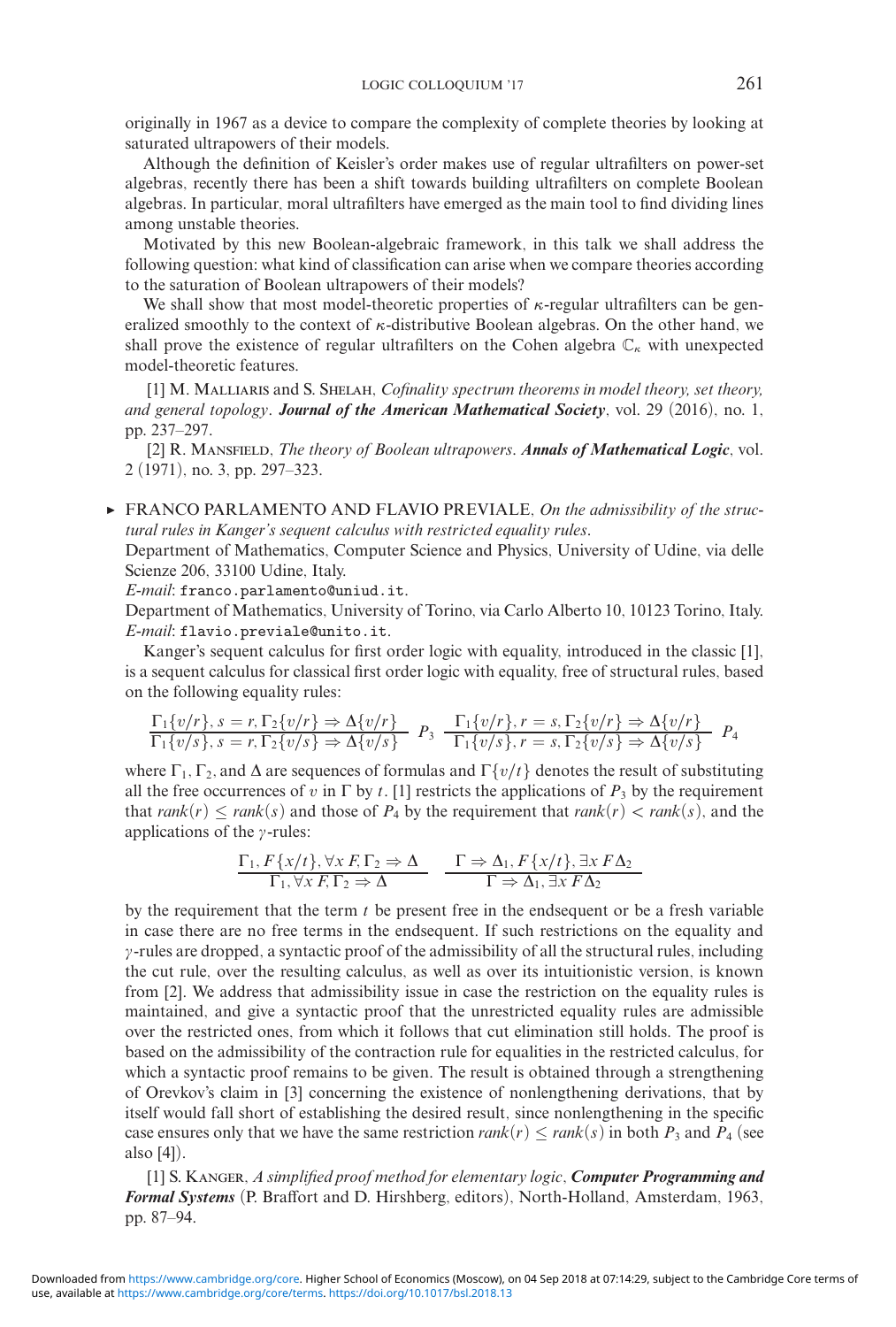[2] F. Munini and F. Parlamento, *Admissibility of the structural rules in Kanger's sequent calculus for first order logic with equality, Logic Colloquium 2015, this BULLETIN, vol. 22* (2016), no. 3, p. 414.

[3] V. P. Orevkov, *On nonlengthening applications of equality rules*. *Zapiski Nauchnyh Seminarov LOMI*, vol. 16 (1969), pp. 152–156 (In Russian) English translation in: *Seminars in Mathematics***:** *Steklov Math. Inst.* (A. O. Slisenko, editor), Studies in Constructive Logic, vol. 16, Consultants Bureau, NY–London, 1971, pp. 77–79.

[4] F. Parlamento and F. Previale, *The cut elimination and nonlengthening property for the sequent calculus with equality*, *Logic Colloquium*, 2016, arXiv 1705.00693.

- THOMAS PIECHA AND PETER SCHROEDER-HEISTER, *Intuitionistic logic is not complete for standard proof-theoretic semantics*.

Department of Computer Science, University of Tübingen, Sand 13, Germany.

*E-mail*: thomas.piecha@uni-tuebingen.de.

*E-mail*: psh@uni-tuebingen.de.

Prawitz conjectured that intuitionistic first-order logic is complete with respect to a notion of proof-theoretic validity [1,2,3]. We show that this conjecture is false. The notion of validity obeys the following standard conditions, where *S* refers to atomic bases (systems of production rules):

 $1. \vDash_S A \wedge B \iff \vDash_S A \text{ and } \vDash_S B$ .  $4. \Gamma \vDash A \iff \text{For all } S: (\vDash_S \Gamma \Longrightarrow \vDash_S A)$ . 2.  $\vDash_S A \lor B \iff \vDash_S A \text{ or } \vDash_S B$ . 5. If  $\Gamma \vDash A$  and  $\Gamma, A \vDash_S B$ , then  $\Gamma \vDash_S B$ .

$$
3. \vDash_S A \to B \iff A \vDash_S B.
$$

Any semantics obeying these conditions satisfies the generalized disjunction property:

For every *S*: if  $\Gamma \vDash_S A \vee B$ , where  $\vee$  does not occur positively in  $\Gamma$ , then either  $\Gamma \vDash_S A$  or  $\Gamma \vDash_S B$ .

This implies the validity ( $\models$ ) of Harrop's rule  $\neg A \rightarrow (B \lor C)/(\neg A \rightarrow B) \lor (\neg A \rightarrow C)$ , which is admissible but not derivable in intuitionistic logic.

[1] D. Prawitz, *Towards a foundation of a general proof theory*, *Logic, Methodology and Philosophy of Science IV* (P. Suppes et al., editors), North-Holland, 1973, pp. 225–250.

[2] , *An approach to general proof theory and a conjecture of a kind of completeness of intuitionistic logic revisited*, *Advances in Natural Deduction* (L. C. Pereira, E. H. Haeusler, and V. de Paiva, editors), Springer, Berlin, 2014, pp. 269–279.

[3] P. Schroeder-Heister, *Validity concepts in proof-theoretic semantics*. *Synthese*, vol. 148 (2006), pp. 525–571.

### ► EDOARDO RIVELLO, *On extending the general recursion theorem to non-wellfounded relations*.

Department of Mathematics, University of Torino, Via Carlo Alberto 10, Italy. *E-mail*: rivello.edoardo@gmail.com.

The principle of definition by recursion on a wellfounded relation [1], can be stated as follows: Let *A* be any set and let *P* be the set of all partial functions from *A* to some set *B*. Let *G* :  $A \times P \rightarrow B$  be any function and let  $R \subseteq A \times A$  be any binary relation.

Fact 1 (Montague): If *R* is wellfounded on *A* then there exists a unique function  $f: A \rightarrow B$ such that

$$
\forall x \in A \left( f(x) = G(x, f \upharpoonright x^R) \right), \tag{1}
$$

where  $x^R = \{y \in A \mid y R x\}.$ 

If R is not wellfounded on the entire domain A, an obvious way of extending this method of definition is to identify a proper subset *W* of *A* on which *R* is wellfounded and to apply the principle to this set. The usual choice for *W* is the *wellfounded part* of *R*, defined as the set of all *R*-wellfounded points of *A*.

In my talk, after examining several different strategies to prove Fact 1, I will present a new approach to extend this method of definition to all kinds of binary relations. We look at subsets *X* of *A* on which *R* is not necessarily wellfounded, yet there exists a unique function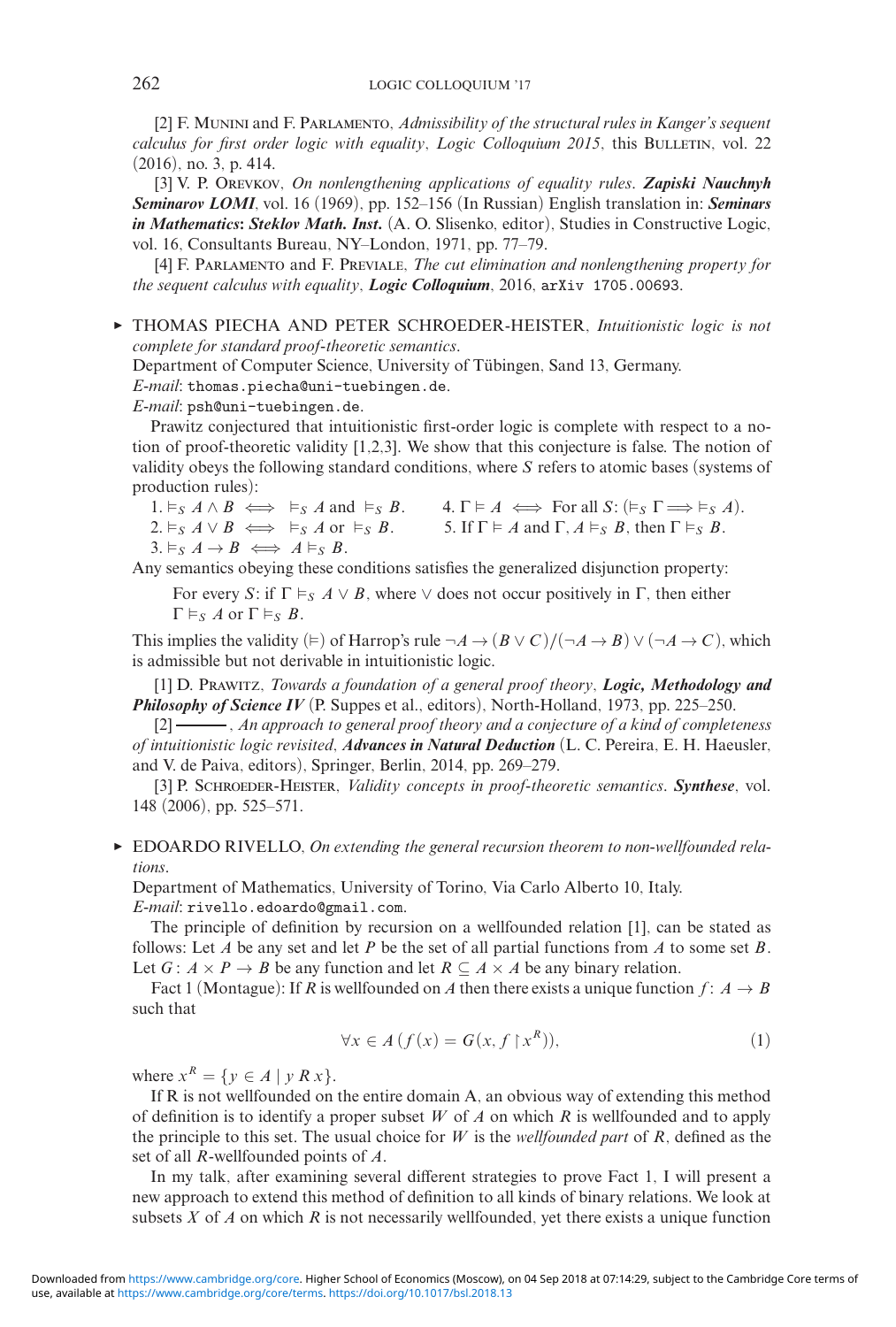$g: X \to B$  which satisfies (1) for all  $x \in X$ . Let us call such subsets *determined*. Then we can prove

**THEOREM.** There exists a unique subset U of A such that (a) U is R-closed, i.e.,  $\forall x \in$  $U, x^R \subseteq U$ ; (b) *U is determined and all R-closed subsets of U are determined*; (c) *U is the largest subset of A satisfying (a) and (b). This theorem ensures, for any relation R, the existence and uniqueness of a function*  $g: U \to B$  *which satisfies* (1) *on its domain and is defined on a domain U which extends the wellfounded part W of R.*

[1] R. Montague, *Well-founded relations*: *Generalizations of principles of induction and recursion*. *Bulletin American Mathematical Society*, vol. 61, p. 442.

► GEMMA ROBLES, FRANCISCO SALTO, AND JOSÉ M. BLANCO, Routley-Meyer *semantics for natural implicative expansions of Kleene's strong three-valued matrix*.

Dpto. de Psicología, Sociología y Filosofía, Universidad de León, Campus Vegazana, s/n, 24071 León, Spain.

*E-mail*: gemma.robles@unileon.es.

*URL Address*: http://grobv.unileon.es.

*E-mail*: francisco.salto@unileon.es.

Dpto. de Filosofía, Lógica y Estética, Universidad de Salamanca, Edificio FES, Campus Unamuno, 37007 Salamanca, Spain.

*E-mail*: jmblanco@usal.es.

Routley–Meyer semantics, originally introduced for interpreting relevance logic, is a highly malleable semantics capable of modelling families of nonclassical logics very different from each other. Let us now understand the notion of a "natural implication" following [2]. Then, there are exactly six natural implicative expansions of Kleene's strong three-valued matrix with 1 as the sole designated value.

The aim of this article is to endow each one of the logics characterized by these six expansions with a Routley–Meyer type ternary relational semantics. There are well-known logics among those determined by these six expansions. Łukasiewicz three-valued logic Ł3 is an example.

*Acknowledgments.* Work supported by research project FFI2014-53919-P, financed by the Spanish Ministry of Economy and Competitiveness.

[1] R. T. Brady, R. K. Meyer, V. Plumwood, and R. Routley, *Relevant Logics and Their Rivals*, vol. 1, Ridgeview Publishing Co., Atascadero, CA, 1982.

[2] N. Tomova, *A lattice of implicative extensions of regular Kleene's logics*. *Reports on Mathematical Logic*, vol. 47 (2012), pp. 173–182.

- ANDREI RODIN, *Two "styles" of axiomatization*: *Rules versus axioms. A modern perspective*.

Institute of Philosophy, Russian Academy of Sciences, 12/1 Goncharnaya Str., Moscow 109240, and Saint Petersburg State University, Russian Federation.

*E-mail*: andrei@philomatica.org.

In a Hilbert-style nonlogical axiomatic theory the semantics of logical symbols is rigidly fixed, while the interpretation of nonlogical symbols usually varies giving rise to different models of the given theory. All nonlogical content of such a theory is comprised in its nonlogical axioms (e.g., axioms of ZF) while rules, which generate from these axioms new theorems, belong to the logical part of the theory (aka underlying logic).

An alternative approach to axiomatization due to Gentzen amounts to a presentation of formal calculi in the form of systems of rules without axioms. Gentzen did not try to extend his approach to nonlogical theories by considering specific nonlogical rules as a replacement for nonlogical axioms. However the more recent work in Univalent Foundations of Mathematics [2] suggests that the Gentzen-style rule-based approach to formal presentation of theories may have important applications also outside the pure logic.

A reason why one may prefer a rule-based formal representation is that it is more computer-friendly. This, in particular, motivates the recent work on the constructive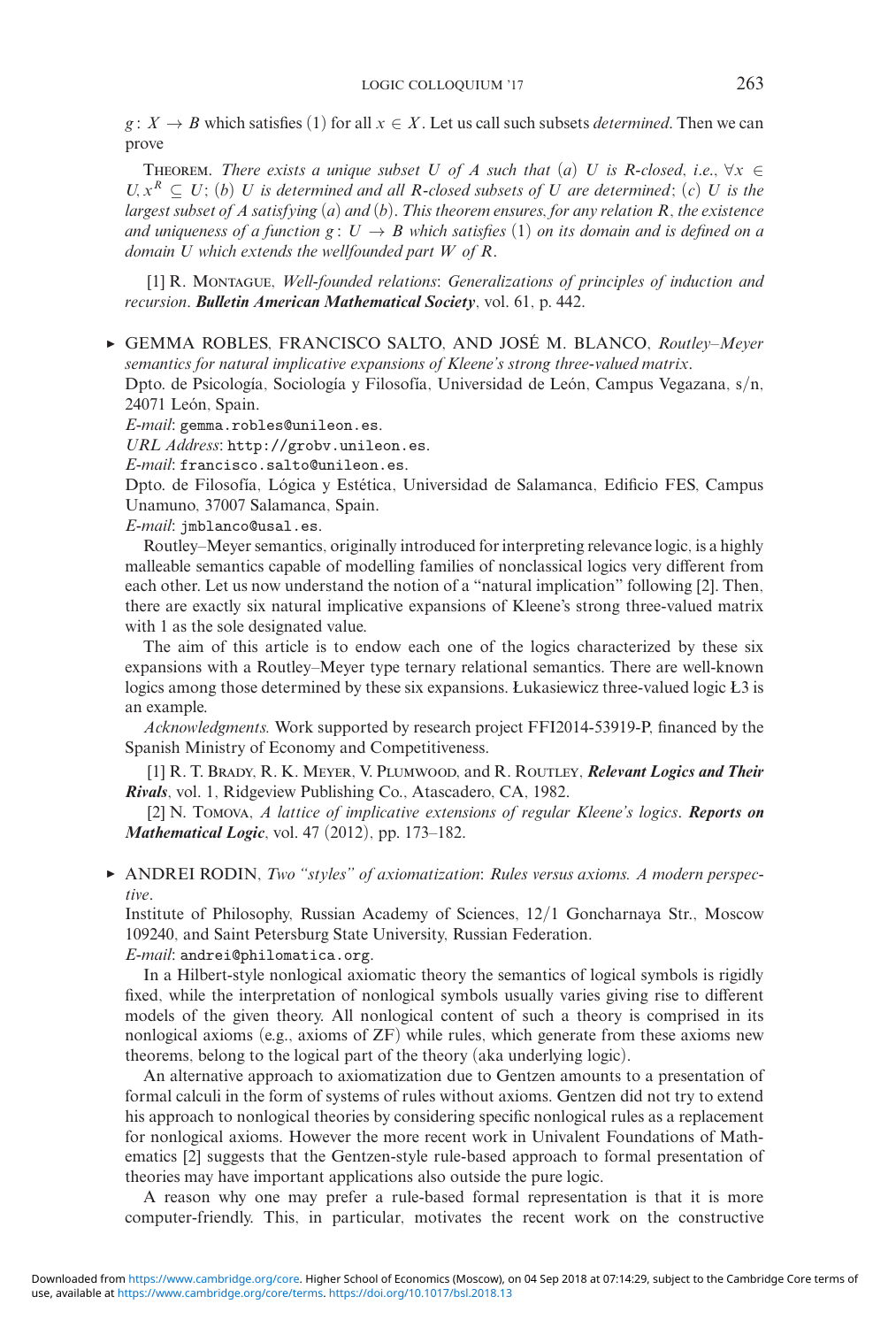justification of the Univalence Axiom via the introduction of new operations on types and contexts [1]. However this pragmatic argument does not meet the related epistemological worries. What kind of knowledge may represent a theory having the form of a bare system of rules? Is such a form of a theory appropriate for representing a knowledge of objective human-independent reality? How exactly truth features in rule-based nonlogical theories?

Using HoTT as a motivating example I provide some answers to these questions and show that the Gentzen-style rule-based approach provides a viable alternative to the standard axiomatic approach not only in logic but also in science more generally.

*Acknowledgments.* The work is supported by Russian Foundation for Basic Research, research grant 16-03-00364.

[1] C. COHEN, T. COQUAND, S. HUBER, and A. MÖRTBERG, *Cubical type theory: A constructive interpretation of the univalence axiom*, arXiv:1611.02108.

[2] The Univalent Foundations Program, *Homotopy type theory***:** *Univalent foundations of mathematics*. Available at https://homotopytypetheory.org/book, Institute for Advanced Study, 2013.

► ALEKSANDRA SAMONEK, *Relation algebras, representability, and relevant logics*. Jagiellonian University in Kraków, Poland.

Institut supérieur de philosophie, Université catholique de Louvain, Place Cardinal Mercier 14, bte L3.06.01, 1348 Louvain-la-Neuve, Belgium.

*E-mail*: aleksandra.samonek@uclouvain.be.

This talk is an introduction to the problems concerning certain relevant logics and relation algebras.

[4] has shown how to obtain sound and complete semantics for *RM*, *i.e.*, the implicational fragment  $R \to \text{of } R$  with the axiom mingle  $A \to (A \to A)$ . He also demonstrated how one can obtain a sound but not complete interpretation of *R* by replacing sets with commuting dense binary relations. But *RM* does not have a variable-sharing property (*VSP*) which *R* has. A modal restriction of *RM* in case of which the *VSP* is preserved was given in [5] together with the argument that from an intuitive semantical point of view, this modal restriction of *RM* is an alternative to Anderson and Belnap's logic of entailment *E* ([1]).

[6] has studied a version of positive minimal relevant logic *B* and [2] demonstrated that *B* is fully interpretable in the variety of weakly associative relation algebras which are not representable. [3] went on to show that if representability is dropped, one can obtain a complete interpretation of certain relevant logics in the language of relation algebras.

We will examine the mentioned results in order to clarify the connection between certain relation algebras and relevant logics like *R* and *RM* and see (i) whether such connection entails full interpretability of relevant logics in terms of relation algebras and (ii) what are the consequences of achieving this interpretability for representability and completeness.

[1] A. R. Anderson and N. Belnap, Jr., *Entailment***:** *The Logic of Relevance and Necessity*, 1990.

[2] T. Kowalski, *Weakly associative relation algebras hold the key to the universe*. *Bulletin of the Section of Logic*, vol. 36 (2007), no. 3–4, pp. 145–157.

[3]  $\longrightarrow$ , *Relevant logic and relation algebras*, *TACL 2013. Sixth International Conference on Topology, Algebra and Categories in Logic, vol. 25* (N. Galatos, A. Kurz, and C. Tsinakis, editors), EasyChair, 2014, pp. 125–128.

[4] R. D. MADDUX, *Relevance logic and the calculus of relations*. *The Review of Symbolic Logic*, vol. 3 (2010), no. 1, pp. 41–70.

[5] J. M. Méndez, G. Robles, and F. Salto, *A modal restriction of R-Mingle with the variable-sharing property*. *Logic and Logical Philosophy*, vol. 19 (2010), no. 4, pp. 341–351.

[6] R. K. Meyer, *Ternary relations and relevant semantics*. *Annals of Pure and Applied Logic*, vol. 127 (2004), no. 1–3, pp. 195–217.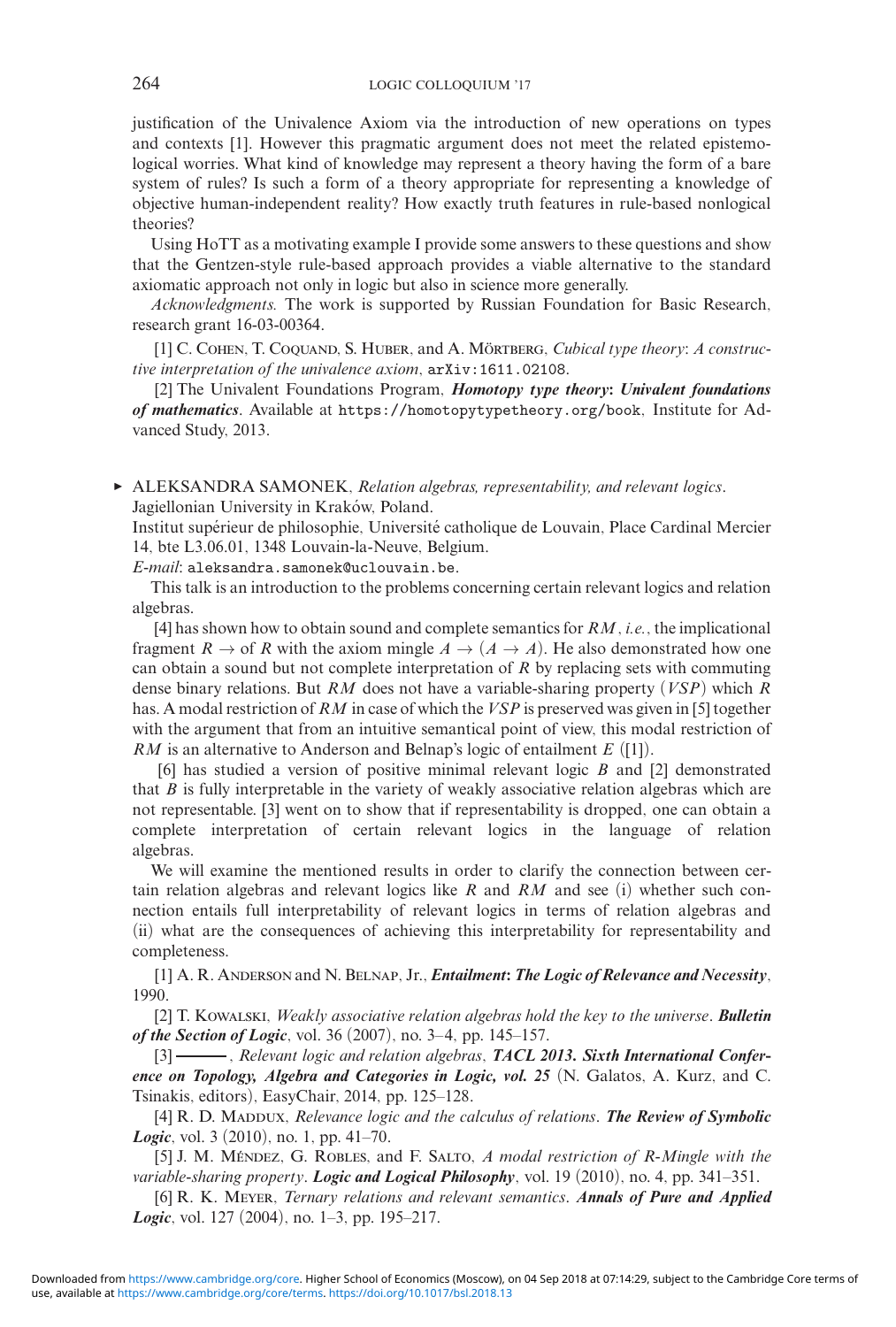- DENIS I. SAVELIEV, *Systems of propositions referring to each other*: *A model-theoretic view*. Steklov Mathematical Institute of the Russian Academy of Sciences, 8 Gubkina St., Moscow, Russia.

*E-mail*: d.i.saveliev@gmail.com.

We investigate arbitrary sets of propositions such that some of them state that some of them (possibly, themselves) are wrong, and criterions of paradoxicality or nonparadoxicality of such systems. For this, we propose a finitely axiomatized first-order theory with one unary and one binary predicates, *T* and *U*. An heuristic meaning of the theory is as follows: variables mean propositions,  $Tx$  means that  $x$  is true,  $Uxy$  means that  $x$  states that  $y$  is wrong, and the axioms express natural relationships of propositions and their truth values. A model  $(X, U)$  is called nonparadoxical iff it can be enriched to some model  $(X, T, U)$  of this theory, and paradoxical otherwise. E.g., a model corresponding to the Liar paradox consists of one reflexive point, a model for the Yablo paradox is isomorphic to natural numbers with their usual ordering, and both these models are paradoxical.

We show that the theory belongs to the class  $\Pi_2^0$  but not  $\Sigma_2^0$ . We propose a natural classification of models of the theory based on a concept of a collapse of models. Furthermore, we show that the theory of nonparadoxical models, and hence, the theory of paradoxical models, belongs to the class  $\Delta_1^1$  but is not elementary. We consider also various special classes of models and establish their paradoxicality or nonparadoxicality. In particular, we show that models with reflexive relations, as well as models with transitive relations without maximal elements, are paradoxical; this general observation includes the instances of Liar and Yablo. On the other hand, models with conversely well-founded relations, and more generally, models with relations that are winning in sense of a certain membership game are nonparadoxical. Finally, we propose a natural classification of nonparadoxical models based on the above-mentioned classification of models of our theory.

*Acknowledgments.* This work was supported by grant 16-11-10252 of the Russian Science Foundation.

- DENIS I. SAVELIEV AND ILYA B. SHAPIROVSKY, *Defining modal logics of relations between models*.

Steklov Mathematical Institute of the Russian Academy of Sciences, 8 Gubkina St., Moscow, Russia.

*E-mail*: d.i.saveliev@gmail.com.

*E-mail*: ilya.shapirovsky@gmail.com.

Let C be a class of models in a fixed signature and R a relation on C; e.g.,  $\mathfrak{A} \mathcal{R} \mathfrak{B}$  may mean " $\mathfrak B$  is a submodel of  $\mathfrak A$ ", " $\mathfrak B$  is a homomorphic image of  $\mathfrak A$ ", " $\mathfrak B$  is an extension (for models of arithmetic or set theory: an end-extension, a generic extension) of  $\mathfrak{A}$ ", " $\mathfrak{B}$  is an existential closure of  $\mathfrak{A}$ ", etc. We interpret modal formulas by sentences of a model-theoretic language L such that  $\diamond\varphi$  is true at a model  $\mathfrak A$  (" $\varphi$  is possible at  $\mathfrak A$ ") iff  $\varphi$  is true at some model  $\mathfrak B$  with  $\mathfrak A \mathcal R \mathfrak B$ . A few recent instances of a similar approach deal with models of PA  $([4,6])$  and ZF  $([1,2,3])$ . In these cases, the first-order languages are powerful enough to put the interpretation inside them. This is not true for arbitrary models:  $\diamond\varphi$  may be not first-order expressible. However, once  $\mathcal L$  is chosen strong enough to overcome this, truth and validity of modal formulas can be defined in terms of general frame semantics, and the modal theory of  $(C, \mathcal{R})$  defined as the set of all valid modal formulas turns out to be a normal modal logic. This provides a general framework for defining and studying modal logics of model-theoretic relations.

We apply this approach to the case where  $\mathfrak{A} \mathcal{R} \mathfrak{B}$  means " $\mathfrak{B}$  is a submodel of  $\mathfrak{A}$ ". In general, even infinitary first-order languages are not powerful enough to express the satisfiability in submodels. However, for any signature with  $\lt \kappa$  functional symbols (and arbitrarily many predicate symbols), the monadic fragment of the second-order language  $\mathcal{L}^2_{\kappa,\omega}$  expresses the satisfiability of its own sentences in submodels. We prove that whenever the signature contains at least one functional symbol of arity  $\geq 2$  and C is the class of all models in this signature, then the modal theory of  $(C, \mathcal{R})$  is S4 if the signature does not have constant symbols, and S4*.*1*.*2 otherwise.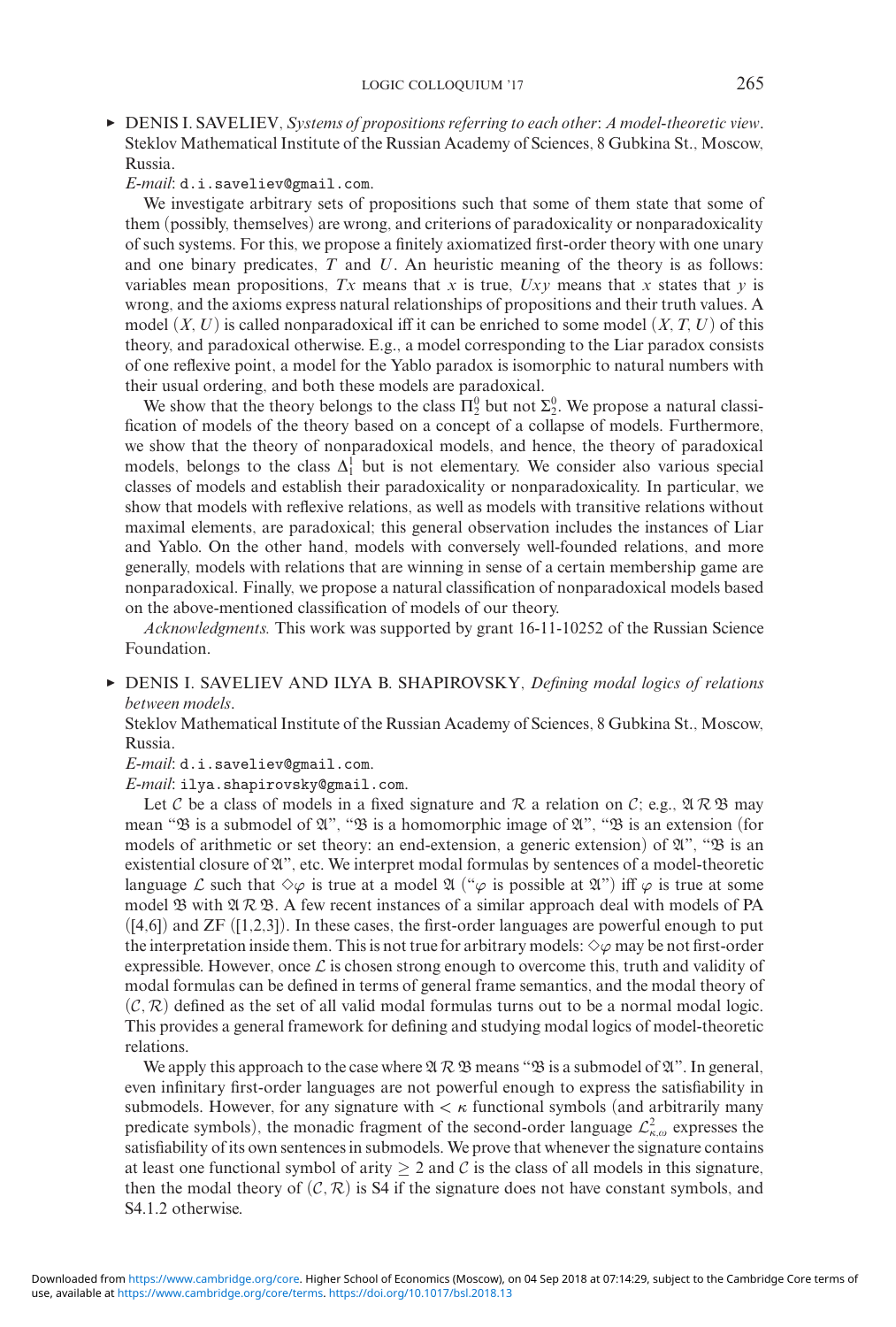*Acknowledgments.* The work is supported by grant 16-11-10252 of the Russian Science Foundation. A preliminary report can be found in [5].

[1] A. C. BLOCK and B. Löwe, *Modal logics and multiverses*. *RIMS Kokyuroku*, vol. 1949 (2015), pp. 5–23.

[2] J. D. Hamkins, *A simple maximality principle*. *The Journal of Symbolic Logic*, vol. 68 (2003), pp. 527–550.

[3] J. D. HAMKINS and B. Löwe. *The modal logic of forcing*. *Transaction of the American Mathematical Society*, vol. 360 (2007), pp. 1793–1817.

[4] P. Henk, *Kripke models built from models of arithmetic*, *Logic, Language, and Computation*: *TbiLLC 2013* (M. Aher, D. Hole, E. Jeřábek, and C. Kupke, editors), Springer, 2015, pp. 157–174, revised selected papers.

[5] D. I. Saveliev and I. B. Shapirovsky, *On modal logic of submodels*, *11th Advances in Modal Logic*, 2016, pp. 115–119, short papers.

[6] A. Visser, *The interpretability of inconsistency*: *Feferman's theorem and related results*, this BULLETIN, to appear.

- GIORGIO SBARDOLINI, *The semanticist's guide to ramification*.

Department of Philosophy, The Ohio State University, 350 University Hall 230 N Oval Mall, Columbus, OH 43210, USA.

*E-mail*: sbardolini.1@osu.edu.

I outline an account of intensional paradoxes in Ramified Higher Order Logic (RHOL). These paradoxes are intensional counterparts of the paradoxes derived by a syntactic truth predicate. One reason why the intensional paradoxes are especially interesting is that they arise from reasoning about domains of propositions. Thus, they are especially relevant for our understanding of the foundations of Semantic Theory.

In his work on intensional paradoxes, Kaplan (1995) sketches a version of RHOL. Ramification is one way of articulating a consistent metalanguage for Semantic Theory in which the rules for the logical operators are classical. Thus the resulting theory is compatible with standard Montague Grammar.

There are several different ways of ramifying, and there are different interpretations of the metaphysical underpinnings of ramification. Here I discuss a simple and user-friendly version of RHOL (in fact, so simple that it could be taught in undergraduate textbooks) in which predicative restrictions on the level of formulas are introduced only by generalization over propositional domains. In effect, on my favorite version, a Ramified Logic is one in which the inference from ∀*pSp* to *Sq* sometimes fails. I argue that this version of RHOL is preferable to Kaplan's form the standpoint of the foundations of Semantics. A crucial premise for this argument is that on the former version, but not on Kaplan's, ramification allows enough impredicativity over the domain of propositions and attitude operators for the definition of a Stalnakerian Common Ground for arbitrary classes of propositions.

[1] D. Kaplan, *A problem in possible world semantics*, *Modality, Morality, and Belief* **:** *Essays in Honor of Ruth Barcan Marcus* (D. Raffman, W. Sinnott-Armstrong, and N. Asher, editors), Cambridge University Press, Cambridge, 1995, pp. 41–52.

- MICHAEL SHENEFELT AND HEIDI WHITE, *Why does formal deductive logic start with the classical Greeks*?

Liberal Studies, New York University, 26 Broadway, New York 10004, USA.

*E-mail*: michael.shenefelt@nyu.edu.

*E-mail*: heidi.white@nyu.edu.

Many ancient people studied logic in the broad sense of argumentation, but the study of formal deductive validity starts with the classical Greeks. For some reason, the only person to invent a study of validity in virtue of form was Aristotle, and all other logicians have had his example to follow. Why?

We contend that formal logic emerged as a result of two factors—one geographical, the other political.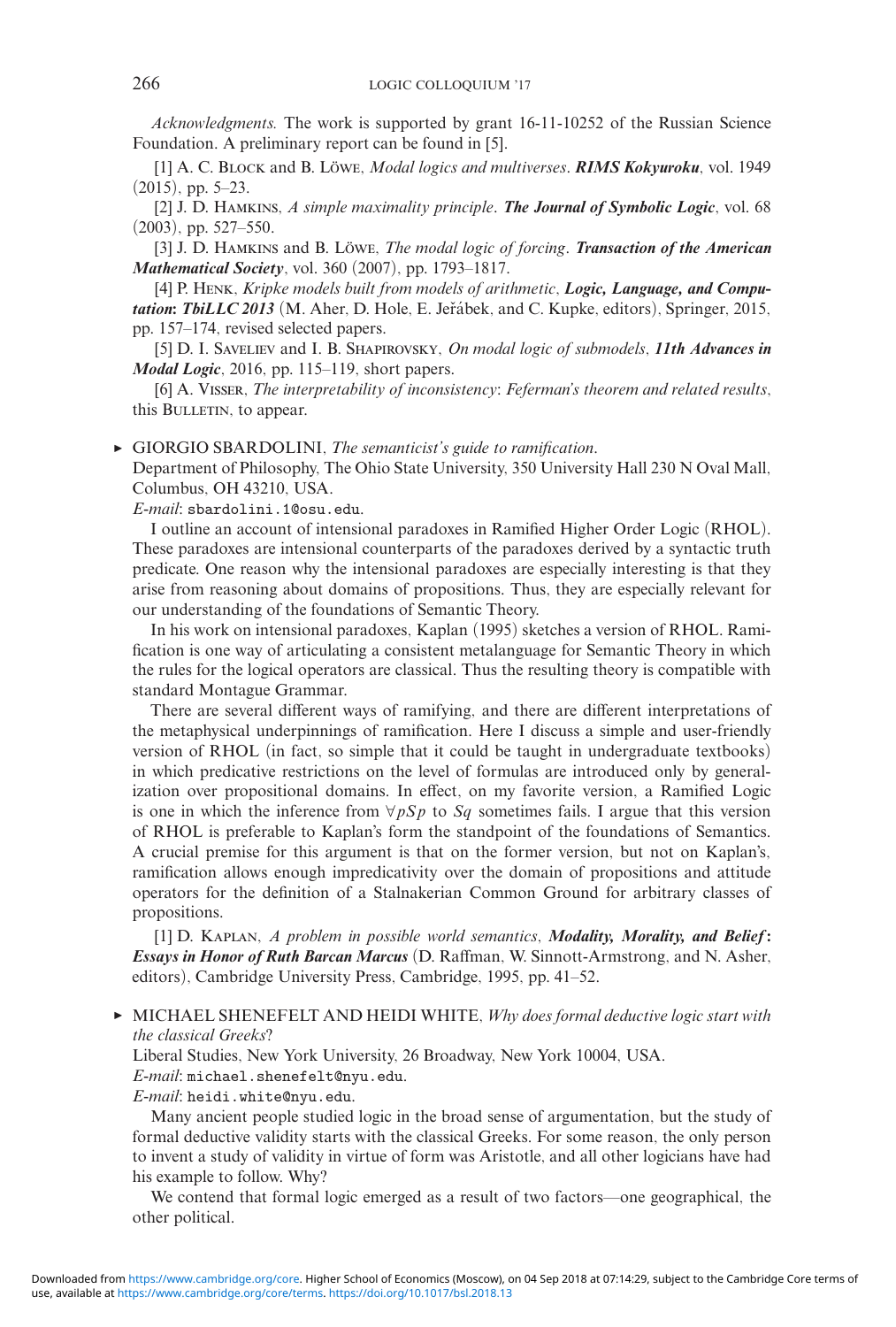LOGIC COLLOQUIUM '17 267

First, unlike other regions of the ancient world, classical Greece had a geography that favored small states, dominated by urban crowds. The ease of navigating the Mediterranean caused the commercial classes to grow, and the small size of these states meant that these same commercial crowds dominated the politics of the classical age. As a result, political questions were settled, not by kings or small groups of nobles, but in mass meetings like the Athenian Assembly. The mechanics of these meetings put special emphasis on public argumentation.

Second, these same crowds, when called to make political decisions, often behaved irrationally. Such crowds had dominated the Athenian Assembly, but when Athens lost its war against Sparta, and then followed with the execution of Socrates, a reaction among intellectuals led to the development of formal logic. Philosophers focused increasingly on the difference between rational argumentation and irrational, and this theme, developed by Plato but later expanded by Aristotle, culminated in the first known system of formal logic.

We attribute the Greek relish for logical demonstration, even in mathematics, to an argumentative political environment, and we draw our argument from our book. *If A, Then B*: *How the World Discovered Logic* (Columbia University Press).

- ANDREI SIPOS¸, *Proof mining in convex optimization*.

Simion Stoilow Institute of Mathematics of the Romanian Academy, P.O. Box 1-764, 014700 Bucharest, Romania.

Faculty of Mathematics and Computer Science, University of Bucharest, Academiei 14, 010014 Bucharest, Romania.

*E-mail*: Andrei.Sipos@imar.ro. http://imar.ro/<sup>∼</sup>asipos

Proof mining is a research program introduced by U. Kohlenbach in the 1990s ([2] is a comprehensive reference, while [3] is a survey of recent results), which aims to obtain explicit quantitative information (witnesses and bounds) from proofs of an apparently ineffective nature. This offshoot of interpretative proof theory has successfully led so far to obtaining some previously unknown effective bounds, primarily in nonlinear analysis and ergodic theory. A large number of these are guaranteed to exist by a series of logical metatheorems which cover general classes of bounded or unbounded metric structures.

For the first time, this paradigm is applied to the field of convex optimization (for an introduction, see [1]). We focus our efforts on one of its central results, the proximal point algorithm. This algorithm, or more properly said this class of algorithms, consists, roughly, of an iterative procedure that converges (weakly or strongly) to a fixed point of a mapping, a zero of a maximally monotone operator or a minimizer of a convex function. Similarly to other cases previously considered in nonlinear analysis, we may obtain rates of metastability or rates of asymptotic regularity. What is interesting here, however, is that for a relevant subclass of inputs to the algorithm—"uniform" ones, like uniformly convex functions or uniformly monotone operators—we may obtain an effective rate of convergence. The notion of convergence, being represented by a  $\Pi_3$ -sentence, has been usually excluded from the prospect of being quantitatively tractable, unless its proof exhibits a significant isolation of the use of reductio ad absurdum (see [4,5]). Here, however, a peculiarity of the input, namely its uniformity, translates into a logical form that makes possible this sort of extraction.

These results are joint work with Laurențiu Leuștean and Adriana Nicolae.

[1] H. Bauschke and P. Combettes, *Convex Analysis and Monotone Operator Theory in Hilbert Spaces*, Springer-Verlag, 2010.

[2] U. Kohlenbach, *Applied Proof Theory***:** *Proof Interpretations and Their use in Mathematics*, Springer Monographs in Mathematics, Springer-Verlag, 2008.

[3] , *Recent progress in proof mining in nonlinear analysis*, to appear in forthcoming special issue of*IFCoLog Journal of Logic and its Applications* with invited articles by recipients of a Gödel Centenary Research Prize Fellowship, 2016.

[4] L. Leusxen, An application of proof mining to nonlinear iterations. **Annals of Pure and** *Applied Logic*, vol. 165 (2014), pp. 1484–1500.

[5] A. Sipos¸, *Effective results on a fixed point algorithm for families of nonlinear mappings*. *Annals of Pure and Applied Logic*, vol. 168 (2017), pp. 112–128.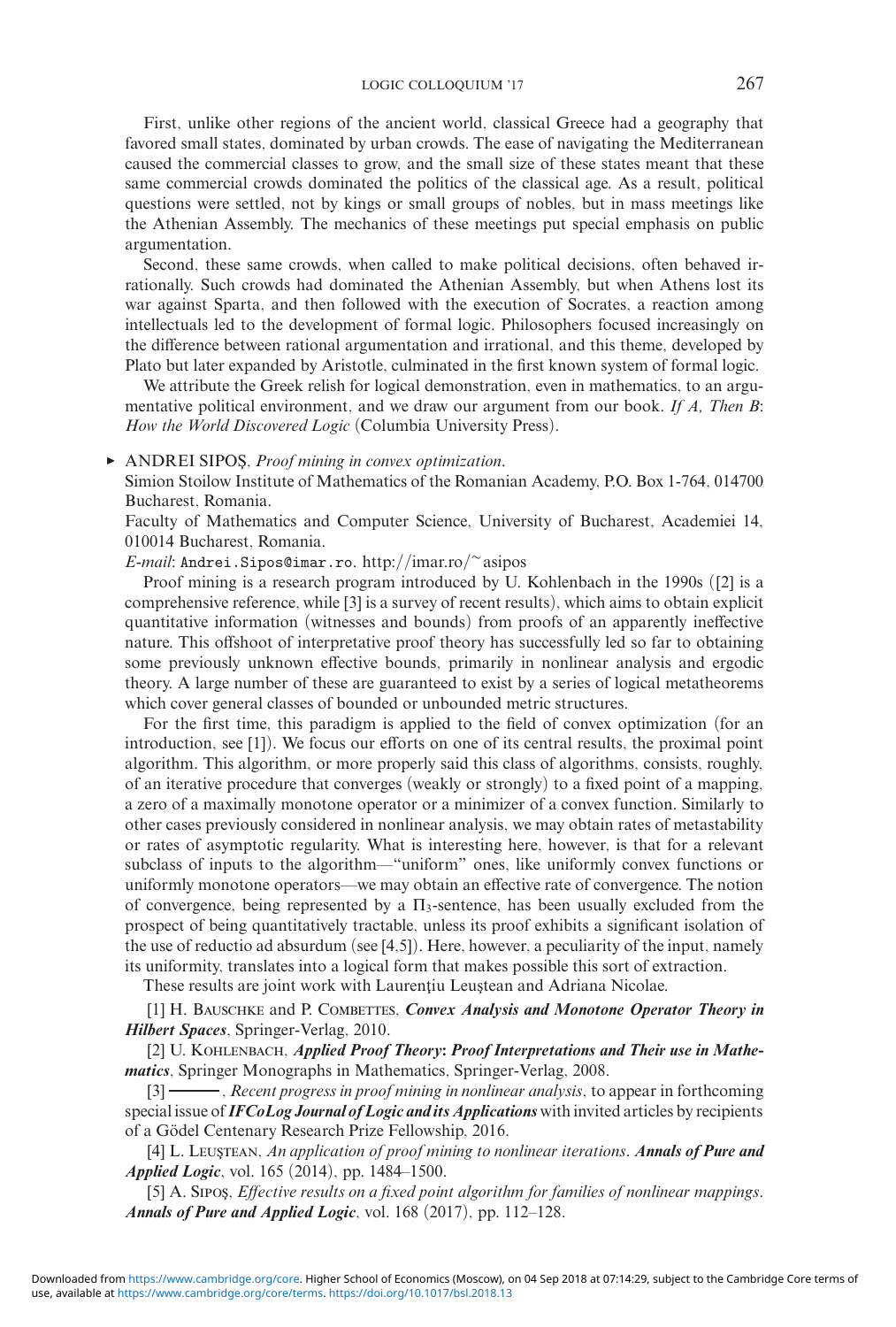- ALEXANDRA SOSKOVA, *Structural properties of the cototal enumeration degrees*.

Faculty of Mathematics and Informatics, Sofia University, 5 James Bourchier Blvd., 1124 Sofia, Bulgaria.

*E-mail*: asoskova@fmi.uni-sofia.bg.

The talk will be an overview on the structural properties of the cototal enumeration degrees which form a proper substructure of the enumeration degrees. The cototal enumeration degrees properly extend the substructure of the total enumeration degrees. The skip is a monotone operator on enumeration degrees.

We study cototality, using the skip operator and give some examples of classes of enumeration degrees that either guarantee or prohibit cototality. The skip has many of the nice properties of the Turing jump, but not every e-degree is reducible to its skip. The e-degrees reducible to their skip are exactly the cototal degrees. The cototal enumeration degrees are characterized [1] as the enumeration degrees of complements of maximal independent sets for infinite computable graphs on the natural numbers. The image of the continuous degrees, introduced by Joseph Miller [5], is contained in the cototal enumeration degrees [1]. Further characterizations are given by Ethan McCarthy [4], Takayuki Kihara, Arno Pauly [2], and Takayuki Kihara by private conversation.

Recently Joseph Miller and Mariya Soskova [6] prove that the cototal enumeration degrees form a dense substructure of the enumeration degrees. Moreover they show that these are exactly the enumeration degrees which contain sets with good approximations in the sense of Alistair Lachlan and Richard Shore [3].

*Acknowledgments.* This is joint work with Uri Andrews, Hristo Ganchev, Rutger Kuyper, Steffen Lempp, Joseph Miller, and Mariya Soskova.

[1] U. ANDREWS, H. GANCHEV, R. KUYPER, S. LEMPP, J. MILLER, A. SOSKOVA, and M. Soskova, *On cototality and the skip operator in the enumeration degrees*, submitted.

[2] T. Kihara and A. Pauly, *Point degree spectra of represented spaces*, submitted.

[3] A. Lachlan and R. Shore, *The n-rea enumeration degrees are dense*. *Archive for Mathematical Logic*, vol. 31 (1992), no. 4, pp. 277–285.

[4] E. McCarthy, *Cototal enumeration degrees and the Turing degree spectra of minimal subshifts*. *Proceedings of the American Mathematical Society*, to appear.

[5] J. Miller, *Degrees of unsolvability of continuous functions*. *The Journal of Symbolic Logic*, vol. 69 (2004), no. 2, pp. 555–584.

[6] J. Miller and M. Soskova, *Density of the cototal enumeration degrees*, submitted.

#### - YUTA TAKAHASHI, *A proof-theoretic semantics for disjunction*.

Graduate School of Informatics, Nagoya University, Furo-cho, Chikusa-ku, Nagoya, Japan. *E-mail*: yuuta.taka84@gmail.com.

Okada and Takemura ([1]) introduced phase semantics for  $\lambda$ -terms of Laird's dual affine/ intuitionistic  $\lambda$ -calculus, whose types are composed from intuitionistic implication  $\rightarrow$ , linear implication  $\sim$ , and linear additive product &. The validity in this semantics has several key features of the validity in proof-theoretic semantics (PTS), which was introduced by Prawitz ([2]) and analyzed by Schroeder-Heister ([4]), so one can provide Okada–Takemura's semantics with a PTS-style foundation. This poses the following question: Can one supply Okada–Takemura's semantics with an interpretation of disjunction, keeping the connection to PTS?

First, we introduce a Okada–Takemura-style semantics for the term-calculus  $M_{\rightarrow\wedge\vee}$  of minimal propositional logic with the connectives →*,*∧, and ∨. Our interpretation of disjunction ∨ is inspired by Sandqvist's ([3]) and keeps the connection to PTS. Next, we prove the completeness of M→∧∨ in the following sense: Every valid term in our semantics is typable. Finally, we note that strong normalization of M→∧∨ follows from our proof for its completeness.

*Acknowledgments.* This is a joint work with Ryo Takemura. The author is supported by KAKENHI (Grant-in-Aid for JSPS Fellows) 16J04925.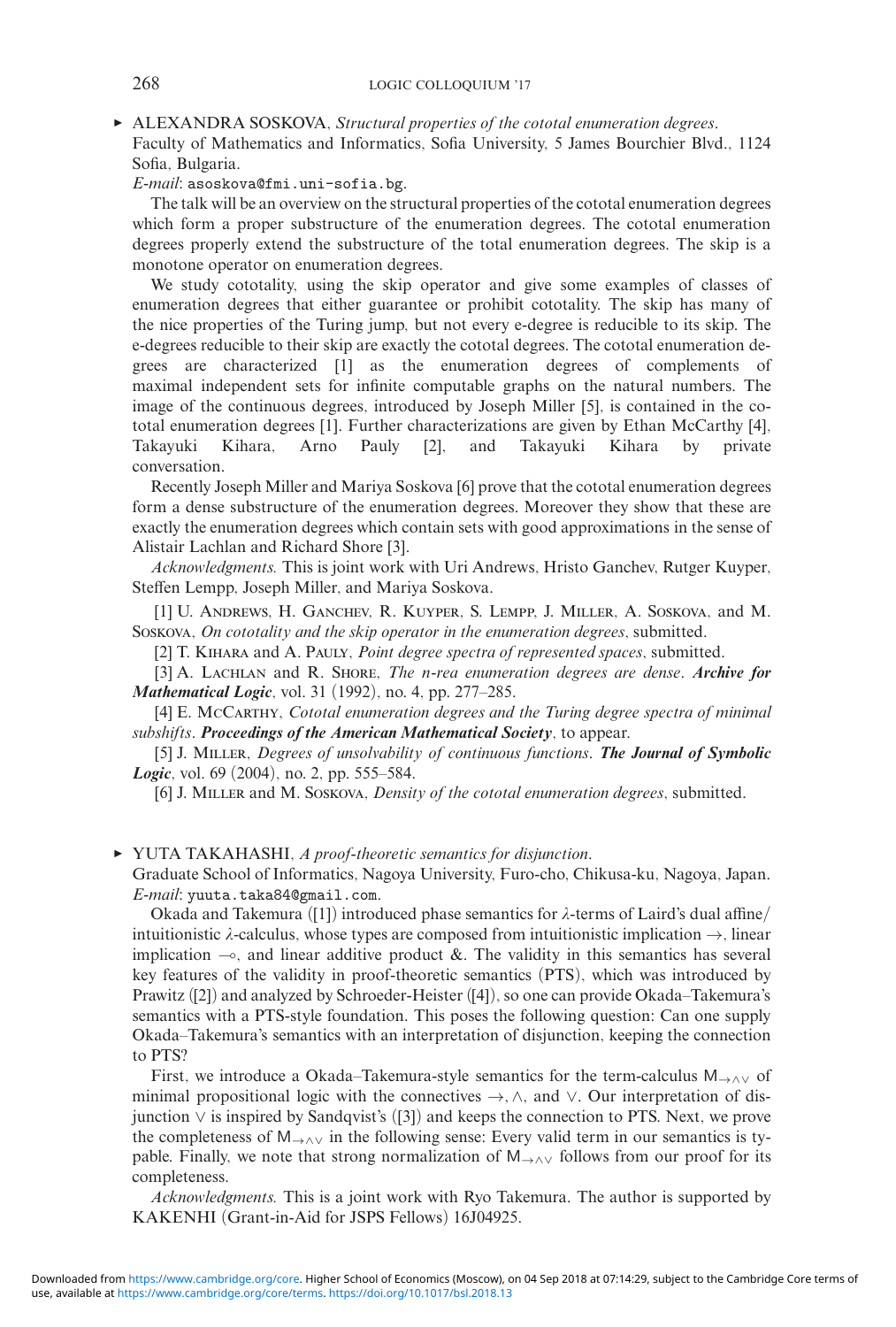[1] M. Okada and R. Takemura, *Remarks on semantic completeness for proof-terms with Laird's dual affine/intuitionistic -calculus*, *Rewriting, Computation and Proof* (H. Comon-Lundh, C. Kirchner, and H. Kirchner, editors), Springer, Berlin, 2007, pp. 167–181.

[2] D. Prawitz, *Ideas and results in proof theory*, *Proceedings of the Second Scandinavian Logic Symposium* (J. E. Fenstad, editor), North-Holland, Amsterdam, 1971, pp. 235–307.

[3] T. SANDQVIST, *Base-extension semantics for intuitionistic sentential logic*. *Logic Journal of the IGPL*, vol. 23 (2015), no. 5, pp. 719–731.

[4] P. Schroeder-Heister, *Validity concepts in proof-theoretic semantics*. *Synthese*, vol. 148 (2006), no. 3, pp. 525–571.

- BENNO VAN DEN BERG, *Models of set theory in path categories*.

Institute for Logic, Language and Computation, University of Amsterdam, Science Park 107, 1098 XG Amsterdam, The Netherlands.

*E-mail*: bennovdberg@gmail.com.

A classical result by Peter Aczel from 1978 [1] shows how one can interpret the constructive set theory **CZF** in Martin-Löf's constructive type theory, by regarding sets as well-founded trees modulo bisimulation. Moerdijk and Palmgren [4] showed that the same sets-as-trees idea can be used to build models of **CZF** in suitable "predicative toposes". We revisit the work by Aczel, Moerdijk, and Palmgren in the light of recent developments in homotopy type theory. The claim is that the sets-as-trees interpretation never uses any definitional equalities and up-to-homotopy versions of the various type constructors suffice to interpret **CZF**. The main challenge is to avoid subtle mistakes involving universes and our main categorical tools are the notion of a path category and the theory of fibred categories.

This is joint work with Ieke Moerdijk and based on the preprints [2,3].

[1] P. Aczel, *The type theoretic interpretation of constructive set theory*, *Logic Colloquium '77,* **(***Proc. Conf., Wrocław, 1977***)**, Studies in Logic and the Foundations of Mathematics, vol. 96, North-Holland Publishing Co., Amsterdam, 1978, pp. 55–66.

[2] B. van den Berg, *Path categories and propositional identity types*, arXiv:1605.02534, September 2016.

[3] B. van den Berg and I. Moerdijk, *Exact completion of path categories and algebraic set theory—Part I*, arXiv:1603.02456, October 2016.

[4] I. MOERDIJK and E. PALMGREN, *Type theories, toposes and constructive set theory*: *Predicative aspects of AST*. *Annals of Pure and Applied Logic*, vol. 114 (2002), pp. 155–201.

- WEI WANG, *On the computability of perfect subsets of sets with positive measure*. Institute of Logic and Cognition, Sun Yat-sen University, 135 Xin Gang Xi Road, Guangzhou 510275, China.

*E-mail*: wwang.cn@gmail.com.

It is well-known that every set of reals with positive measure contains a perfect subset. In a joint project of Chong, Li, Yang, and Wei Wang, we study the computability of such perfect subsets. We show that every effectively closed set *C* with positive measure contains a low perfect subset. Moreover, the Turing degrees of perfect subsets of *C* contain all degrees above the halting problem. We also prove that every set with positive measure contains a perfect subset not computing any given noncomputable set.

#### - ANDREAS WEIERMANN, *On generalized Goodstein sequences*.

Department of Mathematics, Ghent University, Krijgslaan 281 S25, 9000 Ghent, Belgium. *E-mail*: Andreas.Weiermann@UGent.be.

We define generalized Goodstein sequences with respect to the Schwichtenberg–Wainer hierarchy of fast growing functions. The resulting Goodstein principles will then not be provable in the usual theory for noniterated inductive definitions.

The results are partly in joint work with T. Arai and S. Wainer.

► FELIX Q. WEITKÄMPER, *Constructing and classifying stability-preserving substructures*. Merton College, Merton Street, OX1 4JD, Oxford, UK.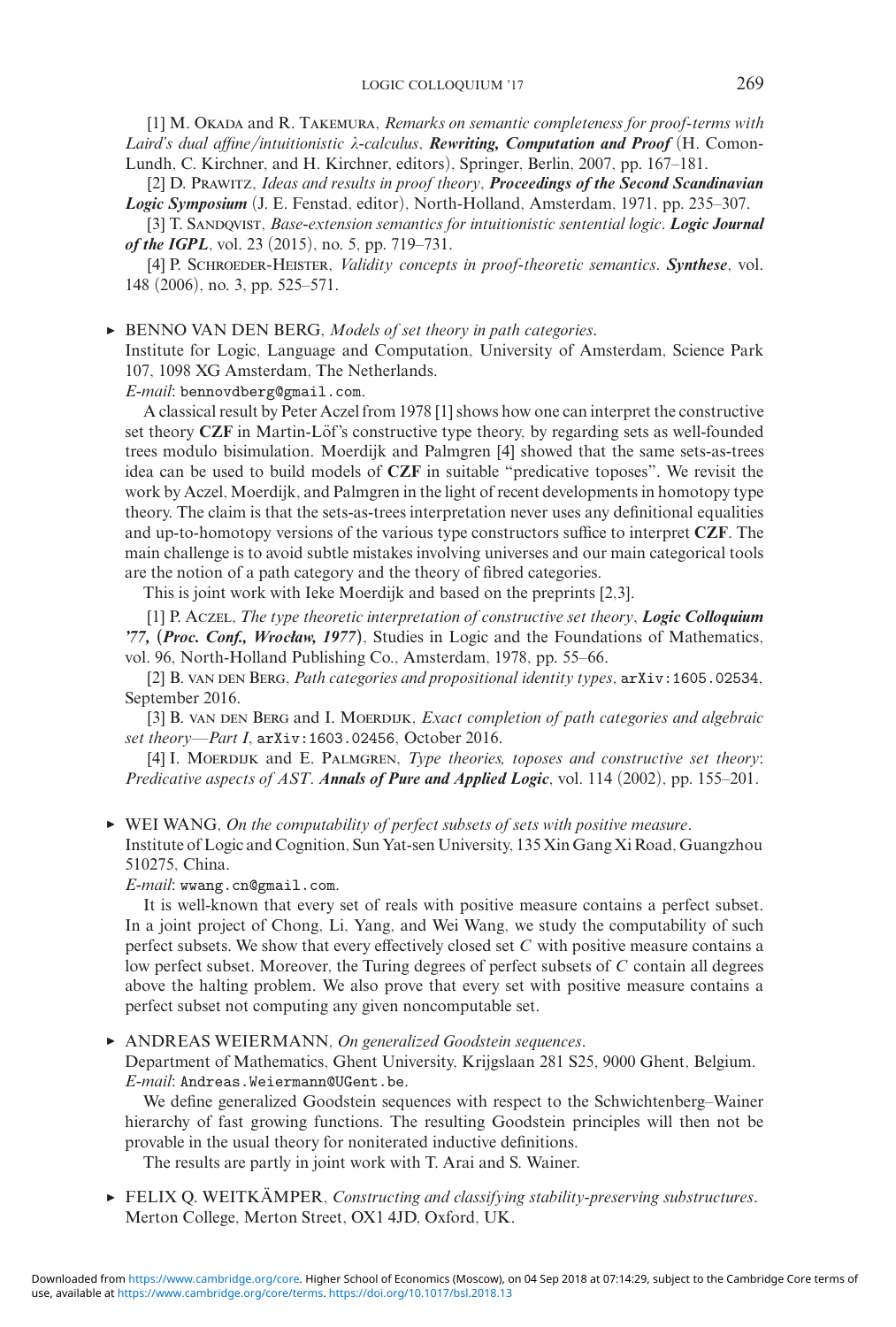*E-mail*: weitkamper@maths.ox.ac.uk.

Algebraic Stability Theory is the branch of Model Theory that applies concepts from stability theory to concrete mathematical structures. Its most fundamental problems are of the form "Given a mathematically interesting class of structures, which of them stand at a certain level of the stability hierarchy?"

Paradigms for results of this sort are Macintyre's theorem that all  $\omega$ -stable fields are algebraically closed on the one hand and Hrushovski and Itai's theorem that there are many non-differentially-closed  $\omega$ -stable differential fields on the other hand. Tackling these problems at any level of generality seems unfeasible, however, if one takes "( $\omega$ -)stable structure" to mean "structure with an  $(\omega)$ -stable first-order theory". This is because the existence of an  $\omega$ -stable theory of differential fields, for example, requires the existence of a well-behaved saturated differential field, and determining saturated models will usually require a discussion of axiomatisability issues. Such issues, though, are highly dependent on the concrete algebraic properties of the class in which one is working. We argue that the more general context of Homogeneous Model Theory provides a more appropriate interpretation for questions of this type, in which "stable structure" is taken to mean "stable homogeneous structure" instead. In this framework, we provide a general construction scheme for substructures preserving degree of stability and discuss how understanding the close connection between these derived structures and their parent structure could help us ask more meaningful questions in this fundamental area of Algebraic Model Theory.

#### - HANWEN WU AND HONGWEI XI, *Multirole Logic*.

Department of Computer Science, Boston University, 111 Cummington Mall, Boston, MA 02215, USA.

*E-mail*: hwxi,hwwu@cs.bu.edu.

*URL Address*: http://www.cs.bu.edu/∼hwxi/.

We formulate *multirole logic* [1] as a new form of logic and naturally generalize Gentzen's celebrated result of cut-elimination between two sequents into one between *n* sequents for any  $n > 1$ .

While the first and foremost inspiration for multirole logic came to us during a study on multiparty session types in distributed programming [2], it seems natural in retrospective to introduce multirole logic by exploring the well-known duality between conjunction and disjunction in classical logic. Let  $\overline{\emptyset}$  be a (possibly infinite) underlying set of integers, where each integer is referred to as a role. In multirole logic, each formula *A* can be annotated with a set *R* of roles to form the *i*-formula  $[A]_R$ . For each *ultrafilter* U on the power set of  $\overline{\emptyset}$ , there is a (binary) logical connective  $\wedge_u$  such that  $[A_1 \wedge_u A_2]_R$  is interpreted as the conjunction (disjunction) of  $[A_1]_R$  and  $[A_2]_R$  if  $R \in \mathcal{U} (R \notin \mathcal{U})$  holds. Furthermore, the notion of negation is generalized to *endomorphisms* on ∅. We formulate both multirole logic (MRL) and linear multirole logic (LMRL) as natural generalizations of classical logic (CL) and classical linear logic (CLL), respectively. Among various metaproperties established for MRL and LMRL, we obtain one named *multiparty cut-elimination* stating that every cut involving one or more sequents can be eliminated. For instance, the cut-rule in CL is generalized to the following one:

$$
\frac{\Gamma_1,\left[A\right]_{R_1}\cdots\Gamma_n,\left[A\right]_{R_n}}{\Gamma_1,\ldots,\Gamma_n},
$$

where  $\overline{R}_1 \oplus \cdots \oplus \overline{R}_n = \overline{\emptyset}$  is assumed. Note that Gentzen's cut-elimination is the special case where  $n = 2$ .

[1] H.Wuand H. Xi,*Multirole logic* (*extended abstract*), arXiv:1703.06391 [math.LO], 2017.

[2] , *Propositions in linear multirole logic as multiparty session types*, arXiv:1611.08888 [cs.PL], 2016.

► SUSUMU YAMASAKI, *A modal operator in multimodal mu-calculus and induced semiring structure*.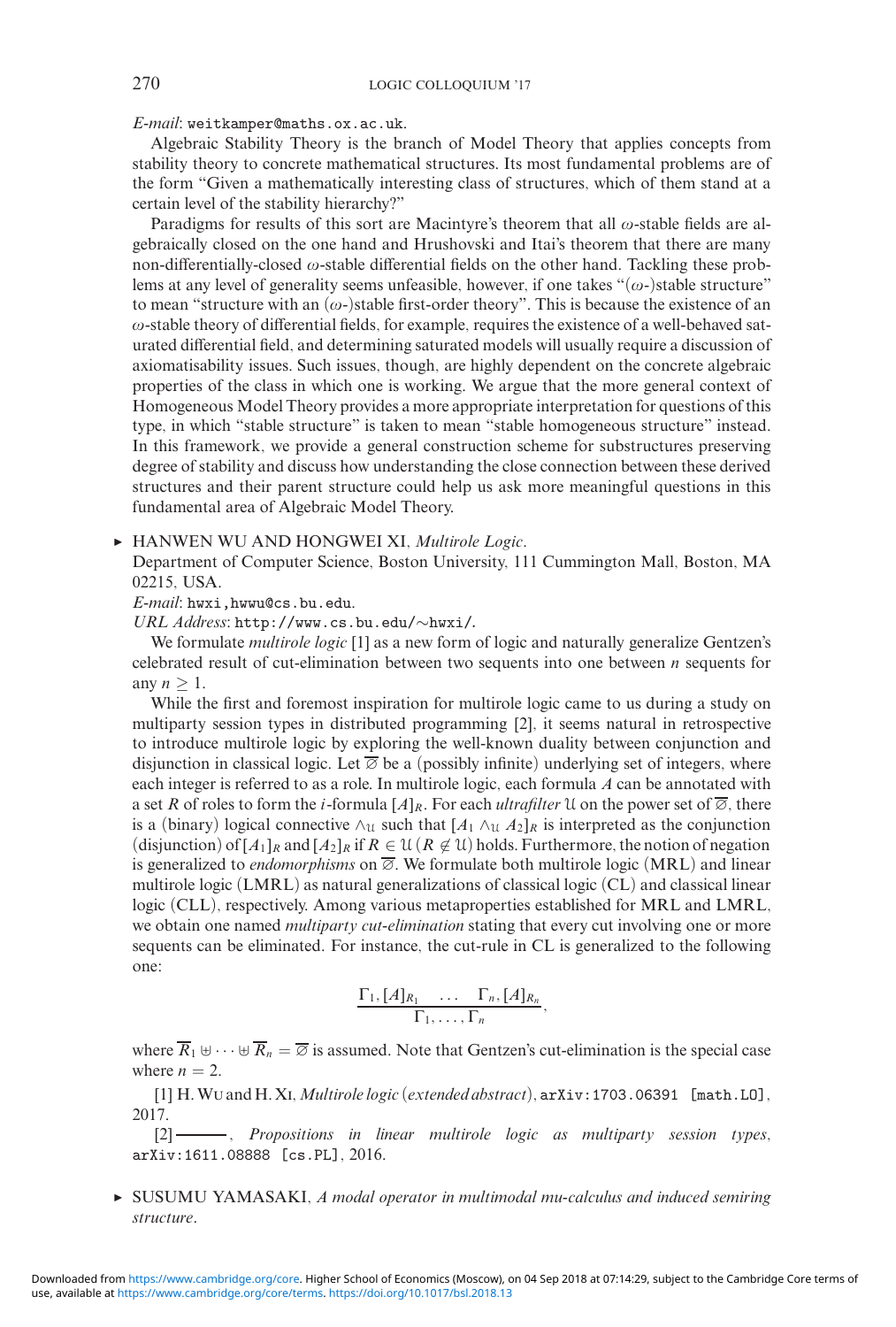Okayama University, 1-1-1 Tsushima-Naka, Kita-ku, Okayama 700-8530, Japan. *E-mail*: sya2012shinpei@gmail.com.

The meanings of formulas in multimodal mu-calculus (as an extended version of action logic [2]) are presented by the author, where the states for interactive communication and function application are monitored (conditioned) by formulas. The syntax of the formulas is give in BNF:  $\varphi$  ::= tt |  $p \mid \neg \varphi \mid \neg \varphi \mid \varphi \vee \varphi \mid \langle c \rangle \varphi \mid \mu x. \varphi \mid \varphi \rangle t$ , with the truth tt, propositions *p*, two kinds of negation ¬ and ∼, the disjunction operator ∨, the least fixed point operator  $\mu$ , and prefix/postfix modal operators  $\langle c \rangle$  (for communications) and  $\rangle t$ ) (for terms).

This contribution is concerned with the case that the postfix modal operator  $\langle t \rangle$  (in the above logic) is provided with (another type of) logical formulas. The modal operator might be related to and motivated by decralative programming, originating from: (i) propositional formulas of the expression  $\wedge_j (l_1^j \wedge \cdots \wedge l_{n_j}^j \rightarrow l^j)$  (where  $l_i^j$  and  $l^j$  are literals) and (ii) their models (by taking correspondence with a Heyting algebra on {0*,* 1*/*2*,* 1}). Regarding the model, an extended version of fixed point theory (in [1]) is available so that the pair form (*P*-set, *N*-set) may be constructed, where *P*-set and *N*-set are positive and negative sets of propositions assigned to 1 and to 0, respectively.

As a next step to the modal operator, the model pair is abstracted into the form for sequential and alternative effects because the meaning of modal operator is involved in a transition system and thus contains state-transition effects of sequence and alternation. In this contribution, the sequential effect is restricted only to the positive set "*P*-set", such that a form (*P*-seq, *N*-set) is aimed at, where *P*-seq is a subset of the set containing all the finite proposition sequences (formed by *concatenation*) from the set of propositions. Taking the *alternation* (for concatenation formation) into consideration, the form  $\Sigma_i(P\text{-}\text{seq}_i, N\text{-}\text{set}_i)$ (where  $\Sigma_i$  is a direct sum) would be defined.

The set of the forms  $\Sigma_i(P\text{-}\text{seq}_i, N\text{-}\text{set}_i)$  might be finally constructed into a *semiring*, with the operations *addition* and *multiplication* in accordance to *alternation* and *concatenation*, respectively. This construction is well managed with the effects of the negative sets (*N*-set's).

[1] A. VAN GELDER, K. A. Ross, and J. S. SCHLIPF, *The well-founded semantics for general logic programs*. *Journal of the ACM*, vol. 38 (1991), no. 3, pp. 619–649.

[2] M. Hennessy and R. Milner, *Algebraic laws for nondeterminism and concurrency*. *Journal of the ACM*, vol. 32 (1985), no. 1, pp. 137-161.

#### - AIBAT YESHKEYEV, *Some properties of central types for EPSCJ theories*.

Faculty of Mathematics and Information Technologies, Karaganda State University, University Str., 28, Building 2, Kazakhstan.

*E-mail*: aibat.kz@gmail.com.

This abstract is associated with the concepts of convexity theory in the class Existentially Prime Jonsson theories. We denote such theories as Existentially Prime Strongy Convex Jonsson (EPSCJ).

Also we have concentrating our attention to not arbitrary subsets but use have deal with Jonsson subsets ([1,2]) of some semantic model for fixing Jonsson theory.

First of all, we are interested in describing models of central types of Jonsson fragments [3] with respect to stability topics.

DEFINITION 1. Let  $T$  is an arbitrary Jonsson theory in the language of the first order signature  $\sigma$ . Let *C* is a semantic model of theory *T*. Let  $A \subseteq C$  is a Jonsson set of theory *T*. Let  $\sigma_{\Gamma}(A) = \sigma \cup \{c_a | a \in A\} \cup \Gamma$ ,  $\Gamma = \{P\} \cup \{c\}$ . Let  $T_A^C = T \cup Th_{\forall \exists} (C, a)_{a \in A} \cup \{P(c_a) | a \in A\}$ *A*}∪ { $P(c)$ }∪ { $P'P \subseteq P'$ } where { $P'P \subseteq P'$ } is an infinite set of sentences expressing the fact that the interpretation of symbol *P* is existentially closed submodel in the language of the signatures  $\sigma_{\Gamma}(A)$  and this model is a definable closure of the set A. It is understood that the consideration the set of sentences is Jonsson theory and this theory generally is not complete. Let  $T^*$  is the center of the Jonsson theory  $T_A^C$  and  $T^* = Th(C')$  where  $C'$  is a semantic model of the theory  $T_A^C$ . By restriction theory  $T_A^C$  to signatures  $\sigma_{\Gamma}(A) \setminus \{c\}$  the theory  $T^*$ becomes a complete type. This type we call as the central type of the theory *T* relatively the Jonsson set *A* and denoted by  $P_A^C$ .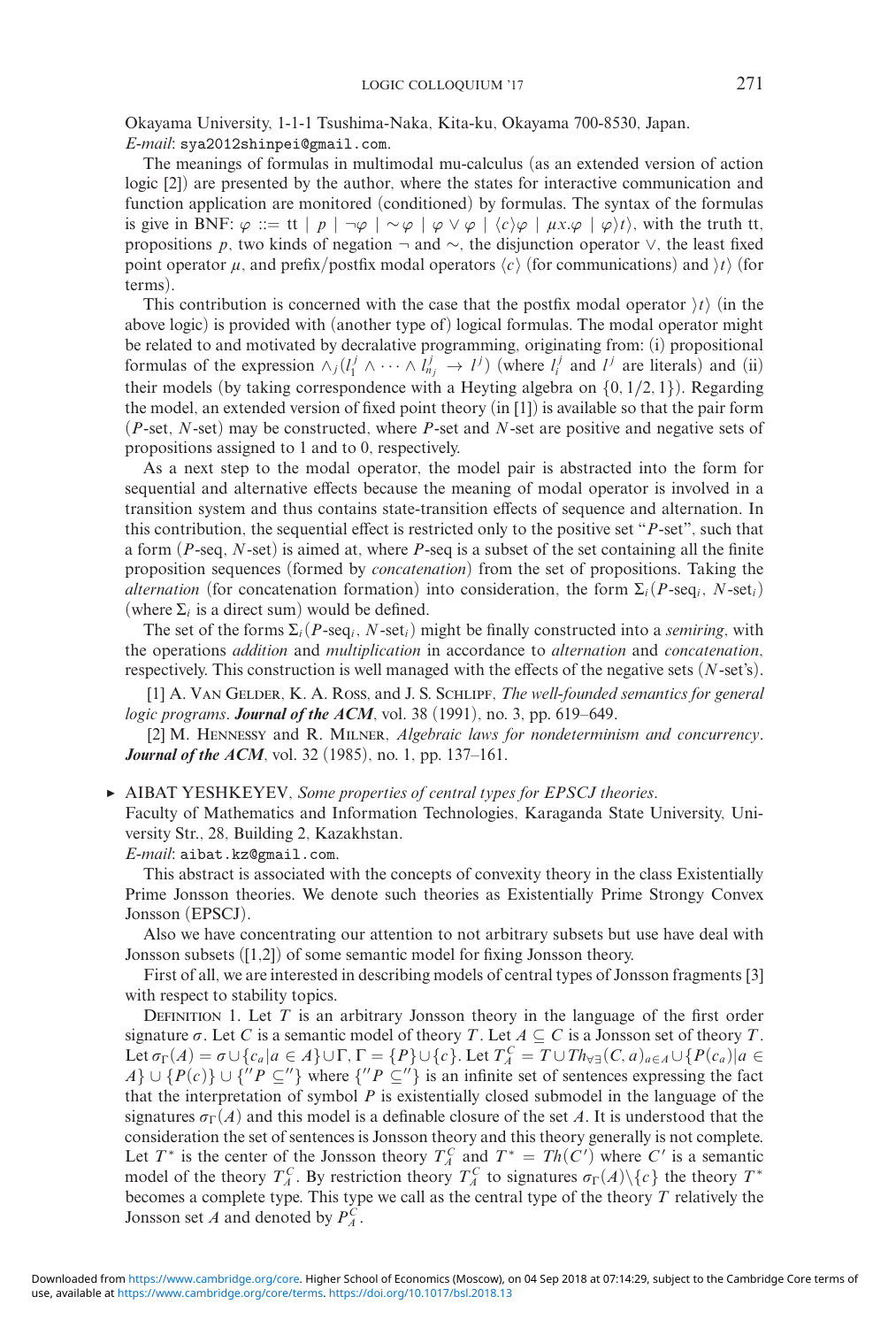Let *L* be an arbitrary language. Let *T* be perfect Jonsson theory, complete for existential sentences in the language *L*, and its semantic model is *C* . We say that two Jonsson (algebraically) sets (equivalent, cosemantic, categorical), if there are respectively, (Jonsson equivalent, cosemantic, categorical, syntactically similar, semantically similar, etc.) the models obtained by the corresponding closure of these sets. Consider, for example, cosemantic. Two Jonsson sets are cosemantic, if their respective closures are cosemantic, etc. [1].

Let us consider the stability for fragments of Jonsson sets.

Let *X* Jonsson set and *M* is existentially closed model, where  $dcl(X) = M$ .

Consider the fragment of Jonsson set *X* as the theory  $Th_{\forall\exists}(M) = T_M$ . And we consider  $T_M$  instead of theory  $T$  in the definition 1. We have the following results:

Lemma 1. *TM will Jonsson theory in the enrichment of above signature.*

Theorem 1. *Let TM , as described above an existentially complete perfect EPSCJ theory. If*  $\lambda \geq \omega$ , then the following conditions are equivalent:

(1)  $T^*$  *is*  $\lambda$ -stable, where  $T^*$  *is the center of*  $T$ *;* 

(2)  $T_A^C$  *is*  $J - \lambda$ -stable [1].

THEOREM 2. Let  $T_M$  existentially complete EPSCJ theory. Then the following conditions are *equivalent:*

(1)  $T_M^* - \omega$ -categorical;

(2)  $T_A^C - \omega$ -categorical.

[1] M. T. Kasymetova and A. R. Yeshkeyev, *Jonsson Theory and its Classes of Models*, Publisher of the Karaganda State University, 2016, p. 346.

[2] A. Yeshkeyev, *On Jonsson sets and some their properties*, *Abstract Booklet of Logic Colloquium*, Vienna Summer of Logic, 2014, pp. 108–109.

[3] , *Properties of central type for fragments of Jonsson sets*, *Abstract Booklet of Logic Colloquium*, Helsinki Summer of Logic, 2015, pp. 751–752.

- BYEONG-UK YI, *Plural categoricals and squares of opposition*.

Department of Philosophy, University of Toronto, 170 St. George St., Toronto, ON L5L1J7, Canada.

*E-mail*: b.yi@utoronto.ca.

This article studies the logic of plural categoricals: (a) 'Any unicorns are animals',  $(a^*)$ 'Any of the unicorns are animals', etc. To do so, it is important to distinguish between two groups thereof:

Group 1 (G1) **<sup>A</sup>**: Any Ps are Qs. **<sup>E</sup>**: No Ps are Qs. **I**: Some Ps are Qs. **O**: Some Ps are not Qs.

Group 2 (G2) **A\***: Any of the Ps are Qs. **E\***: None of the Ps are Qs. **I\***: Some of the Ps are Qs. **I\***: Some of the Ps are not Qs.

G1 categoricals (e.g., (a)) are not logically equivalent to matching G2 categoricals (e.g.,  $(a^*)$ ) (see [6]). Modern logic gives essentially correct accounts of G1 categoricals. Regarding G2 categoricals, however, traditional logic arguably yields correct accounts. Assume, following Strawson [4]– [5], that G2 categoricals presuppose that the plural terms replacing 'the Ps' (e.g., 'the horses') refer to some things (see [1]). Then all the theses in the traditional square of opposition (see [2]) hold. But **E\*** and **I\***, unlike **E** and **I**, are not convertible  $(see [3]).$ 

[1] T. McKay, *Plural Predication*, Oxford University Press, 2006.

[2] T. Parsons, *The traditional square of opposition*, *Stanford Encyclopedia of philosophy*, Summer 2017 ed. (E. Zalta, editor),  $URL = \langle \text{https://plate.stanford.edu/archives/}$ sum2017/entries/square/), forthcoming.

[3] T. Smiley, *Mr. Strawson on traditional logic*. *Mind*, vol. 76 (1967), no. 301, pp. 118–120.

[4] P. Strawson, *On referring*. *Mind*, vol. 59 (1950), no. 235, pp. 320–344.

[5] **-** *Introduction to Logical Theory*, Mathuen, 1952.

[6] B.-U. Yi, *Quantifiers, determiners, and plural constructions*, *Unity and Plurality***:** *Logic, Philosophy, and Linguistics* (M. Carrara, F. Moltmann, and A. Arapinis, editors), Oxford University Press, Oxford, 2016, pp. 121–170.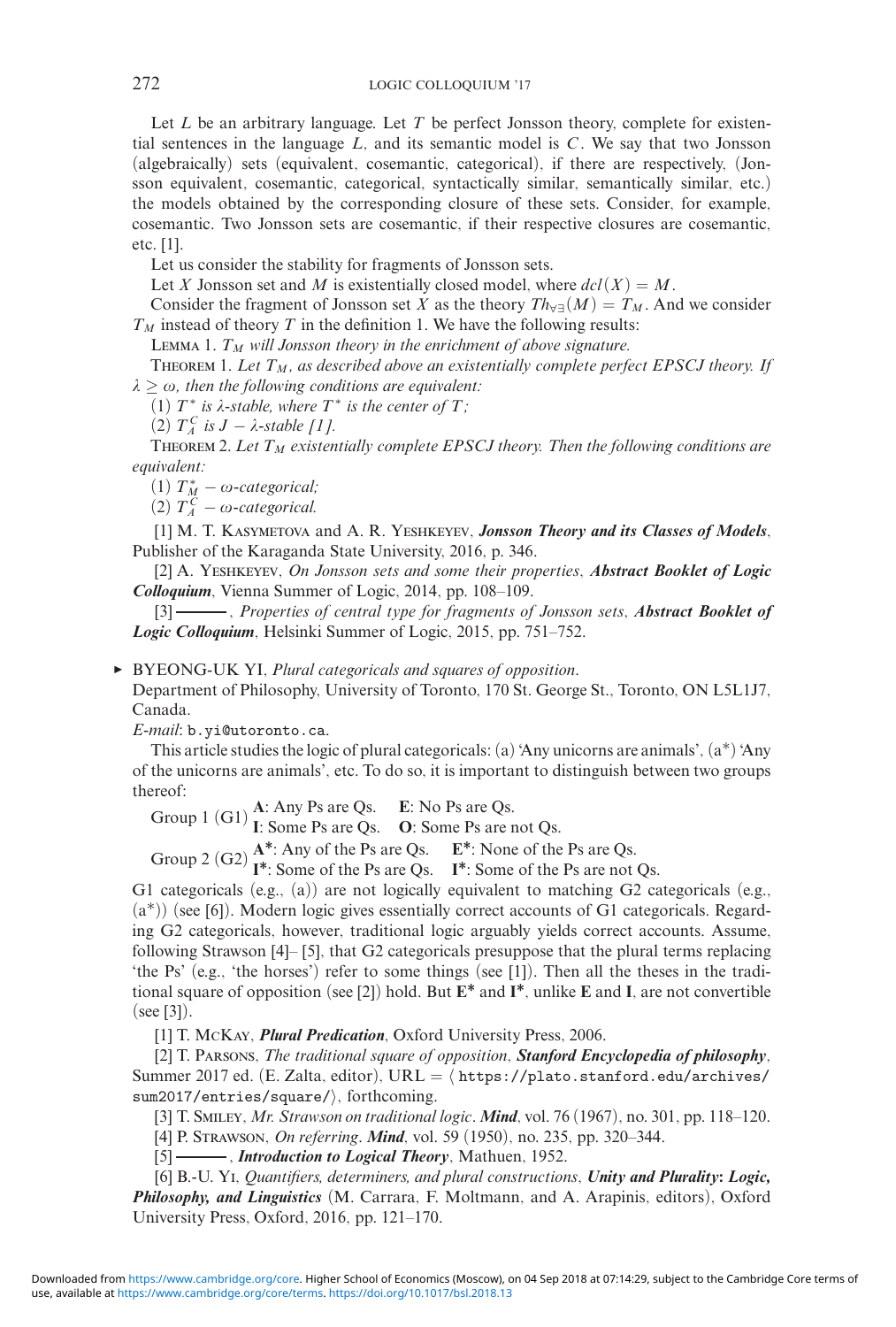### **Abstracts of papers submitted by title**

### ► S. S. BAIZHANOV AND B. SH. KULPESHOV, *On preserving properties under expanding models of quite o-minimal theories*.

Institute of Mathematics and Mathematical Modeling, Almaty, Kazakhstan.

*E-mail*: sayan-5225@mail.ru.

International Information Technology University, Almaty, Kazakhstan; Institute of Mathematics and Mathematical Modeling, Almaty, Kazakhstan.

*E-mail*: b.kulpeshov@iitu.kz.

Here we discuss properties that are preserved under expanding models of an  $\aleph_0$ -categorical quite o-minimal theory by a convex unary predicate. We prove that the following properties as quite o-minimality [2],  $\aleph_0$ -categoricity and convexity rank [3] are preserved under such expansions.

Let *M* be a weakly o-minimal structure, *A*,  $B \subseteq M$ , *M* be  $|A|$ <sup>+</sup>-saturated, and let  $p, q \in$  $S_1(A)$  be nonalgebraic types.

DEFINITION 1. [1] We say that  $p$  is not *weakly orthogonal* to  $q$  if there are an  $A$ -definable formula  $H(x, y)$ ,  $\alpha \in p(M)$ , and  $\beta_1, \beta_2 \in q(M)$  such that  $\beta_1 \in H(M, \alpha)$  and  $\beta_2 \notin H(M, \alpha)$ .

DEFINITION 2. [2] We say that *p* is not *quite orthogonal* to *q* if there is an *A*-definable bijection  $f: p(M) \to q(M)$ . We say that a weakly o-minimal theory is *quite o-minimal* if the relations of weak and quite orthogonality for 1-type coincide.

Quite o-minimal theories form a subclass of the class of weakly o-minimal theories preserving a series of properties of o-minimal theories. For instance, in [4],  $\aleph_0$ -categorical quite o-minimal theories were completely described. This description implies their binarity (the similar result holds for  $\aleph_0$ -categorical o-minimal theories).

Theorem 3. *Let M be a model of an* ℵ0*-categorical quite o-minimal theory, M be an expansion of M by an arbitrary finite family of convex unary predicates. Then M is a model of an* ℵ0*-categorical quite o-minimal theory of the same convexity rank.*

[1] B. S. Baizhanov, *Expansion of a model of a weakly o-minimal theory by a family of unary predicates*. *The Journal of Symbolic Logic*, vol. 66 (2001), no. 3, pp. 1382–1414.

[2] B. S. Kulpeshov, *Convexity rank and orthogonality in weakly o-minimal theories*. *News* of the National Academy of Sciences of the Republic of Kazakhstan, Physical and Mathematical Series, vol. 227, 2003, pp. 26–31.

[3] , *Weakly o-minimal structures and some of their properties*. *The Journal of Symbolic Logic*, vol. 63 (1998), no. 4, pp. 1511–1528.

[4] , *Countably categorical quite o-minimal theories*. *Journal of Mathematical Sciences*, vol. 188 (2013), no. 4, pp. 387–397.

- MARTIN MOSE BENTZEN, *Logic without unique readability—a study of semantic and syntactic ambiguity*.

Department of Management Engineering, Technical University of Denmark, Diplomvej, Building 372, 2800 Lyngby, Denmark.

*E-mail*: mmbe@dtu.dk.

One of the main reasons for introducing a formal language is to remove ambiguity, the possibility of assigning several meanings to a linguistic expression. Typically, this is achieved through ensuring unique readability of formulas by using brackets (or another convention, such as Polish notation). Unique readability implies meaning uniqueness, exactly one valuation of a sentence given an interpretation of basic formulas and recursive truth conditions. Obviously, in natural language this one-to-one correspondence between syntax and semantics is absent, the unique readability assumption does not hold true universally. Whereas, e.g., scope ambiguities in natural languages have been studied extensively, ambiguous formal languages have not been the focus of in depth research. Here, we lift the assumption of unique readability by omitting the brackets from propositional logic, making it possible to formally distinguish between syntactic and semantic ambiguity. A valuation then amounts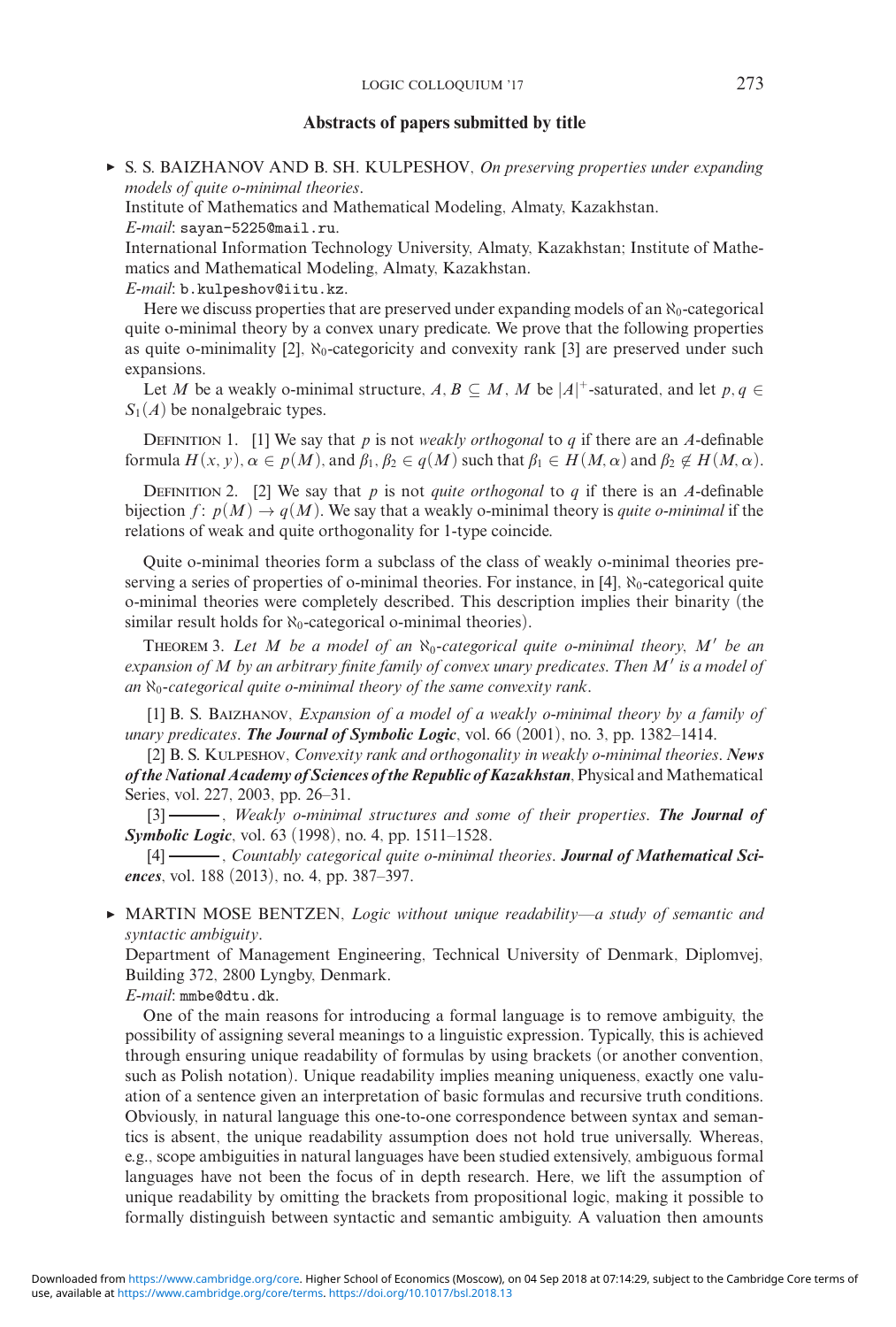to a semantic disambiguation, and rather than a unique valuation (truth value), there is a set of valuations corresponding to ways a formula could have been constructed. We show what happens to familiar concepts of logic such as definability, satisfiability, and validity. Here follows two simple examples illustrating the relation between syntactic and semantic ambiguity. In some cases unique readability can be regained through careful construction of formulas. E.g., although an attempt to define  $p \to q$  as  $\neg p \lor q$  would be syntactically and semantically ambiguous, one may define it as  $q \vee \neg p$ , which can be read only one way (but obviously this construction is not stable under substitution). Syntactic ambiguity does not imply semantic ambiguity, although it is typically the case. For instance, although the formula  $p \land \neg p \land p$ can be read in three ways, it has only one possible meaning (a contradiction).

# - JOHN CORCORAN, *Meanings of statement, proposition, and sentence*.

Philosophy, University at Buffalo, Buffalo, NY 14260-4150, USA.

### *E-mail*: corcoran@buffalo.edu.

The three Written English expressions 'statement', 'proposition', and 'sentence' used in logic and philosophy of logic are ambiguous (multisense, polysemic): people use each with multiple normal meanings (senses, definitions). Several of their meanings are vague (imprecise, indefinite): they admit borderline (marginal, fringe) cases. This article juxtaposes, distinguishes, and analyses several senses of these words focusing on a constellation of recommended senses.

As recommended, a *statement*is a unique event, a speech-act performed by a unique person at a unique time and place. By contrast, propositions and sentences are timeless and placeless abstractions. A *proposition* is an intensional object, a sense composed of senses (concepts). A *sentence* is a linguistic entity (string-type) composed of character-types. Sentences in themselves are meaningless.

It is only a proposition that is properly said to be true or to be false, although—with suitable qualification—statements, or even sentences, may be said to be true or false in appropriate derivative senses.

Persons use sentences to express the propositions they state in the statements they make. As examples make clear, one and the same sentence is routinely used on different occasions to express different propositions. Likewise clarified by examples is the fact that different sentences express one and the same proposition. Persons make statements; they don't make sentences or propositions.

This article clarifies, qualifies, and, in a few cases, retracts various views previously expressed by the author. It is intended as a philosophical sequel to [1], [2], and [3]

[1] J. Corcoran, *Meanings of implication*. *Dialogos ´* , vol. 9 (1973), pp. 59–76.

[2] , *Argumentations and logic*. *Argumentation*, vol. 3 (1989), pp. 17–43.

[3] - Sentence, proposition, judgment, statement, and fact: Speaking about the Writ*ten English used in logic*, *The Many Sides of Logic* (W. Carnielli et al., editors), College

Publications, 2009, pp. 71–103.

- JOHN CORCORAN AND GEORGE BOGER, *Meanings of contradicts*.

Philosophy, University at Buffalo, Buffalo, NY 14260-4150, USA.

*E-mail*: corcoran@buffalo.edu.

Philosophy, Canisius College, Buffalo, NY 14208-1098, USA.

*E-mail*: boger@canisius.edu.

The ambiguous verb 'contradicts' and its cognates play important roles in logic and logicrelated literature. We study their uses. We build on [3]: a treatment of the verb 'implies' and its cognates. We exploit similarities with 'implies' as studied in [1], which observes that the verb 'implies' as a relation verb can express relations of various semantic categories: for example, person-to-proposition relations as well as proposition-to-proposition relations: as in 'Cantor implies that omega exists' and 'Zorn's Lemma implies the Choice Axiom', respectively.

The verb 'contradicts' expresses person-to-person relations ( [2, pp. 52 et al.]), personto-proposition relations ([2, pp. 68, 108, et al.]), and proposition-to-proposition relations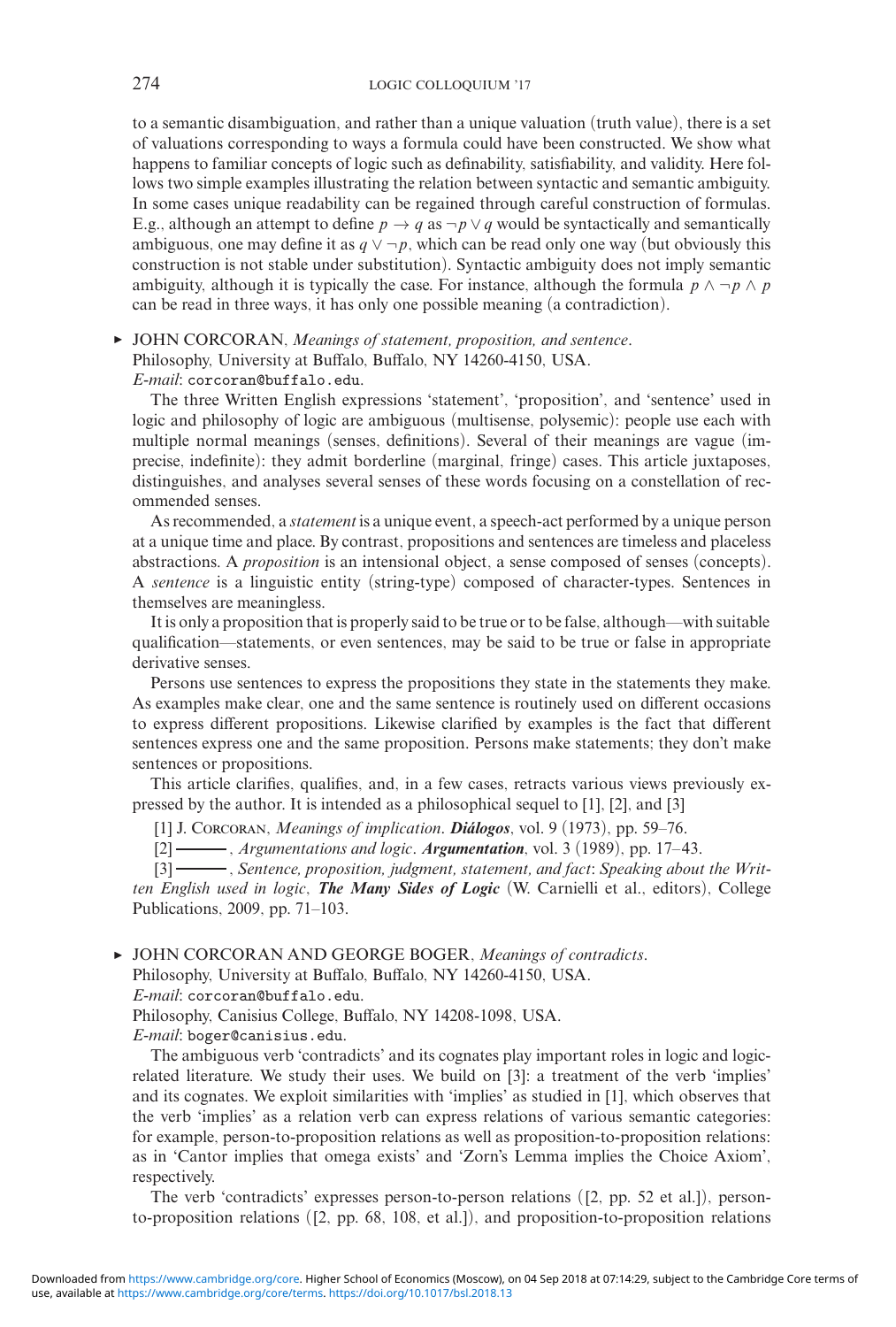([2, p. xxvii et al.]) (to mention only three): as in "Cantor contradicts Brouwer", 'Brouwer contradicts Bivalence', and 'Bivalence contradicts Trivalence'. Of course there are several more, e.g., the set-to-proposition relation: a given set of propositions contradicts a given proposition iff the set implies the negation of the given proposition: 'Lobachevskian Geometry contradicts Euclid's Parallel Postulate'.

The noun 'contradiction'—besides being used as a proper name of various relations including the one that holds from a set to a proposition iff the former contradicts the latter—has various uses as a common noun applying to propositions, for example, to those whose negations are tautological. It also serves as a part of ambiguous expressions such as 'the principle of contradiction' [4].

The string 'contradicting' is found in different grammatical categories; [2] uses it in three categories on a single page, p. xxviii.

[1] K. Barber and J. Corcoran, *Agent and premise implication*, this Bulletin, vol. 15 (2009), p. 235.

[2] M. Cohen and E. Nagel, *Introduction to Logic*, second ed. (J. Corcoran, editor), Hackett, 1993.

[3] J. CORCORAN, Meanings of implication. Diálogos, vol.9 (1973), pp. 59-76.

[4] J. Corcoran and J. Legault, *Aristotle, Boole, and Tarski on contradiction*, this Bulletin, vol. 19 (2013), p. 515.

- JOHN CORCORAN AND HASSAN MASOUD, *Teaching universalized-conditionals and Hazen's Theorem*.

Philosophy, University at Buffalo, Buffalo, NY 14260-4150, USA.

*E-mail*: corcoran@buffalo.edu.

Philosophy, University of Alberta, Edmonton, AB T6G2E7, Canada.

Where  $S(x)$  and  $P(x)$  are predicates in the sense of [1] and [2], the predicate  $[S(x) \rightarrow P(x)]$ is called the *conditional* [*predicate*] *with antecedent*  $S(x)$  *and consequent*  $P(x)$ . The sentence  $∀x[S(x) → P(x)]$ , which is the universalization of the conditional  $[S(x) → P(x)]$ , is said to be *the universalized-conditional* [*sentence*] *with antecedent*  $S(x)$  *and consequent*  $P(x)$ . Students should note that universalized-conditionals are universals; no universalized-conditional is a conditional.

The universalized-conditional  $\forall x$ [(S(*x*) &  $\sim$  P(*x*))  $\rightarrow$  P(*x*)] is *the negated-consequentqualification* [*NCQ*] *of* the universalized-conditional  $\forall x$ [S( $x$ )  $\rightarrow$  P( $x$ )]. It is easy to see that the NCQ of a universalized-conditional is logically-equivalent to the universalizedconditional itself.

Moreover, the existentialized-conjunction corresponding to an NCQ, say,  $\exists x$ [(S(*x*) & ∼  $P(x)$ ) &  $P(x)$ ], is evidently inconsistent and thus not implied by its NCQ unless the latter is inconsistent. This shows that no consistent negated-consequent-qualification has existential import in the sense of [1] and [2].

But since every universalized-conditional is logically equivalent to its NCQ, we have the *Hazen Lemma*: every consistent universalized-conditional is logically-equivalent to a universalized-conditional without existential import.

One important question—answered definitively by Allen Hazen in correspondence with Corcoran and Masoud—concerns which universalized-conditionals with existential-import are logically-equivalent to universalized-conditionals without existential-import.

*Hazen's Theorem*: A universalized-conditional with existential-import is logically equivalent to some universalized-conditional without existential-import iff it is consistent.

Hazen's contributions nicely complement our results in [1] and [2]. They use none of our previously published conclusions: they are entirely new.

[1] J. Corcoran and H. Masoud, *Existential-import today*. *History and Philosophy of Logic*, vol. 36 (2015), pp. 39–61.

[2] *- Fxistential-import mathematics*, this BULLETIN, vol. 21 (2015), pp. 1-14.

- VALERIA DE PAIVA AND GISELLE REIS, *Benchmarking linear logic*. Nuance Communications, 1198 E. Arques Ave, Sunnyvale, CA 94085, USA.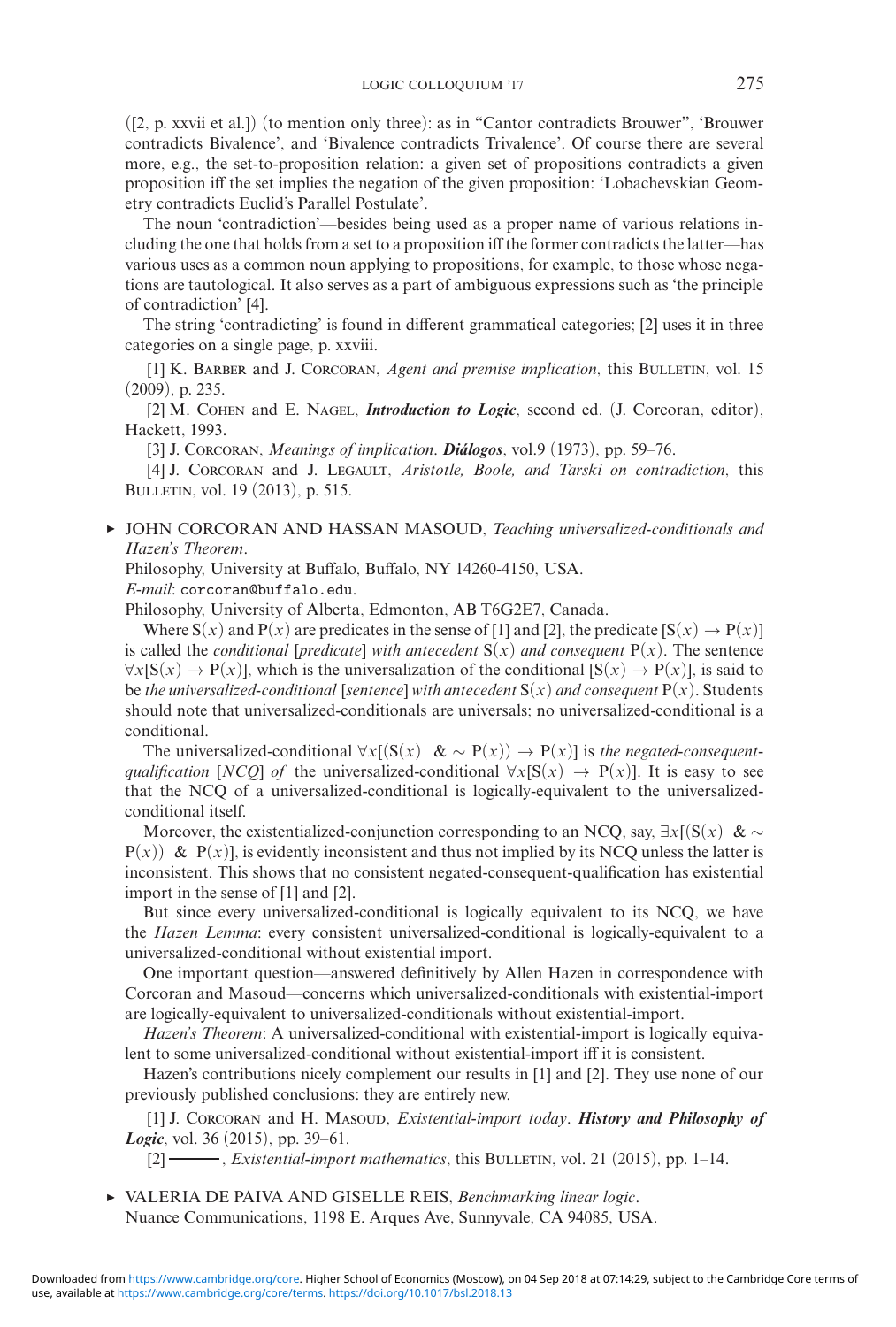*E-mail*: valeria.depaiva@gmail.com.

Benchmarking automated theorem proving (ATP) systems using standardised problem sets is a well-established method for measuring their performance, especially in the case of classical logical systems. However, the availability of such libraries for *nonclassical* logics is very limited. For intuitionistic logic several small collections of formulas have been published and used for testing ATP systems and Raths, Otten, and Kreitz [2] consolidated and extended these small sets to provide the ILTP Library http://www.cs.uni-potsdam.de/ti/iltp/. For quantified modal systems we have both Wisniewski, Steen and Benzmüller's as well as the Raths and Otten libraries of problems.

In this work we seek to provide a similar benchmark for Girard's Linear Logic [1] and some of its variants. For quick bootstrapping of the collection of problems we use Girard's translation of the collection of intuitionistic theorems discussed in the ILTP library. Eventually we hope to compare different Linear Logic provers over an augmented collection of problems.

[1] J.-Y. Girard, *Linear logic*. *Theoretical Computer Science*, vol. 50 (1987), no. 1, pp.  $1-101$ .

[2] C. Kreitz, J. Otten, and T. Raths, *The ILTP problem library for intuitionistic logic*. *Journal of Automated Reasoning*, vol. 38 (2007), no. 1–3, pp. 261–271.

- KIT FINE AND MARK JAGO, *Semantics for exact entailment*.

Department of Philosophy, New York University, New York 10003, USA. *E-mail*: kit.fine@nyu.edu.

Department of Philosophy, University of Nottingham, Nottingham, UK.

*E-mail*: mark.jago@nottingham.ac.uk.

*URL Address*: markjago.net.

An *exact truthmaker* for *A* is a state which, as well as guaranteeing *A*'s truth, is wholly relevant to it. States with parts irrelevant to whether *A* is true do not count as exact truthmakers for *A*. Giving semantics in this way produces a very unusual consequence relation, *exact entailment*, understood in terms of preservation of exact truthmakers from premises to conclusion. On this understanding, conjunctions do not exactly entail their conjuncts. This feature makes the resulting logic highly unusual.

In this article, we set out formal semantics for exact entailment in terms of mereological structures on a domain of states. The main result of the article is a characterisation theorem, which establishes the syntactic form premises and conclusions must take in an exact entailment. This gives us a conceptual handle on when an exact entailment holds. In intuitive terms, it holds when some ground for the conclusion lies 'in between' a ground for one premise and a ground for all premises taken together. Using this theorem, we show that exact entailment is compact and decidable.

We then investigate the effect of various restrictions on the semantics. The first is to *nonvacuous* models, wherein every atomic sentence letter has a truthmaker and a falsemaker somewhere in the model. The second is to *convex* models, whereby states lying in-between two truthmakers for some *A* must also be truthmakers for *A*. We show that neither restriction, in isolation, affects the entailment relation. But their combination produces a stronger logic, for which we provide a further characterisation theorem.

Finally, we formulate a sequent-style proof system for exact entailment and give soundness and completeness results.

#### - RANJAN MUKHOPADHYAY, *Intrinsic harmony and total harmony*.

Department of Philosophy and Comparative Religion, Visva-Bharati University, Santiniketan, India.

*E-mail*: ranjan.mukhopadhyay@visva-bharati.ac.in.

When placed within the context of proof-theoretic justification of deduction (Dummett, Prawitz) recent studies on the question of stability of intelim rules reveal the importance of the two distinct notions of intrinsic harmony, and, total harmony (or, what is the same thing: the satisfaction of the requirement of conservative extension (Belnap)) with respect to the